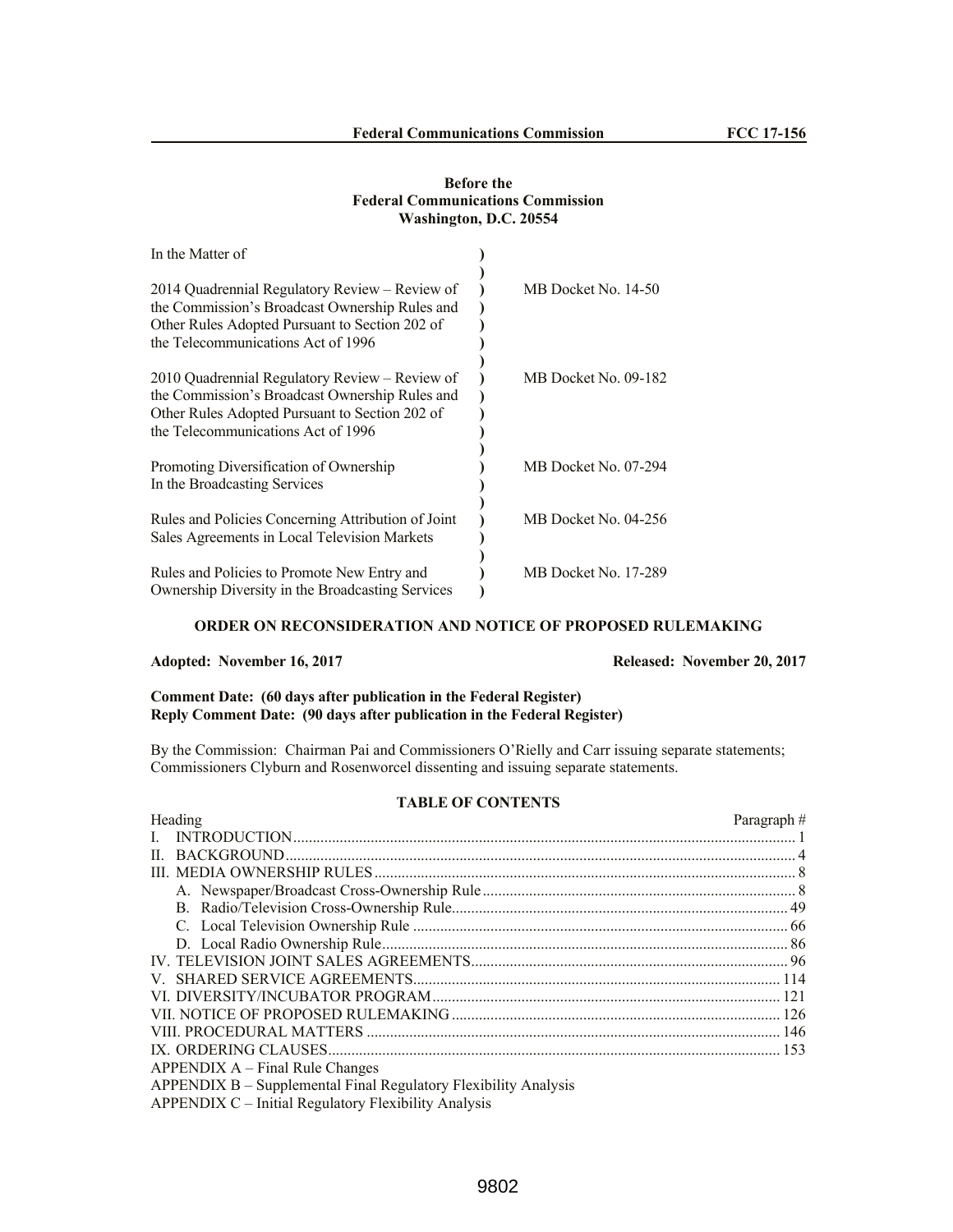## **I. INTRODUCTION**

l

1. Today we end the 2010/2014 Quadrennial Review proceeding. In doing so, the Commission not only acknowledges the dynamic nature of the media marketplace, but takes concrete steps to update its broadcast ownership rules to reflect reality. Indeed, the Commission plainly stated in its 2010 *NOI* initiating this proceeding that the broadcast ownership rules required a fresh look in light of "[d]ramatic changes in the marketplace,"<sup>1</sup> yet the resulting *Second Report and Order* issued in August 2016 manifestly failed to adopt any meaningful changes to these rules—and *effectively tightened* the Local Television Ownership Rule.<sup>2</sup> In this Order on Reconsideration, we refuse to ignore the changed landscape and the mandates of Section 202(h), and we deliver on the Commission's promise to adopt broadcast ownership rules that reflect the present, not the past. Because of our actions today to relax and eliminate outdated rules, broadcasters and local newspapers will at last be given a greater opportunity to compete and thrive in the vibrant and fast-changing media marketplace. And in the end, it is consumers that will benefit, as broadcast stations and newspapers—those media outlets most committed to serving their local communities—will be better able to invest in local news and public interest programming and improve their overall service to those communities.

2. Accordingly, in today's Order on Reconsideration, we grant in part and deny in in part, as set forth herein, various petitions for reconsideration<sup>3</sup> of the *Second Report and Order*. Specifically, we (1) eliminate the Newspaper/Broadcast Cross-Ownership Rule; (2) eliminate the Radio/Television Cross-Ownership Rule; (3) revise the Local Television Ownership Rule to eliminate the Eight-Voices Test and to modify the Top-Four Prohibition to better reflect the competitive conditions in local markets; (4) decline to modify the market definitions relied on in the Local Radio Ownership Rule, but provide a presumption for certain embedded market transactions; (5) eliminate the attribution rule for television joint sales agreements (JSAs); and (6) retain the disclosure requirement for shared service agreements (SSAs) involving commercial television stations.

<sup>3</sup> Petition of Connoisseur Media for Reconsideration of the 2010/2014 Quadrennial Review Second Report and Order, MB Docket Nos. 14-50 et al. (filed Dec. 1, 2016) (Connoisseur Petition); Petition of the National Association of Broadcasters for Reconsideration of the 2010/2014 Quadrennial Review Second Report and Order, MB Docket Nos. 14-50 et al. (filed Dec. 1, 2016) (NAB Petition); Petition of Nexstar Broadcasting, Inc. for Reconsideration of the 2010/2014 Quadrennial Review Second Report and Order, MB Docket Nos. 14-50 et al. (filed Dec. 1, 2016) (Nexstar Petition). In addition, various parties filed *ex parte* comments—well after the filing deadline for petitions for reconsideration—urging the Commission to address other aspects of the *Second Report and Order* that were not raised in any petition for reconsideration. *See, e.g.*, Letter from Barry A. Friedman, Thompson Hine, Counsel for Dick Broadcasting Company, Inc. of Tennessee, to Marlene H. Dortch, Secretary, FCC, MB Docket Nos. 14-50, 09- 182, and 07-294, at 2 (filed Mar. 24, 2017) (Dicks Broadcasting Mar. 24, 2017 *Ex Parte*) (stating that "continued applicability of the [AM/FM] subcaps warrants a hard look from the Commission"). In effect, these *ex parte* filings are untimely petitions for reconsideration, which we lack discretion to consider absent extraordinary circumstances not present here. *See* 47 U.S.C. § 405(a) ("A petition for reconsideration must be filed within thirty days from the date upon which public notice is given of the order, decision, report, or action complained of."); *Reuters, Ltd. v. FCC*, 781 F.2d 946 (D.C. Cir. 1986) (express statutory limitations barred the Commission from acting on a petition for reconsideration that was filed after the due date); *Adelphia Commc'ns Corp*., 12 FCC Rcd 10759 (1997) ("The Commission may entertain petitions for reconsideration filed beyond the statutory deadline only where 'extraordinary circumstances indicate that justice would thus be served.'") (citing *Gardner v. FCC*, 530 F.2d 1086, 1091 (D.C. Cir. 1976)). Accordingly, we limit our action today to those issues properly raised in timely petitions for reconsideration.

<sup>1</sup> *2010 Quadrennial Regulatory Review – Review of the Commission's Broadcast Ownership Rules and Other Rules Adopted Pursuant to Section 202 of the Telecommunications Act of 1996*, Notice of Inquiry, 25 FCC Rcd 6086, 6087, para. 1 (2010) (*NOI*).

<sup>2</sup> *See generally 2014 Quadrennial Regulatory Review – Review of the Commission's Broadcast Ownership Rules and Other Rules Adopted Pursuant to Section 202 of the Telecommunications Act of 1996 et al.*, Second Report and Order, 31 FCC Rcd 9864 (2016) (*Second Report and Order*).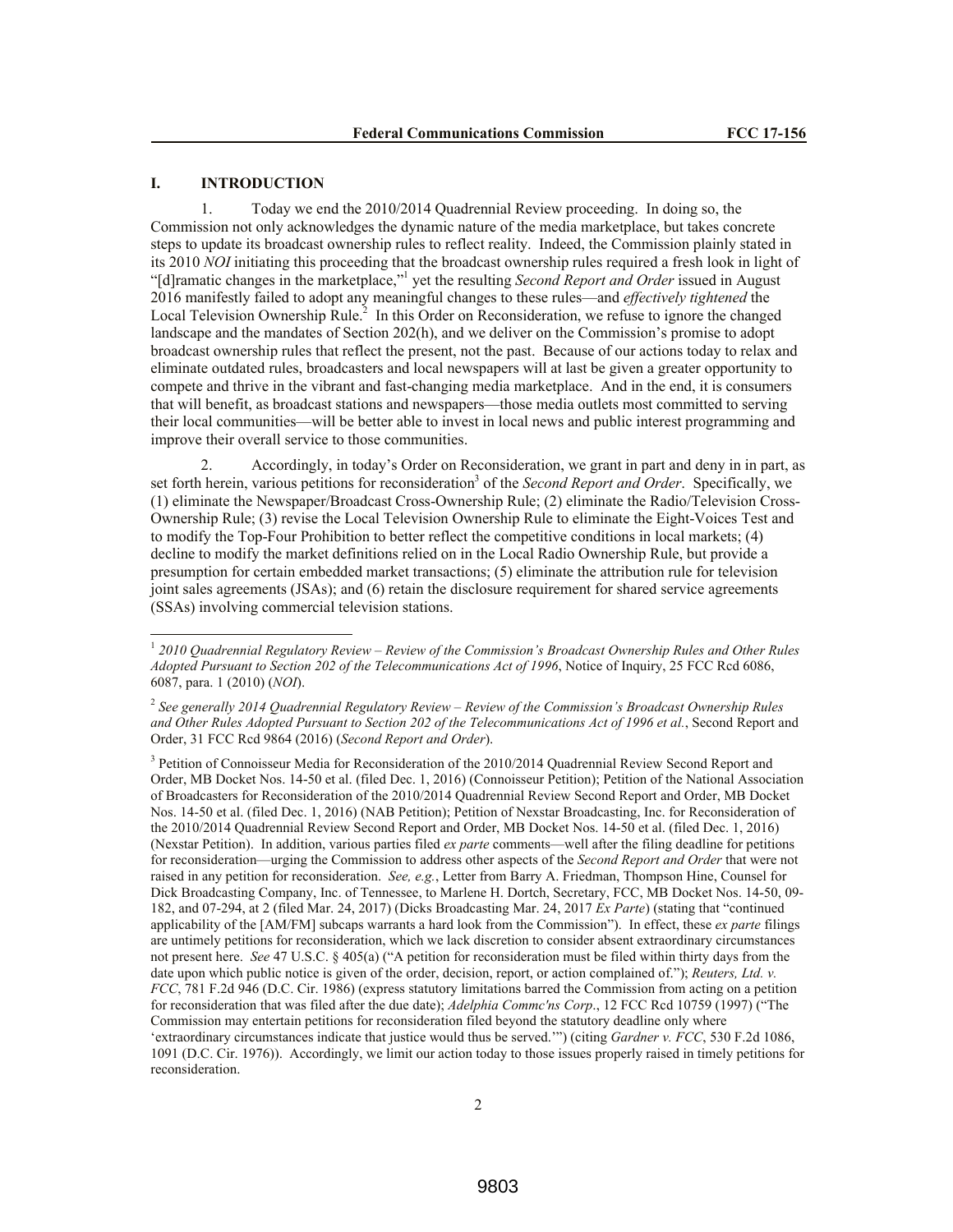3. In addition, we find that the present record supports adoption of an incubator program to promote ownership diversity; however, the structure and implementation of such a program requires further exploration. Accordingly, in the accompanying Notice of Proposed Rulemaking (NPRM), we seek comment on structuring our incubator program to help facilitate new entry into the broadcast services.

## **II. BACKGROUND**

l

4. Congress requires the Commission to review these rules every four years to determine whether they "are necessary in the public interest as the result of competition" and to "repeal or modify any regulation [the Commission] determines to be no longer in the public interest."<sup>4</sup> The history of this review proceeding is long and well documented and need not be repeated in detail here.<sup>5</sup> In relevant part, on August 10, 2016, the Commission adopted the *Second Report and Order* (released on August 25, 2016) to resolve both the 2010 and 2014 quadrennial review proceedings, as well as to address various issues related to the attribution of television JSAs, diversity initiatives, and SSAs. Then-Commissioner Pai and Commissioner O'Rielly dissented from that order.

5. The *Second Report and Order* largely retained the existing broadcast ownership rules, reinstated the previously vacated Television JSA Attribution Rule, and adopted a definition of SSAs and a disclosure requirement for SSAs involving commercial television stations. The Commission reinstated the revenue-based eligible entity standard, as well as associated measures, to help promote small business participation in the broadcast industry. However, the Commission determined that it could not meet the demanding legal standards the courts have said must be met before the Government may implement preferences based on race or gender. Finally, the Commission committed to explore various diversityrelated proposals in the record, while declining to adopt other proposals, including an incubator program.

6. Several parties seek reconsideration of various aspects of the *Second Report and Order*. The National Association of Broadcasters (NAB) petitions the Commission to reconsider its decisions regarding the Local Television Ownership Rule, television JSA attribution, SSA disclosure, the Newspaper/Broadcast Cross-Ownership Rule, the Radio/Television Cross-Ownership Rule, and the rejection of NAB's proposal to create an incubator program to encourage diversity.<sup>6</sup> Nexstar

<sup>4</sup> Telecommunications Act of 1996, Pub. L. No. 104-104, § 202(h), 110 Stat. 56, 111-12 (1996) (1996 Act); Consolidated Appropriations Act, 2004, Pub. L. No. 108-199, § 629, 118 Stat. 3, 99-100 (2004) (Appropriations Act) (amending Sections 202(c) and 202(h) of the 1996 Act). In 2004, Congress revised the then-biennial review requirement to require such reviews quadrennially. *See* Appropriations Act § 629, 118 Stat. at 100.

<sup>5</sup> The *Second Report and Order* provides a detailed accounting of the history of this proceeding, which we incorporate by reference herein. *Second Report and Order*, 31 FCC Rcd at 9866, paras. 7-15.

<sup>6</sup> NAB Petition at i-v. On January 24, 2017, UCC et al. filed a motion to strike and dismiss the NAB Petition on the grounds that the petition "improperly evades the strict 25-page limit on reconsideration petitions by using a prohibited, undersized font for footnotes and inserting a substantial portion of its argument into those footnotes" in violation of 47 CFR § 1.49(a). Motion of United Church of Christ et al. to Strike and Dismiss Petition of the National Association of Broadcasters for Reconsideration of the 2010/2014 Quadrennial Review Second Report and Order, MB Docket Nos. 14-50 et al., at 2 (filed Jan. 24, 2017) (UCC et al. Motion to Strike and Dismiss). The motion also alleges that NAB's summary was "well over twice the permissible length, and improperly contains additional arguments" in violation of 47 CFR § 1.49(c). *Id.* In reply, NAB states that it did not intend to evade any Commission rules and offers to refile if the Commission is concerned about UCC et al.'s allegations. Reply of the National Association of Broadcasters to Oppositions of American Cable Association and United Church of Christ et al. to Petition of the National Association of Broadcasters for Reconsideration of the 2010/2014 Quadrennial Review Second Report and Order, MB Docket Nos. 14-50 et al., at 2, n.4 (filed Feb. 3, 2017) (NAB Reply to Oppositions). In addition, NAB cites precedent that the Commission has considered previously the merits of an application for review well in excess of the 25-page limit and notes that both UCC et al. and ACA have pleadings in the proceeding that violate 47 CFR § 1.49 but have been considered on the merits by the Commission. *Id.* We deny UCC et al.'s motion. We find that, to the extent that NAB's pleading does not precisely conform to 47 CFR § 1.49, (continued….)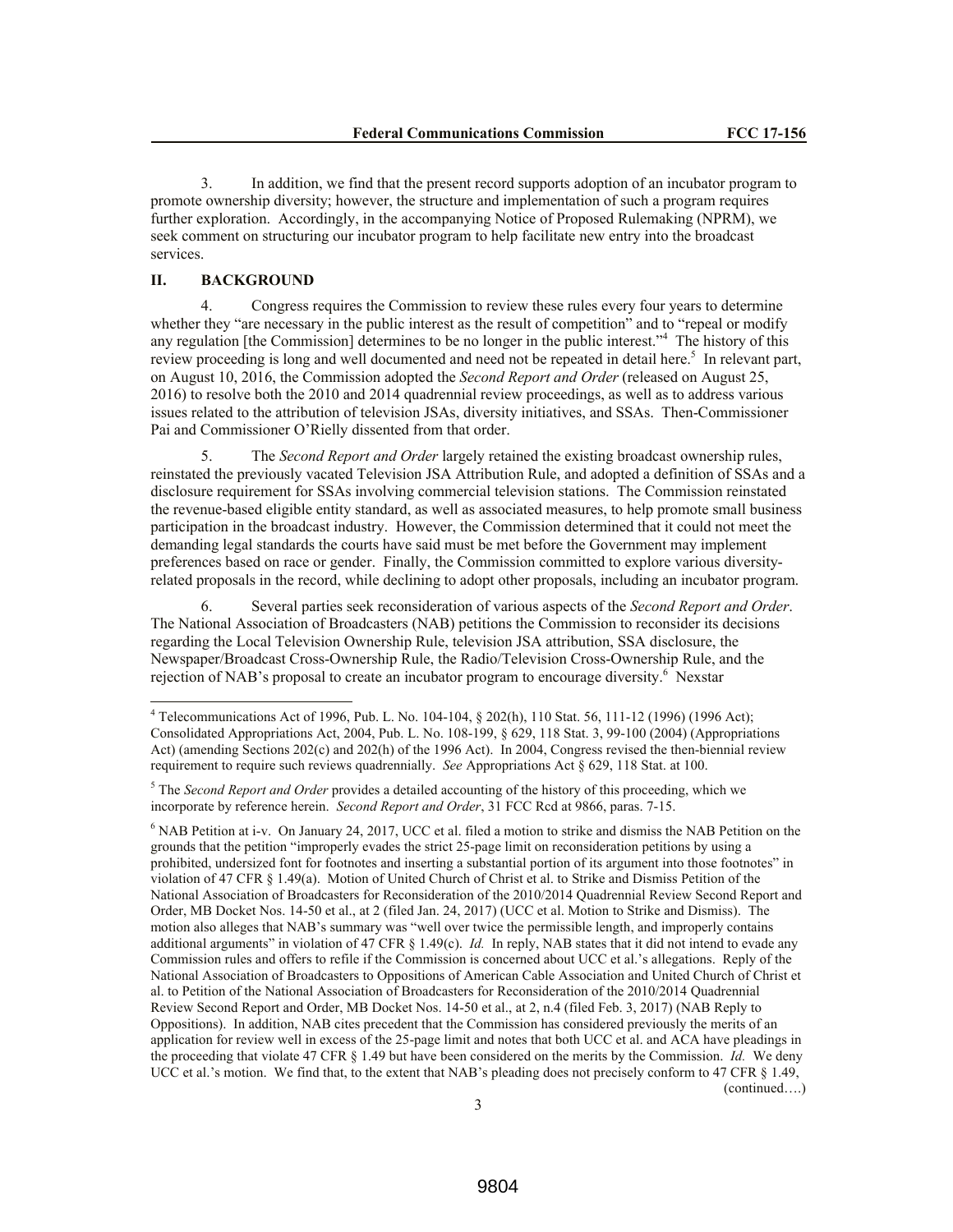Broadcasting, Inc. (Nexstar) also challenges the Local Television Ownership Rule and the attribution of television JSAs, <sup>7</sup> while Connoisseur Media LLC (Connoisseur) challenges an aspect of the Local Radio Ownership Rule related to embedded markets.<sup>8</sup> Oppositions to the reconsideration petitions were filed by the American Cable Association (ACA), opposing reconsideration of the Local Television Ownership Rule and television JSA attribution,<sup>9</sup> and UCC et al., opposing reconsideration of the Local Television Ownership Rule, television JSA attribution, the Newspaper/Broadcast Cross-Ownership Rule, the Radio/Television Cross-Ownership Rule, and SSA disclosure.<sup>10</sup> Subsequently, NAB, Nexstar, and Sinclair Broadcast Group, Inc. (Sinclair) filed replies to the oppositions.<sup>11</sup>

7. In addition, multiple parties sought judicial review of the *Second Report and Order* in the D.C. Circuit and the Third Circuit. The D.C. Circuit was selected initially as the venue for the case through the judicial lottery, though the case has since been transferred to the Third Circuit.<sup>12</sup> Prometheus Radio Project (Prometheus) challenges various diversity-related decisions, certain media ownership rules,

no party has been prejudiced, and the public interest is best served by considering NAB's arguments. We remind parties, however, to be mindful of the requirements of Section 1.49. *See* 47 CFR § 1.49.

 $<sup>7</sup>$  Nexstar Petition at 4.</sup>

<sup>8</sup> Connoisseur Petition at 1-2.

<sup>9</sup> Opposition of American Cable Association to Petitions of National Association of Broadcasters and Nexstar Broadcasting, Inc. for Reconsideration of the 2010/2014 Quadrennial Review Second Report and Order, MB Docket Nos. 14-50 et al., at 1-2 (filed Jan. 24, 2017) (ACA Opposition).

<sup>10</sup> Opposition of UCC et al. to Petitions for Reconsideration of National Association of Broadcasters and Nexstar Broadcasting, Inc. of the 2010/2014 Quadrennial Review Second Report and Order, MB Docket Nos. 14-50 et al., at ii-iii (filed Jan. 24, 2017) (UCC et al. Opposition).

<sup>11</sup> NAB Reply to Oppositions; Reply of Nexstar Broadcasting, Inc. to Oppositions of American Cable Association and UCC et al. to Petition of National Association of Broadcasters for Reconsideration of the 2010/2014 Quadrennial Review Second Report and Order, MB Docket Nos. 14-50 et al. (filed Feb. 3, 2017) (Nexstar Reply to Oppositions); Reply of Sinclair Broadcast Group, Inc. to Oppositions of American Cable Association and UCC et al. to Petitions of National Association of Broadcasters and Nexstar Broadcasting, Inc. for Reconsideration of the 2010/2014 Quadrennial Review Second Report and Order, MB Docket Nos. 14-50 et al. (filed Feb. 3, 2017) (Sinclair Reply to Oppositions). In addition, various parties filed comments in support of reconsideration of certain issues. *See* Reply of Cox Media Group, LLC in Support of Petition of National Association of Broadcasters for Reconsideration of the 2010/2014 Quadrennial Review Second Report and Order, MB Docket Nos. 14-50 et al., at 1 (filed Jan. 24, 2017) (Cox Reconsideration Comments) (supporting NAB Petition and seeking repeal of the Newspaper/Broadcast Cross-Ownership Rule); Reply of News Media Alliance in Support of Petition of National Association of Broadcasters for Reconsideration of the 2010/2014 Quadrennial Review Second Report and Order, MB Docket Nos. 14-50 et al., at 1 (filed Jan. 24, 2017) (NMA Reconsideration Comments) (supporting NAB Petition and seeking repeal of the Newspaper/Broadcast Cross-Ownership Rule); Reply Comments of Bonneville International Corporation and Scranton Times, L.P. in Support of Petition of National Association of Broadcasters for Reconsideration of the 2010/2014 Quadrennial Review Second Report and Order, MB Docket Nos. 14-50 et al., at 1-2 (filed Feb. 3, 2017) (Bonneville/Scranton Reconsideration Reply Comments) (supporting the NAB Petition, in particular elimination of the newspaper/radio cross-ownership restriction, although also supporting the elimination of the Newspaper/Broadcast Cross-Ownership Rule in its entirety); Reply Comments of News Media Alliance in Support of Petition of National Association of Broadcasters for Reconsideration of the 2010/2014 Quadrennial Review Second Report and Order, MB Docket Nos. 14-50 et al., at 1 (filed Feb. 3, 2017) (NMA Reconsideration Reply Comments) (supporting the NAB Petition and asserting that the UCC et al. Opposition provides "no valid reason for the Commission to refrain from reconsidering its decision to maintain the Newspaper/Broadcast Cross-Ownership Rule").

<sup>12</sup> Order, *Prometheus Radio Project et al. v. FCC*, No. 17-1107, Document No. 003112514755 ( $3<sup>rd</sup>$  Cir. Jan. 18, 2017).

<sup>(</sup>Continued from previous page)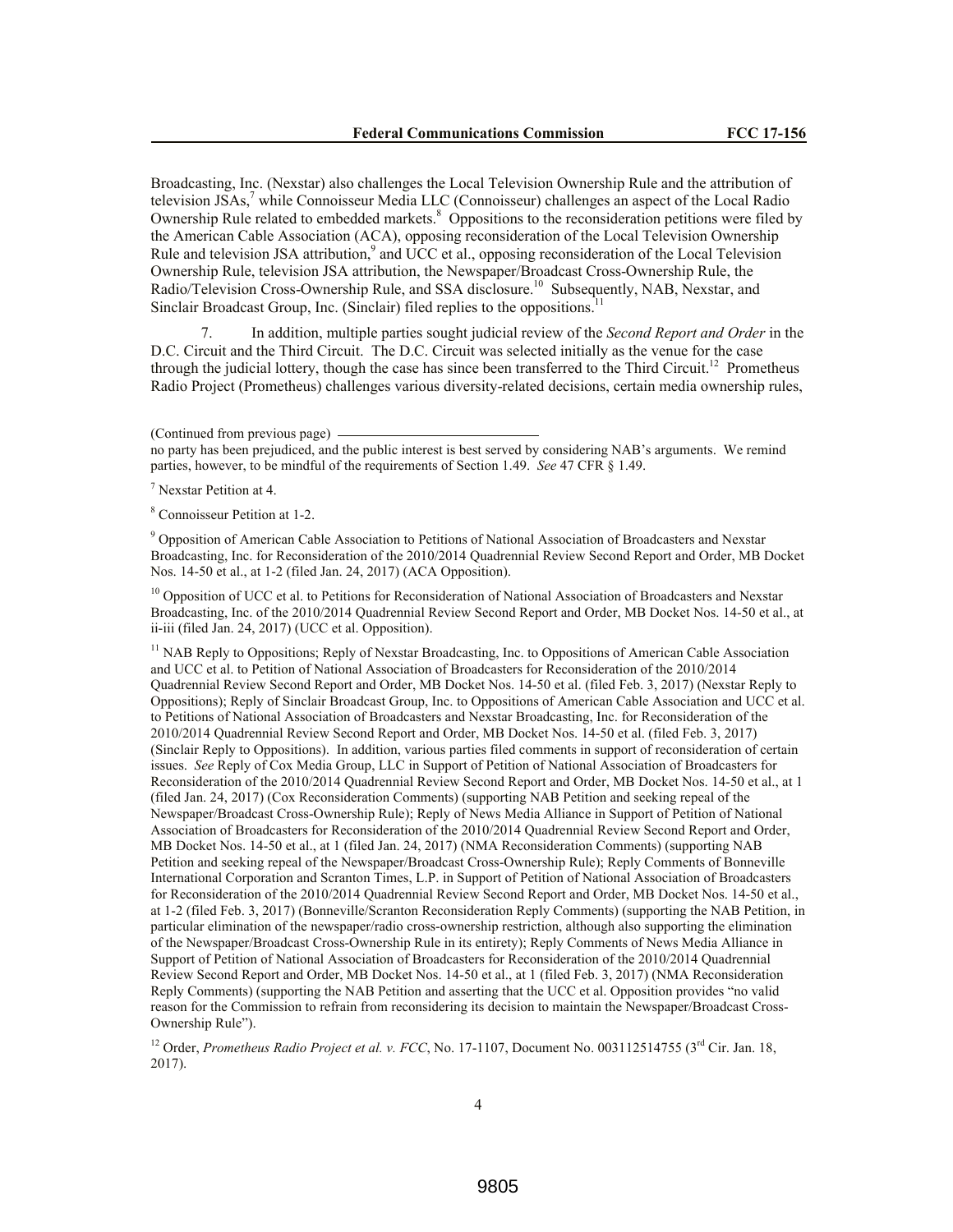and the decision not to attribute SSAs.<sup>13</sup> The Multicultural Media, Telecom and Internet Council (MMTC) and the National Association of Black Owned Broadcasters (NABOB) jointly challenge the Commission's decision not to apply the cable procurement rule to all communications sectors.<sup>14</sup> Finally, the News Media Alliance (NMA), Bonneville International Corporation (Bonneville), and The Scranton Time, L.P. (Scranton) challenge the Newspaper/Broadcast Cross-Ownership Rule adopted in the *Second*  Report and Order.<sup>15</sup> NAB initially sought judicial review, but withdrew its petition for review after filing a petition for reconsideration with the Commission,<sup>16</sup> though NAB has requested intervenor status with the court.<sup>17</sup> No briefing schedule has been set and the Commission has asked the court to hold the proceeding in abeyance pending potential action on the Petitions for Reconsideration. The court has not yet made a decision on this issue.

## **III. MEDIA OWNERSHIP RULES**

l

# **A. Newspaper/Broadcast Cross-Ownership Rule**

## **1. Introduction**

8. Upon reconsideration, we repeal the Newspaper/Broadcast Cross-Ownership (NBCO) Rule in its entirety.<sup>18</sup> For more than forty years, the NBCO Rule has prohibited common ownership of a daily print newspaper and a full-power broadcast station (AM, FM, or TV) if the station's service contour encompasses the newspaper's community of publication.<sup>19</sup> After reviewing the record from the 2010 and

<sup>15</sup> Petition for Review of News Media Alliance, *News Media Alliance v. FCC*, No. 16-1395, Document No. 1646214 (D.C. Cir. Nov. 14, 2016); Petition for Review of Bonneville International Corporation, *Bonneville Intl. Corp. v. FCC*, No. 16-1452, Document No. 1653313 (D.C. Cir. Dec. 28, 2016); Petition for Review of The Scranton Times, L.P., *The Scranton Times, L.P. v FCC*, No. 16-451, Document No. 1653302 (D.C. Cir. Dec. 28, 2016). On September 7, 2016, the Newspaper Association of America changed its name to the News Media Alliance (NMA). Press Release, News Media Alliance, Newspaper Association of America Changes Name to News Media Alliance (Sept. 7, 2016), https://www.newsmediaalliance.org/naa-name-change-news-media-alliance/. To avoid confusion, we will use NMA when referring to any filings by this organization, even if they were made before the name change.

<sup>16</sup> Unopposed Motion to Voluntarily Dismiss Appeal of National Association of Broadcasters, *National Association of Broadcasters v. FCC*, No. 16-1394, Document No. 1649059 (D.C. Cir. Dec. 2, 2016).

<sup>17</sup> Motion to Intervene of National Association of Broadcasters, *Prometheus Radio Project et al. v. FCC*, No. 16- 1403, Document No. 1649063 (D.C. Cir. Dec. 2, 2016).

<sup>18</sup> The NBCO Rule adopted in the *Second Report and Order* is currently on appeal to the Third Circuit. *See supra*  para. 7.

<sup>19</sup> *See Amendment of Sections 73.34, 73.240, and 73.636 of the Commission's Rules Relating to Multiple Ownership of Standard, FM, and Television Broadcast Stations*, Second Report and Order, 50 FCC 2d 1046, 1074-78, 1099- 1106, paras. 99-107, App. F (1975) (*1975 Second Report and Order*). The Commission attempted to modify the rule in its 2002 and 2006 ownership reviews, but those modifications never became effective. Thus, the rule in effect before the *Second Report and Order* was adopted in 2016 was the same as it existed in 1975. Specifically, the rule prohibited the licensing of an AM, FM, or TV broadcast station to a party (including all parties under common control) that directly or indirectly owns, operates, or controls a daily newspaper, if the entire community in which the newspaper is published would be encompassed within the service contour of the station, namely: (1) the predicted or measured 2 mV/m contour of an AM station, computed in accordance with Section 73.183 or Section 73.186; (2) the predicted 1 mV/m contour for an FM station, computed in accordance with Section 73.313; or (3) the Grade A contour of a TV station, computed in accordance with Section 73.684. *See* 47 CFR § 73.3555(d) (2002).

<sup>13</sup> Petition for Review of Prometheus Radio Project and Media Mobilizing Project, *Prometheus Radio Project et al. v. FCC*, No. 16-4046, Document No. 003112457854 (3rd Cir. Nov. 3, 2016).

<sup>&</sup>lt;sup>14</sup> Petition for Review of Multicultural Media, Telecom and Internet Council and the National Association of Black Owned Broadcasters, *Multicultural Media, Telecom and Internet Council et al. v. FCC*, No. 16-1398, Document No. 1646418 (DC Cir. Nov. 15, 2016).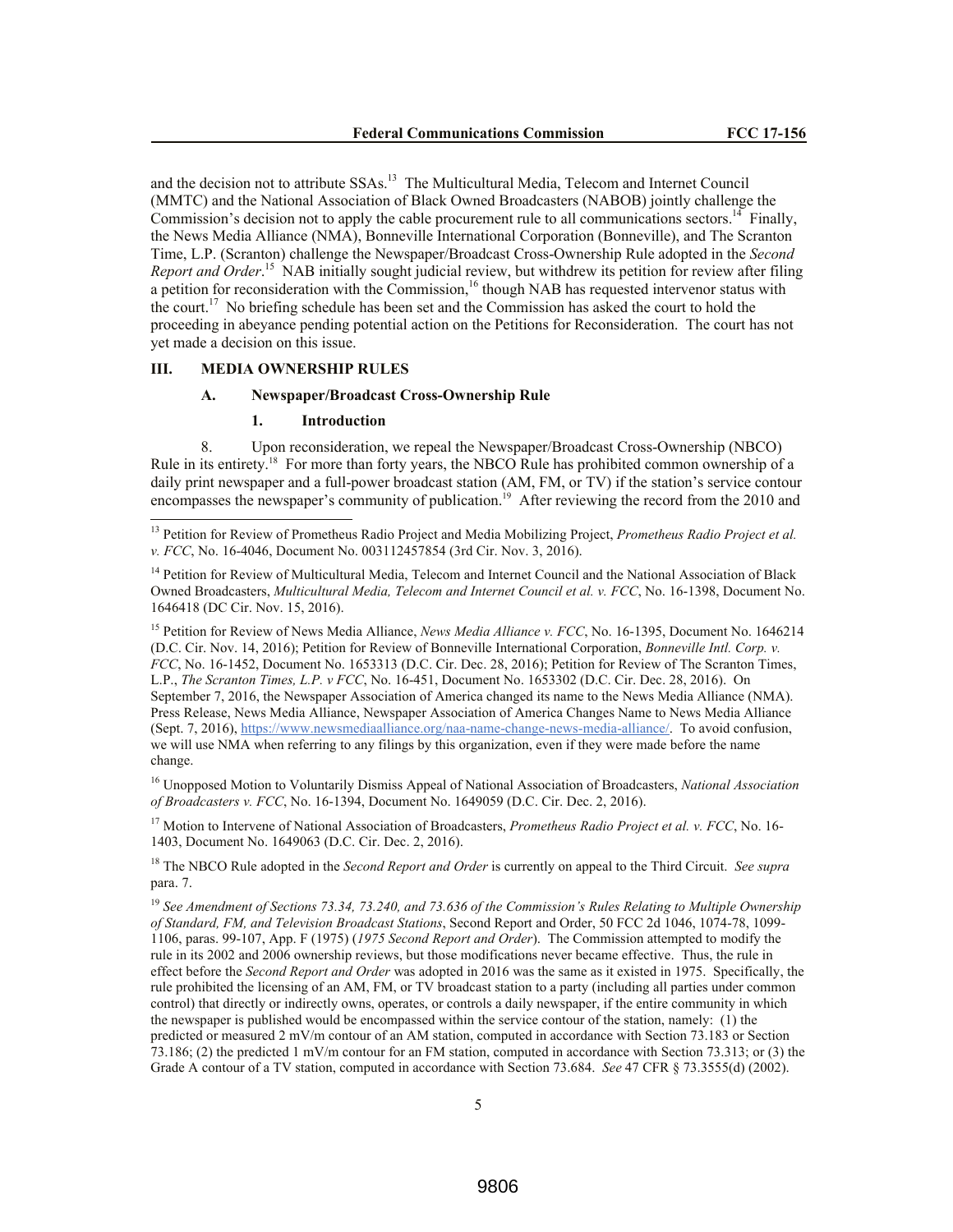2014 ownership reviews, and the issues raised on reconsideration, we find that the Commission failed to give adequate consideration to the significant record evidence demonstrating that the media marketplace has changed significantly. The Commission's prior reasoning reflected a time long past when consumers had access to only a few sources of news and information in the local market, including significantly fewer broadcast outlets. Our decision to repeal the rule means that all newspapers (print or digital) now will be allowed to combine with television and radio stations within the same local market, subject to the remaining broadcast ownership rules and any other applicable laws, including antitrust laws.

9. The Commission adopted the NBCO Rule in 1975 primarily to promote viewpoint diversity, observing that "it is essential to a democracy that its electorate be informed and have access to divergent viewpoints on controversial issues."<sup>20</sup> In the past, the Commission maintained that requiring separate ownership of local broadcasters and newspapers served the rule's purpose because broadcast stations and local newspapers generally were successful enterprises providing strong local voices in a marketplace containing a very limited number of speakers. We find upon further review, however, that prohibiting newspaper/broadcast combinations is no longer necessary to serve the Commission's goal of promoting viewpoint diversity in light of the multiplicity of sources of news and information in the current media marketplace and the diminished voice of daily print newspapers. Whatever the limited benefits for viewpoint diversity of retaining the rule, in today's competitive media environment, they are outweighed by the costs of preventing traditional news providers from pursuing cross-ownership investment opportunities to provide news and information in a manner that is likely to ensure a more informed electorate. As such, we conclude that the NBCO Rule no longer serves the public interest and must be repealed pursuant to Section  $202(h).$ <sup>21</sup>

10. The conclusion that the time has come to eliminate the NBCO Rule is shared by many beyond the Commission. For example, following the Commission's ill-advised decision essentially to retain the existing ban in the *Second Report and Order*, Rep. Greg Walden (R-OR) and Rep. John Yarmuth (D-KY) introduced legislation, with additional bipartisan cosponsors, to eliminate the NBCO Rule.<sup>22</sup> Rep. Walden stated that eliminating the rule would "provide much needed flexibility to the many newspapers and broadcasters throughout the country that provide important local news coverage and encourage greater investment in original journalism."<sup>23</sup> And according to Rep. Yarmuth, "it is increasingly important that we do all we can to protect legitimate sources of news."<sup>24</sup> Reed Hundt, a former Commission Chairman during the Clinton Administration, has endorsed the rule's repeal in light of increased access to news and information over the Internet and the financial support that a broadcaster could offer to a troubled newspaper.<sup>25</sup> There also is support for eliminating the rule, as discussed below,

<sup>24</sup> *Id*.

<sup>20</sup> *See 1975 Second Report and Order*, 50 FCC 2d at 1074, para. 99 (also taking competition into account as a correlative goal).

 $21$  1996 Act § 202(h).

<sup>&</sup>lt;sup>22</sup> To Eliminate the Daily Newspaper Cross-Ownership Rule of the Federal Communications Commission, H.R. 6474, 114th Cong. (2016); *see also* Press Release, Energy and Commerce Committee, Walden and Yarmuth Introduce Bill Eliminating Disco Era Media Ownership Rules (Dec. 7, 2016) (Walden/Yarmuth Press Release), https://energycommerce.house.gov/news-center/press-releases/walden-and-yarmuth-introduce-bill-eliminatingdisco-era-media-ownership. The bill's cosponsors included Rep. Gene Green (D-TX), Rep. Bobby Rush (D-IL), Rep. Gus Bilirakis (R-FL), Rep. Pete Olson (R-TX), Rep. Brett Guthrie (R-KY), and Rep. Billy Long (R-MO).

<sup>23</sup> Walden/Yarmuth Press Release.

<sup>&</sup>lt;sup>25</sup> Reed Hundt, Opinions, *The FCC Should Repeal Its Newspaper-Broadcast Ownership Rule*, Washington Post (June 6, 2013), https://www.washingtonpost.com/opinions/the-fcc-should-repeal-its-newspaper-broadcastownership-rule/2013/06/06/7084e764-cebb-11e2-8845-d970ccb04497\_story.html?utm\_term=.5caff689bc73.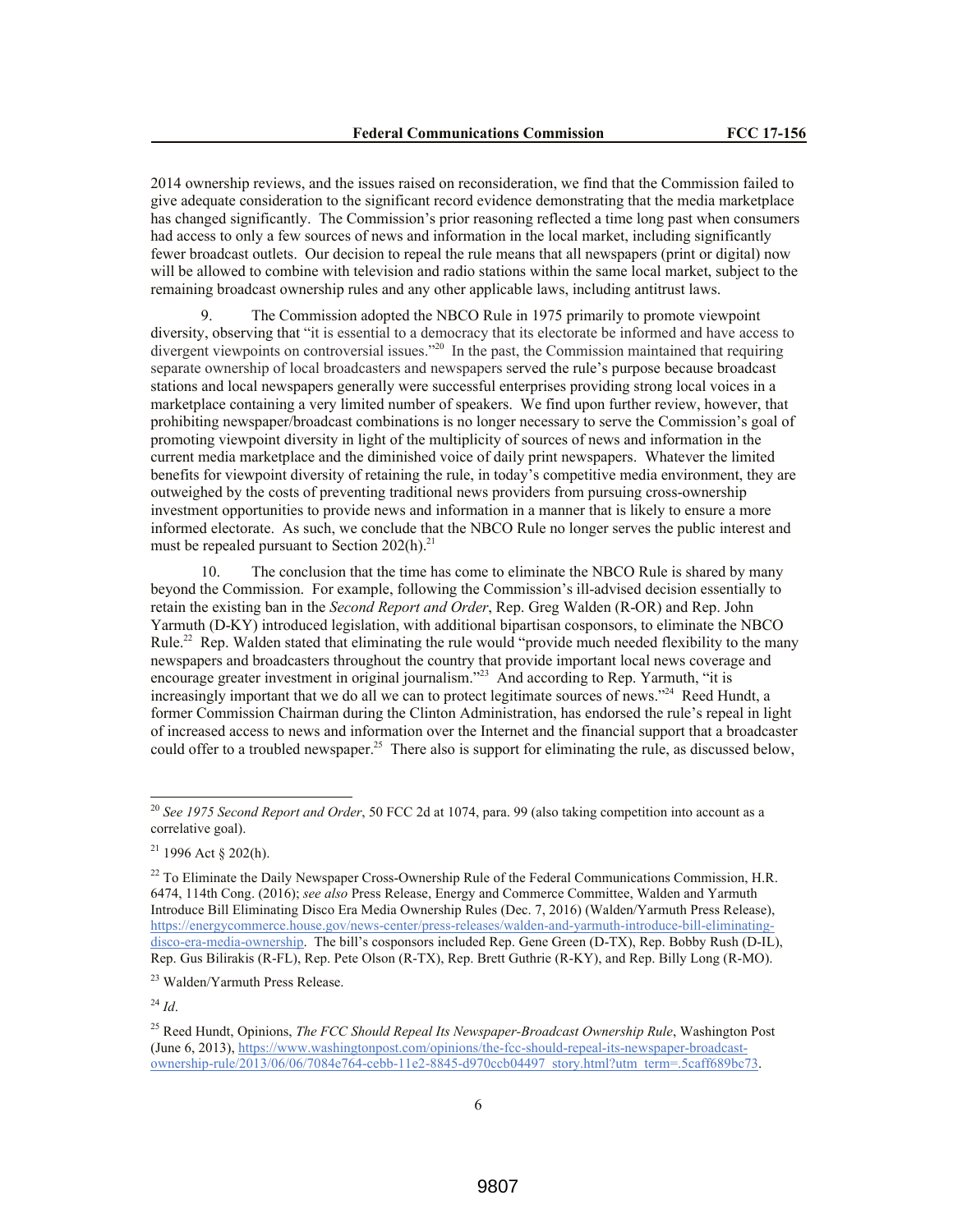among organizations representing minority-owned media outlets.<sup>26</sup> They assert that the rule is constraining the ability of minority-owned media outlets to serve their local communities and has outlived its usefulness. Finally, the Third Circuit in May 2016 noted that among the "costs of delay" in repealing the rule has been continuance of a blanket ban on newspaper-broadcast cross-ownership that "the FCC determined more than a decade ago  $\ldots$  is no longer in the public interest"<sup>27</sup>—a determination that the Third Circuit had upheld in 2004.<sup>28</sup> With this decision, the Commission will finally acknowledge what is clear to so many—it is time to eliminate the NBCO Rule.

## **2. Background**

l

11. We incorporate by reference the description of the background of the NBCO Rule in the Second Report and Order and confine our summary to a brief overview of the rule's history.<sup>29</sup> As we stated, the Commission's primary intent in adopting the rule in 1975 was to preserve and promote a diversity of viewpoints at the local level.<sup>30</sup> To that end, the Commission prohibited cross-ownership of what it determined to be the predominant providers of local news within a market—daily newspapers and television and radio broadcast stations—although it acknowledged that radio stations generally play a smaller role than newspapers and television stations in the dissemination of local news.<sup>31</sup> The Supreme Court upheld the NBCO Rule in 1978 and found that the Commission reasonably relied on separation of ownership as a means to promote viewpoint diversity.<sup>32</sup> Viewpoint diversity has remained the principal basis for newspaper/broadcast cross-ownership restrictions for over forty years and currently provides the sole support for the rule given the Commission's conclusions since 2003 that the rule is not necessary to promote the goals of competition or localism, and may even hinder localism.<sup>33</sup> The rule's reliance on viewpoint diversity is significant in light of the Supreme Court's recognition on review of this rule that diversity "has not been the sole consideration thought relevant to the public interest" and that the

<sup>26</sup> *See* Letter from James L. Winston, President, National Association of Black Owned Broadcasters (NABOB), to Hon. Ajit Pai, Chairman, FCC, MB Docket No. 14-50 et al. (Feb. 24, 2017) (NABOB Feb. 24, 2017 *Ex Parte* Letter) (supporting elimination of the ban on newspaper/radio combinations); Letter from Dr. Benjamin F. Chavis, Jr., President and CEO, National Newspaper Publishers Association (NNPA), to Marlene H. Dortch, Secretary, FCC, MB Docket No. 14-50, at 1 (Feb. 13, 2017) (NNPA Feb. 13, 2017 *Ex Parte* Letter) (supporting elimination of the entire NBCO Rule); *see also infra* paras. 44-45. NABOB's *ex parte* letter did not address newspaper/television combinations.

<sup>27</sup> *Prometheus Radio Project v. FCC*, 824 F.3d 33, 51 (3d Cir. 2016) (*Prometheus III*).

<sup>28</sup> *Prometheus Radio Project v. FCC*, 373 F.3d 372, 398-400 (3d Cir. 2004) (*Prometheus I*).

<sup>29</sup> *Second Report and Order*, 31 FCC Rcd at 9914-17, paras. 135-40.

<sup>30</sup> *1975 Second Report and Order*, 50 FCC 2d at 1048-49, 1074, 1075, 1078-81, paras. 9-11, 99, 101, 110-12 (also taking competition into consideration). In evaluating viewpoint diversity, the Commission has focused on local news providers, as opposed to those that offer mostly regional or national news. *See id.* at 1080-81, para. 112; *see also Second Report and Order*, 31 FCC Rcd at 9914, para. 135 & n.338.

<sup>31</sup> *See 1975 Second Report and Order*, 50 FCC 2d at 1075, 1080-83, paras. 101, 112-15.

<sup>32</sup> *FCC v. Nat'l Citizens Comm. for Broad.*, 436 U.S. 775, 796 (1978) (*NCCB*).

<sup>33</sup> *See 2002 Biennial Regulatory Review - Review of the Commission's Broadcast Ownership Rules and Other Rules Adopted Pursuant to Section 202 of the Telecommunications Act of 1996*, Report and Order and Notice of Proposed Rulemaking, 18 FCC Rcd 13620, 13748-67, paras. 330-69 (2003) (*2002 Biennial Review Order*); *2006 Quadrennial Regulatory Review – Review of the Commission's Broadcast Ownership Rules and Other Rules Adopted Pursuant to Section 202 of the Telecommunications Act of 1996 et al.*, Report and Order and Order on Reconsideration, 23 FCC Rcd 2010, 2021-22, 2038-39, paras. 18-19, 46-49 (2008) (*2006 Quadrennial Review Order*); *Second Report and Order*, 31 FCC Rcd at 9912-13, 9917, 9928, 9930, paras. 129-30, 142, 162, 166-67.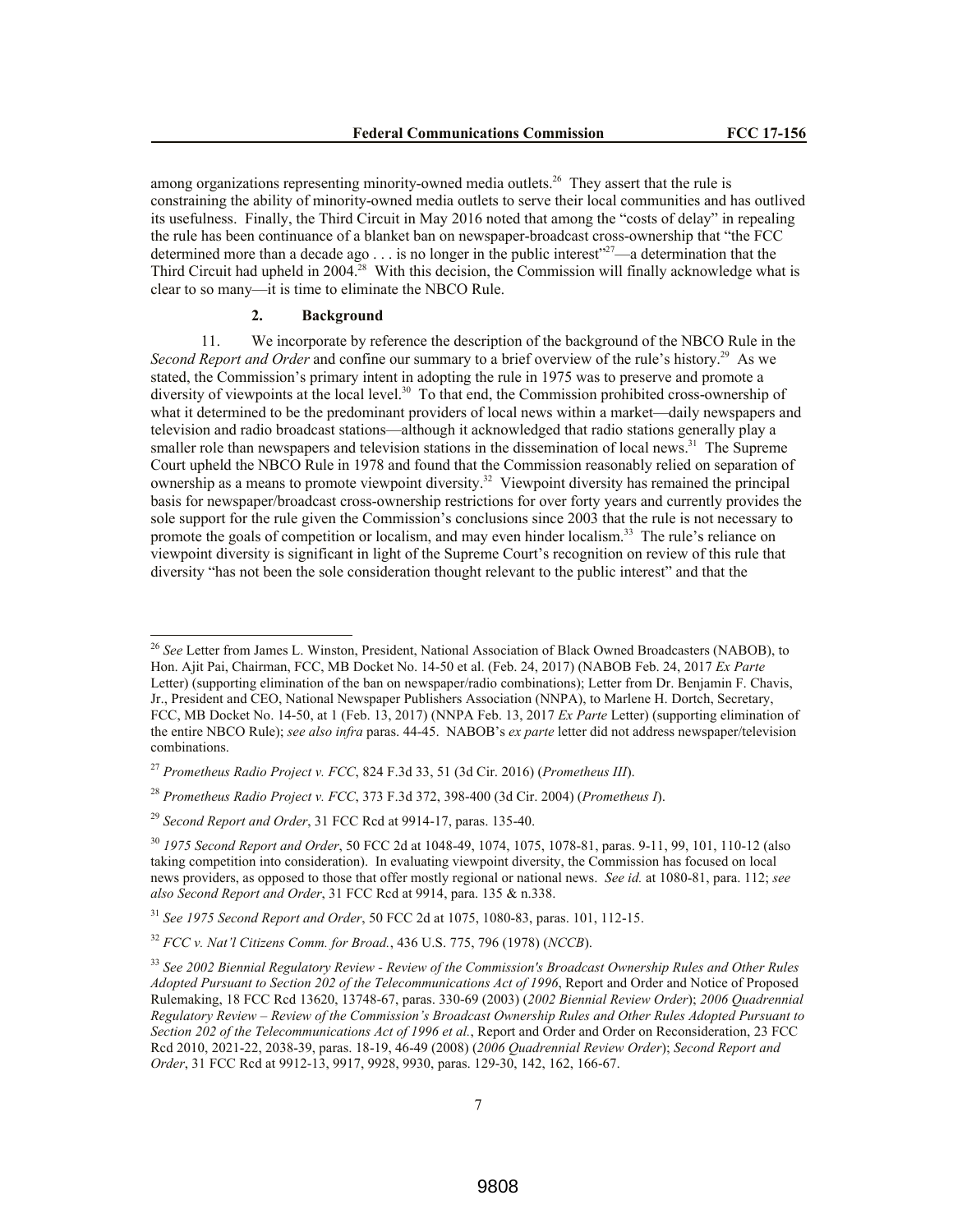Commission's "other, and sometimes conflicting, goal has been to ensure 'the best practicable service to the public.""34

12. Despite the importance of the rule's purpose to promote viewpoint diversity, the Commission recognized from the outset that there may be circumstances where the cross-ownership restriction should not apply. When it adopted the initial NBCO Rule in 1975, the Commission applied the rule prospectively and limited divestiture of existing newspaper/broadcast combinations to "only the most egregious cases."<sup>35</sup> In addition, it contemplated various situations potentially warranting a waiver of the divestiture requirement.<sup>36</sup> In its 2002 and 2006 ownership review proceedings, the Commission retained cross-ownership restrictions generally, but attempted to relax the NBCO rule, concluding that application of an absolute ban was overly restrictive.<sup>37</sup> The Third Circuit deemed that conclusion reasonable but found fault in both instances with the way the Commission executed its decisions to revise the rule, and thus, the 1975 ban remained in effect.<sup>38</sup> In 2016, the Third Circuit observed in *Prometheus III* that the ban's continued operation had imposed "significant expense" on parties that otherwise might be permitted "to engage in profitable combinations."<sup>39</sup>

13. In the *Second Report and Order*, the Commission affirmed its previous findings that an absolute ban was overly restrictive, but concluded that some newspaper/broadcast cross-ownership restrictions continued to be necessary to promote viewpoint diversity.<sup>40</sup> It retained the general prohibition on common ownership of a broadcast station and a daily print newspaper in the same local market, but adopted minor changes to the rule to accomplish what the Commission called a "modest loosening" of the absolute ban. The Commission: (1) modified the geographic scope of the rule to update its analog parameters and to reflect more accurately the markets that newspapers and broadcasters actually serve;<sup>41</sup>  $(2)$  adopted an explicit exception for failed and failing broadcast stations and newspapers;<sup>42</sup> and

<sup>37</sup> *2002 Biennial Review Order*, 18 FCC Rcd at 13760, 13790, paras. 355, 432 (replacing the NBCO Rule with a set of cross-media limits); *2006 Quadrennial Review Order*, 23 FCC Rcd at 2021-23, paras. 18-20 (adopting a waiver standard that granted a favorable presumption to proposed newspaper/broadcast mergers meeting certain criteria).

<sup>38</sup> *Prometheus I*, 373 F.3d at 399-413 (remanding the 2002 cross-media limits due to certain deficiencies in the Commission's analysis); *Prometheus Radio Project v. FCC*, 652 F.3d 431, 445-53 (3d Cir. 2011) (*Prometheus II*) (vacating and remanding the 2006 modifications to the NBCO Rule after finding that the Commission failed to comply with public notice and comment requirements); *see also Prometheus III*, 824 F.3d at 51-52 (noting court's agreement in *Prometheus I* that a complete ban no longer serves the public interest).

<sup>39</sup> *Prometheus III*, 824 F.3d at 51-52.

l

<sup>40</sup> *Second Report and Order*, 31 FCC Rcd at 9913, para. 130.

<sup>42</sup> *Second Report and Order*, 31 FCC Rcd at 9933-34, paras. 172-75.

<sup>34</sup> *NCCB,* 436 U.S. at 782; *see also id.* at 807, 809-14 (citing a Commission study showing that cross-owned stations had "statistically significant superiority" in terms of percentage of time devoted to several categories of local programming).

<sup>35</sup> *1975 Second Report and Order*, 50 FCC 2d at 1076, 1080-81, paras. 103, 112.

<sup>&</sup>lt;sup>36</sup> *Id.* at 1084-85, paras. 117-19 (finding that a waiver of the divestiture requirement might be appropriate where: (1) there was an inability to dispose of an interest to conform to the rules; (2) the only possible sale was at an artificially depressed price; (3) separate ownership of the newspaper and station could not be supported in the locality; or (4) the purposes of the rule would be disserved by divestiture).

<sup>&</sup>lt;sup>41</sup> *Id.* at 9930-33, paras. 168-71 (limiting the rule's prohibition to newspaper/television combinations within the same Nielsen DMA and, in areas where Nielsen has designated an Audio Metro market, to newspaper/radio combinations within the same Nielsen Audio Metro market). Regarding the contour trigger requirement for newspaper/television combinations, the Commission updated the geographic scope of the restriction by replacing its reliance on a television station's obsolete Grade A analog contour with the station's digital principal community contour, as defined in Section 73.625 of the Commission's rules. *See* 47 CFR § 73.625.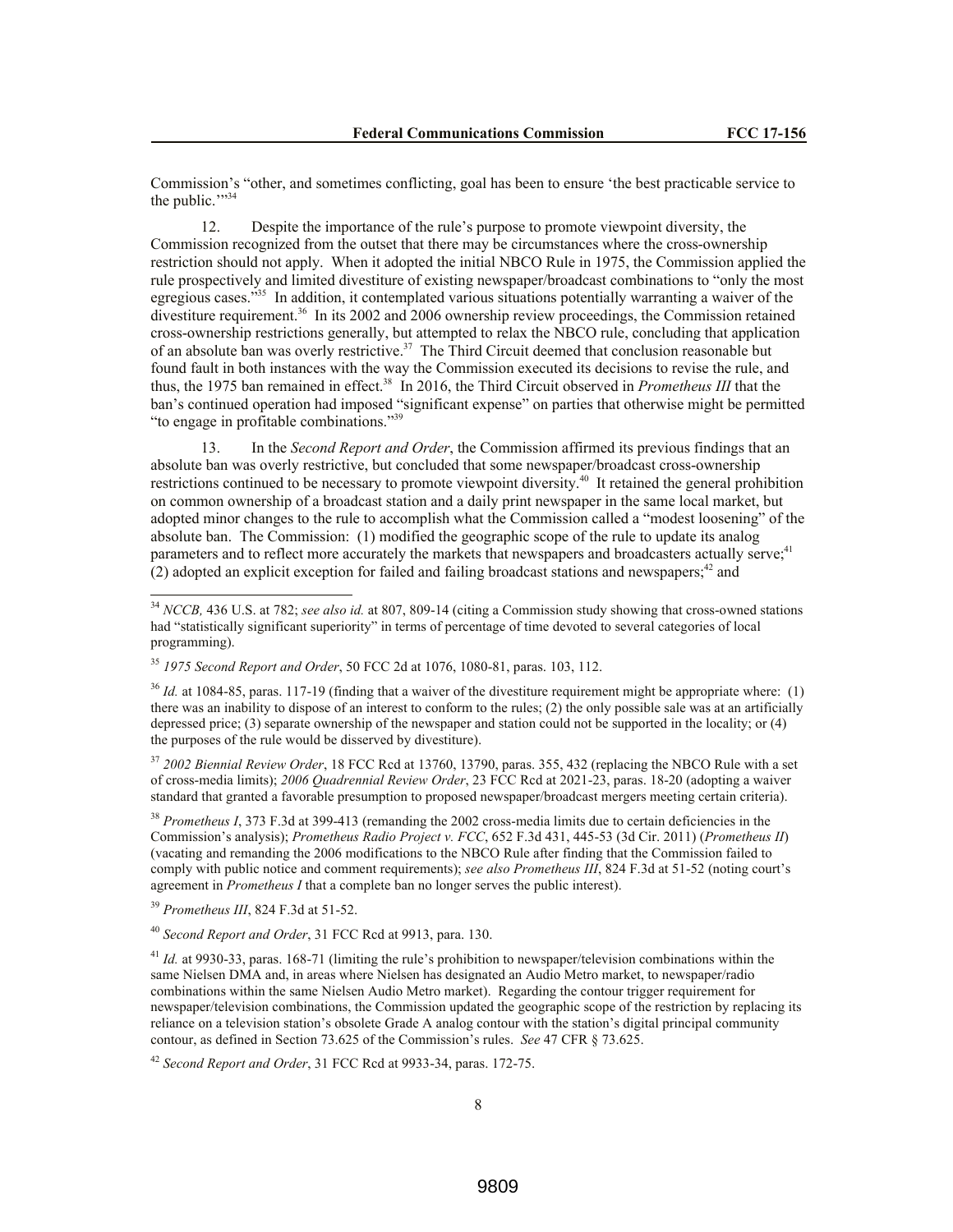(3) created a case-by-case waiver standard whereby the Commission would grant relief from the rule if the applicants showed that a proposed merger would not unduly harm viewpoint diversity in the market.<sup>43</sup> The Commission declined to eliminate the newspaper/radio cross-ownership restriction from the NBCO Rule after finding that, despite its earlier tentative conclusion that radio stations typically are not primary outlets for local news, radio stations nonetheless provide a meaningful amount of local news and information such that lifting the restriction could harm viewpoint diversity.<sup>44</sup> In addition, the Commission explained that, although the rule may benefit ownership diversity incidentally, the agency's purpose in retaining the rule was not to promote minority or female ownership.<sup>45</sup>

14. NAB petitioned the Commission to reconsider its retention of the NBCO Rule.<sup>46</sup> NMA, Cox, Sinclair, and Bonneville/Scranton filed comments and/or reply comments in support of NAB's petition.<sup>47</sup> UCC et al. filed an opposition to NAB's petition, in which they urge the Commission to retain the NBCO Rule adopted in the *Second Report and Order*. 48

## **3. Discussion**

15. We find that the NBCO Rule must be repealed because it is not necessary to promote the Commission's policy goals of viewpoint diversity, localism, and competition, and therefore does not serve the public interest.<sup>49</sup> The parties that support reconsideration of the NBCO Rule argue that the modifications adopted in the *Second Report and Order* were insufficient and that the rule is obsolete and should be eliminated. We agree. We affirm the Commission's longstanding determination that the rule does not advance localism and competition goals, and find today that it is no longer necessary to promote viewpoint diversity, the rule's only remaining policy justification. Although elimination of the rule could

l

<sup>45</sup> *Second Report and Order*, 31 FCC Rcd at 9944, para. 197.

<sup>46</sup> NAB Petition at 14-25; *see also* NAB Reply to Oppositions at 5-6.

<sup>47</sup> NMA Reconsideration Comments at 1-8; NMA Reconsideration Reply at 1-3; Cox Reconsideration Comments at 1-8; Sinclair Reconsideration Reply at 9-10; Bonneville/Scranton Reconsideration Reply at 1-10.

<sup>48</sup> UCC et al. Opposition at 6-7.

<sup>43</sup> *Id.* at 9934-41, paras. 176-89.

<sup>44</sup> *Id.* at 9921-26, paras. 150-59. *But see 2010 Quadrennial Regulatory Review – Review of the Commission's Broadcast Ownership Rules and Other Rules Adopted Pursuant to Section 202 of the Telecommunications Act of 1996 et al.*, Notice of Proposed Rulemaking, 26 FCC Rcd 17489, 17529-30, para. 112 (2011) (*NPRM*); *2014 Quadrennial Regulatory Review – Review of the Commission's Broadcast Ownership Rules and Other Rules Adopted Pursuant to Section 202 of the Telecommunications Act of 1996 et al.*, Further Notice of Proposed Rulemaking and Report and Order, 29 FCC Rcd 4371, 4435-36, para. 145 (2014) (*FNPRM and Report and Order*).

<sup>&</sup>lt;sup>49</sup> The Commission has consistently concluded that the NBCO Rule is not necessary to promote competition because broadcasters and newspapers do not compete in the same product markets. *See, e.g.*, *Second Report and Order*, 31 FCC Rcd at 9928-29, 9930, paras. 163, 166-67; *2002 Biennial Review Order*, 18 FCC Rcd at 13748-53, paras. 331- 41. Because we are repealing the NBCO Rule on other grounds, we need not address arguments that the rule should be repealed on competition grounds. *See, e.g.*, NABOB Feb. 24, 2017 *Ex Parte* Letter at 2-3; NNPA Feb. 13, 2017 *Ex Parte* Letter at 1-2; NMA Mar. 27, 2017 *Ex Parte* Letter at 1-2; NMA Reconsideration Comments at 2. Similarly, we need not reach arguments that ownership does not influence viewpoint. *See Second Report and Order*, 31 FCC Rcd at 9917-18, paras. 142-44. Views on that issue diverge among interested parties. *See, e.g.*, NAB Petition at 14-15; UCC et al. Opposition at 6; *see also* Cox Reconsideration Comments at 6-7 (asserting that consumer demand, not ownership, drives viewpoint); NMA Reconsideration Comments at 6 (arguing that crossownership does not result in a single viewpoint). *But see Prometheus I*, 373 F.3d at 400-01 (finding that the possibility of a connection between ownership and viewpoint is not disproved by evidence that a connection is not always present). However, we need not resolve the issue here because we are eliminating the rule on the ground that, even if ownership might influence viewpoint in certain circumstances, the NBCO Rule is not necessary to foster viewpoint diversity (nor to promote localism or competition).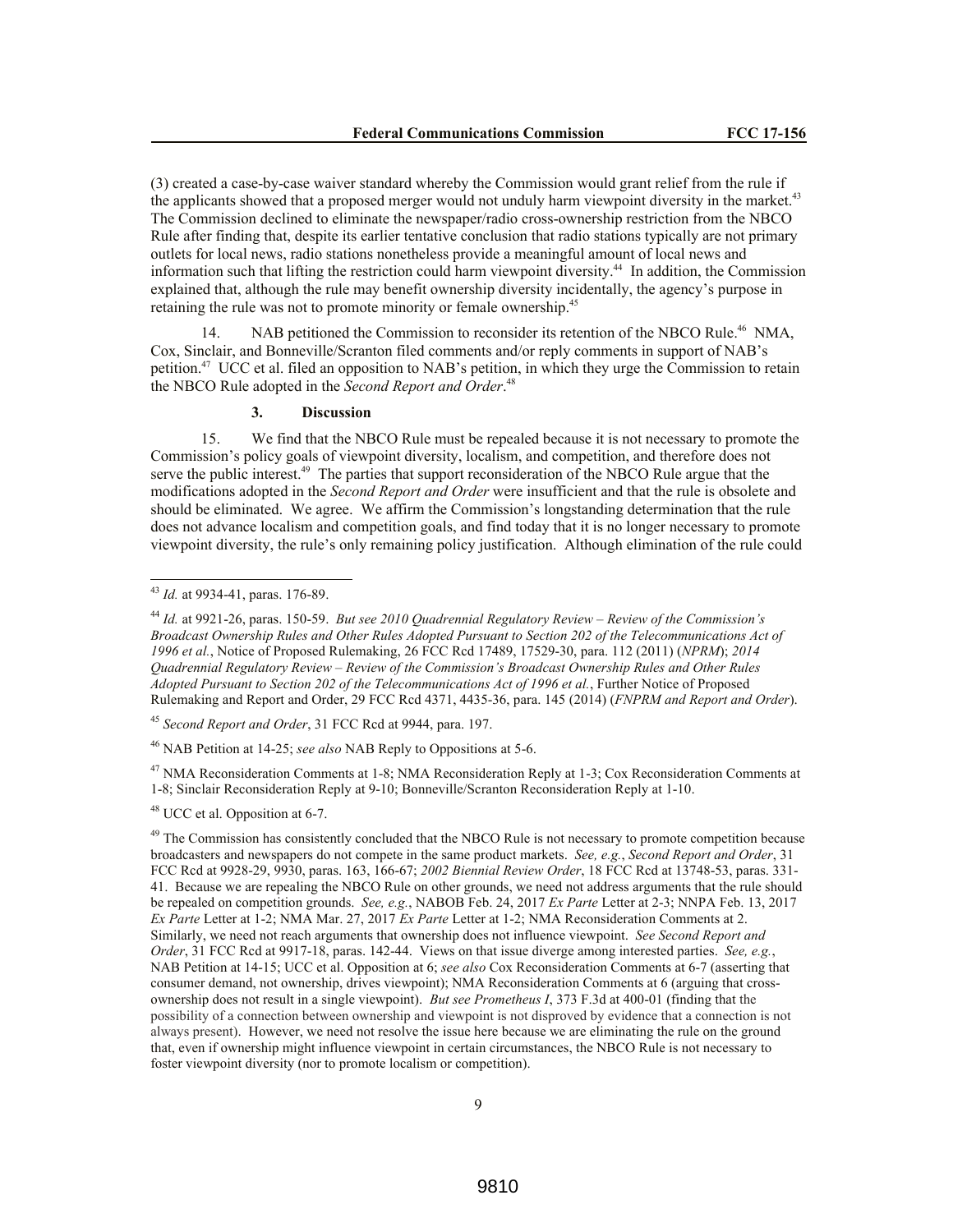theoretically diminish viewpoint diversity to a limited extent due to the loss of an independent voice as a result of any newspaper/broadcast combination, we find that this impact will be mitigated by the multiplicity of alternative sources of local news and information available in the marketplace and the overall financial decline of newspapers. In addition, we find that this concern is outweighed by the countervailing benefits to consumers that can result from newspaper/broadcast combinations. Finally, based on our review of the record, we find that eliminating the rule will have no material effect on minority and female broadcast ownership. Accordingly, we grant NAB's request that we eliminate the NBCO Rule.

## **a. The Marketplace Has Changed Dramatically**

16. On reconsideration, we find that the Commission's decision to retain the NBCO Rule failed to acknowledge the current realities of the media marketplace. In 1975, the broadcast industry was still relatively young, but it had found its footing, owing in part to the role that newspaper/broadcast cross-ownership had played in its success.<sup>50</sup> Supporters of common ownership claimed that "joint" ownership of newspapers and broadcast stations made possible the early development of FM and TV service even though these pioneering stations often had to be operated at a loss."<sup>51</sup> In adopting the crossownership rule, the Commission acknowledged the pioneering role of newspapers in the broadcast medium but found that common ownership with newspapers was no longer a critical factor for broadcaster success.<sup>52</sup> The Commission observed that, on the whole, the broadcast industry had "matured" to the point that new entrants could be expected to have an interest in pursuing station ownership.<sup>53</sup> It concluded that "the special reason for encouraging newspaper ownership, even at the cost of a lessened diversity, [was] no longer generally operative in the way it once was."<sup>54</sup> The Commission understood its obligation "to give recognition to the changes which have taken place and see to it that its rules adequately reflect the situation as it is, not was."<sup>55</sup>

17. That same obligation now requires us to eliminate the NBCO Rule. Not only have the means of accessing content changed dramatically, but the media marketplace has seen an explosion in the number and variety of sources of local news and information since the Commission adopted the NBCO Rule in 1975. Opponents of the rule point to this increase and argue that the NBCO Rule has become obsolete as a result.<sup>56</sup>

<sup>53</sup> *Id.*

l

<sup>54</sup> *Id.*

<sup>55</sup> *Id.*

<sup>50</sup> *See 1975 Second Report and Order*, 50 FCC 2d at 1064, 1074-75, paras. 62, 100. In the *2006 Quadrennial Review Order*, the Commission stated that "[i]n the early days of broadcasting, when the success of the then-new medium was not assured, the Commission had actively encouraged newspaper owners to apply for newly available licenses in their local communities . . . hop[ing] that such established local media entities would bring both expertise and financial support to the development of broadcasting as a viable mass medium." *2006 Quadrennial Review Order*, 23 FCC Rcd at 2023, para. 22 (citing *1975 Second Report and Order*, 50 FCC 2d at 1066, 1074-75, paras. 70, 100).

<sup>51</sup> *1975 Second Report and Order*, 50 FCC 2d at 1064, para. 62.

<sup>52</sup> *Id.* at 1074-75, para. 100.

<sup>56</sup> *See, e.g.*, NAB Petition at 16-21; Cox Reconsideration Comments at 7; Bonneville/Scranton Reconsideration Reply at 8-10; Sinclair Reconsideration Reply at 9-10; NMA Reconsideration Comments at 2, 6-8; NMA Reconsideration Reply at 2; Letter from Danielle Coffey, Vice President, Public Policy, NMA, to Marlene H. Dortch, Secretary, FCC, MB Docket No. 14-50 et al., at 1-2 (Mar. 27, 2017) (NMA Mar. 27, 2017 *Ex Parte* Letter); *see also* Letter from Robert M. McDowell and John R. Feore, Counsel to Gray Television, Inc., Cooley LLP, to Marlene H. Dortch, Secretary, FCC, MB Docket No. 14-50 et al., at 3 (June 28, 2017) (Gray June 28, 2017 *Ex Parte* Letter). *But see* UCC et al. Opposition at 6 (arguing that the Commission repeatedly has considered and rejected the (continued….)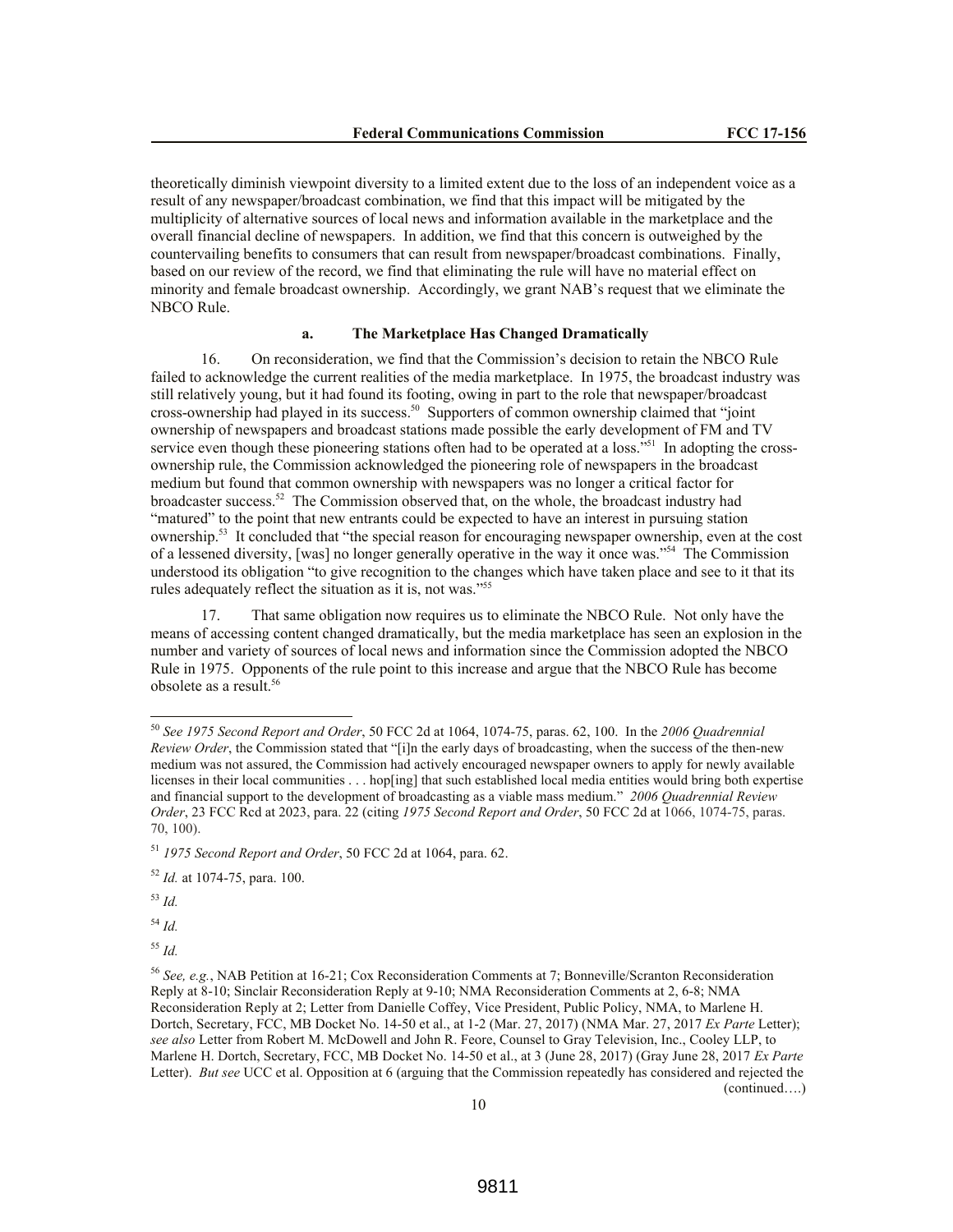18. In particular, Bonneville/Scranton provided evidence in the record demonstrating the substantial increase in the number of broadcast sources (AM, FM, TV, LPTV) since the Commission originally contemplated the NBCO Rule.<sup>57</sup> The Commission failed to properly credit this increase in the Second Report and Order.<sup>58</sup> From the 6,197 full-power radio stations and 851 full-power television stations that existed in the late 1960s, the Commission's latest broadcast totals place the number of fullpower radio stations at 15,512 and full-power television stations at 1,775.<sup>59</sup> Contrary to the Commission's conclusion in the *Second Report and Order*, the fact that the number of full-power broadcast stations has more than doubled represents a significant increase that should be considered when evaluating the continued necessity of the NBCO Rule.<sup>60</sup> In addition, the Commission should have taken into account the number of low-power broadcast stations, which, as of June 2017, includes 417 Class A television stations; 1,968 low-power television (LPTV) stations; and 1,966 low-power FM (LPFM) stations—none of which services existed when the rule was adopted.<sup>61</sup> This situation is a stark contrast to the state of affairs in 1975, when the "changed circumstances in the broadcasting industry" that prompted adoption of the NBCO Rule included a trend in which "the number of channels open for new licensing had diminished substantially."<sup>62</sup>

19. Equally, if not more significantly, NAB cites evidence of the growing prevalence of independent digital-only news outlets with no print or broadcast affiliation, many with a local or hyperlocal focus.<sup>63</sup> Thirteen years ago, the Third Circuit agreed with the Commission that the record suggested that "cable and the Internet contribute to viewpoint diversity"; the panel members simply disagreed about the "degree" and importance of this trend at that time.<sup>64</sup> Since then, however, the picture

(Continued from previous page)

argument that the rule is unjustified given consumers' access to a multitude of voices). We note that the Gray June 28, 2017 *Ex Parte* Letter addresses issues that are not properly before us on reconsideration (e.g., modifying the failed or failing waiver standard in the Local Television Ownership Rule). As discussed above in footnote 3, *supra*, we decline to reach these issues, but we note that the Commission will be reviewing all its broadcast ownership rules in the 2018 Quadrennial Review proceeding.

<sup>57</sup> Bonneville/Scranton FNPRM Reply at 4 n.7.

<sup>58</sup> *See Second Report and Order*, 31 FCC Rcd at 9921, para. 149.

<sup>59</sup> Broadcast Station Totals as of June 30, 2017, Press Release (MB July 11, 2017) (June 30, 2017 Broadcast Station Totals), https://apps.fcc.gov/edocs\_public/attachmatch/DOC-345720A1.pdf; Bonneville/Scranton FNPRM Reply at 4 n.7. The Commission referenced a total of 757 commercial television stations when it adopted the NBCO Rule in 1975. *1975 Second Report and Order*, 50 FCC 2d at 1080, para. 112 n.30; *see also 2002 Biennial Review Order*, 18 FCC Rcd at 13647-67, paras. 86-128 (discussing changes in the media marketplace 1960-2000); *id.* at 13656, para. 106 ("There were more than 9,278 radio stations in 1980, and 1,011 broadcast television stations."). As discussed in greater detail below, the impact of the incentive auction on the number of full-power broadcast television stations does not appear to be significant at this time. *See infra* note 248.

<sup>60</sup> *See Second Report and Order*, 31 FCC Rcd at 9921, para. 149; June 30, 2017 Broadcast Station Totals. We also find that it was improper for the Commission to dismiss Bonneville/Scranton's data simply because it represented a nationwide increase which may have been spread unevenly across individual local markets without citing any evidence to support this notion. *See Second Report and Order*, 31 FCC Rcd at 9921, para. 149.

 $<sup>61</sup>$  June 30, 2017 Broadcast Station Totals. Class A television stations must broadcast an average of at least three</sup> hours per week of locally produced programming each quarter. 47 CFR § 73.6001(b). Unlike translators, LPTV stations may originate programming. *Id.* § 74.701(f). Under the Commission's LPFM rules, all applicants must demonstrate a local presence; mutually exclusive applicants receive preference points for established local presence and pledges to originate locally at least eight hours of programming per day. *Id.* §§ 73.853(b), 73.872(b).

<sup>62</sup> *NCCB*, 436 U.S. at 797.

<sup>63</sup> NAB Petition at 19-20.

<sup>64</sup> *Compare Prometheus I,* 373 F.3d at 400, *with id.* at 439, 448, 464-69 (Scirica, Chief Judge, dissenting in part).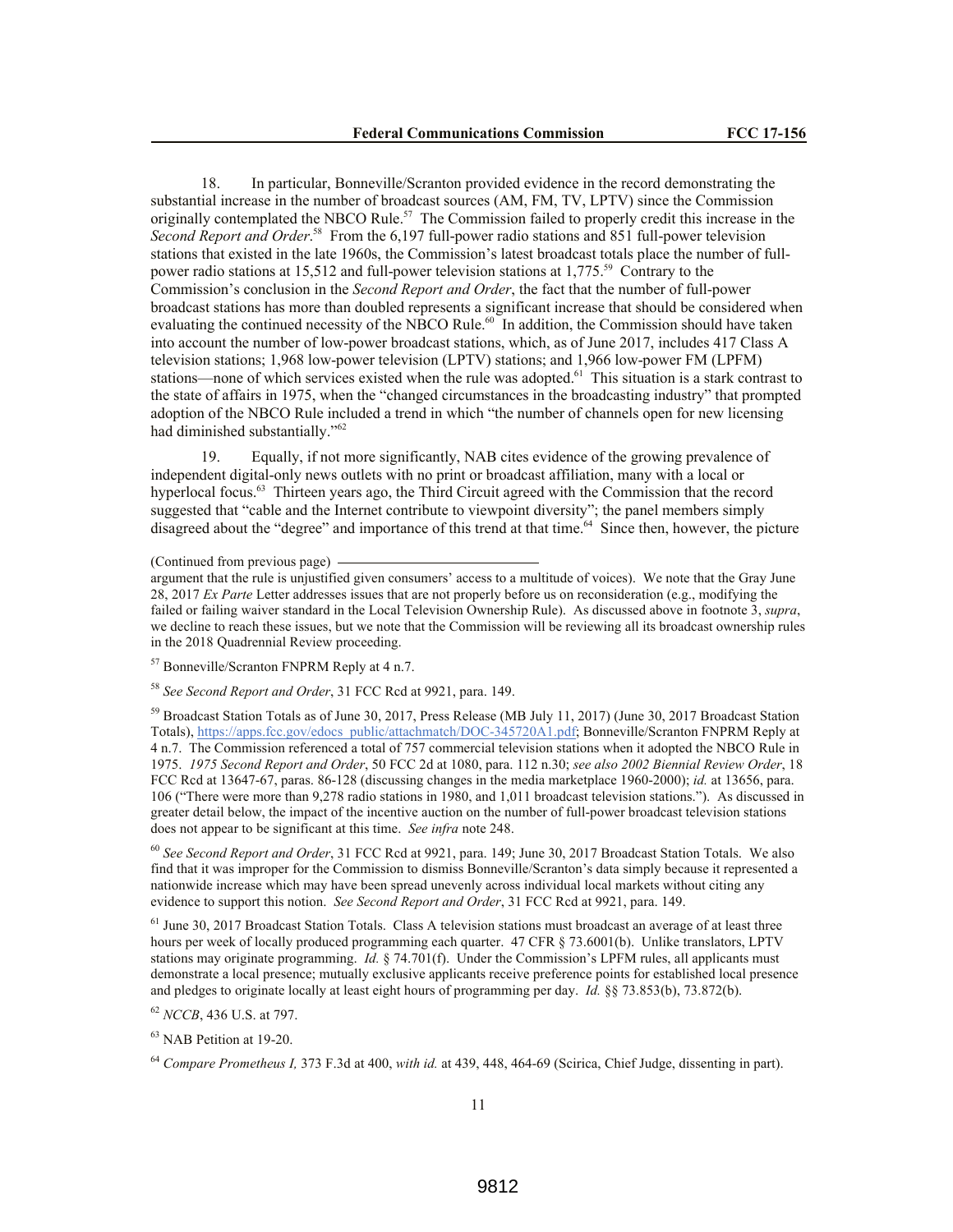has changed significantly. Even the U.S. Supreme Court recently recognized the importance of the Internet and social media as sources of news and information for many Americans.<sup>65</sup> As this trend continues to gain momentum and new voices proliferate, the dominance of traditional news outlets diminishes. Although the record contains some evidence that local television stations and newspapers may still be consumers' primary sources of local news and information,<sup>66</sup> we find that the Commission improperly discounted the role of non-traditional news outlets, including Internet and digital-only, in the local media marketplace.

20. The Commission concluded in the *Second Report and Order* that online outlets do not serve as a "substitute" for newspapers and broadcasters providing local news and information.<sup>67</sup> As noted below, this conclusion does not appear to reflect the record evidence as to "how the Internet has transformed the American people's consumption of news and information,"<sup>68</sup> the direction of current trends in this regard,<sup>69</sup> and in particular how those trends have affected younger adults. At a minimum, the record reflects studies that reject the premise "that people have a primary or single source for most of their local news and information." Rather, "the picture revealed by the data is that of a richer and more nuanced ecosystem of community news and information than researchers have previously identified," in which "Americans turn to a wide range of platforms to get local news and information."<sup>70</sup> Thus, the contributions of such outlets cannot be dismissed out of hand as the existence of these non-traditional news outlets nevertheless results in greater access to independent information sources in local markets. Furthermore, the Commission failed to acknowledge adequately evidence in the record demonstrating the emergence of online outlets that offer local content and have no affiliation with traditional broadcast or print sources.

21. Numerous studies cited in the record establish the emergence and growth of alternative sources of local news and information, including digital-only local news outlets as well as other online sources of local news and information.<sup>71</sup> For example, according to a 2014 Pew Research study, out of

l

<sup>69</sup> In the *FNPRM*, the Commission acknowledged that "the extent to which Americans turn to news websites unaffiliated with traditional media may be increasing." *FNPRM*, 29 FCC Rcd at 4426, para. 130 (citing 2012 Pew Research Center study).

<sup>70</sup> Pew Research Center and Knight Foundation, How People Learn About Their Local Community 1 (Sept. 26, 2011) (How People Learn About Their Local Community), http://www.pewinternet.org/2011/09/26/how-peoplelearn-about-their-local-community (cited in NAB FNPRM Comments at 25  $\&$  n.83 (cited in NAB Petition at ii  $\&$ n.4) and Morris FNPRM Reply at 5).

<sup>65</sup> *Packingham v. North Carolina*, No. 15–1194, 137 S.Ct. 1730, slip op. at 8 (S.Ct. June 19, 2017) (describing social media as "for many . . . the principal sources for knowing current events, checking ads for employment, speaking and listening in the modern public square, and otherwise exploring the vast realms of human thought and knowledge").

<sup>66</sup> *See Second Report and Order*, 31 FCC Rcd at 9920-21, paras. 147-48.

<sup>67</sup> *Id.* at 9920, para. 148.

<sup>68</sup> *Id.* at 10049 (Dissenting Statement of then-Commissioner Pai).

<sup>71</sup> *See, e.g.,* Letter from Erin L. Dozier, Senior Vice President and Deputy General Counsel, Legal and Regulatory Affairs, National Association of Broadcasters, to Marlene H. Dortch, Secretary, FCC, MB Docket Nos. 14-50, 09- 182, and 07-294, at 2 (filed July 15, 2016) (citing two recent Pew Research Center studies examining digital local news sites); Letter from Rick Kaplan, General Counsel and Executive Vice President, Legal and Regulatory Affairs, National Association of Broadcasters, to Marlene H. Dortch, Secretary, FCC, MB Docket Nos. 14-50, 09-182, and 07-294, Attach. at 6 (filed July 8, 2016) (documenting several dozen local news sources, including digital-only outlets, in Washington, D.C.); Tribune 2010 NPRM Comments at 28, 37-38, 47-48, 57, 67 (identifying local independent news websites and other sources in five specific markets). Several studies referenced in the abovereferenced filings document the prevalence of online local news sources in today's media marketplace. For instance, a 2015 Pew Research Center study—which looked specifically at news providers in Denver, Colorado, (continued….)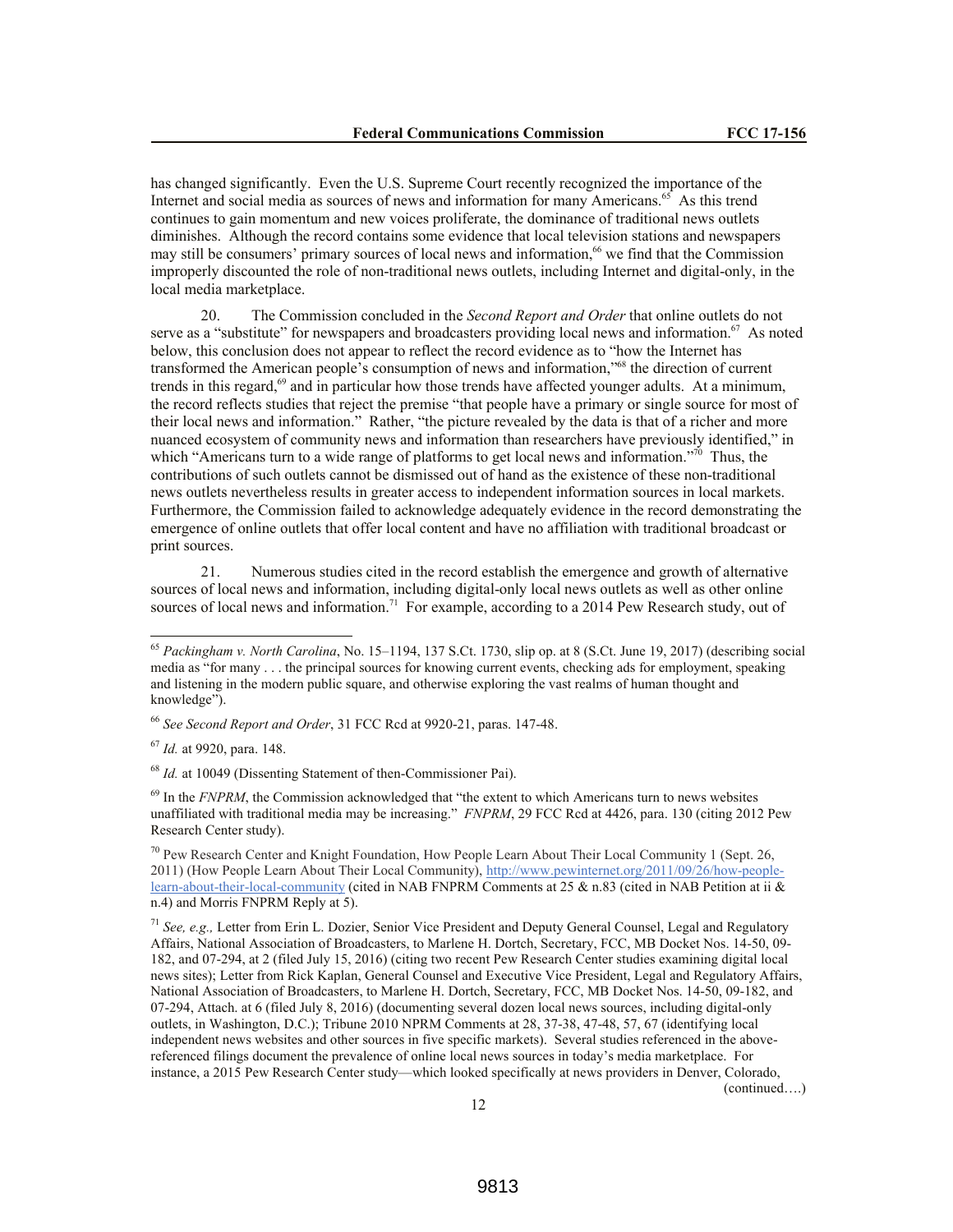438 digital news sites examined, more than half had a local focus, with the "typical outlet" described as "focused on coverage of local or even neighborhood-level news."<sup>72</sup> Even by 2011, a Pew study confirmed that while newspapers remain popular sources for some such information, 69 percent of those surveyed said that if their local newspaper no longer existed, it would not have a major impact on their ability to keep up with information and news about their community.<sup>73</sup> By 2016, Pew reported that just 20 percent of U.S. adults often get news from print newspapers, with even steeper declines in particular demographics—only 5 percent of those aged 18 through 29, and only 10 percent of those aged 30 through 49.<sup>74</sup> According to the earlier Pew study, for the 79 percent of Americans who are online, "the internet is the first or second most important source for 15 of the 16 local topics examined."<sup>75</sup> Nearly half of adults (47 percent) use mobile devices to get local news and information, and for none of Pew's topics did more than 6 percent of respondents say they depended on the website of a legacy news organization.<sup>76</sup> Among adults under age 40, "the web ranks first or ties for first for 12 of the 16 local topics asked about."<sup>77</sup> Furthermore, in the *Second Report and Order*, the Commission too readily dismissed cable news programming as primarily targeted to a wide geographic audience,<sup>78</sup> without considering that most of the major cable operators carry locally-focused cable news networks in parts of their footprint.<sup>79</sup>

22. On reconsideration, we find that the record clearly demonstrates that the wealth of additional information sources available in the media marketplace today, apart from traditional newspapers and broadcasters, strongly supports repealing the NBCO Rule. These dramatic and ongoing changes in the media industry negate concerns that repealing the NBCO Rule will harm viewpoint

(Continued from previous page)

<sup>72</sup> Mark Jurkowitz, Small Digital News Sites: Young, Lean, and Local (Apr. 10, 2014), http://www.pewresearch.org/fact-tank/2014/04/10/small-digital-news-sites-young-lean-and-local/.

<sup>73</sup> How People Learn About Their Local Community at 1 (cited in NAB NPRM Comments at 42-43, n.162); *see also id.* at 4 ("The new data explodes the notion, for instance, that people have a primary or single source for most of their local news and information.").

<sup>74</sup> Letter from Rick Kaplan, General Counsel and Executive Vice President, NAB, to Marlene H. Dortch, Secretary, FCC, MB Docket No. 14-50 et al., at 1-2 (July 18, 2016) (citing A. Mitchell, J. Gottfried, M. Barthel and E. Shearer, Pew Research Center, The Modern News Consumer (July 7, 2016) (Modern News Consumer), http://assets.pewresearch.org/wp-content/uploads/sites/13/2016/07/07104931/PJ\_2016.07.07\_Modern-News-Consumer\_FINAL.pdf).

<sup>75</sup> How People Learn About Their Local Community at 22. For this survey, the websites of print newspapers and broadcast television stations were treated as non-Internet sources, i.e., respondents who relied on those websites were grouped with respondents who relied on the print or broadcast source, as the case may be. *Id.* at 4.

<sup>76</sup> *Id.* at 4, 27. According to Pew, "The websites of newspapers and TV stations do not score highly as a relied-upon information source on any topics." *Id.* at 5.

<sup>77</sup> *Id.* at 22; *see also* Letter from Rick Kaplan, General Counsel and Executive Vice President, NAB, to Marlene H. Dortch, Secretary, FCC, MB Docket No. 14-50 et al., at 9-10 (July 7, 2016) (citing study finding that millennials obtain 74 percent of their news from online sources).

<sup>78</sup> *See Second Report and Order*, 31 FCC Rcd at 9920, para. 148.

<sup>79</sup> *See Annual Assessment of the Status of Competition in the Market for the Delivery of Video Programming*, Seventeenth Report, MB Docket No. 15-158, 31 FCC Rcd 4472, 4579-80, App. C (MB 2016) (*Seventeenth Video Competition Report*); *see also* Gray June 28, 2017 *Ex Parte* Letter at 3 (identifying niche cable news channels as alternative sources of viewpoint diversity in local markets).

Macon, Georgia, and Sioux City, Iowa—found over 140 news providers in Denver, including 25 digital-only news outlets (two of which are affiliated with *The Denver Post*). Pew Research Center, Local News in a Digital Age (Mar. 5, 2015), http://www.journalism.org/2015/03/05/local-news-in-a-digital-age/. Moreover, in a smaller market—Sioux City, Iowa—the study found nearly as many digital-only news outlets (three) as local news/talk radio stations (four). *Id.*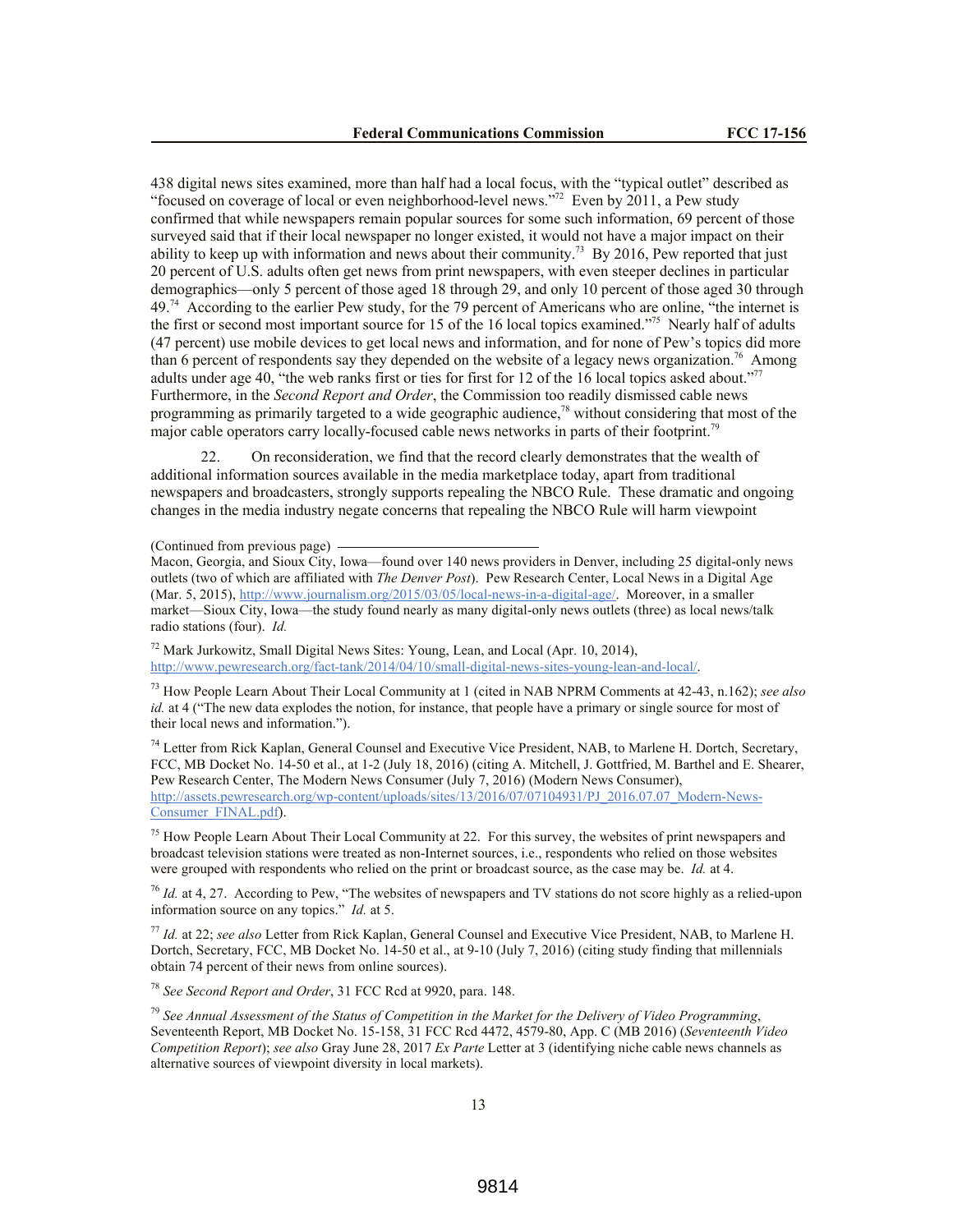diversity. We do not perceive a need for the rule in light of the current trends toward greater consumer reliance on these alternative sources of local news and information. The Commission's failure to account properly for the multiplicity of news and information sources available in the current media marketplace factored heavily in its unjustified retention of the NBCO Rule.

#### **b. The Decline of the Newspaper Industry Has Diminished its Voice**

23. In addition, restrictions on common ownership of daily print newspapers and broadcast stations are no longer justified to protect viewpoint diversity as the strength of daily print newspapers has declined significantly since 1975. In the *Second Report and Order*, the Commission failed to credit properly the evidence in the record regarding the challenges facing the newspaper industry and the resulting effects on the ability of print newspapers to serve their readers. Rather than merely modifying the rule's waiver standard and adjusting its carve-outs, the Commission should have acknowledged the diminution of newspapers' voices and concluded that the time has come to eliminate the rule altogether.

24. There was ample evidence in the Commission's record in the 2010/2014 review confirming then-Commissioner Pai's assessment that the "newspaper industry is in crisis."<sup>80</sup> Given that the record is public and extensive, we recount here only a sampling of the comments, which we believe suffices to depict the overall state of the newspaper industry. For example, NAB provided evidence that print newspaper advertising revenue had decreased more than 50 percent since 2008 and nearly 70 percent since 2003, newsroom employees were one-third fewer than at their peak in 1989, and only 17 percent of Americans paid for newspaper subscriptions.<sup>81</sup> NAB stated that digital advertising did not compensate for the losses in print advertising, as evidenced by the fact that total newspaper advertising revenues in 2013, including online advertising, were lower than the total advertising revenues in 1954, after adjusting for inflation.<sup>82</sup> Bonneville/Scranton observed that hundreds of newspapers had closed, with 175 closures between 2007 and 2010, 152 closures in 2012, and 114 closures in  $2013$ .<sup>83</sup> NMA reported that classified advertising, which had accounted for 40 percent of print advertising revenue in 2000, plummeted by 71 percent between 2000 and 2010.<sup>84</sup> As NMA noted, decreased revenue has led to lower editorial spending, the shedding of thousands of journalists, and reductions in paper size and the amount of space in a paper devoted to news.<sup>85</sup> NMA remarked that the Information Needs of Communities report warned that the threat to independent reporting, particularly of local affairs, due to

 $\overline{a}$ 

<sup>80</sup> *Second Report and Order*, 31 FCC Rcd at 10046 (Dissenting Statement of then-Commissioner Pai). Then-Commissioner Pai lamented, among other things, the fact that over 400, or one-quarter, of the country's newspapers had gone out of business since the NBCO Rule was adopted, including in major cities. He pointed to other newspapers that no longer publish on a daily basis. He cited newspapers' declining circulations, decreased advertising revenues, and shrinking newsrooms. He observed that broadcasters and newspapers would make particularly suitable partners given the compatibility of their businesses. *Id.* at 10046-48 (Dissenting Statement of then-Commissioner Pai). Noting newspapers' "well-documented struggles," Commissioner O'Rielly agreed that allowing newspaper/broadcast cross-ownership might provide newspapers with "much-needed relief in the form of committed and knowledgeable investors." *Id.* at 10059-60 (Dissenting Statement of Commissioner O'Rielly).

<sup>81</sup> NAB FNPRM Comments at 32, 35-37, 71; *see also* Bonneville/Scranton FNPRM Comments at 8.

<sup>82</sup> NAB FNPRM Comments at 70-71.

<sup>83</sup> Bonneville/Scranton FNPRM Comments at 7-8 & n.26; *see also* NMA NPRM Comments at 6-7 (noting that most of the newspapers that closed served smaller markets).

<sup>84</sup> NMA NPRM Comments at 5.

<sup>85</sup> *Id*. at 5-6.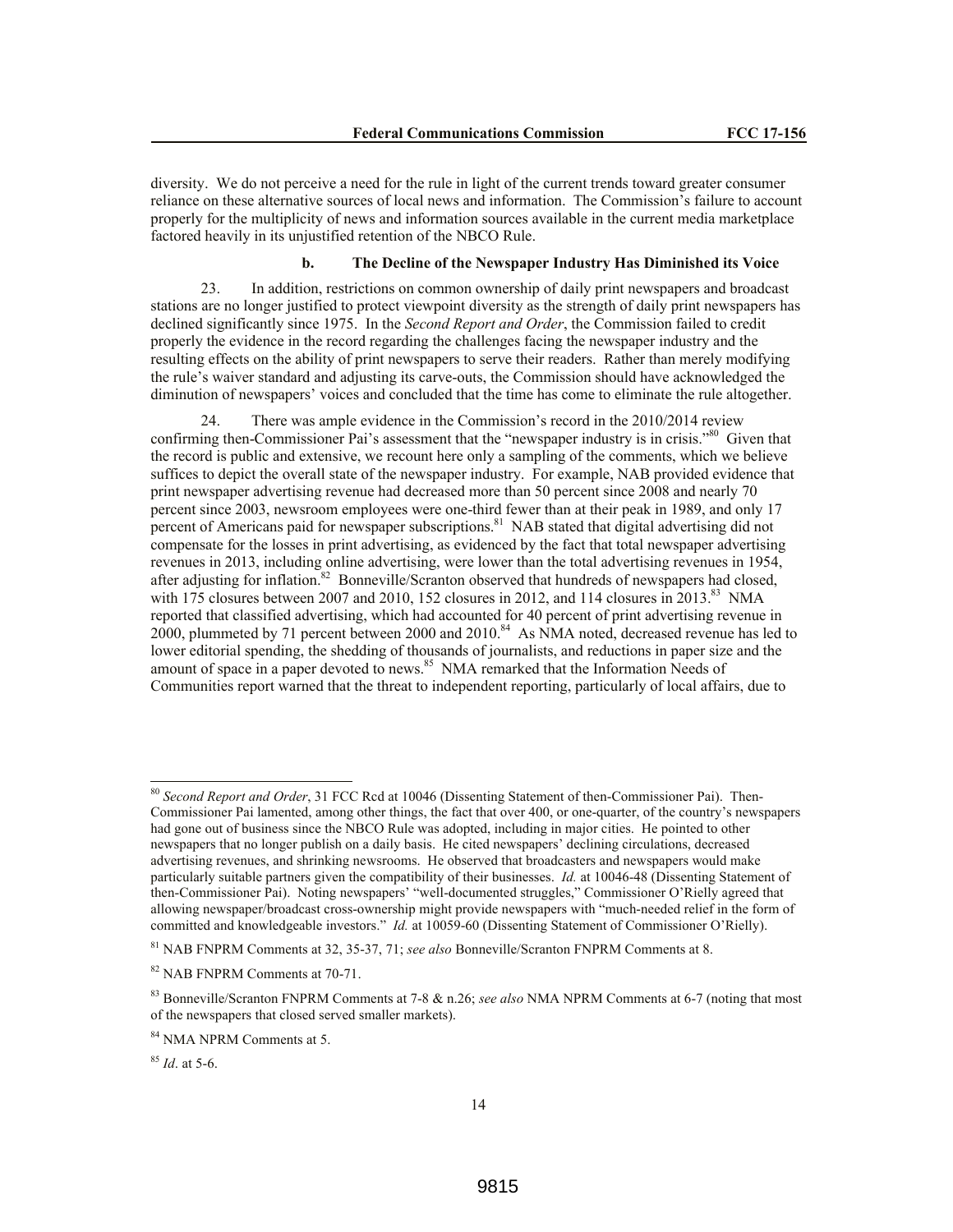the diminished number of professional journalists was having a substantial negative civic impact around the country, particularly in small-to-midsize markets.<sup>86</sup>

25. In light of the long decline of the newspaper industry, the loss of an independent daily newspaper voice in a community will have a much smaller impact on viewpoint diversity than would have been the case in 1975. In addition, as discussed below, repeal of the NBCO Rule will permit newspaper/broadcast combinations that can strengthen local voices and thus enable the combined outlets to better serve their communities.

## **c. The NBCO Rule Prevents Combinations that Could Benefit Localism**

26. The Commission repeatedly has recognized that the NBCO Rule does not promote localism and actually may hinder it by preventing local news outlets from achieving efficiencies by combining resources needed to gather, report, and disseminate local news and information.<sup>87</sup> The Commission nevertheless retained newspaper/broadcast cross-ownership restrictions in order to promote its goal of viewpoint diversity.<sup>88</sup> Because the NBCO Rule is no longer necessary to foster viewpoint diversity, and the rule can be repealed without harming the public interest, the potential benefits to localism arising from common ownership finally can accrue. We expect that eliminating the NBCO Rule will allow both broadcasters and newspapers to seek out new sources of investment and operational expertise, increasing the quantity and quality of local news and information they provide in their local markets<sup>89</sup>

27. There is ample evidence in the record that eliminating the rule will help facilitate such investment and enable both broadcasters and newspapers to better serve the public. For example, in support of NAB's petition for reconsideration, Cox asserts that collaboration and cost-sharing between its television station and its newspaper in Dayton, Ohio, helped them be the first to report on what became a national story about the failures of the Veterans Administration to provide adequate medical services.<sup>90</sup> In addition, Cox previously provided several examples showing how the combination of resources across its commonly owned newspaper, television, and radio properties in both Dayton and Atlanta, Georgia,

<sup>89</sup> The argument that newspaper/broadcast cross-ownership promotes localism has been advanced in several media ownership reviews, and it is put forth again in this reconsideration proceeding. *See, e.g.*, NAB Petition at 15-16; Cox Reconsideration Comments at 3-5; NMA Reconsideration Comments at 5-6; NMA Reconsideration Reply Comments at 2; Bonneville/Scranton Reconsideration Reply Comments at 3-4; Letter from Danielle Coffey, Vice President, Public Policy, NMA, to Marlene H. Dortch, Secretary, FCC, MB Docket No. 14-50 et al., at 1-2 (Feb. 27, 2017) (NMA Feb. 27, 2017 *Ex Parte* Letter); *see also* Letter from Mark J. Prak, Counsel to Independent Broadcasters, Brooks, Pierce, McLendon, Humphrey & Leonard, LLP, to Marlene H. Dortch, Secretary, FCC, MB Docket No. 14-50 et al., at 1-2 & Att. (July 12, 2017) (Independent Broadcasters July 12, 2017 *Ex Parte* Letter) (asserting that the NBCO Rule affirmatively harms local journalism and that owners of local media outlets should be allowed to combine properties in order to better serve their local markets); Letter from Kurt Wimmer, Counsel to NMA, Covington & Burling LLP, to Marlene H. Dortch, Secretary, FCC, MB Docket No. 14-50 et al. (July 25, 2017) (arguing that the NBCO Rule impedes "newspaper owners seeking investment to fund high-quality, responsible journalism").

<sup>90</sup> Cox Reconsideration Comments at 3-5.

 $\overline{a}$ 

<sup>&</sup>lt;sup>86</sup> NMA NPRM Comments at 7-8 (citing Steve Waldman & the Working Group on Information Needs of Communities: The Changing Media Landscape in a Broadband Age at 10, 21, 24, 43-55 (2011), https://transition.fcc.gov/osp/inc-report/The\_Information\_Needs\_of\_Communities.pdf).

<sup>87</sup> *See, e.g.*, *Second Report and Order*, 31 FCC Rcd at 9928, para. 162; *2006 Quadrennial Review Order*, 23 FCC Rcd at 2032-38, paras. 39-46; *2002 Biennial Review Order*, 18 FCC Rcd at 13753-60, paras. 342-54.

<sup>88</sup> *See, e.g.*, *Second Report and Order*, 31 FCC Rcd at 9928, para. 162; *2006 Quadrennial Review Order*, 23 FCC Rcd at 2038-39, paras. 47-49; *2002 Biennial Review Order*, 18 FCC Rcd at 13790-91, paras. 432-35.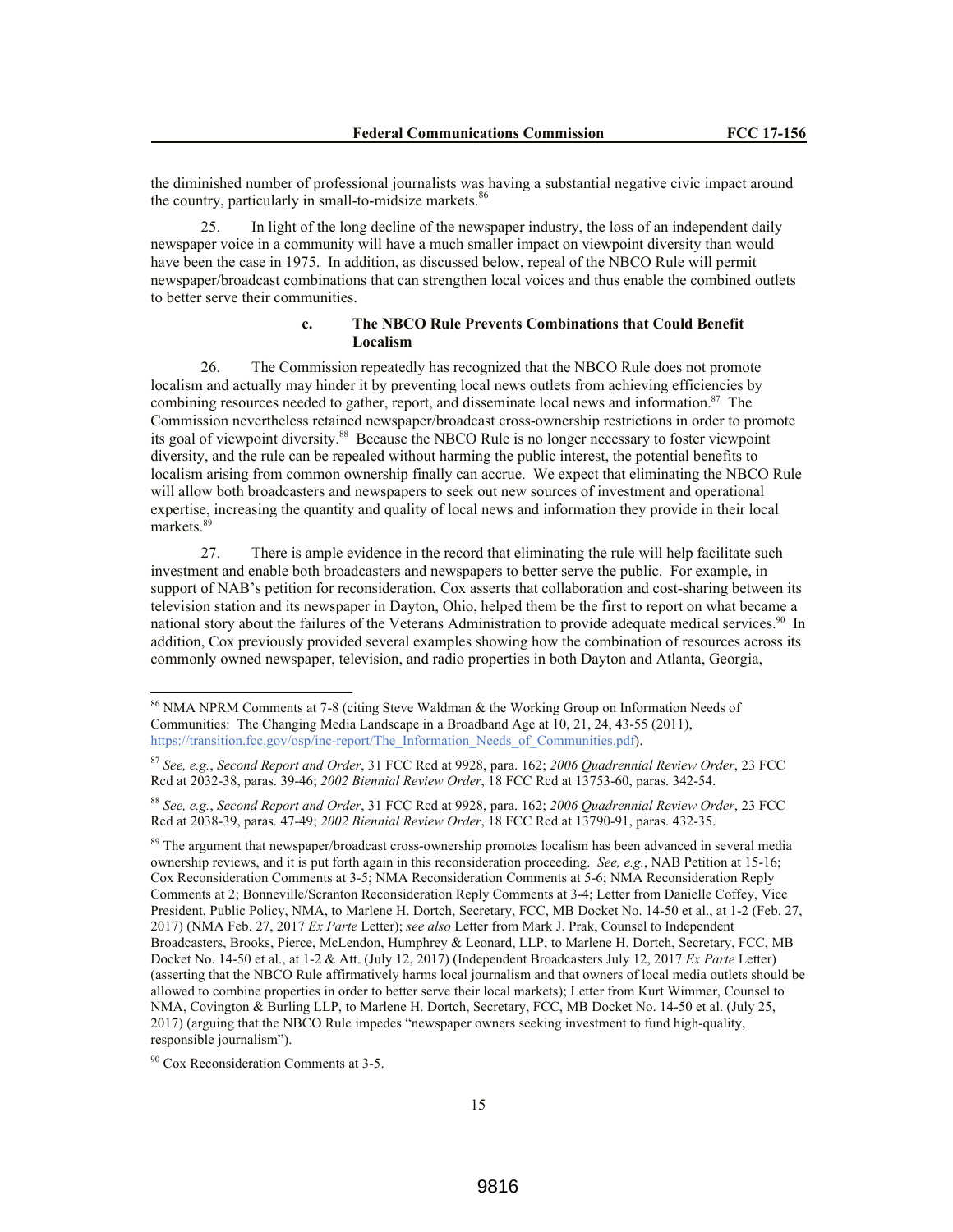allowed them to report on breaking news stories more quickly and accurately and to also provide more thorough coverage of events, such as political elections, that involve numerous interviews and in-depth issue reporting.<sup>91</sup> Cox asserts that the common ownership of multiple outlets has enabled its media properties "to vastly improve service at a time when the economics of the newspaper and broadcast business would seem to dictate the opposite."<sup>92</sup>

28. In addition, as the Commission noted in the *Second Report and Order*, NMA provided numerous examples of the benefits to local programming involving cross-owned media outlets in various markets.<sup>93</sup> For example, a cross-owned newspaper/television combination in Phoenix combined resources to report on stories such as the shooting of Congresswoman Gabrielle Giffords and 18 others in Tucson, the Yarnell Hill fire that killed 19 firefighters and destroyed more than 100 homes, and a massive dust storm.<sup>94</sup> In South Bend, Indiana, a commonly owned local newspaper, television station, and two radio stations regularly worked together on issues of local significance, such as uncovering harmful substances in drinking water, hosting town-hall meetings for political candidates and local officials, sending a reporter to Iraq, commemorating the 150<sup>th</sup> anniversary of the local Studebaker factory, providing weather information, and covering Notre Dame sports.<sup>95</sup> NMA also cited prior Commission studies for the proposition that, on average, a cross-owned television station produces more local news and more coverage of local and state political candidates than comparable non-cross-owned television stations.<sup>96</sup>

29. The Commission has acknowledged that prior Commission studies have found that crossowned radio stations are more likely to air news and public affairs programming and are four to five times more likely to have a news format than a non-cross-owned station.<sup>97</sup> Comments in this proceeding bear that out, providing anecdotal evidence, such as that offered by Morris Communications, which explained that its radio stations in Topeka, Kansas, and in Amarillo, Texas, were able to invest more heavily in local

<sup>93</sup> NMA FNPRM Comments at 3-10 (providing examples from various cities, including Phoenix, Dayton, South Bend, Milwaukee, Cedar Rapids, Atlanta, and Spokane, to demonstrate that cross-ownership leads to more comprehensive local news coverage across platforms).

<sup>94</sup> *Id*. at 3-5.

 $\overline{a}$ 

<sup>95</sup> *Id*. at 6-8.

<sup>96</sup> *Id*. at 3. NMA pointed to the finding in one Commission study that cross-owned television stations, on average, air 50 percent more local news than non-cross-owned stations. *See* Jack Erb, Media Ownership Study 4, Local Information Programming and the Structure of Television Markets, 27-28 (2011) (Media Ownership Study 4) (finding that the differential is driven mostly by grandfathered combinations, as opposed to combinations operating under temporary waivers). Media Ownership Study 4 also found that the total amount of local news aired by all television stations in the market may be negatively correlated with newspaper/broadcast cross-ownership. *Id.* at 41. As noted in the *FNPRM*, however, the study authors cautioned that this finding was "'imprecisely measured and not statistically different from zero.'" *FNPRM*, 29 FCC Rcd at 4431, para. 137 (proposing not to accord much weight to the study's finding that the amount of local news at the market level may be negatively correlated with newspaper/broadcast cross-ownership). An earlier Commission study cited by NMA found that cross-owned television stations aired between seven to ten percent more local news, which still represents a meaningful increase in the average amount of local news aired on cross-owned television stations. *See* Jeffrey Milyo, FCC Media Ownership Study 6, Effects of Cross-Ownership on the Local Content and Political Slant of Local Television News, 1 (Sept. 17, 2007). This study also found that cross-owned television stations, on average, provide roughly 25 percent more coverage of local and state politics. *Id*. at 1.

<sup>97</sup> *Second Report and Order*, 31 FCC Rcd at 9927-28, para. 161 (citing NAB FNPRM Comments at 83-84, which referenced 2006 Media Ownership Study 4, Sections II, III).

 $91$  Cox FNPRM Comments at 8-9; Cox NPRM Reply at 12-17.

<sup>92</sup> Cox FNPRM Comments at 9; *see also* Gray June 28, 2017 *Ex Parte* Letter at 3-4 (discussing the high costs of producing local newscasts and the challenging economics of local television today, especially in mid-sized and small markets).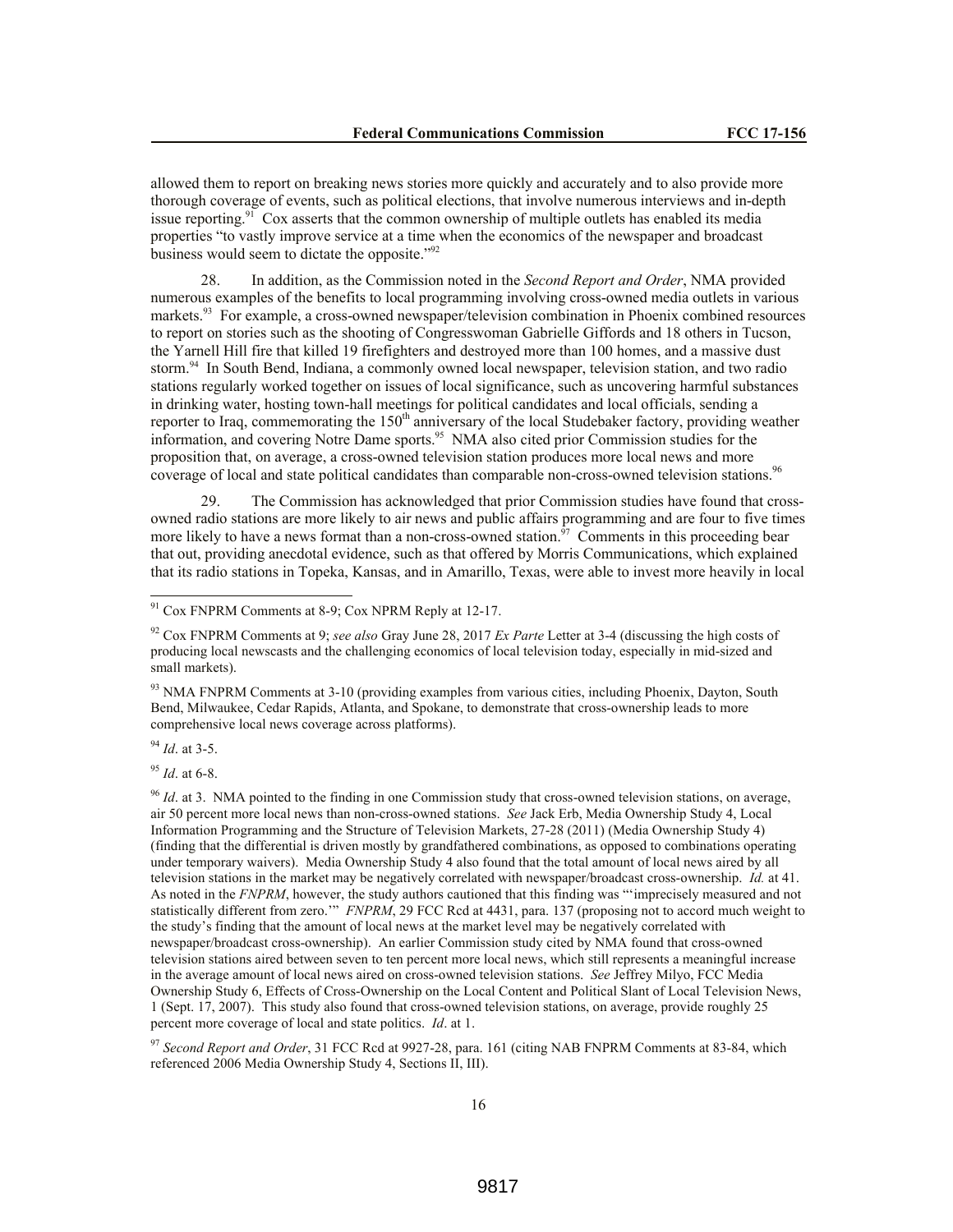news production and in news staff because of their cross-ownership with the local newspaper.<sup>98</sup> Cox argues that newspaper owners have "the skill and resources to increase the quality and quantity of local radio news."<sup>99</sup> Bonneville/Scranton also asserts that newspaper/radio combinations can result in a greater amount of news on radio stations. $100$ 

30. As the Commission discussed in the *Second Report and Order*, the record contains support for the proposition that newspaper/broadcast combinations can promote localism by creating efficiencies through the sharing of expertise, resources, and capital that can lead to a higher quantity and quality of local news programming.<sup>101</sup> The Commission "has long accepted that proposition,"<sup>102</sup> but it concluded in its previous decisions that some restrictions remained necessary to promote viewpoint diversity. We conclude now that the potential public interest benefits of permitting newspaper/broadcast combinations outweigh the minimal loss of viewpoint diversity that may result from eliminating the rule. With the elimination of the NBCO Rule these localism benefits can finally begin to materialize.

31. In light of the well-documented and continuing struggles of the newspaper industry, the efficiencies produced by newspaper/broadcast combinations are more important than ever. A report in February 2017 examining the health of small newspapers was cautiously optimistic about the future of publications with a community or hyperlocal focus but acknowledged that their "battle for survival will not be easy" and will require new approaches and strategies that take advantage of their niche position.<sup>103</sup> Removing the regulatory obstacle of this outdated rule will help financially troubled newspapers carry on their important work. While we recognize that cost-savings gained from common ownership will not necessarily be invested in the production of local news,<sup>104</sup> by allowing newspapers and broadcasters to collaborate and combine resources, our action today creates new opportunities for local broadcasters and newspapers to better serve the local news and information needs of their communities.

## **d. The NBCO Rule Must be Eliminated**

32. Our decision today to repeal the rule reflects the situation as it currently is, not as it was more than 40 years ago. Whereas the Commission determined in 1975 that newspaper/broadcast combinations were no longer necessary to support the growth of the broadcast industry and that the interest in viewpoint diversity required separate ownership of newspapers and broadcast licenses, we now determine that this restriction is no longer necessary to promote viewpoint diversity and can potentially harm localism, and that removing the restriction best serves the public interest.

33. Indeed, even to the extent that eliminating the rule would permit transactions that would reduce the number of outlets for news and information in local markets, the markets will continue to have far more voices than when the rule was enacted. The modern media marketplace abounds with new, nontraditional voices, the number of local broadcasters has increased dramatically, and the strength of local

<sup>98</sup> Morris FNPRM Comments at 17-23.

<sup>99</sup> Cox FNPRM Comments at 5.

<sup>100</sup> *See* Bonneville/Scranton FNPRM Comments at 9.

<sup>101</sup> *See Second Report and Order*, 31 FCC Rcd at 9926-28, paras. 160-61. *But see id.* at 9927, para. 160 (discussing comments suggesting that cross-ownership may reduce the total amount of local news available in the market). The limitations with the finding in Media Ownership Study 4 associated with overall reductions in local news in markets with cross-owned combinations is discussed in footnote 96, *supra*.

<sup>102</sup> *Second Report and Order*, 31 FCC Rcd at 9928, para. 162.

<sup>103</sup> Damian Radcliffe and Christopher Ali, *If Small Newspapers Are Going to Survive, They'll Have to Be More Than Passive Observers to the News* (Feb. 2, 2017), http://www.niemanlab.org/2017/02/if-small-newspapers-are-goingto-survive-theyll-have-to-be-more-than-passive-observers-to-the-news/.

<sup>104</sup> *See id.* at 9928, para. 162; *FNPRM*, 29 FCC Rcd at 4431-32, paras. 136-38.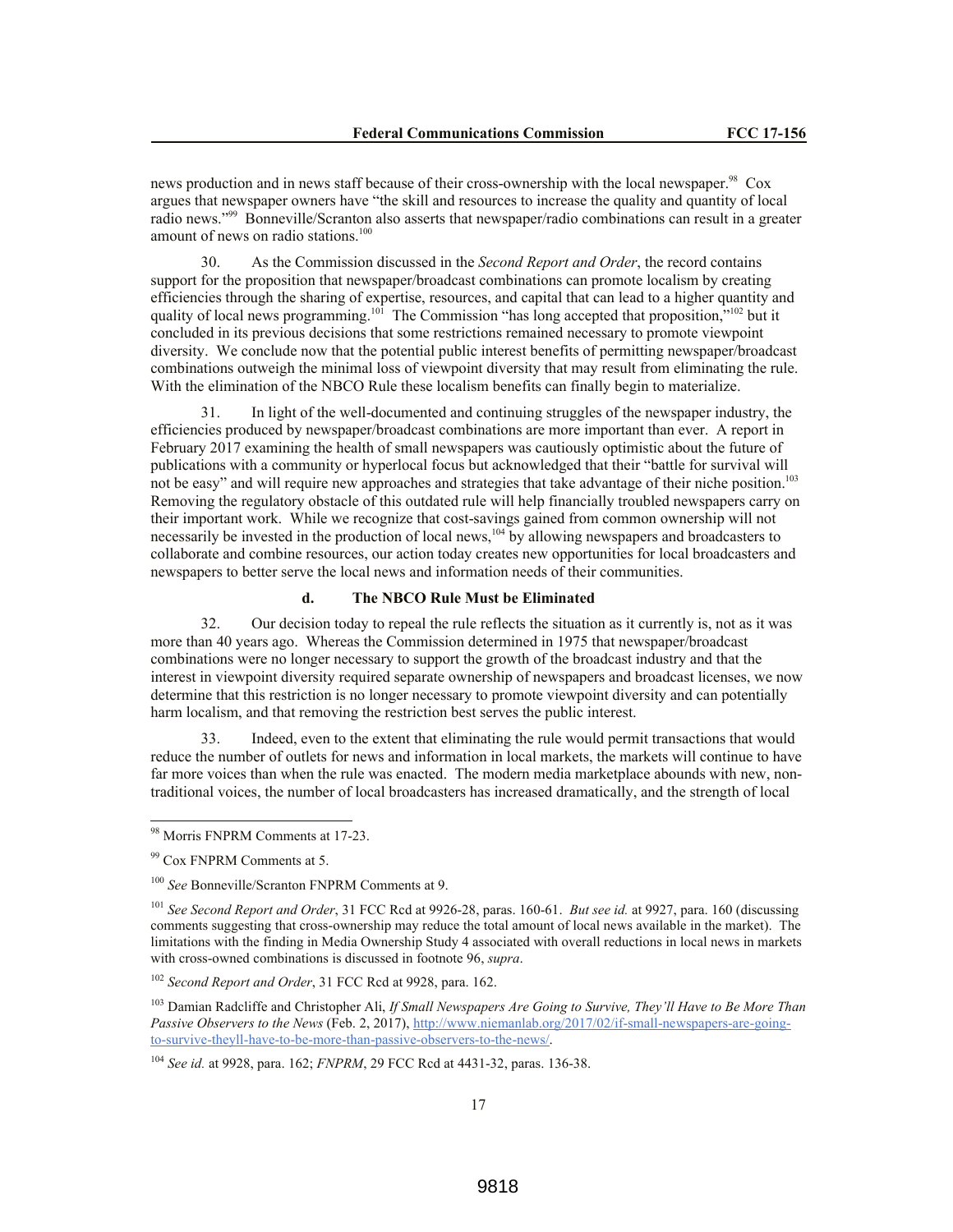newspapers relative to other media has diminished as a result of the difficulties facing the industry and the rise of new voices. And we expect the number of voices to continue to grow, as the Internet, in particular, has lowered the barriers to entry and provided a publicly accessible platform for individuals and organizations to serve the news and information needs of their local communities. Furthermore, eliminating the NBCO Rule will permit efficient combinations that will allow broadcasters and newspapers to combine resources and enable them to better serve their local communities. On balance, therefore, we conclude that retaining the rule does not serve the public interest.

34. The Commission consistently has recognized that changing circumstances in the marketplace warrant a retreat from a total ban; accordingly, the Commission has attempted to impose various limits on the rule through the years.<sup>105</sup> The Commission's overall direction has been toward a growing acknowledgment that the rule is not always necessary to promote viewpoint diversity and should be modified to reflect changes in the marketplace.<sup>106</sup> Our action today is simply the logical extension of this acknowledgment in response to the radically altered media marketplace.

35. As noted in the *2002 Biennial Review Order*, the Commission "must consider the impact of [its] rules on the strength of media outlets, particularly those that are primary sources of local news and information, as well as on the number of independently owned outlets. . .. [M]aximizing the number of independent voices does not further diversity if those voices lack the resources to create and publish news and public information."<sup>107</sup> In *Prometheus I*, the court affirmed the Commission's finding in the *2002*  Biennial Review Order that the NBCO Rule was overbroad and should be relaxed.<sup>108</sup> In the 2006 *Quadrennial Review Order*, the Commission took into consideration the imperiled state of the newspaper industry, recounting statistics and data showing that the shrinking newspaper industry had suffered circulation declines, staff layoffs, shuttered news bureaus, flat advertising revenues, rising operating costs, and falling stock prices.<sup>109</sup> These hardships influenced the Commission's finding that the existing ban on newspaper/broadcast combinations continued to be overly restrictive.<sup>110</sup>

36. The newspaper industry had not recovered when the Commission began its 2010/2014 ownership review and, indeed, the hardships continued to mount. In its 2010 *NOI*, the Commission described newspapers' declining circulation and advertising revenues and asked whether relaxing the rule would help newspapers to survive.<sup>111</sup> In the *FNPRM*, the Commission expressed concern for the future of newspapers but disagreed with the suggestion that the NBCO Rule should be repealed or relaxed on that basis alone.<sup>112</sup> The Commission was reluctant to jeopardize viewpoint diversity in local markets in response to assertions that the rule limited opportunities for traditional media owners to expand their revenues.<sup>113</sup> Now, however, we conclude that the continuance of the NBCO Rule is not necessary or

l

<sup>109</sup> *2006 Quadrennial Review Order*, 23 FCC Rcd at 2026-30, paras. 27-34.

<sup>105</sup> *See supra* para. 12.

<sup>106</sup> *See supra* para. 12.

<sup>107</sup> *2002 Biennial Review Order*, 18 FCC Rcd at 13762, para. 360 (noting that both newspapers and broadcasters had seen declining consumer interest).

<sup>108</sup> *Prometheus I*, 373 F.3d 399-400. Though it agreed that the complete ban was no longer in the public interest, the court held that the modified rule adopted in the *2002 Biennial Review Order* was arbitrary and capricious and the court left in place the 1975 ban. *Id.* at 402.

<sup>110</sup> *Id.* at 2039, para. 51. In *Prometheus II*, the court vacated the revised NBCO Rule adopted in the *2006 Quadrennial Review Order* on procedural grounds. *Prometheus II*, 652 F.3d at 445.

<sup>111</sup> *NOI*, 25 FCC Rcd at 6088-90, 6101, 6112-13, paras. 6-9, 47, 87.

<sup>112</sup> *FNPRM*, 29 FCC Rcd at 4432-35, paras. 139-43.

<sup>113</sup> *Id.*; *see also Second Report and Order*, 31 FCC Rcd at 9928-30, paras. 163-67.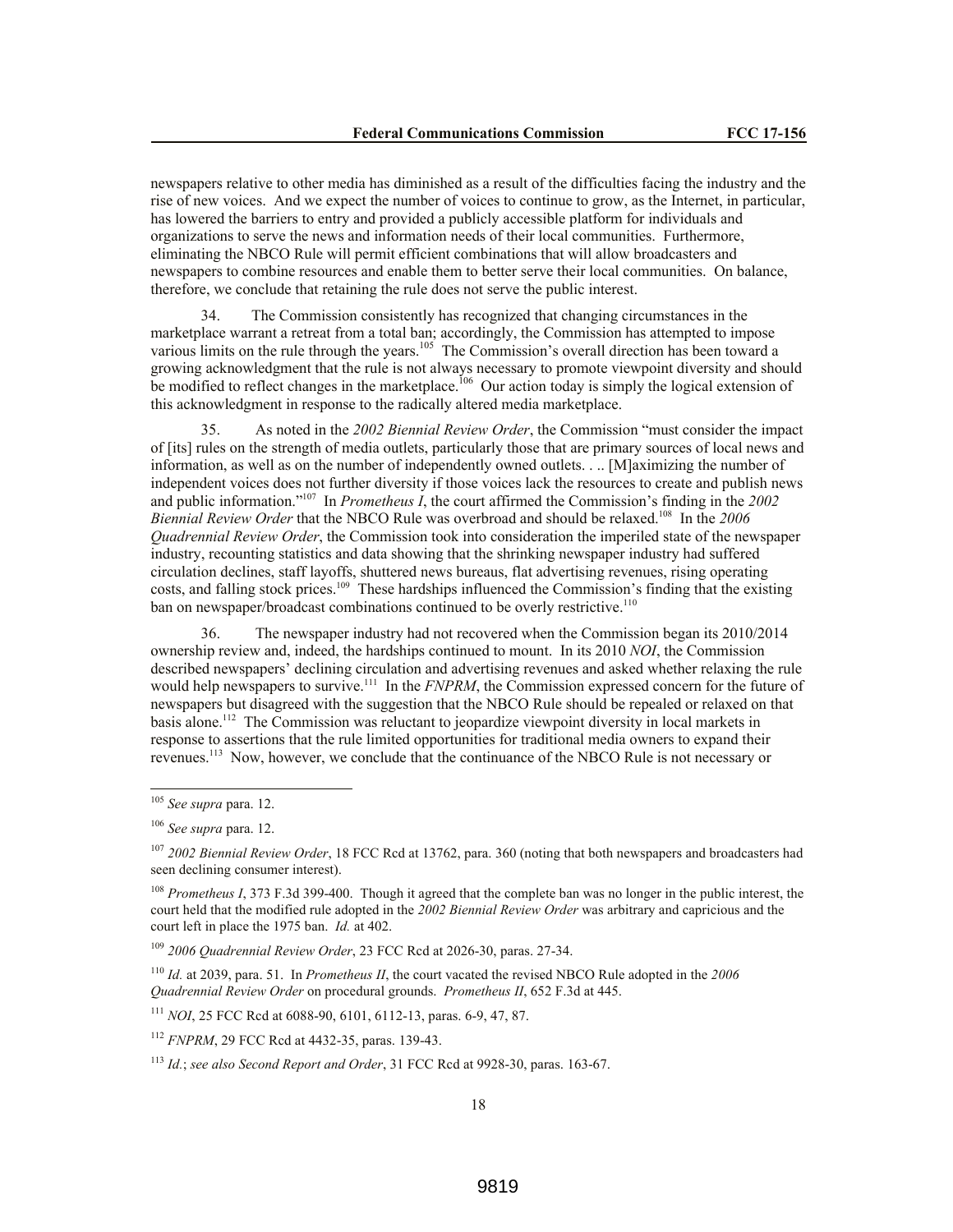appropriate to preserve or promote viewpoint diversity under Section 202(h). We anticipate that both newspapers and broadcasters will benefit from the rule's repeal, as will, ultimately, the public, as we discuss above.

37. The Commission recognized in the *FNPRM* that the NBCO Rule does not promote viewpoint diversity when a newspaper is in financial distress, and the *FNPRM* proposed an exception to the rule for failed and failing merger applicants.<sup>114</sup> In the *Second Report and Order*, the Commission adopted that exception and explained that allowing such mergers is not likely to harm viewpoint diversity.<sup>115</sup> In addition, the Commission incorporated into the rule a case-by-case waiver standard for markets of all sizes to account for merger situations that do not pose an undue risk to viewpoint diversity.<sup>116</sup>

38. On reconsideration, we find that the Commission's modifications to the NBCO Rule in the *Second Report and Order* were inadequate. Given the current state of the newspaper industry, it might very well be too late to save a newspaper that would qualify as failed or failing under the exception adopted in the *Second Report and Order*. Our goal should be to keep local voices strong, not to maintain artificial barriers that prevent efficient combinations and then wait until newspapers reach a failed or failing state before providing regulatory relief. In addition, the Commission's case-by-case waiver standard was wholly insufficient because the Commission failed to provide any meaningful guidance on how it would evaluate each waiver request.<sup>117</sup> An exception or a waiver standard may be appropriate when a rule is sound and exceptional circumstances exist, but such mechanisms do not redeem an unsound rule, as we find this one to be.

39. In addition, the modified rule inexplicably left in place a definition of "daily newspaper" that is outdated and illogical in that it applies only to newspapers printed at least four days a week.<sup>118</sup> The distinction between print newspapers and digital outlets has become blurred as some newspapers reduce the number of days a week they publish in print and rely more heavily on their online distribution.<sup>119</sup> Indeed, many publishers today continuously update the content of the online versions of their newspapers as they compete with bloggers and social media that rapidly produce and update their own content. Applying the NBCO Rule to newspapers only if they are printed in hardcopy at least four days per week ignores the reality that what defines a "newspaper" has changed and that many consumers access the paper's news and information over the Internet throughout the day.A newspaper's influence should no longer be measured by how many mornings a week it is delivered to the doorstep. Doing so would exacerbate the perverse incentive for a newspaper seeking to combine with a broadcaster to reduce its

<sup>114</sup> *FNPRM*, 29 FCC Rcd at 4434-35, 4453-54, paras. 142, 188.

<sup>115</sup> *Second Report and Order*, 31 FCC Rcd at 9933-34, paras. 172-75.

<sup>116</sup> *Id.* at 9934-41, paras. 176-89.

<sup>117</sup> *See Second Report and Order*, 31 FCC Rcd at 9934-41, paras. 176-89. By contrast, as discussed below, we are adopting a case-by-case review process in the Local Television Ownership Rule for proposed combinations involving top-four rated stations, and we provide a significant list of factors to help guide parties when making a showing that application of the Top-Four Prohibition is not in the public interest. *See infra* para. 82.

<sup>118</sup> *See* 47 CFR § 73.3555, Note 6.

<sup>119</sup> For example, the *New Orleans Times-Picayune* and the *Birmingham News* reduced their print publications to three days a week, while the *Seattle Post-Intelligencer* eliminated its print publications in favor of a digital-only platform. *See Second Report and Order*, 31 FCC Rcd at 10047 (Dissenting Statement of then-Commissioner Pai); *see also 3 Gannett Papers Moving to 3-Day-A-Week Print Editions*, USNews.com (Mar. 9, 2017), https://www.usnews.com/news/best-states/louisiana/articles/2017-03-09/3-gannett-papers-moving-to-3-day-a-weekprint-editions; Andrew Beaujon, *Patriot-News, Post-Standard will reduce print frequency to three days a week*, Poynter.org (Aug. 28, 2012), http://www.poynter.org/2012/patriot-news-will-reduce-print-frequency-to-three-daysa-week/186824/.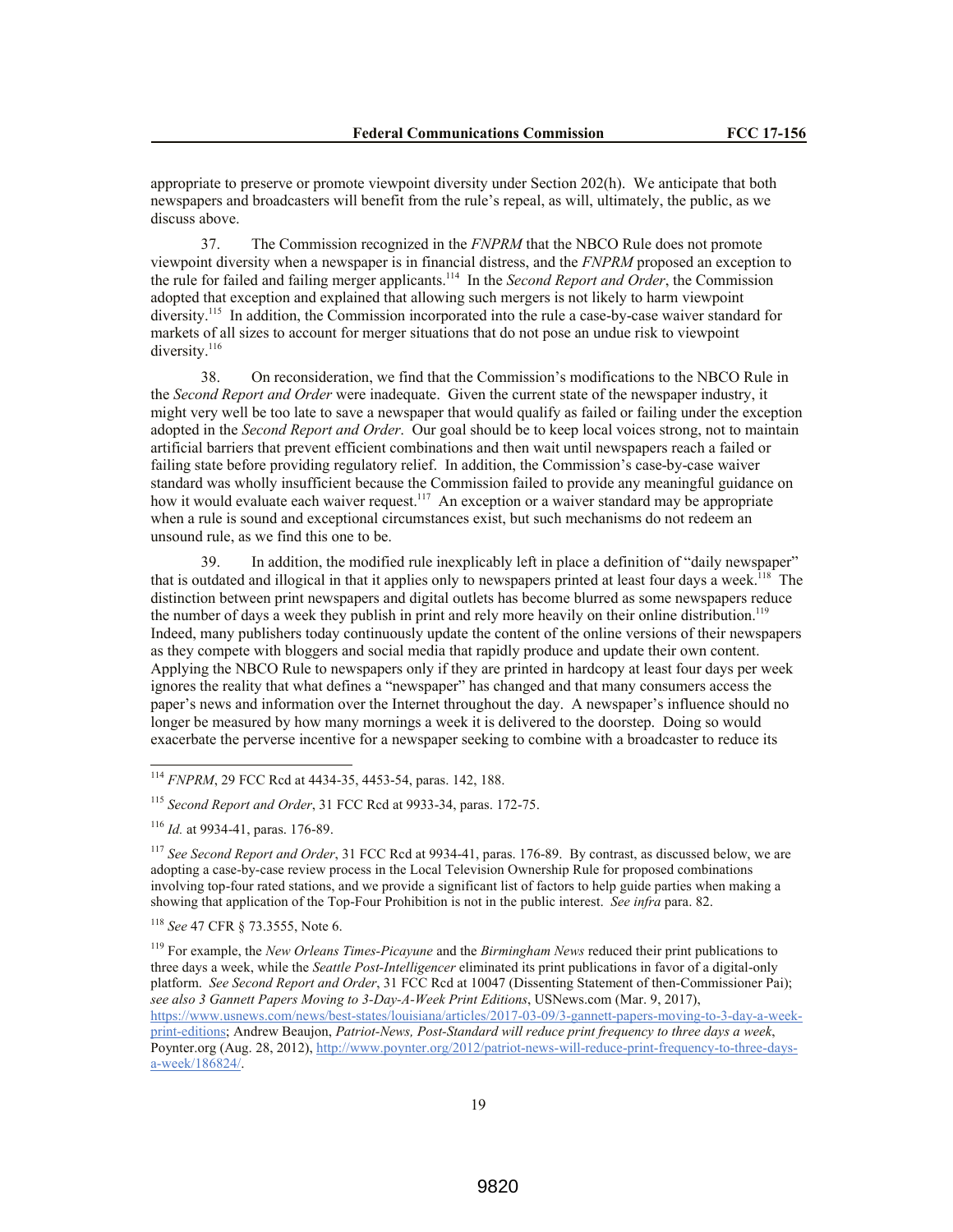print editions in order to avoid triggering the rule. Given the current media marketplace and the way consumers access content, the rule's reliance on a newspaper's printing schedule makes no sense.

40. As the modified rule adopted in the *Second Report and Order* is not necessary to promote the public interest, we cannot retain it consistent with Section 202(h). We emphasize that the rule's repeal in no way reflects a lessening of the importance of viewpoint diversity as a Commission policy goal. Rather, we conclude that the rule is no longer necessary to promote viewpoint diversity.

41. We find also that the NBCO Rule should be eliminated rather than relaxed. The Commission's previous attempts to relax the rule demonstrate the difficulty in designing an approach that works effectively for the range of market circumstances across the country. Paradoxically, previous attempts at relaxing the rule arguably threatened the greatest harm in small markets where crossownership may be needed most to sustain local news outlets.<sup>120</sup> The record does not provide an adequate basis for distinguishing areas where application of the rule could serve the public interest from those where it would not. There was significant opposition to the modified rule proposed by the Commission in this proceeding,<sup>121</sup> and only Cox proposed a detailed alternative approach, and the Commission explained why it declined to adopt it.<sup>122</sup> Thus, the record does not support a narrowed restriction. Moreover, as discussed above, we find that it would be outdated and illogical to adopt a rule based on the distinction between print newspapers and digital outlets. Indeed, any modified rule that continues to single out newspapers of any kind cannot be sustained.

42. In light of the significantly expanded media marketplace and the overall state of the newspaper industry, and our conclusion that the rule is not necessary to promote viewpoint diversity, competition, or localism, and may hinder localism, we conclude that immediate repeal is required by Section 202(h) and will permit combinations that would benefit consumers. Our decision will enable all broadcasters and newspapers to attract new investment in order to preserve and expand their local news output.

43. In addition, though we find that the entire NBCO Rule must be eliminated, we find that the record provides an additional and independent justification for eliminating the restriction on newspaper/radio combinations.<sup>123</sup> Opponents of this aspect of the rule argue that evidence in the record

 $\overline{a}$ 

(continued….)

<sup>120</sup> For example, under the modified NBCO Rule adopted in the *2006 Quadrennial Review Order*, a waiver of the rule was presumed to be inconsistent with the public interest if the proposed newspaper/broadcast combination was located in any market smaller than the top 20 DMAs in the country. 23 FCC Rcd at 2022-23, para. 20.

<sup>121</sup> *See FNPRM*, 29 FCC Rcd at 4445-51, paras. 167-181; *NPRM*, 26 FCC Rcd at 17527-29, paras. 105-111. Both Cox and NMA criticized the Commission's modified approach as harmful to small and mid-sized markets where investment in local newsrooms may be needed most. NMA FNPRM Comments at 20-21; NMA FNPRM Reply at 5; Cox FNPRM Comments at 13-18; *see also Second Report and Order*, 31 FCC Rcd at 9937, para. 181.

 $122$  Cox proposed a presumptive waiver standard that it argued should apply to NBCO waiver requests in all markets. Cox argued that the first part of its proposed two-part test would protect diversity by requiring that at least 20 independently owned major media voices remain in the market following a newspaper/broadcast combination. Cox considered major media voices to include independently owned daily newspapers, full-power television and radio stations, cable and satellite television systems (counted as one voice), and the Internet (counted as one voice). The second part of Cox's test, intended to preserve localism, would require that at least three independent media voices that produce and distribute local news and information programming, other than the combining properties, remain in the market post-transaction. The Commission found that the first prong of the proposed test defined independent media voices too broadly and that the second prong could not be applied or enforced in an objective, content-neutral manner. *See Second Report and Order*, 31 FCC Rcd at 9936-37, 9939, paras. 180, 185; *FNPRM*, 29 FCC Rcd at 4447, para. 171.

<sup>123</sup> *See, e.g.*, NAB Petition at 21-25; Bonneville/Scranton Reconsideration Reply at 2, 4-6; Cox Reconsideration Comments at 2, 5-6. Reversing its past position, NABOB now supports elimination of the newspaper/radio cross-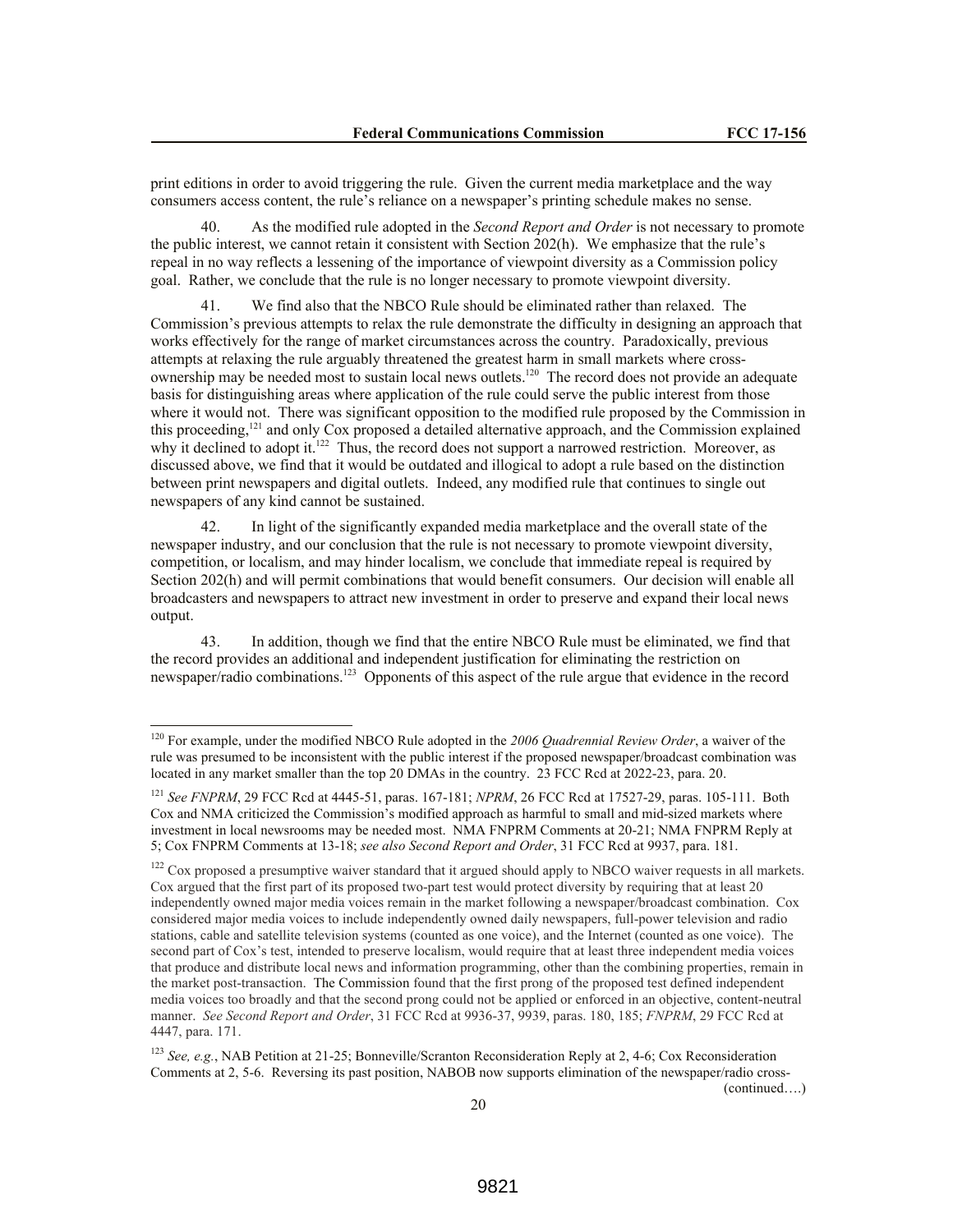does not provide adequate support for the Commission's conclusion that radio is a sufficiently meaningful source of local news and public interest programming such that allowing newspaper/radio combinations could harm viewpoint diversity.<sup>124</sup> We agree. As discussed in the following section, we are eliminating the Radio/Television Cross-Ownership Rule based on our finding that the diminished contributions of local broadcast radio stations to viewpoint diversity, together with increasing contributions from new media outlets and the public interest benefits of radio/television combinations, no longer justify continued radio/television cross-ownership regulation.<sup>125</sup> For the same reasons relating to viewpoint diversity contributions of radio and the proliferation of alternative media voices, as well as the countervailing public interest benefits of newspaper/radio combinations, we conclude that the restriction on newspaper/radio combinations is not in the public interest and must be eliminated pursuant to Section  $202(h)$ .

## **e. Minority and Female Ownership**

44. We find that repealing the NBCO Rule will not have a material impact on minority and female ownership. After seeking public comment on this topic a number of times, the Commission expressed its view that the rule does not promote or protect minority and female ownership.<sup>126</sup> Not only have past debates on this issue not persuaded the Commission that the ban on newspaper/broadcast combinations is necessary to protect or promote minority and female ownership,<sup>127</sup> no arguments were made in this reconsideration proceeding that would lead us to conclude otherwise. On the contrary, two organizations representing minority media owners seek relief from the rule's restrictions. The National Newspaper Publishers Association (NNPA), a trade organization representing more than 200 Blackowned media companies, claims that the NBCO Rule should be eliminated because it impedes its members, which are "trusted community voices," from competing with large, unregulated rivals.<sup>128</sup> NNPA decries the rule's disincentive for its newspaper members to maximize their publication schedules given that the rule applies to daily newspapers.<sup>129</sup> It argues that the rule "prevents diverse local voices" with strong community ties from identifying and investing in new ways to serve their readers, listeners and viewers."<sup>130</sup> In addition, NABOB has reversed its long-held opposition to the elimination of the ban on newspaper/radio cross-ownership, arguing that the broadcast industry—particularly NABOB's minority-owned member stations—should not be constrained from competing for audience share and

(Continued from previous page)

<sup>125</sup> We incorporate by reference the relevant discussion in Section III.A, *infra*.

<sup>126</sup> *FNPRM*, 29 FCC Rcd at 4454-55, para. 190.

<sup>128</sup> NNPA Feb. 13, 2017 *Ex Parte* Letter at 1.

<sup>129</sup> *Id*. at 2 ; *see also* 47 CFR § 73.3555, Note 6 (defining a daily newspaper as one that is published at least four days a week, in the dominant language in the market, and circulated generally in the community of publication).

<sup>130</sup> NNPA Feb. 13, 2017 *Ex Parte* Letter at 2.

ownership restriction in order to help minority-owned broadcasters compete against larger players for audience and advertising revenues. NABOB Feb. 24, 2017 *Ex Parte* Letter at 2-3.

<sup>124</sup> *See Second Report and Order*, 31 FCC Rcd at 9921-26, paras. 150-58. Among other things, commenters point to previous Commission statements, including in the *NPRM* and *FNPRM*, to buttress their position that radio is a less significant source of local news and information. *See, e.g.*, NAB Petition at 21-22; Bonneville/Scranton Reconsideration Reply at 4 n.11; *see also NPRM*, 26 FCC Rcd at 17529-30, para. 112; *FNPRM*, 29 FCC Rcd at 4435-38, paras. 144-48.

<sup>127</sup> *See Second Report and Order*, 31 FCC Rcd at 9942-44, paras. 192-97; *FNPRM*, 29 FCC Rcd at 4454-60, paras. 189-99.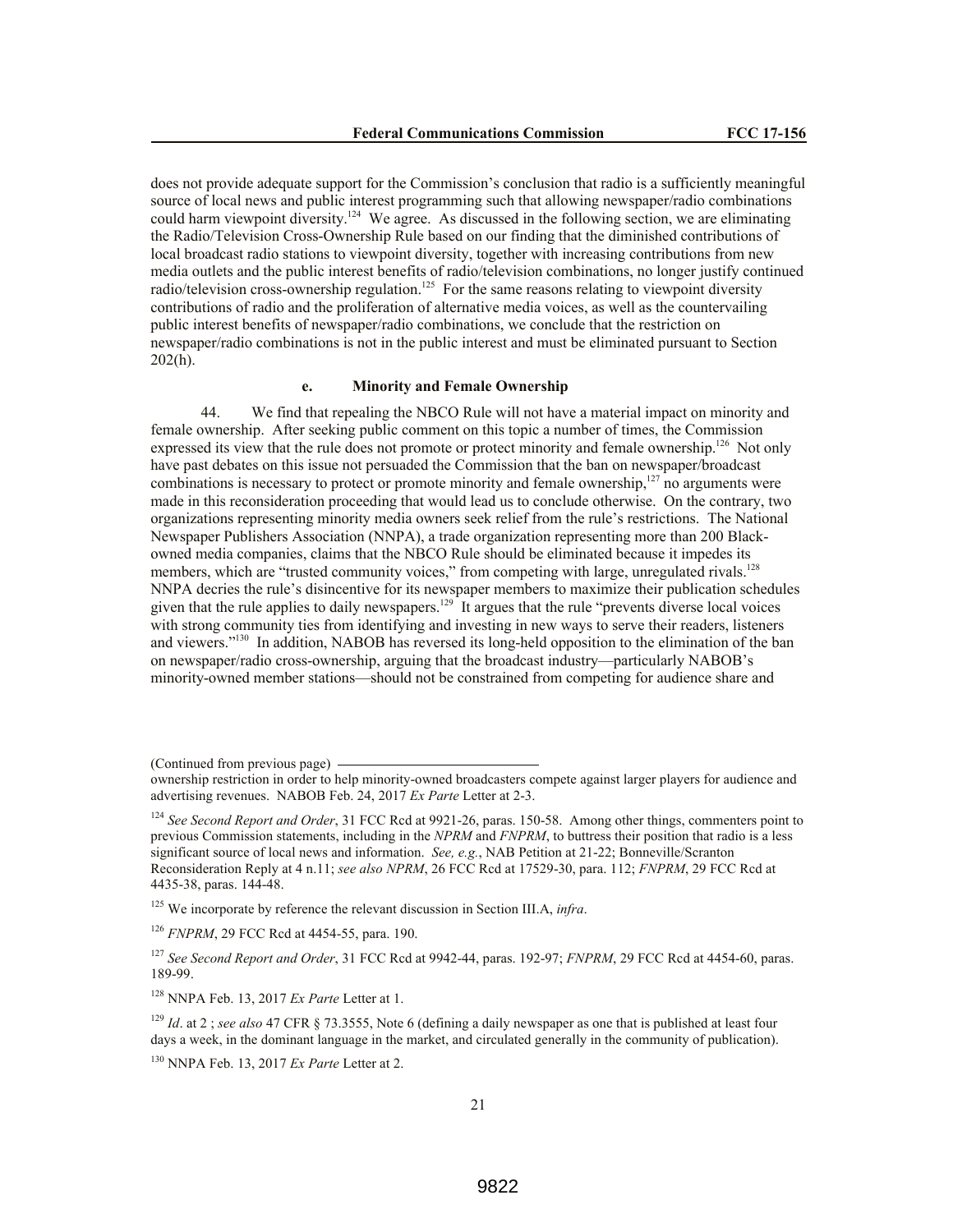advertising revenue.<sup>131</sup> According to NABOB, the ban on newspaper/radio cross-ownership has "outlived" its usefulness," and we agree.<sup>132</sup>

45. These comments directly refute arguments in the record that repealing the rule will harm small broadcasters, including minority and women broadcasters, because they are at a competitive disadvantage compared to large media outlets.<sup>133</sup> As the Commission contemplated in the *FNPRM*, merging with a newspaper could boost the ability of a small broadcaster to compete more effectively in the market and to improve its local news offerings.<sup>134</sup> NNPA and NABOB seek—and our action today will provide—the flexibility to do just that.

46. We agree with Bonneville/Scranton that lifting the ban on newspaper/radio combinations is unlikely to have a significant effect on minority and female ownership in the radio market given that the thousands of radio stations across the country offer plenty of purchasing opportunities for minorities and women and at lower cost than most other forms of traditional media.<sup>135</sup> In addition, we do not anticipate that lifting the ban on newspaper/television combinations will lead to a meaningful decrease in the number of minority-owned television stations. Some groups previously expressed concern that minority-owned television stations would be targeted for acquisition if the ban were relaxed to favor waiver requests for certain newspaper/television combinations with stations ranked below the top four television stations in a market—a category that includes many minority-owned stations.<sup>136</sup> Removing the ban across-the-board will ensure that no artificial incentives are created, and the record provides no evidence that minority- and female-owned stations will be singled out for acquisition, as some commenters have speculated.<sup>137</sup> To the contrary, record evidence demonstrates that previous relaxations of other ownership rules have not resulted in an overall decline in minority and female ownership of broadcast stations, and we see no evidence to suggest that eliminating the NBCO Rule will produce a different result and precipitate such a decline.<sup>138</sup> Ultimately, given the state of the newspaper industry, we expect that broadcasters may be better positioned to be the buyer, rather than the seller, in most transactions that flow from the rule's repeal. Furthermore, NNPA's submission suggests that some minority media owners may be poised to pursue cross-ownership acquisition and investment opportunities.<sup>139</sup> Therefore, eliminating the rule potentially could increase minority ownership of newspapers and broadcast stations.

<sup>&</sup>lt;sup>131</sup> NABOB Feb. 24, 2017 *Ex Parte* Letter at 1-3 (citing its concerns that relaxation of the media ownership rules has contributed to a decline in minority ownership, but supporting the repeal of the newspaper/radio cross-ownership restriction).

<sup>&</sup>lt;sup>132</sup> *Id.* at 3 (citing NAB Petition at 14-16).

<sup>133</sup> *See, e.g.*, *Second Report and Order*, 31 FCC Rcd at 9943-44, paras. 194-95; *FNPRM,* 29 FCC Rcd at 4457-58, para. 195.

<sup>134</sup> *FNPRM,* 29 FCC Rcd at 4457, para. 194.

<sup>135</sup> Bonneville/Scranton Reconsideration Reply Comments at 6-8; Bonneville/Scranton FNPRM Reply at 8-9. *But see* WGAW FNPRM Comments at 10-11 (arguing that eliminating the newspaper/radio cross-ownership restriction would reduce the number of independently owned radio stations and thus decrease ownership diversity because radio is one of the affordable entry points for minorities and women to enter the media industry).

<sup>136</sup> *FNPRM*, 29 FCC Rcd at 4455-57, paras. 192-94.

<sup>137</sup> *See, e.g.*, Free Press NPRM Comments at 21-22; Free Press NPRM Reply at 53-54; UCC *et al*. NPRM Comments at 26-27.

<sup>138</sup> *See Second Report and Order*, 31 FCC Rcd at 9894-95, 9911-12, paras. 77, 126.

<sup>139</sup> NNPA Feb. 13, 2017 *Ex Parte* Letter at 1-2.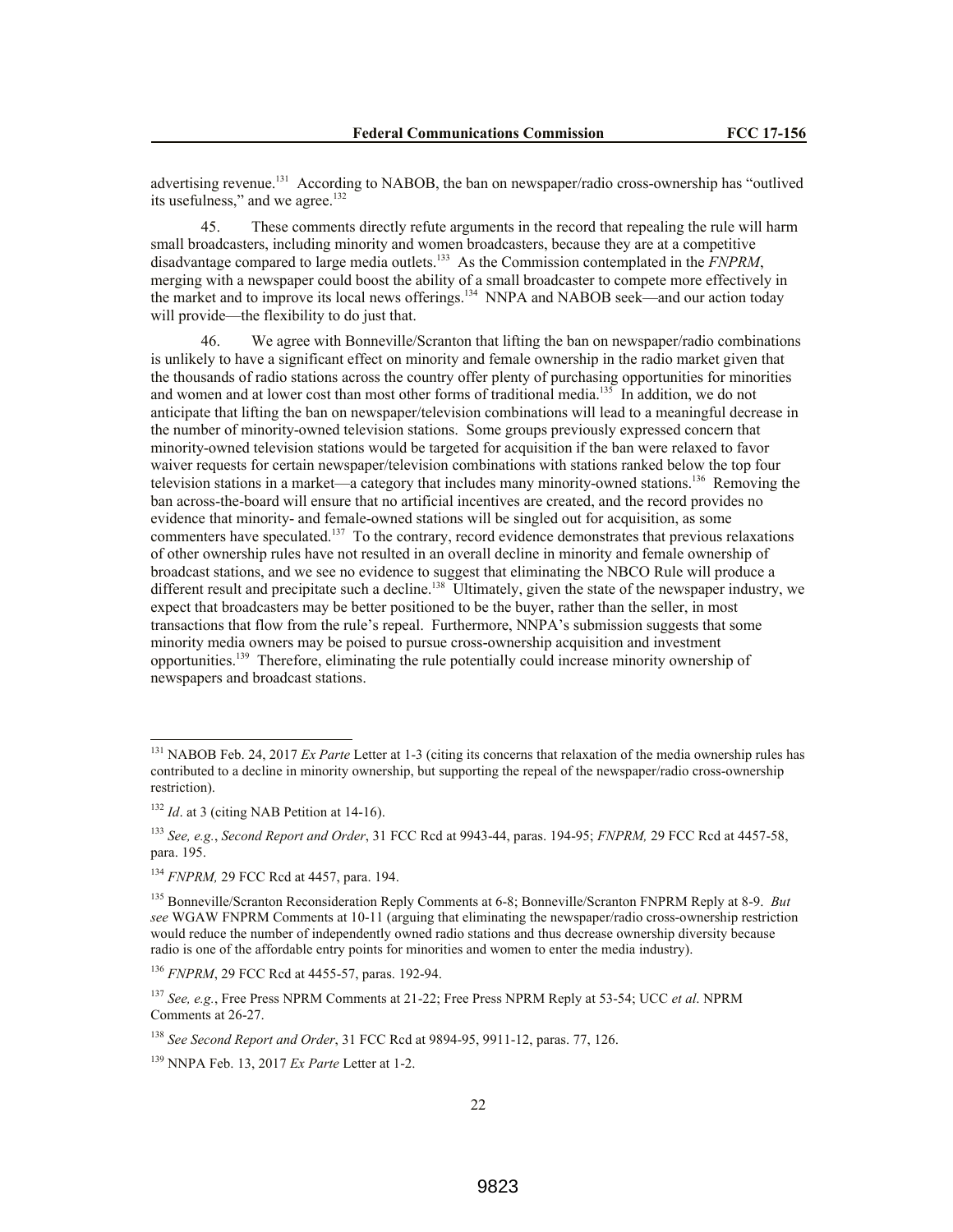47. In addition, we reject UCC et al.'s assertion that *Prometheus III* prevents us from repealing or modifying any of our broadcast ownership rules on reconsideration.<sup>140</sup> Contrary to UCC et al.'s argument, the Third Circuit's holding in *Prometheus III* does not require the Commission to adopt a socially disadvantaged business (SDB) definition before it can revise or repeal any rules; rather, the court simply required the Commission to complete its analysis of whether to adopt such a definition.<sup>141</sup> The Commission completed that required analysis in the *Second Report and Order* and declined to adopt an SDB standard.<sup>142</sup>

48. Finally, in the *Second Report and Order*, the Commission stated that the revised NBCO Rule it adopted would help promote ownership diversity.<sup>143</sup> The Commission's comment, however, did not indicate a belief that the rule would promote minority and female ownership specifically, but rather that the rule would promote ownership diversity generally by requiring the separation of newspaper and broadcast station ownership. Moreover, the Commission made it clear that promoting viewpoint diversity, as opposed to preserving or promoting minority and female ownership, was the purpose of its revised rule.<sup>144</sup> The record does not suggest that restricting common ownership of newspapers and broadcast stations promotes minority and female ownership of broadcast stations, and there is evidence in the record that tends to support the contrary.<sup>145</sup> Thus, fostering minority and female ownership does not provide a basis to retain the rule.

### **B. Radio/Television Cross-Ownership Rule**

## **1. Introduction**

49. We grant NAB's request for reconsideration of the Commission's decision in the *Second* Report and Order to retain the Radio/Television Cross-Ownership Rule.<sup>146</sup> The Radio/Television Cross-Ownership Rule prohibits an entity from owning more than two television stations and one radio station in the same market, unless the market meets certain size criteria.<sup>147</sup> In the *Second Report and Order*, the

<sup>142</sup> See Second Report and Order, 31 FCC Rcd at 9976-10001, paras. 271-316 (readopting a revenue-based eligible entity standard and concluding that the record did not currently support the adoption of an additional race- and/or gender-based standard, such as an SDB standard).

<sup>143</sup> *Id.* at 9944, para. 197 (stating that the rule would "increase the likelihood of a variety of viewpoints and [] preserve potential ownership opportunities for new voices").

<sup>144</sup> *Id*.

 $\overline{a}$ 

<sup>145</sup> *See FNPRM*, 29 FCC Rcd at 4456-57, para. 193.

<sup>146</sup> *See* NAB Petition at 14-25; *see also Second Report and Order*, 31 FCC Rcd at 9945-52, paras. 198-215.

<sup>140</sup> *See* UCC et al. Opposition at 2-3 (citing *Prometheus III*, 824 F.3d at 49-50).

<sup>141</sup> *See Prometheus III*, 824 F.3d at 49–50 ("[The Commission] must make a final determination as to whether to adopt a new definition. . .. We do not intend to prejudge the outcome of this analysis; we only order that it must be completed. Once the agency issues a final order either adopting an SDB- or ODP-based definition (or something similar) or concluding that it cannot do so, any aggrieved parties will be able to seek judicial review."); *see also FNPRM*, 29 FCC Rcd at 4454-55 ("Moreover, we reject the argument that the *Prometheus II* decision requires us to take no action unless we can show definitively that a rule change would have no negative impact on minority ownership levels.").

<sup>&</sup>lt;sup>147</sup> 47 CFR § 73.3555(c)(2). Specifically, if at least 10 independently owned media voices would remain in the market post-merger, an entity may own up to two television stations and four radio stations. If at least 20 independently owned media voices would remain in the market post-merger, an entity may own either: (1) two television stations and six radio stations, or (2) one television station and seven radio stations. In all instances, entities also must comply with the local radio and local television ownership limits. The market is determined by looking at the service contours of the relevant stations. *Id.* § 73.3555(c)(1). The rule specifies how to count the number of media voices in a market, including television stations, radio stations, newspapers, and cable systems. *Id.*   $§ 73.3555(c)(3)(i)-(iv)$ . The rule applies only to commercial stations.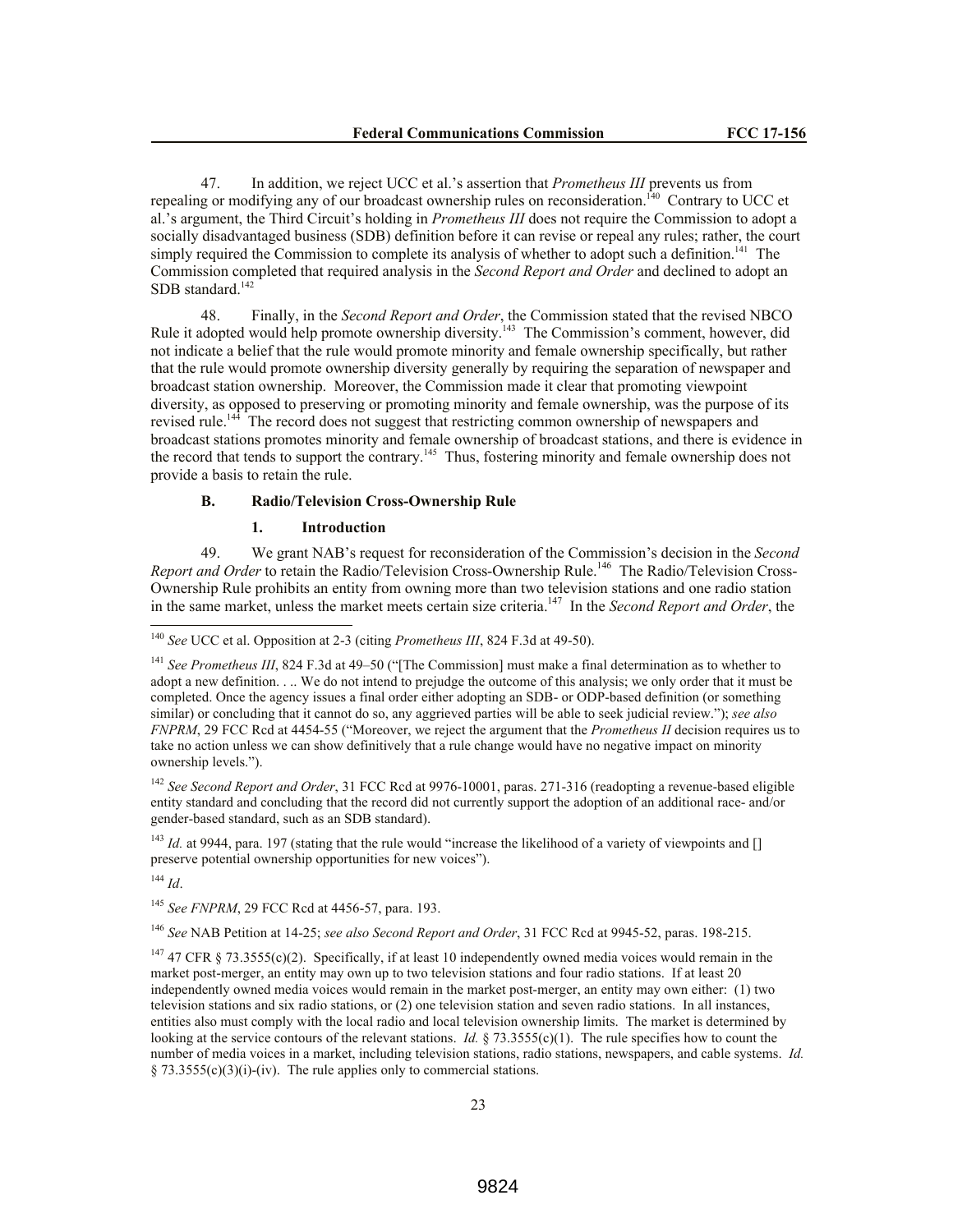Commission retained the Radio/Television Cross-Ownership Rule with only minor modifications, finding that the rule remained necessary to promote viewpoint diversity.<sup>148</sup> On reconsideration, we eliminate the Radio/Television Cross-Ownership Rule, concluding that the Commission erred in finding the rule necessary to promote viewpoint diversity in local markets. Specifically, we find that we can no longer justify retention of the rule in light of broadcast radio's diminished contributions to viewpoint diversity and the variety of other media outlets that contribute to viewpoint diversity in local markets. In addition, given that the current rule already permits a significant degree of common ownership, we conclude that its elimination will have a negligible effect in most markets, particularly as ownership will continue to be limited by the Local Television and Local Radio Ownership Rules.

### **2. Background**

50. The Commission originally restricted cross-ownership of radio and television stations with "the principal purpose" of promoting viewpoint diversity in local markets.<sup>149</sup> The *Second Report* and Order contains a detailed history of the rule, which we incorporate herein.<sup>150</sup> In relevant part, in the *2006 Quadrennial Review Order*, the Commission retained the rule as adopted in 1999—a decision that the Third Circuit found to be "plausibly justified."<sup>151</sup> However, the Commission tentatively concluded in the *NPRM* that, based on information in the record and changes in the media marketplace, the Radio/Television Cross-Ownership Rule is no longer necessary to promote the public interest.<sup>152</sup> Consistent with past Commission findings, the *NPRM* tentatively concluded that the rule does not promote competition or localism.<sup>153</sup> The *NPRM* also tentatively concluded that the rule is no longer necessary to promote viewpoint diversity.<sup>154</sup> In support of this tentative conclusion, the Commission noted that the media ownership studies (specifically studies 8A and 8B) provided little evidence that radio/television cross-ownership impacted viewpoint diversity in local markets.<sup>155</sup> In addition, the Commission discussed the growth of alternate media outlets (e.g., Internet and cable) as sources of viewpoint diversity.<sup>156</sup>

51. The *FNPRM* sought further comment on the extent to which the Radio/Television Cross-Ownership Rule promotes the public interest.<sup>157</sup> Specifically, the Commission sought comment on evidence in the record suggesting that radio stations are not primary outlets that contribute to viewpoint diversity.<sup>158</sup> The Commission reiterated its tentative conclusions that the rule is not necessary to promote competition or to promote localism.<sup>159</sup>

<sup>150</sup> *Second Report and Order*, 31 FCC Rcd at 9945-47, paras. 202-04.

 $\overline{a}$ 

<sup>148</sup> *See Second Report and Order*, 31 FCC Rcd at 9945, 9948-50, paras. 199-200, 207-10.

<sup>149</sup> *Amendment of Sections 73.35, 73.240 and 73.636 of the Commission Rules Relating To Multiple Ownership of Standard, FM and Television Broadcast Stations*, First Report and Order, 22 F.C.C.2d 306, 313, para. 25 (1970). At the time, the Commission also believed that the cross-ownership restrictions would benefit competition. *Id.*

<sup>151</sup> *Prometheus II,* 652 F.3d at 457.

<sup>152</sup> *NPRM*, 26 FCC Rcd at 17532-39, paras. 118-35.

<sup>153</sup> *Id.* at 17535-37, paras. 123-30.

<sup>154</sup> *Id.* at 17537-38, paras. 131-33.

<sup>155</sup> *Id.* at 17537, para. 132.

<sup>156</sup> *Id.* at 17537-38, para. 133.

<sup>157</sup> *FNPRM*, 29 FCC Rcd at 4460-61, 4465-67, paras. 200, 210-25.

<sup>158</sup> *Id.* at 4465-68, paras. 210-17.

<sup>159</sup> *Id.* at 4465, 4468-69, paras. 210, 218-21.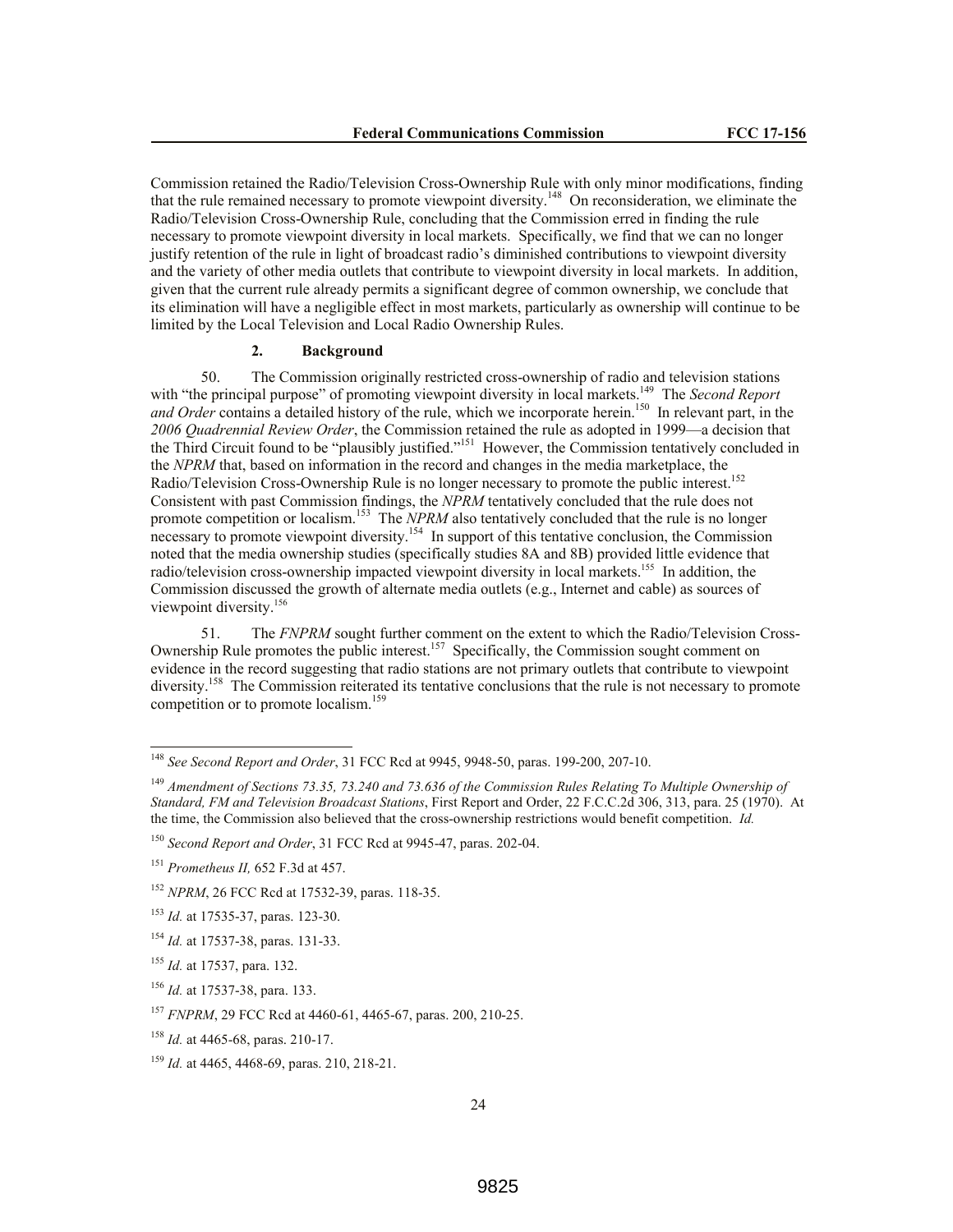52. Nevertheless, in the *Second Report and Order*, the Commission retained the Radio/Television Cross-Ownership Rule with only minor technical modifications, finding that the rule remained necessary to promote viewpoint diversity.<sup>160</sup> Despite its prior tentative conclusion to the contrary, the Commission concluded that the Radio/Television Cross-Ownership Rule remains necessary given that radio stations and television stations both contribute in meaningful ways to promote viewpoint diversity in local markets.<sup>161</sup> The Commission further claimed that the rule continues to play an independent role in serving the public interest separate and apart from the Local Radio and Local Television Ownership Rules, which are designed primarily to promote competition.<sup>162</sup>

53. In its petition for reconsideration, NAB asserts that the decision in the *Second Report and Order* to retain the Radio/Television Cross-Ownership Rule (with only minor technical modifications) was arbitrary and capricious and contrary to Section 202(h) of the 1996 Act.<sup>163</sup> UCC et al. oppose NAB's request for reconsideration of the rule.<sup>164</sup>

## **3. Discussion**

54. On reconsideration, we eliminate the Radio/Television Cross-Ownership Rule, concluding that it is no longer necessary to promote viewpoint diversity in local markets.<sup>165</sup> We conclude that the Commission erred in finding in the *Second Report and Order* that broadcast radio stations contribute to viewpoint diversity to a degree that justifies retention of the rule, particularly in light of other local media outlets that contribute to viewpoint diversity. We also conclude that, given that the rule already permits a significant degree of common ownership, it is doing very little to promote viewpoint diversity and its elimination therefore will have a negligible effect. Finally, we find that elimination of the rule is not likely to have a negative impact on minority and female ownership.

55. Contrary to the Commission's findings in the *Second Report and Order*, as discussed below, we find that broadcast radio stations' contributions to viewpoint diversity in local markets no longer justify retention of the Radio/Television Cross-Ownership Rule. As noted above, the Commission tentatively concluded in the *NPRM* that the rule was no longer necessary to promote viewpoint diversity.<sup>166</sup> It then sought further comment on that tentative conclusion in the *FNPRM*.<sup>167</sup> The Commission's approach in the *NPRM* and *FNPRM* was based on an already robust record—which was

<sup>163</sup> NAB Petition at 14-25.

 $\overline{a}$ 

<sup>166</sup> *See NPRM*, 26 FCC Rcd at 17537-38, paras. 131-33.

<sup>167</sup> *See FNPRM*, 29 FCC Rcd at 4465-68, paras. 210-17.

<sup>160</sup> *See Second Report and Order*, 31 FCC Rcd at 9945, 9948-50, paras. 199-200, 207-10. The Commission modified the rule only to the extent necessary to update its references to two analog television service contours that became obsolete with the transition to digital television service. *See id.* at 9950-51, paras. 211-14.

<sup>161</sup> *See id.* at 9948-49, paras. 207-09.

<sup>162</sup> *See id.* at 9949, para. 209.

<sup>&</sup>lt;sup>164</sup> UCC et al. Opposition at 6-8.

<sup>&</sup>lt;sup>165</sup> The Commission has previously concluded that Radio/Television Cross-Ownership Rule is not necessary to promote competition or localism, and we affirm that conclusion here. *See, e.g., Second Report and Order*, 31 FCC Rcd at 9948, para. 207 n.631; *FNPRM*, 29 FCC Rcd at 4465, para. 210. NAB argues there is evidence that radio/television cross-ownership produces localism benefits and that retention of the Radio/Television Cross-Ownership Rule therefore serves to harm localism. NAB Petition at 15-16. By contrast, UCC et al. argue that the Commission adequately supported its finding that cross-ownership of media outlets harms localism. UCC et al. Opposition 6-7. The record in this proceeding, including the reconsideration pleadings, gives us no cause to disturb the long-standing conclusion that the rule is not necessary to promote localism. We note, however, that elimination of the rule is likely to have a negligible impact in most markets, so any impact on localism—positive or negative will be similarly negligible. *See infra* para. 62.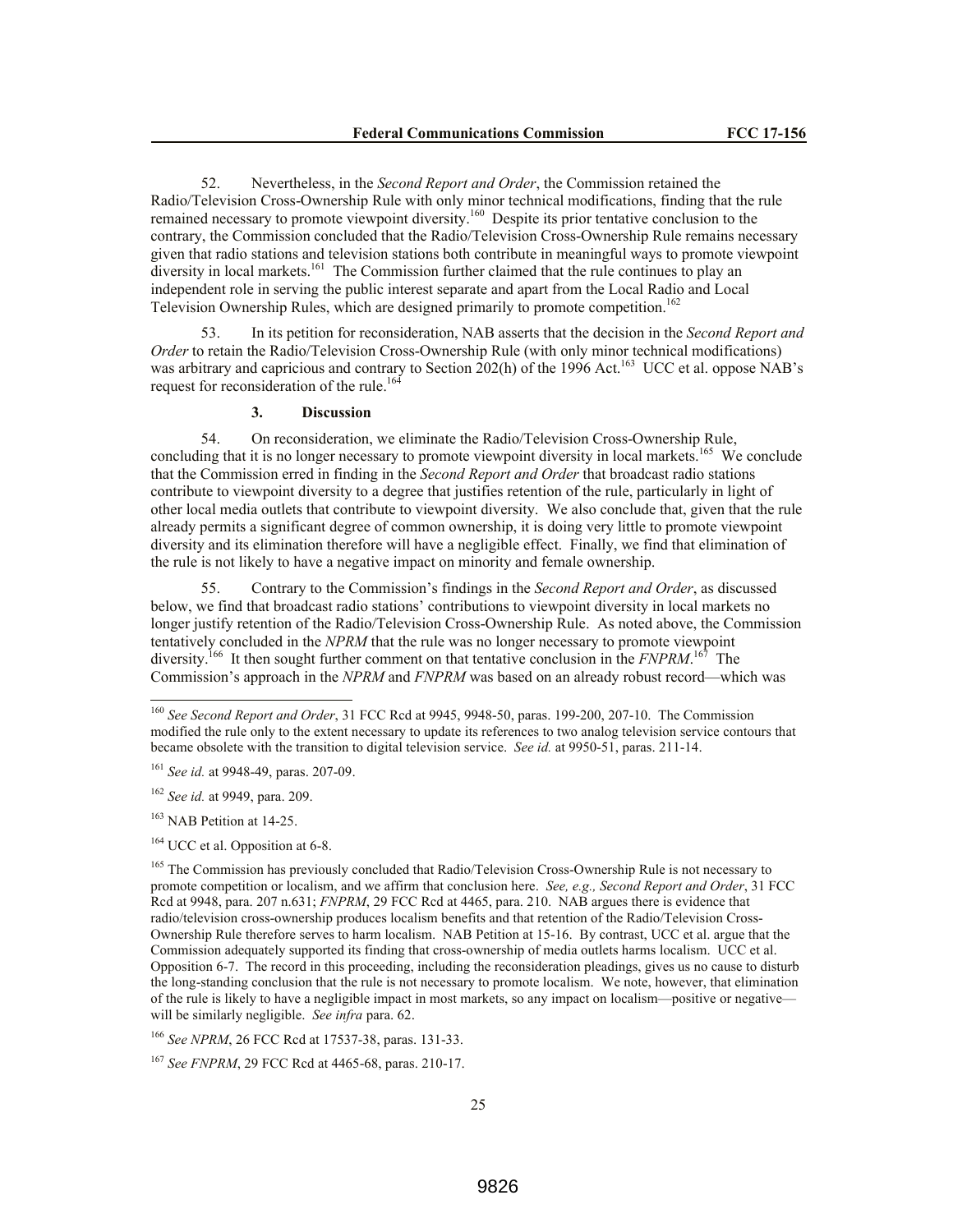strengthened by comments filed in response to the *FNPRM*—demonstrating that local radio stations are not primary sources of viewpoint diversity in local markets and that alternative media outlets are a growing and important source of viewpoint diversity. The Commission, however, reversed itself in the *Second Report and Order*, concluding that the rule should be retained. In doing so, the Commission largely relied on limited evidence, much of it anecdotal or immaterial, to conclude that radio contributes to viewpoint diversity in local markets to a degree sufficient to justify retention of the rule.<sup>168</sup> For example, the comments cited by the Commission primarily discussed format selection, music programming, and national news content, all of which are aspects of radio programming that do not inform our viewpoint diversity analysis.<sup>169</sup>

56. The Commission also discussed broadcast radio's contributions to viewpoint diversity in the NBCO Rule Section of the *Second Report and Order*. 170 That discussion was equally unpersuasive. The Commission failed to demonstrate that broadcast radio stations are significant independent sources of local news, relied on statistics that failed to distinguish between local and national news content,<sup>171</sup> referenced examples of broadcast content on low-power stations,<sup>172</sup> and relied heavily on only a handful of anecdotes regarding broadcast radio's contributions to viewpoint diversity.<sup>173</sup> All of these flaws undermine the broad finding that broadcast radio stations contribute to viewpoint diversity to an extent that continues to justify cross-ownership regulation.

57. NAB argues that the Commission failed to justify its departure from its position in the *NPRM* and *FNPRM* that radio stations make only limited contributions to local viewpoint diversity.<sup>174</sup> We agree and find that the Commission's conclusion in the *Second Report and Order* that radio contributes to local viewpoint diversity in "meaningful" ways, such that it justified retention of the rule a clear departure from its earlier, well-supported position—was not supported by the record.<sup>175</sup> The Commission has long maintained that broadcast radio stations are not a primary source of viewpoint diversity in local markets.<sup>176</sup> While the record indicates that broadcast radio stations may contribute to

<sup>168</sup> *See Second Report and Order*, 31 FCC Rcd at 9949, para. 209.

<sup>169</sup> *See* UCC et al. FNPRM Comments at 35-43; NHMC FNPRM Comments at 6-11. The *2002 Biennial Review Order* contains a lengthy discussion of the five types of diversity—viewpoint, outlet, program, source, and minority and female ownership—including how they are defined and how they relate to the Commission's media ownership analysis. *2002 Biennial Review Order*, 18 FCC Rcd at 13627-37, paras. 18-52. Viewpoint diversity, for example, is measured by independent media outlets that provide local news and information, as opposed to those outlets that primarily offer regional and national content. *See, e.g.*, *Second Report and Order*, 31 FCC Rcd at 9914, 9917-26, paras. 135, 142-59 (discussing viewpoint diversity in the context of the NBCO Rule).

<sup>170</sup> *See Second Report and Order*, 31 FCC Rcd at 9924-25, paras. 154-56.

 $171$  For example, an RTDNA survey cited by the Commission failed to describe the types of content that were included in the category of local news, while a study by the Media Insight Project did not differentiate between local news and news in general. *See id.* at 9924-25, para. 155 & n.426.

<sup>&</sup>lt;sup>172</sup> *Id.* at 9925, para. 156 n.431. The rule does not apply to low-power stations, and their contribution to diversity is unaffected by the decision to retain or repeal the radio-television cross-ownership rule.

<sup>173</sup> *See id.* at 9925-26, 157.

<sup>174</sup> *See* NAB Petition at 21-25. *But see* UCC et al. Opposition 7-8 (arguing that NAB has incorrectly characterized the Commission's decision as an abrupt reversal of a longstanding view).

<sup>175</sup> *See Second Report and Order*, 31 FCC Rcd at 9948, para. 207.

<sup>176</sup> *See id.* at 9921-26, paras. 150-59; *FNPRM*, 29 FCC Rcd at 4465-67, paras. 212-15.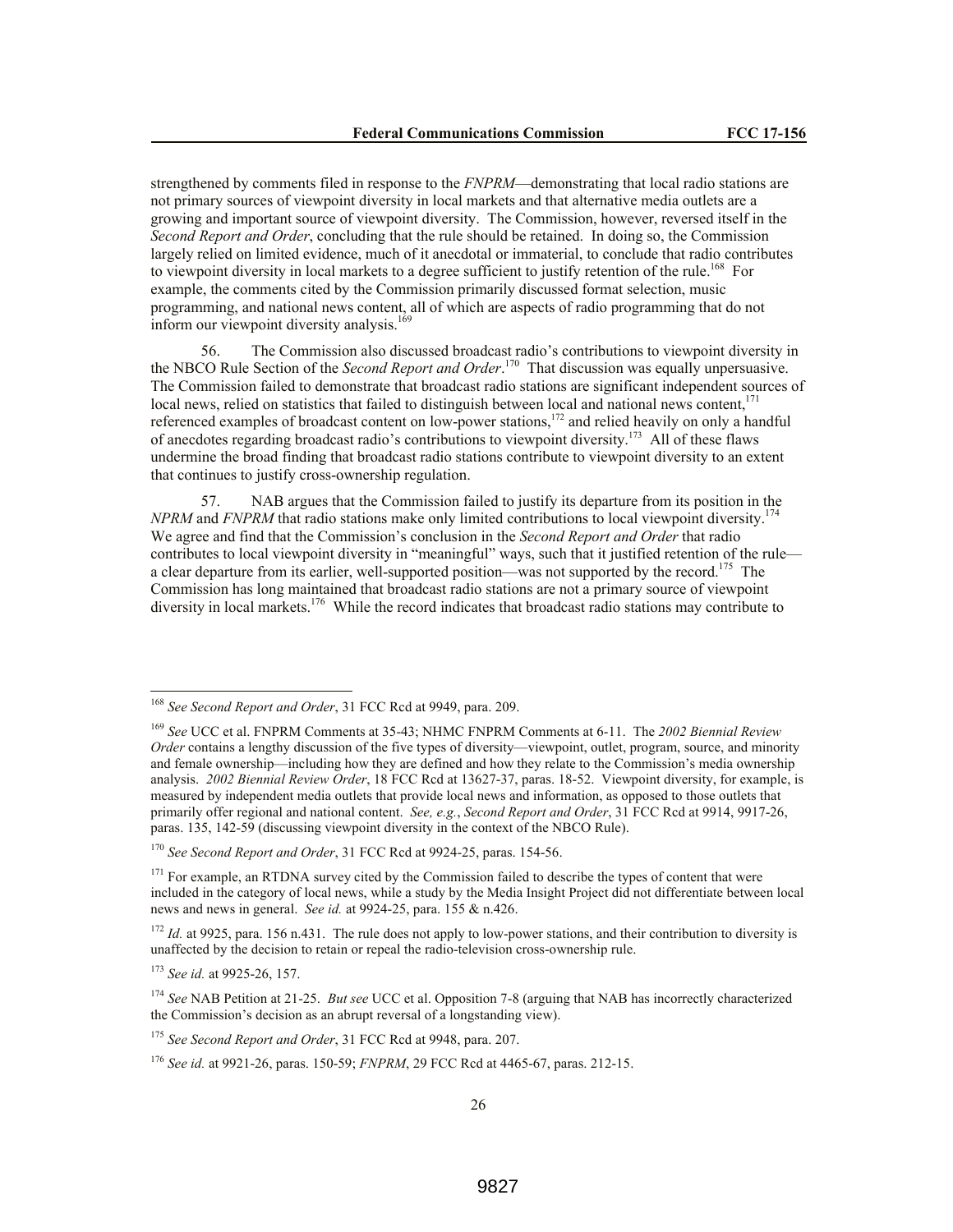viewpoint diversity in local markets to a certain degree,<sup>177</sup> we find that, in the current media marketplace, these contributions no longer justify restrictions on television/radio cross-ownership.

58. For example, the Commission itself acknowledged that consumers' reliance on radio for some local news and information has declined significantly over time—falling from 54 percent to 34 percent over the last two decades—as has the number of all-news commercial radio stations—down to 30 stations from (the already low) 50 stations in the mid-1980s out of over 11,000 commercial radio stations.<sup>178</sup> Moreover, the overwhelming majority of programming on news-talk stations is nationally syndicated, rather than locally produced.<sup>179</sup> Comments in the record, which the *Second Report and Order* did not address or dispute, support these findings. A Gallup poll found that only six percent of Americans turn to radio as their main news source, and a Pew study found that the percentage of Americans reporting that they got any news from radio on the previous day dropped from more than 50 percent in 1990 to 33 percent in 2012 (consistent with earlier findings cited by the Commission).<sup>180</sup> Only five percent cite radio as a main source for political and arts and cultural information, four percent for crime updates, and three percent or less for information on various other topics.<sup>181</sup> A 2013 Pew study confirmed the overall trend, finding that news programming had been "relegated to an [even] smaller corner of the listening landscape."<sup>182</sup> As we discuss above, the attempt in the *Second Report and Order* to overcome the record in this proceeding of radio's relatively minor contribution as a source of local news and the Commission's historical recognition of radio's reduced role in promoting viewpoint diversity is unpersuasive.<sup>183</sup> The record supports far better the Commission's tentative conclusions in the *NPRM* and *FNPRM* regarding radio's limited contributions to viewpoint diversity in local markets.

In addition, we find that, as NAB contends, the Commission's decision to retain the rule did not properly acknowledge the realities of the digital media marketplace, in which consumers now have access to a multitude of information sources that contribute to viewpoint diversity in local markets.<sup>184</sup> In the *Second Report and Order*, the Commission found that platforms such as the Internet or cable do not contribute significantly to viewpoint diversity in local markets and therefore do not meaningfully protect against the potential loss of viewpoint diversity that would result from increased radio/television cross-ownership.<sup>185</sup> UCC et al. argue that the Commission properly found that cable and satellite programming do not meaningfully contribute to coverage of local issues and that information

l

<sup>182</sup> *Id.* at 3 (citing PEW Research Center, Audio: Digital Drives Listening Experience 1 (2013), http://stateofthemedia.org/2013/audio-digital-drives-listener-experience). Even within this smaller universe, a substantial segment consists of National Public Radio (NPR)-affiliated noncommercial broadcast radio stations, which are not subject to the broadcast ownership limits. At present, NPR has over 900 member stations in the U.S. NPR, NPR Member Stations and Public Media, http://www.npr.org/about-npr/178640915/npr-stations-and-publicmedia (visited Oct. 11, 2017).

<sup>177</sup> *See, e.g.*, UCC et al. FNPRM Comments at 35-43, App. D (Examples of Editorial Programming on Minority-Owned Radio Stations); NHMC FNPRM Comments at 6-11. As noted above, however, these comments rely primarily on issues that are not relevant to our viewpoint diversity analysis, such as program diversity or national news content. *See supra* note 169 and accompanying text.

<sup>178</sup> *See FNPRM*, 29 FCC Rcd at 4467, para. 215.

<sup>179</sup> *Id.*

<sup>180</sup> Morris Communications FNPRM Comments at 14.

<sup>&</sup>lt;sup>181</sup> Morris Communications FNPRM Reply at 4.

<sup>183</sup> *Supra* para. 56.

<sup>184</sup> *See* NAB Petition at 16-21.

<sup>185</sup> *Second Report and Order*, 31 FCC Rcd at 9948-49, para. 208.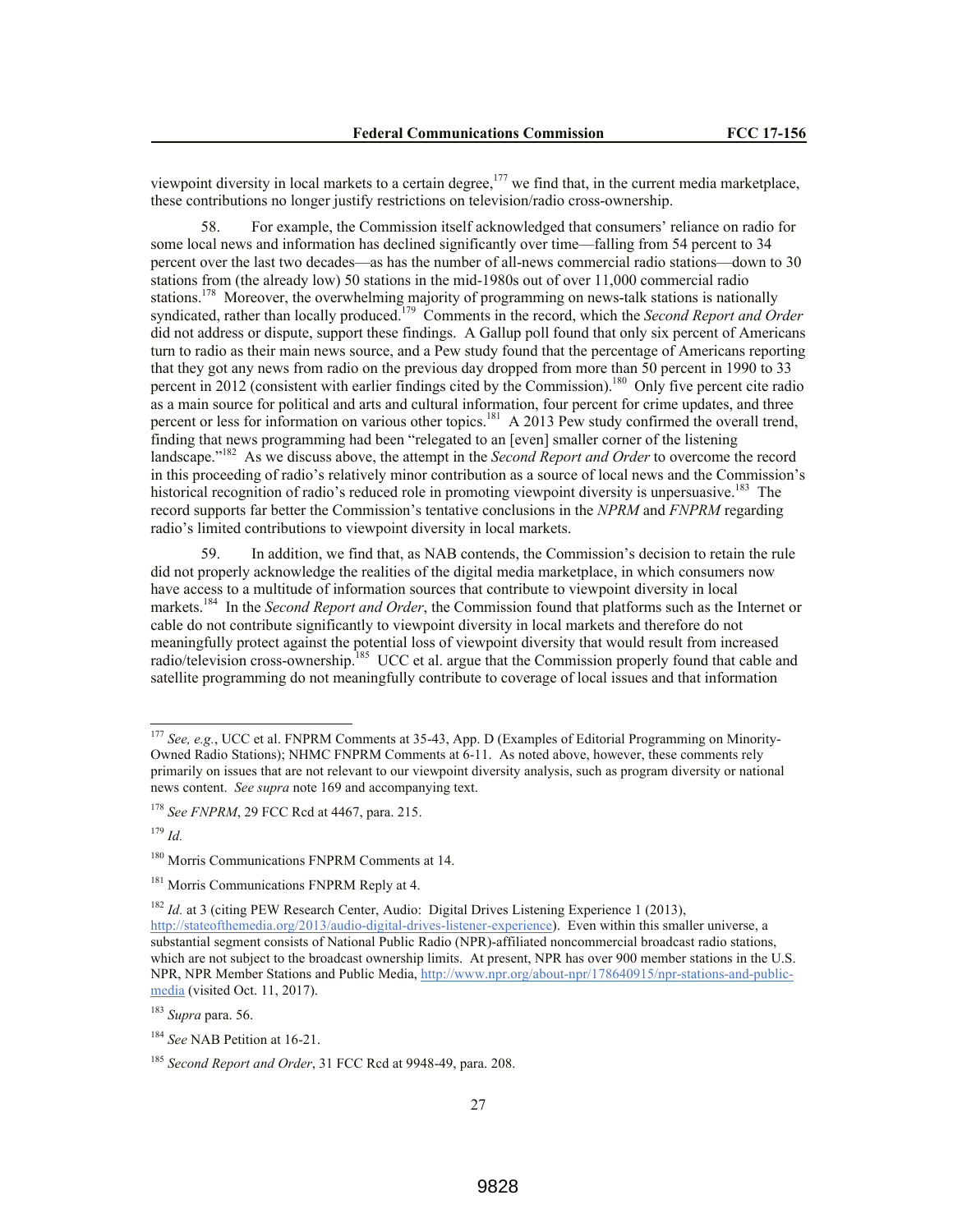available online usually originates from traditional media sources.<sup>186</sup> We disagree with UCC et al. We find instead that the Commission erred in discounting the role that non-traditional sources play in the local media marketplace and that the contributions of such outlets result in greater access to independent information sources in local markets. In particular, evidence in the record clearly demonstrates the emergence of online outlets—including many unaffiliated with broadcast or print sources—that now offer local news and information.<sup>187</sup> And as discussed above, we find that the Commission failed to properly credit the local news offerings of cable operators.<sup>188</sup> Even if cable and online outlets are not yet primary sources of local news and information programming, their contributions cannot be overlooked. While the Commission relied on a handful of anecdotes to overcome its earlier, compelling findings regarding broadcast radio's limited contributions to local news and information programming, it refused to give appropriate consideration to more persuasive evidence of the increasing contributions of non-traditional media—a trend the Commission had previously noted, and which has continued.<sup>189</sup>

60. The decline of radio's role in providing local news and information, together with the rise of online sources, marks a change from the circumstances the Commission faced when it upheld the rule in the 2006 Quadrennial Review Order.<sup>190</sup> Accordingly, we find that contributions to viewpoint diversity from platforms such as the Internet and cable, while not primary sources of viewpoint diversity in local markets, help mitigate any potential loss of viewpoint diversity that might result from limited increases in radio/television cross-ownership.<sup>191</sup>

61. Importantly, we do not mean to suggest that broadcast radio stations make no contribution to viewpoint diversity in local markets—they do. In order to continue to justify the radio/television cross-ownership limits under Section 202(h), however, we are compelled to consider these contributions in the context of the broader marketplace as it exists today, in which broadcast television, print, cable, and online sources all contribute to viewpoint diversity. Broadcast radio's contributions notwithstanding, the wide selection of sources now available renders the Radio/Television Cross-Ownership Rule obsolete in today's vibrant media marketplace.

62. Moreover, we find that because the rule already permits significant cross-ownership in local markets, eliminating it will have only a minimal impact on common ownership, as parties will continue to be constrained by the applicable ownership limits in the Local Television and Local Radio Ownership Rules.<sup>192</sup> For example, pursuant to the Radio/Television Cross-Ownership Rule, in the largest markets, entities are permitted to own, in combination, either two television stations and six radio stations or one television station and seven radio stations. The Local Radio Ownership Rule permits an entity to own a maximum of eight radio stations in a single market. Therefore, in the largest markets, absent the Radio/Television Cross-Ownership Rule, an entity approaching the limits of the existing cap will be permitted to acquire only one additional radio station and remain in compliance with the Local Radio

<sup>186</sup> *See* UCC et al. Opposition at 7.

<sup>187</sup> *See supra* para. 19.

<sup>188</sup> *See supra* para. 19.

<sup>&</sup>lt;sup>189</sup> *See, e.g., NPRM*, 26 FCC Rcd at 17537-38, para. 133 (noting the evidence demonstrating that new media outlets are a growing contributor to viewpoint diversity in local markets); *see also supra* note 187 (citing record evidence of the growing contributions of online local news outlets).

<sup>190</sup> *See 2006 Quadrennial Review Order*, 23 FCC Rcd at 2059-60, para. 84 (affirming that, at that time, the public continued to rely on both radio and television for news and that the two therefore served as substitutes for diversity purposes); *see also Prometheus II*, 652 F.3d at 456-58 (finding that the Commission provided "a reasoned explanation" for its decision to retain the rule).

<sup>191</sup> *See Second Report and Order*, 31 FCC Rcd at 9918-21, paras. 145-49.

<sup>192</sup> *FNPRM*, 29 FCC Rcd at 4467, para. 216 (citing *NPRM*, 26 FCC Rcd at 17535-36, para. 126).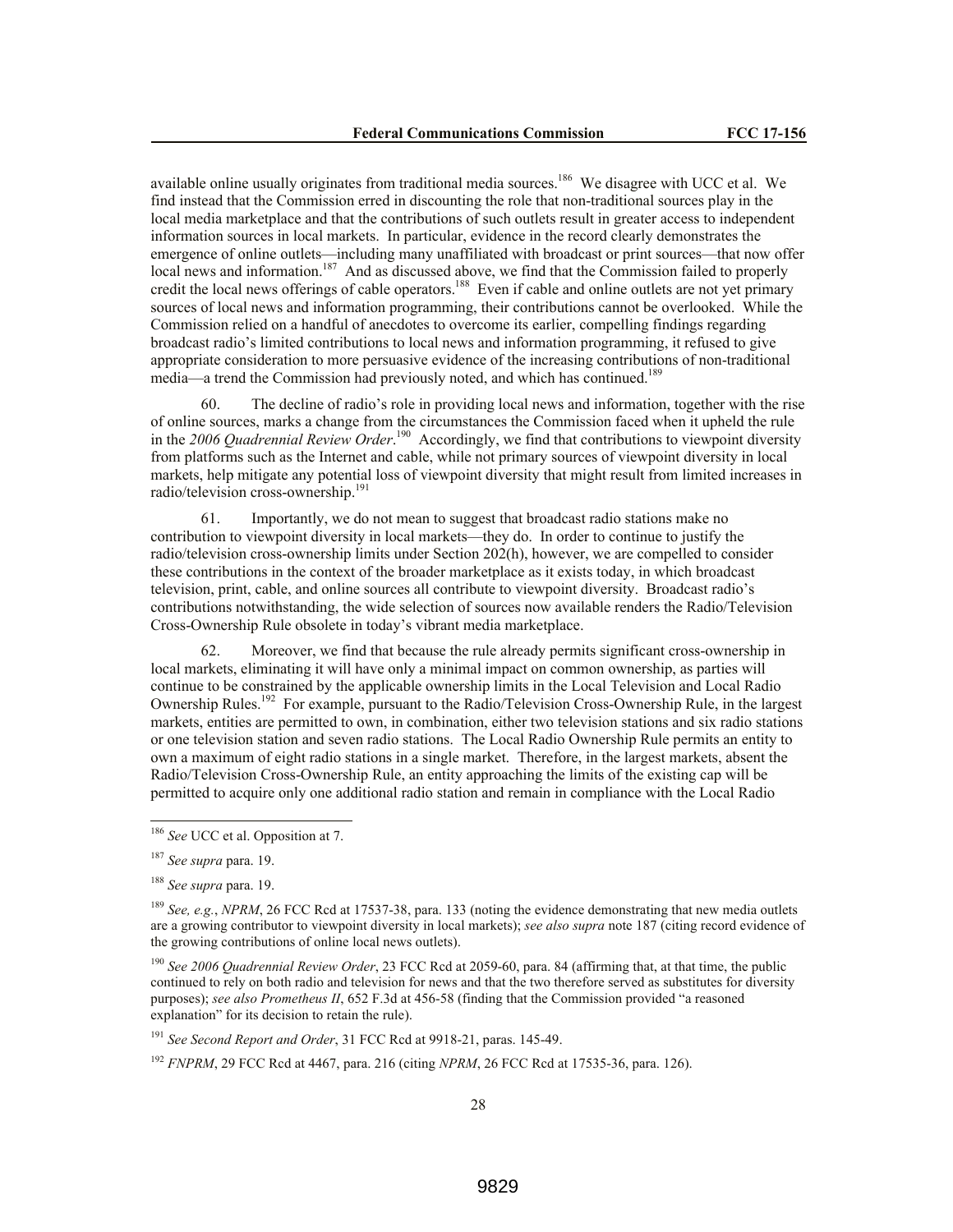Ownership Rule. Likewise, an entity with one television station already could acquire only one additional station in these large markets under the Local Television Ownership Rule. Thus, the effect of eliminating the radio/television cross-ownership rule will be small and, as discussed above, mitigated by contributions to viewpoint diversity from other media outlets. In addition, the local ownership limits for television and radio, while intended primarily to promote competition, will continue to prevent an undue concentration of broadcast facilities, thereby preserving opportunities for diverse local ownership, and are therefore adequate to serve the goals the Radio/Television Cross-Ownership Rule was intended to promote.<sup>193</sup>

63. In light of its limited benefits, we find that the Radio/Television Cross-Ownership Rule no longer strikes an appropriate balance between the protection of viewpoint diversity and the potential public interest benefits that could result from the efficiencies gained by common ownership of radio and television stations in a local market, efficiencies that the Commission has previously recognized.<sup>194</sup> For example, NAB cites numerous Commission studies that found that radio/television cross-ownership produces public interest benefits, including increased news and public affairs programming.<sup>195</sup> Tribune also provides examples of how its co-owned radio/television combinations have been able to improve outreach to their local community and work collaboratively to improve coverage of issues of local concern.<sup>196</sup> The current rule prevents these types of localism benefits from accruing more broadly, without providing meaningful offsetting benefits to viewpoint diversity. As such, we can no longer justify retention of the Radio/Television Cross-Ownership Rule under Section 202(h).<sup>19</sup>

64. *Minority and Female Ownership*. Lastly, consistent with our preliminary view in the *FNPRM*, we find that the record fails to demonstrate that eliminating the Radio/Television Cross-Ownership Rule is likely to harm minority and female ownership.<sup>198</sup> While broadcast radio remains an important entry point into media ownership,<sup>199</sup> eliminating this rule will not result in significant additional

<sup>195</sup> *See* NAB Petition at 15-16 n.38; NAB FNPRM Comments at 85-86.

<sup>196</sup> Tribune NPRM Comments at 77.

<sup>&</sup>lt;sup>193</sup> In this order, we deny requests to modify or relax the ownership limitations in the Local Radio Ownership Rule, which the Commission retained without change in the *Second Report and Order*, and although we modify the Local Television Ownership Rule, we find that the revised rule remains sufficient to protect against excessive consolidation in local television markets, such that retention of the Radio/Television Cross-Ownership Rule is no longer necessary in the public interest.

<sup>194</sup> *See 2006 Quadrennial Review Order*, 23 FCC Rcd at 2060, para. 83 (noting that the Radio/Television Cross-Ownership Rule seeks to strike a balance between "protection of diverse viewpoints and the 'efficiencies' and 'public service benefits' that can result from 'joint ownership and operation of both television and radio stations in the same market.'").

 $197$  In light of the significant common ownership already allowed under the rule, we do not believe it appropriate to modify and retain the rule, having found that the current rule is no longer in the public interest under Section 202(h). Indeed, the record demonstrates that there is no policy justification—competition, localism, or viewpoint diversity upon which to base such a revised rule. Because we are eliminating the Radio/Television Cross-Ownership Rule on the grounds discussed herein, we need not reach alternative arguments involving the impact of ownership on viewpoint diversity. *See* NAB Petition at 14-15 (arguing that the Commission failed to establish that diverse ownership of media outlets leads to viewpoint diversity). *But see* UCC et al. Opposition at 6 (arguing that the Commission cited ample evidence of a connection between ownership of media outlets and the content they deliver).

<sup>&</sup>lt;sup>198</sup> FNPRM, 29 FCC Rcd at 4469-70, para. 222 (noting the lack of evidence in the record to suggest that eliminating the rule would harm minority and female ownership or that the rule has protected or promoted minority or female ownership).

<sup>&</sup>lt;sup>199</sup> UCC et al. FNPRM Comments at 41-43 (arguing that permitting further consolidation would disserve the public interest because radio provides one of the few entry points into media ownership for minorities and women and that radio stations owned by minorities and women promote diversity).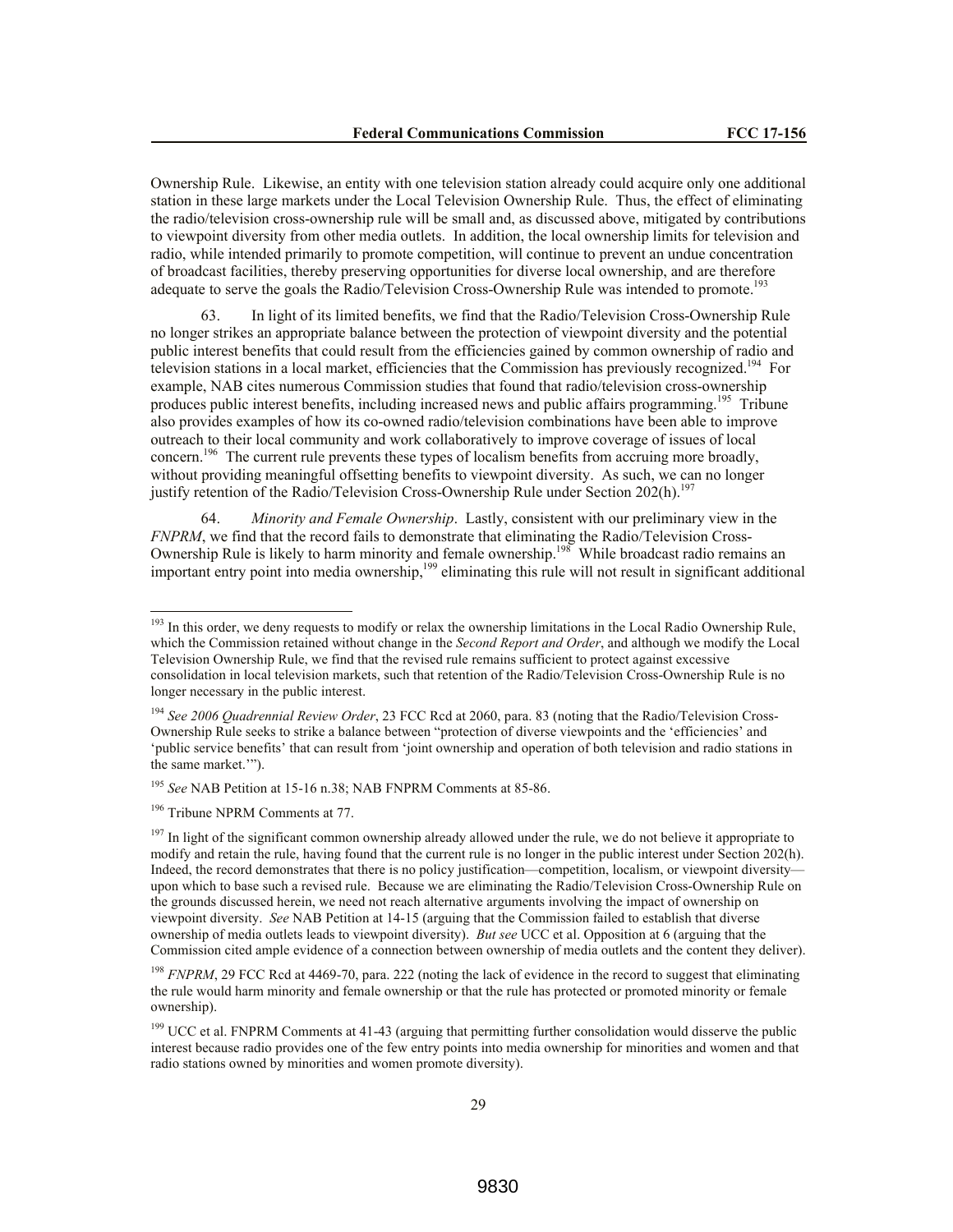consolidation because of the constraints of the Local Radio Ownership Rule.<sup>200</sup> Furthermore, there is no evidence that any additional common ownership that would be permitted as a result of eliminating the Radio/Television Cross-Ownership Rule would disproportionately or negatively impact minority- and female-owned stations. Indeed, the analyses within the contexts of the Local Television Ownership Rule and the Local Radio Ownership Rule suggest that previous relaxations of those rules have not resulted in reduced levels of minority and female ownership.<sup>201</sup> We find that the record provides no information to suggest that eliminating the Radio/Television Cross-Ownership Rule will have a different impact on minority and female ownership.<sup>202</sup>

65. In the *Second Report and Order*, the Commission found that although the rule could help promote opportunities for diversity in broadcast television and radio ownership, it was not being retained for "the purpose of preserving or creating specific amounts of minority and female ownership."<sup> $203$ </sup> The Commission's comment, however, did not indicate a belief that the rule would promote minority and female ownership specifically, but rather that the rule would promote ownership diversity generally by requiring the separation of radio and television broadcasters. We cannot justify retaining the rule under Section 202(h) based on the unsubstantiated hope that the rule will promote minority and female ownership.

# **C. Local Television Ownership Rule**

### **1. Introduction**

66. Upon reconsideration, we find that the Local Television Ownership Rule adopted in the *Second Report and Order* is not supported by the record and must be modified. Specifically, we eliminate the requirement that at least eight independently owned television stations must remain in the market after combining ownership of two stations in a market (Eight-Voices Test), as the Commission's rationale for retaining the test was unsupported by the record and we conclude that it is no longer necessary in the public interest. Furthermore, we adopt a hybrid approach to application of the restriction on ownership of two top-four ranked stations in the same market (Top-Four Prohibition) that will include an opportunity for case-by-case evaluation to account for circumstances in which application of the prohibition may be unwarranted given certain factors affecting a particular market or a particular transaction. 204

### **2. Background**

67. The *Second Report and Order* effectively retained the existing Local Television Ownership Rule (with only a minor technical modification of the contour overlap provision to reflect the transition to digital broadcasting), finding that the rule remained necessary to promote competition. Despite a record replete with evidence of the significant changes in the video marketplace, the Commission's decision left in place ownership restrictions originally implemented in 1999.<sup>205</sup> Under the rule adopted in the *Second Report and Order*, an entity may own up to two television stations in the same market if: (1) the digital noise limited service contours (NLSCs) of the stations (as determined by Section

 $\overline{a}$ 

<sup>200</sup> *See supra* para. 62 & note 193.

<sup>201</sup> *See Second Report and Order*, 31 FCC Rcd 9894-95, 9911-12, paras. 77, 126.

 $202$  We disagree with the general assertion by UCC et al. that the Commission cannot modify any of its media ownership rules without further study of the impact on minority and female ownership. For a discussion of this issue, see paragraph 47, *supra.*

<sup>203</sup> *See Second Report and Order*, 31 FCC Rcd at 9951-52, para. 215.

 $204$  The text of the revised rule can be found in Appendix A, hereto.

<sup>205</sup> *See Review of the Commission's Regulations Governing Television Broadcasting*, Report and Order, 14 FCC Rcd 12903, 12924-43, paras. 42-91 (1999) (*1999 Ownership Order*).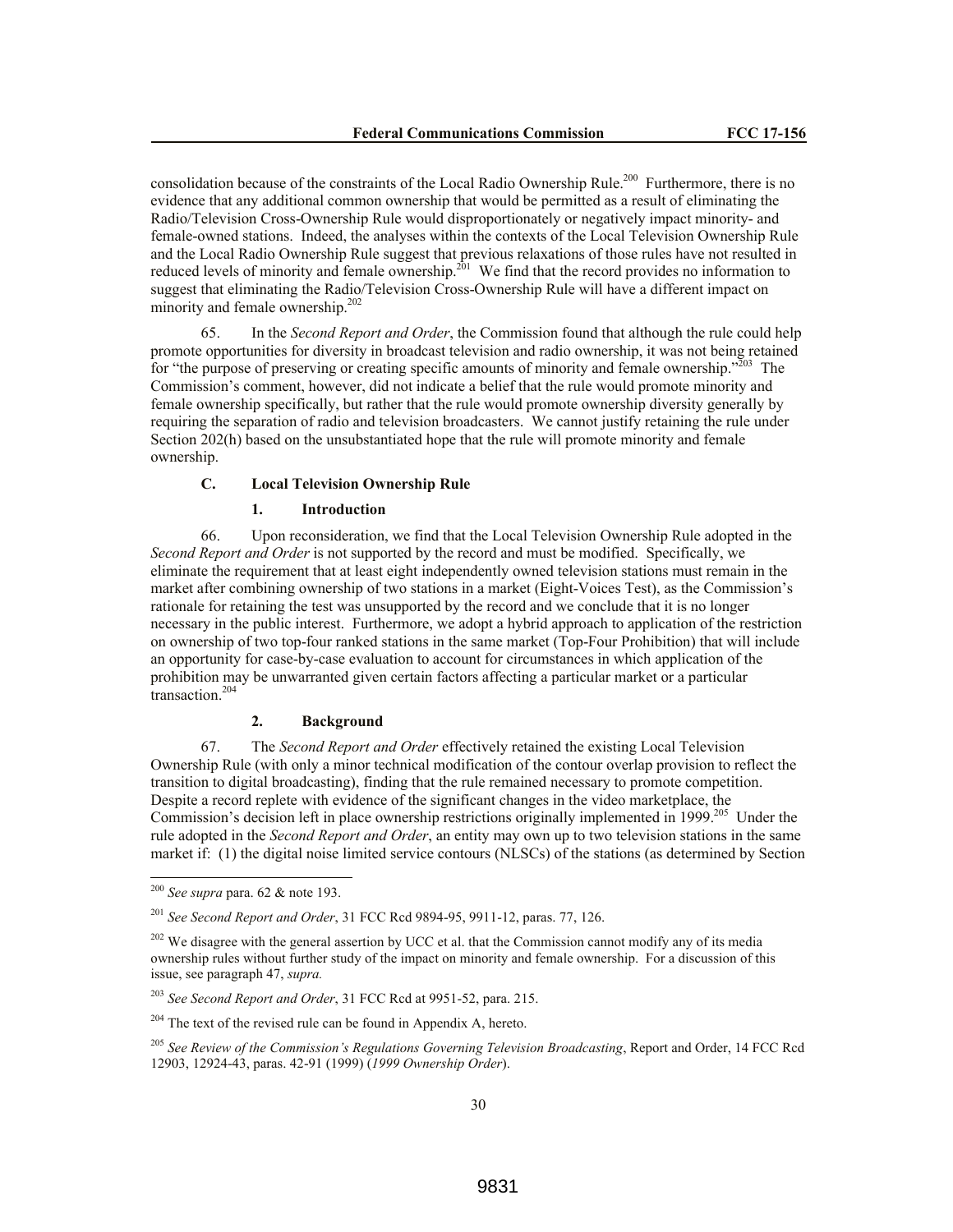73.622(e) of the Commission's rules) do not overlap; or (2) at least one of the stations is not ranked among the top-four stations in the market and at least eight independently owned television stations would remain in the market following the combination.

68. NAB and Nexstar filed petitions for reconsideration of the Local Television Ownership Rule, specifically challenging the Top-Four Prohibition and the Eight-Voices Test.<sup>206</sup> ACA and UCC et al. opposed reconsideration, arguing that the petitions failed to identify any material error or omission in the *Second Report and Order* with respect to the Local Television Ownership Rule.<sup>207</sup>

### **3. Discussion**

69. On reconsideration, we adopt a revised Local Television Ownership Rule, finding that the rule adopted in the *Second Report and Order* is no longer "necessary in the public interest as a result of competition."<sup>208</sup> Our revised rule reflects our assessment of both the current video marketplace and the continued importance of broadcast television stations in their local markets. Specifically, we find that the Eight-Voices Test is not supported by the record and must be eliminated. In addition, we modify the Top-Four Prohibition by incorporating a new case-by-case review process to address evidence in the record that the prohibition may be unwarranted in certain circumstances. We find that these modifications to the Local Television Ownership Rule are not likely to have a negative impact on minority and female ownership.

70. In adopting these changes, we reject the argument made by ACA that reconsideration is inappropriate because petitioners rely on arguments that have been fully considered and rejected by the Commission within the same proceeding.<sup>209</sup> Neither the Communications Act nor the Commission's rules preclude granting petitions for reconsideration that fail to rely on new arguments.<sup>210</sup> Commission precedent establishes that reconsideration is generally appropriate where the petitioner shows either a material error or omission in the original order or raises additional facts not known or not existing until after the petitioner's last opportunity to respond.<sup>211</sup> While the petitioners repeat some arguments made

<sup>208</sup> 1996 Act § 202(h).

 $\overline{a}$ 

<sup>209</sup> ACA Opposition at 3-4.

<sup>210</sup> *See* 47 U.S.C. § 405 ("[I]t shall be lawful for . . . the Commission . . ., in its discretion, to grant such a reconsideration if sufficient reason therefor be made to appear. . .. The Commission, or designated authority within the Commission, shall enter an order, with a concise statement of the reasons therefor, denying a petition for reconsideration or granting such petition, in whole or in part, and ordering such further proceedings as may be appropriate . . . ."); 47 CFR § 1.429 (i) ("The Commission may grant the petition for reconsideration in whole or in part or may deny or dismiss the petition. Its order will contain a concise statement of the reasons for the action taken."). Likewise, we reject UCC's claim that reconsideration is not warranted unless petitioners present new evidence. Letter From Cheryl A. Leanza, Policy Advisor, UCC OC Inc., to Marlene H. Dortch, Secretary, FCC, MB Docket Nos. 14-50 et al. (Nov. 9, 2017). UCC's reliance on Section 1.429(b) of our rules is misplaced, as this section does not *require* petitioners to support their claims of Commission error with new evidence. 47 CFR § 1.429(b); *see also infra* note 211 (discussing circumstances warranting reconsideration)*.*

<sup>211</sup> *See, e.g.*, *Petition for Reconsideration by Acadiana Cellular General Partnership*, Order on Reconsideration, 20 FCC Rcd 8660, 8663, para. 8 (2006); *Universal Service Contribution Methodology et al.*, Order on Reconsideration, 27 FCC Rcd 898, 901, para. 8 (2012) ("Reconsideration of a Commission's decision may be appropriate when the petitioner demonstrates that the original order contains a material error or omission, or raises additional facts that were not known or did not exist until after the petitioner's last opportunity to present such matters. If a petition simply repeats arguments that were previously considered and rejected in the proceeding, the Commission may deny them for the reasons already provided."). Even if a petition is repetitious, the Commission can, in its discretion, consider it. *See Universal Service Contribution Methodology et al.*, 27 FCC Rcd at 901, para. 8 (Commission "may deny" repetitious petition); *Application of Paging Systems, Inc.*, Order on Reconsideration, 22 FCC Rcd 4602, 4604 (continued….)

<sup>206</sup> *See* NAB Petition at 1-9; Nexstar Petition at 4-11.

<sup>207</sup> *See* ACA Opposition at 8; UCC et al. Opposition at 5-6.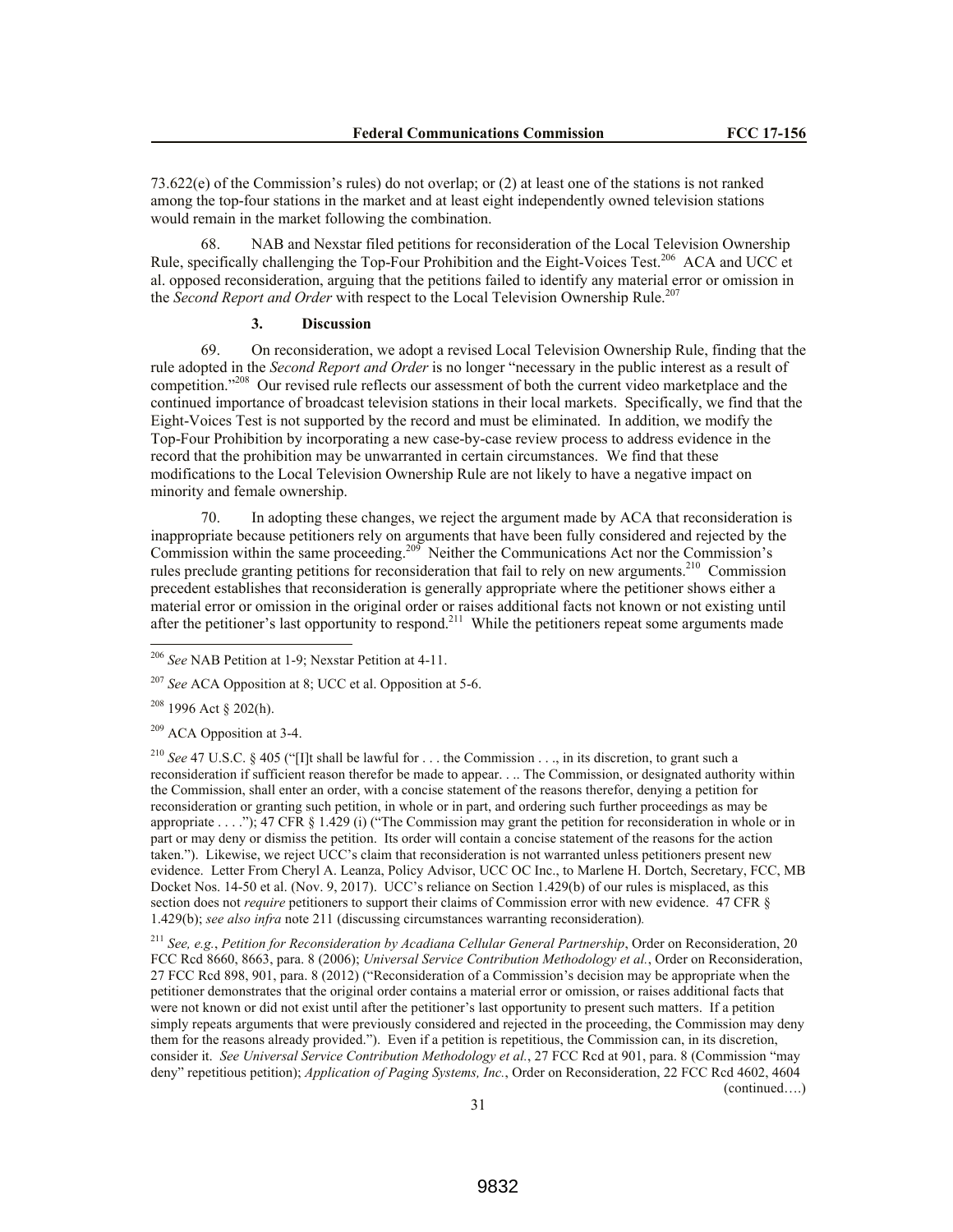earlier in this proceeding, they nonetheless provide valid grounds for the Commission to reconsider its previous action.<sup>212</sup> As discussed below, we find that the petitioners have identified material errors in the *Second Report and Order* warranting reconsideration of certain aspects of the Local Television Ownership Rule.

71. *Market*. We find that the Commission's decision in the *Second Report and Order* to adopt a rule focused on promoting competition among broadcast television stations in local television viewing markets was appropriate given the record compiled in this proceeding.<sup>213</sup> Commenters in this reconsideration proceeding—and the proceeding in general—express conflicting views on the impact of non-broadcast video sources on the Commission's market definition. NAB and Nexstar urge the Commission to expand the market definition to include non-broadcast video alternatives, such as online and multichannel video programming distributors (MVPD) video programming sources.<sup>214</sup> On the other hand, ACA argues that the Commission properly determined in the *Second Report and Order* that local broadcast television remains the relevant product market.<sup>215</sup> While the video marketplace has changed substantially since the current television ownership limits were adopted in 1999 and since the last Commission review of these rules concluded in 2008, broadcast television stations still play a unique and important role in their local communities.<sup>216</sup> As such, we believe that, on the current record, a rule focused on preserving competition among local broadcast television stations is still warranted. Thus, we do not include other types of video programming providers within the market to which the restriction applies. We emphasize, however, that this conclusion could change in a future proceeding with a different record.

72. Our finding does not mean, however, that changes outside the local broadcast television market should not factor into the Commission's assessment of the rule under Section 202(h) or that the Commission is free to retain its existing rule without any adjustments that take into account marketplace

<sup>212</sup> *See* NAB Petition at 5-6; Nexstar Petition at 9, 11.

<sup>213</sup> *See Second Report and Order*, 31 FCC Rcd at 9872-75, paras. 23-30. The Commission concluded in the *Second Report and Order* that non-broadcast video offerings still do not serve as meaningful substitutes for local broadcast television and that competition within a local market motivates a broadcast television station to invest in better programming and to provide programming tailored to the needs and interests of the local community in order to gain market share. *Id.*

<sup>214</sup> NAB Petition at 2-3 (arguing that non-broadcast video sources should be considered in the relevant market because they divert audiences and advertisers away from local television stations despite the national focus of online and cable network programming); Nexstar Petition at 8 (asserting that, regardless of whether these other forms of media focus on local content, new media has an undeniable impact on the competitive realities faced by local television broadcasters).

<sup>215</sup> ACA Opposition at 8, 11 (stating non-broadcast video offerings are not meaningful substitutes for local broadcast television and that competition within a local market amongst broadcasters motivates broadcast television stations to invest in better programming tailored to local needs and interests).

<sup>216</sup> *Second Report and Order*, 31 FCC Rcd at 9872-75, paras. 23-30. *But see* Nexstar Petition at 7-8 (citing a Pew Internet study that found the Internet ranked as either the first or second most important source of information for the vast majority of local subjects examined).

<sup>(</sup>Continued from previous page)

n.23 (WTB 2007) (considering repetitious petition on the merits, even though staff could dismiss it); *Sequoia Cablevision*, 58 FCC 2d 669, 672, para. 6 (1976) (decision by the full Commission partially granting a repetitious petition for reconsideration of an order denying reconsideration despite procedural objections because "the language of Section 1.106(k)(3) of the Rules [applicable to petitions for reconsideration of orders denying reconsideration] is permissive, not mandatory").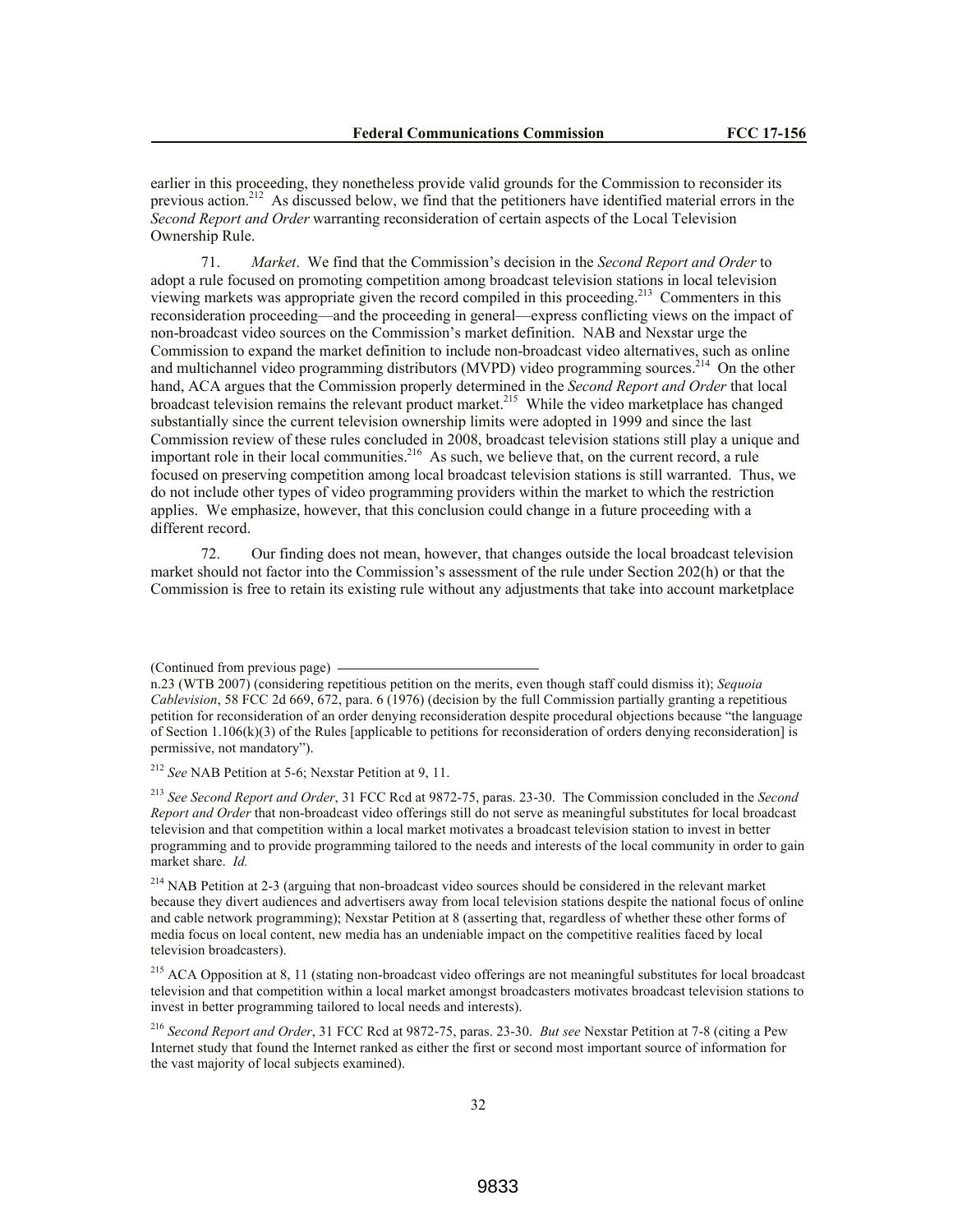changes.<sup>217</sup> Indeed, television broadcasters' important role makes it critical for the Commission to ensure that its rules do not unnecessarily restrict their ability to serve their local markets in the face of evergrowing video programming options. Consumers are increasingly accessing video programming delivered via MVPDs, the Internet, and mobile devices.<sup>218</sup> Moreover, the online video distributor (OVD) industry—which includes entities such as Netflix and Hulu—continues to grow and evolve. In addition to providing on-demand access to vast content libraries, many OVDs are now offering original programming and/or live television offerings similar to traditional MVPD offerings. 219 The *Second Report and Order* acknowledged the popularity of these services but failed to properly account for this in its analysis. Accordingly, we reconsider the Local Television Ownership Rule and adopt common sense modifications that will help local television broadcasters achieve economies of scale and improve their ability to serve their local markets in the face of an evolving video marketplace.

73. *Eight-Voices Test*. Upon reconsideration, we find that the Eight-Voices Test is unsupported by the record or reasoned analysis and is no longer necessary in the public interest.<sup>220</sup> Accordingly, we grant the NAB Petition and the Nexstar Petition with respect to this issue.

74. Despite the fact that the Commission has spent years seeking comment regarding the local ownership rule, the record lacks evidence sufficient to support the Commission's decision to retain the Eight-Voices Test. In the *Second Report and Order*, the Commission asserted that competition among stations affiliated with the Big Four networks (often the top-four rated broadcast stations in a local market) and at least four independent competitors unaffiliated with a Big Four network motivates all of the stations in a market to improve their programming, including providing additional local news and public interest programming.<sup>221</sup> Yet the Commission did not provide or cite any evidence to support this argument, even though the Eight-Voices Test has been around since 1999 (more than enough time to observe whether the Eight-Voices Test has been having the expected impact in local markets).

75. The Commission also failed to explain adequately why the number of independent television stations must be equal to the number of top-performing stations in a market. The Commission stated that a significant gap in audience share persists between the top-four rated stations in a market and the remaining stations in most markets, but it offered no justification for the notion that the dominance of four top-performing stations must be balanced by an equal number of independent, lower-performing stations. The Commission provided no precedent, record evidence, or economic theory to support this notion. Moreover, a significant gap in audience share between the top-four stations and the other stations in a market could also logically justify permitting the common ownership of non-top-four stations to form

 $\overline{a}$ 

<sup>217</sup> *See, e.g.*, *Second Report and Order*, 31 FCC Rcd at 10060 (Dissenting Statement of Commissioner O'Rielly). We note that the Commission will consider the state of the marketplace in its review of the Local Television Ownership Rule in the 2018 Quadrennial Review proceeding.

<sup>218</sup> *See, e.g.*, Nexstar Petition at 4-6.

<sup>219</sup> *See, e.g.*, *Seventeenth Video Competition Report*, 31 FCC Rcd at 4529, para. 136 ("In 2015, Netflix secured 34 Emmy nominations for its original programming, just behind the 41 nominations received by both NBC and CBS and FX's 38 nominations."); *id.* at 4570, para. 224 ("Sony's PlayStation Vue is a cloud-based streaming service available in seven major U.S. cities offering live TV, movies, and sports through their PS3 and PS4 consoles."). The options for live online streaming services continue to grow. *See, e.g.*, Press Release, Hulu, *Hulu Launches New Live TV Streaming Service, Adds Channels from Scripps Network Interactive* (May 3, 2017),

https://www.hulu.com/press/hulu-launches-new-live-tv-streaming-service-adds-channels-from-scripps-networksinteractive/; Press Release, AT&T, *The Revolution is Here: AT&T Offers 3 Ways to Stream Premium Video Content* (Nov. 28, 2016), http://about.att.com/story/att\_offers\_three\_ways\_to\_stream\_premium\_video\_content.html.

<sup>220</sup> *See* NAB Petition at 5; Nexstar Petition at 11; Sinclair Reply to Opposition at 3; *see also Second Report and Order*, 31 FCC Rcd at 10053-54 (Dissenting Statement of then-Commissioner Pai).

<sup>221</sup> *Second Report and Order*, 31 FCC Rcd at 9886-87, para. 56.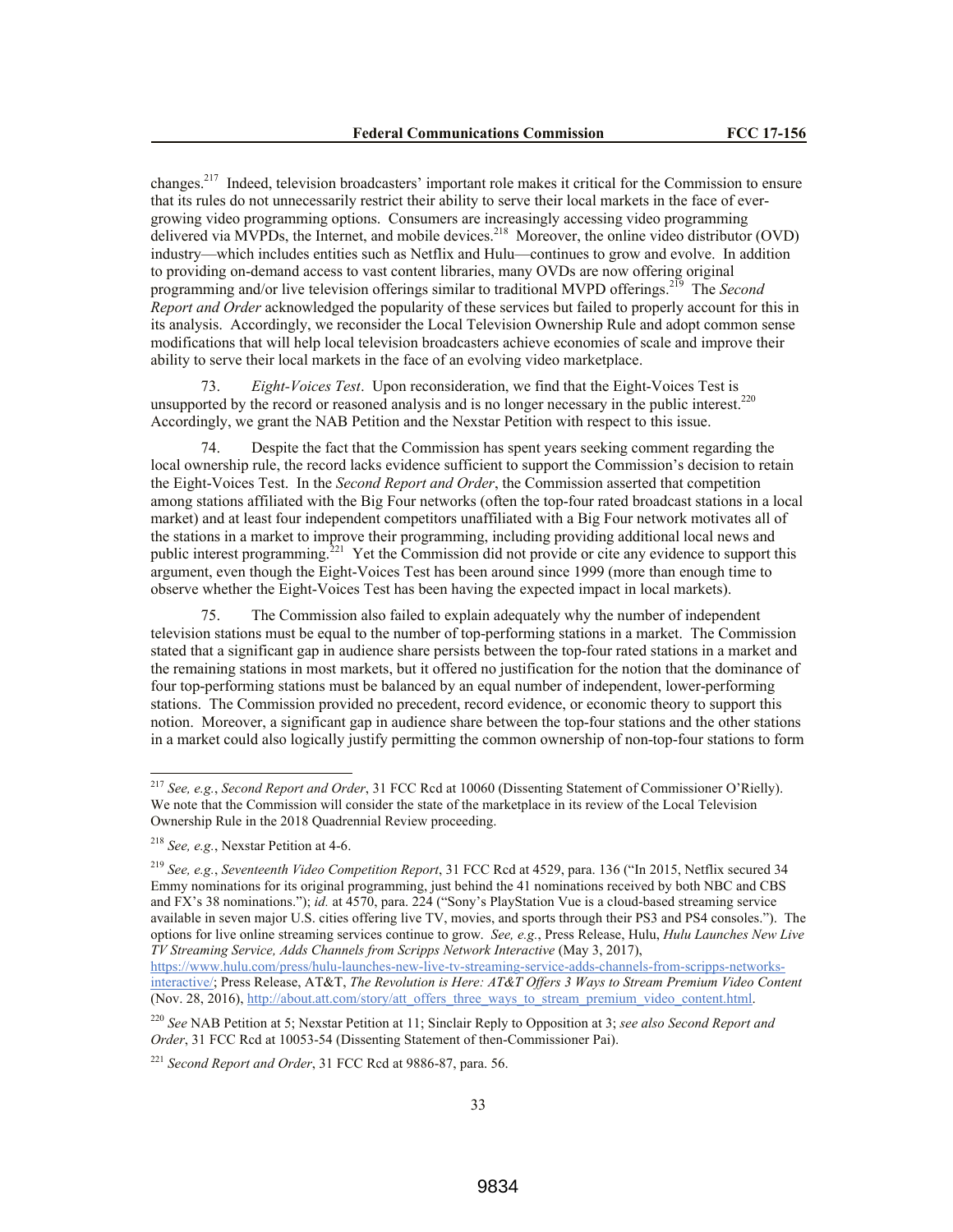a stronger competitor to the top-four stations and thus promote competition, even if fewer than eight independent voices remain.

76. Instead, the Commission's primary justification for retaining the Eight-Voices Test apparently stems from the historical use of the number eight as the proper number of voices when the rule  $\frac{1}{2}$  was revised in 1999 to permit duopoly ownership in certain circumstances.<sup>222</sup> Notably, that decision relied on viewpoint diversity grounds to determine the appropriate numerical limit.<sup>223</sup> The Commission subsequently determined that the rule was no longer necessary to promote viewpoint diversity and instead relied on competition to support its adoption of the exact same voices limit in the *2006 Quadrennial*  Review Order.<sup>224</sup> The Commission, however, offered no empirical evidence to support this line drawing in the *2006 Quadrennial Review Order* as necessary to preserve competition, and as discussed above, we find that the rationale set forth in the *Second Report and Order* was flawed.Although the Commission's decision to retain the Eight-Voices Test in the *2006 Quadrennial Review Order* was upheld in *Prometheus II*,<sup>225</sup> the Commission is obligated under Section 202(h) to justify its broadcast ownership rules based on the existing record and in light of current marketplace realities. On reconsideration, we find no record support for retaining the Eight-Voices Test, and we conclude that retaining it does not serve the public interest. Further, as discussed below, the Eight-Voices Test prevents the realization of public interest benefits. Accordingly, it must be eliminated.<sup>226</sup>

77. The Commission not only failed to provide a reasoned basis for retaining the Eight-Voices Test; it also ignored evidence in the record demonstrating that the Eight-Voices Test lacks any economic support, is inconsistent with the realities of the television marketplace, and prevents

<sup>224</sup> *2006 Quadrennial Review Order*, 23 FCC Rcd 2010, 2066, para. 101 ("While other outlets contribute to the diversity of voices in local markets, we still find that it is necessary in the public interest to ensure that there are at least eight independently owned local television stations in order to ensure robust competition for local television viewers and the continued provision of video programming responsive to the needs and interest of viewers in local markets."); see also id. at 2064 ("[T]the Commission's local television ownership rule promotes competition ... within local television markets."); *id.* at 2065 ("We conclude that the local television ownership rule is no longer necessary to foster diversity because there are other outlets for diversity of viewpoint in local markets, and a singleservice ownership restriction is not necessary to foster diversity.").

<sup>225</sup> *Prometheus II*, 652 F.3d at 459-60.

 $\overline{a}$ 

<sup>226</sup> We also find that the record fails to support the adoption of a different voice test, e.g., six voices, despite specific requests for comment on alternative voice tests in this proceeding. *See, e.g.*, *NPRM*, 26 FCC Rcd at 17506, para. 46. One commenter argued for lowering the voice count in general, and another proposed changing the test to four voices—a proposal we reject because such a restriction would be redundant given our decision, as discussed below, to retain the Top-Four Prohibition. *See* Tribune NPRM Reply at 35; Grant Group NPRM Comments at 9. NAB argued that the Eight-Voices Test should be eliminated and not replaced with an alternative test. NAB NPRM Comments at 28-29 (stating that reducing the voice count to six or seven would not provide adequate relief to broadcasters). No other commenters offered support for a different voice test. We find no justification for relying on an arbitrary voice count to promote competition, and we conclude that the public interest is better served by the revised rule we adopt today, which will allow combinations that will help lower-rated stations better serve their viewers while preserving the restriction that an entity may not own two top-four rated stations in a market unless it can demonstrate that such a combination will serve the public interest and in no event will allow common ownership of more than two stations in a market, subject to the contour overlap provision. We find that this is a more effective way to promote competition and still avoid harms associated with significant concentration in local markets than an arbitrary "remaining voices" test

<sup>222</sup> *See 1999 Ownership Order*, 14 FCC Rcd at 12934, para. 67.

<sup>&</sup>lt;sup>223</sup> *Id.* ("The 'eight independent voice' component of the rule provides a clear benchmark for ensuring a minimum amount of diversity in a market. … Taking into account current marketplace conditions, the eight voice standard we adopt today strikes what we believe to be an appropriate balance between permitting stations to take advantage of the efficiencies of television duopolies while at the same time ensuring a robust level of diversity.").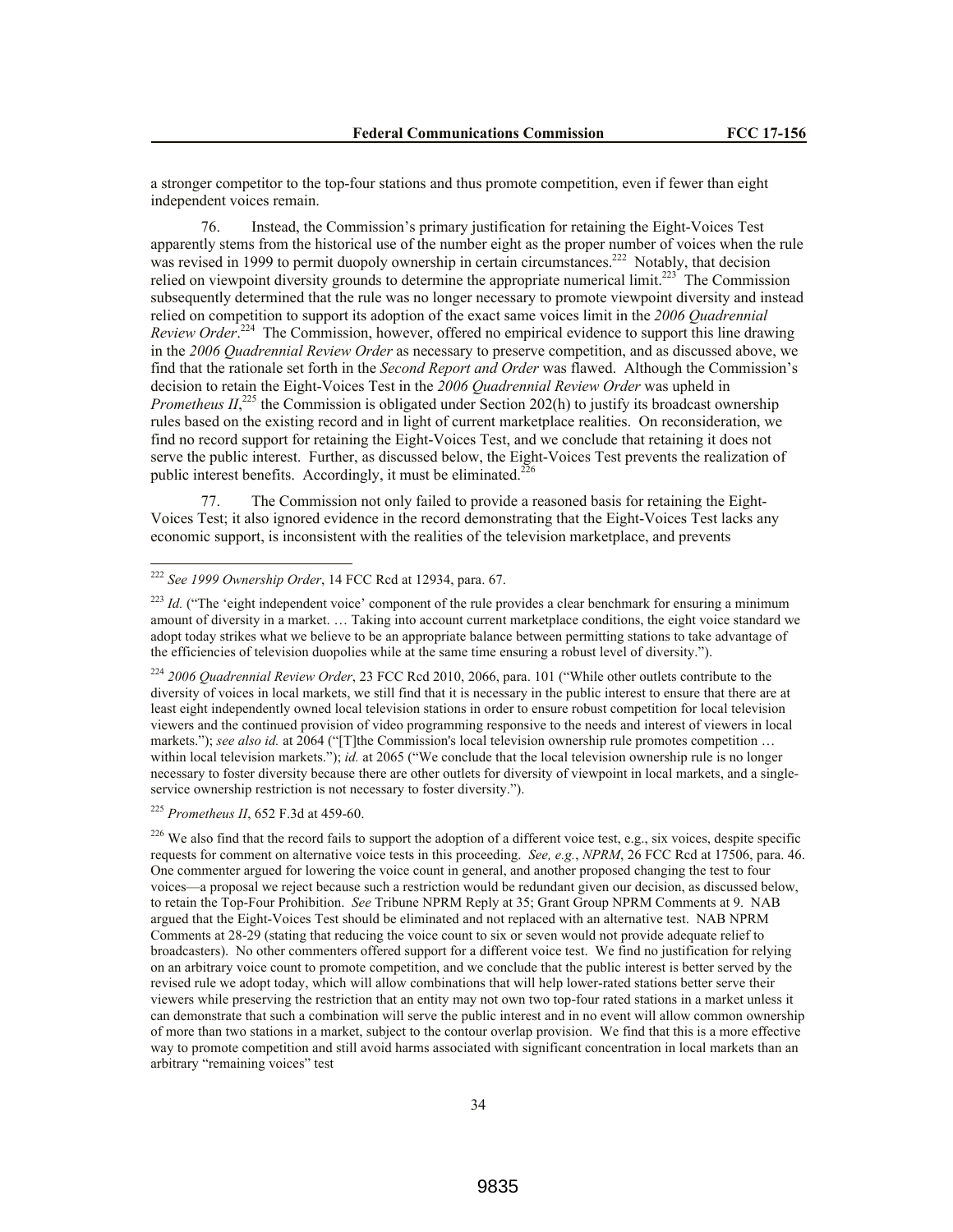combinations that would likely produce significant public interest benefits. Indeed, no commenter has produced evidence of any other industry where the government employs an eight-competitor test. In multiple instances, the Commission acknowledged the potential public interest benefits of common ownership, which potentially allow a local broadcast station to invest more resources in news or other public interest programming that meets the needs of its local community.<sup>227</sup> We find that the Eight-Voices Test denies the public interest benefits produced by common ownership without any evidence of countervailing benefits to competition from preserving the requirement. Furthermore, these markets including many small and mid-sized markets that have less advertising revenue to fund local programming—are the places where the efficiencies of common ownership can often yield the greatest benefits.<sup>228</sup> Our action in repealing the Eight-Voices Test will enable local television broadcasters to realize these benefits and better serve their local markets. In particular, the record suggests that local news programming is typically one of the largest operational costs for broadcasters; accordingly, stations may find that common ownership enables them to provide more high-quality local programming, especially in revenue-scarce small and mid-sized markets.<sup>229</sup>

78. *Top-Four Prohibition*. In contrast to the Eight-Voices Test, we find that the Commission's decision in the *Second Report and Order* to treat combinations of two top-four stations differently from other combinations is supported in the record. We therefore deny the NAB Petition and the Nexstar Petition to the extent each requested complete elimination of the Top-Four Prohibition. As discussed below, however, we find that modification of the Top-Four Prohibition to include a case-bycase analysis is appropriate in order to address instances in which the application of the Top-Four Prohibition may not be warranted based on the circumstances in a particular market or with respect to a particular transaction. This hybrid approach will allow for a more refined application of the Local Television Ownership Rule that will help facilitate the public interest benefits associated with common ownership in local markets.

 $\overline{a}$ 

<sup>227</sup> *See Second Report and Order*, 31 FCC Rcd at 9878, 9881, paras. 38, 44.

<sup>&</sup>lt;sup>228</sup> See id. at 10053 (statement of then-Commissioner Pai highlighting the potential benefits achieved by repealing the Eight-Voices Test); *see also* Nexstar Petition at 14 (identifying adverse consequences of the Eight-Voices Test in small markets); Gray June 28 *Ex Parte* Letter at 4 (arguing that mid-sized and small markets are especially susceptible to the challenges of decreased revenue and increased operational costs).

<sup>229</sup> *See, e.g.*, Gray June 28 *Ex Parte* Letter at 3-4, 7-8. After the draft order in this proceeding was publicly released, DISH submitted an economic study based on viewer ratings data applicable to existing combinations of local television stations as compared with ratings data from independently owned stations in DMAs deemed comparable to the DMAs served by commonly owned stations. DISH claims that the study shows that common ownership of local television stations does not produce increased ratings for local programming; therefore, common ownership does not produce higher-quality local programming. *See* Letter from Pantelis Michalopoulos & Stephanie A. Roy, Counsel to DISH, to Marlene H. Dortch, Secretary, FCC, MB Docket Nos. 14-50 et al. (Nov. 9, 2017). We note that DISH provides no reason it could not have submitted this study earlier in response to broadcasters' claims that relaxation of the rule would lead to more locally responsive and higher quality programming. *See, e.g.*, Nexstar Petition at 9 (asserting common ownership of local television combinations leads to an increase in "local news and high-quality programming"). Thus, it is inexcusably late. 47 CFR § 1.429(b), (f). Moreover, based on our review of the study, we find that it suffers from significant methodological issues and fails to provide a sufficient basis upon which to draw any conclusions. For example, the study employs a simplistic analysis covering a small sample size and the results are highly dependent on the selection of data points, such as control DMAs, viewing period, and time slot. Furthermore, the analysis fails to address issues of statistical significance regarding viewership, and the crosssectional analysis fails to account for other variables that may influence viewership in different markets or otherwise address the cases in the filing for which viewership is higher in duopoly markets. Ultimately, the study does not undermine our finding that efficiencies gained through common ownership can allow broadcasters to invest more resources in producing more and higher-quality locally responsive programming.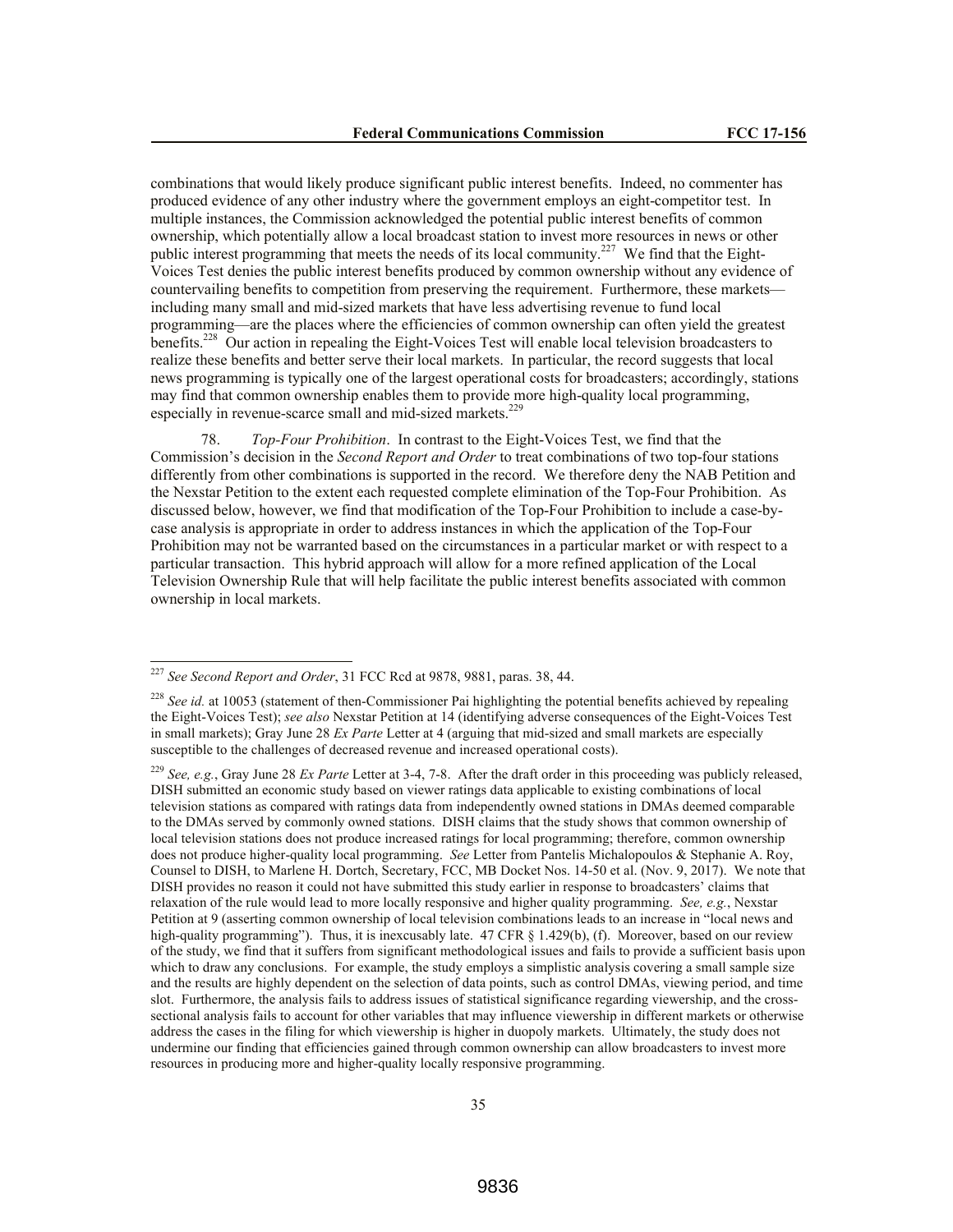79. The ratings data in the record generally supported the Commission's line drawing, and the potential harms associated with top-four combinations find support in the record.<sup>230</sup> We also find that the data were sufficiently recent and uncontradicted by any newer ratings data in the record, such that it was appropriate for the Commission to rely on the data in reaching its decision.<sup>231</sup> The Commission considered alternative arguments and data in the record and ultimately found that the Top-Four Prohibition, last endorsed in the 2006 Quadrennial Review Order, continued to be supported.<sup>232</sup> In arguing that the Top-Four Prohibition should be eliminated, NAB notes that evidence in the record demonstrated that the concerns that the Top-Four Prohibition is intended to address may not be present in many markets.<sup>233</sup> NAB also provides additional information demonstrating that some markets do not have a gap between the ratings of the fourth- and fifth-ranked stations or that the gap is larger between second- and third-ranked stations in some markets.<sup>234</sup> The Commission has long conceded that the justification for the Top-Four Prohibition does not apply in all markets.<sup>235</sup> Thus, the rule may prohibit combinations that do not present public interest harms or that offer potential public interest benefits that outweigh any potential harms. To this extent, the bright-line prohibition is over-inclusive. On reconsideration, we believe that it is appropriate to modify the rule to allow for more flexibility.

In particular, we take steps to mitigate the potentially detrimental impacts of applying the Top-Four Prohibition in certain circumstances. In the *Second Report and Order*, the Commission conceded the potential public interest benefits from allowing additional common ownership, yet found that the harms associated with top-four combinations exceeded these benefits.<sup>236</sup> This logic no doubt holds when the rationale for adopting the Top-Four Prohibition applies, though the benefits could exceed the harms in certain circumstances based on an evaluation of the characteristics of a particular market or a particular transaction.

81. Instead of relying solely on the bright-line application of the Top-Four Prohibition, we are adopting a hybrid approach that will allow applicants to request a case-by-case examination of a

<sup>230</sup> *Second Report and Order*, 31 FCC Rcd at 9880-81, paras. 43-44. The Commission has repeatedly concluded that the Top-Four Prohibition is necessary to promote competition in the local television marketplace. *See, e.g.*, *id.*; *2006 Quadrennial Review Order*, 23 FCC Rcd at 2066-67, para. 102; *2002 Biennial Review Order*, 18 FCC Rcd at 13695, para. 194; *see also Prometheus II*, 652 F.3d at 460-61 (upholding retention of the Top-Four Prohibition in the *2006 Quadrennial Review Order* as supported by "ample evidence in the record"). As the Commission has consistently found, there is generally a "significant 'cushion' of audience share percentage points" that "separate[s] the top four stations from the fifth-ranked stations." *Prometheus II*, 652 F.3d at 460 (quoting *2006 Quadrennial Review Order*). In the *Second Report and Order*, the Commission found that this pattern has not changed. *Second Report and Order*, 31 FCC Rcd at 9880-81, para. 43. Thus, top-four combinations would generally result in a single firm's obtaining a significantly larger market share than other stations and reduced incentives for commonly owned local stations to compete for programming, advertising, and audience shares. *Id.* at 9881, para. 44.

<sup>&</sup>lt;sup>231</sup> *See* NAB Petition at 8-9. While we do find the data to be sufficiently recent in this context, we note that we are approaching the 2018 Quadrennial Review proceeding, in which the Commission's broadcast ownership rules, including the Top-Four Prohibition, will again be subject to review based on an updated record.

<sup>232</sup> *Second Report and Order*, 31 FCC Rcd at 9880-81, paras. 43-44.

<sup>233</sup> *See, e.g.*, *id.* at 9880, para. 43 nn.104 & 106.

<sup>234</sup> *See* NAB Petition at 8-10.

<sup>235</sup> *See, e.g.*, *Second Report and Order*, 31 FCC Rcd at 9880, para. 43 n.104; *FNPRM*, 29 FCC Rcd at 4390, para. 44 n.111; *2002 Biennial Review Order*, 18 FCC Rcd at 13694-95, para. 195.

<sup>236</sup> *Second Report and Order*, 31 FCC Rcd at 9881, para. 44. *But see* Nexstar Petition at 9-10 (asserting that the Top-Four Prohibition prevents station combinations that produce public interest benefits, including an increase in local programming and news).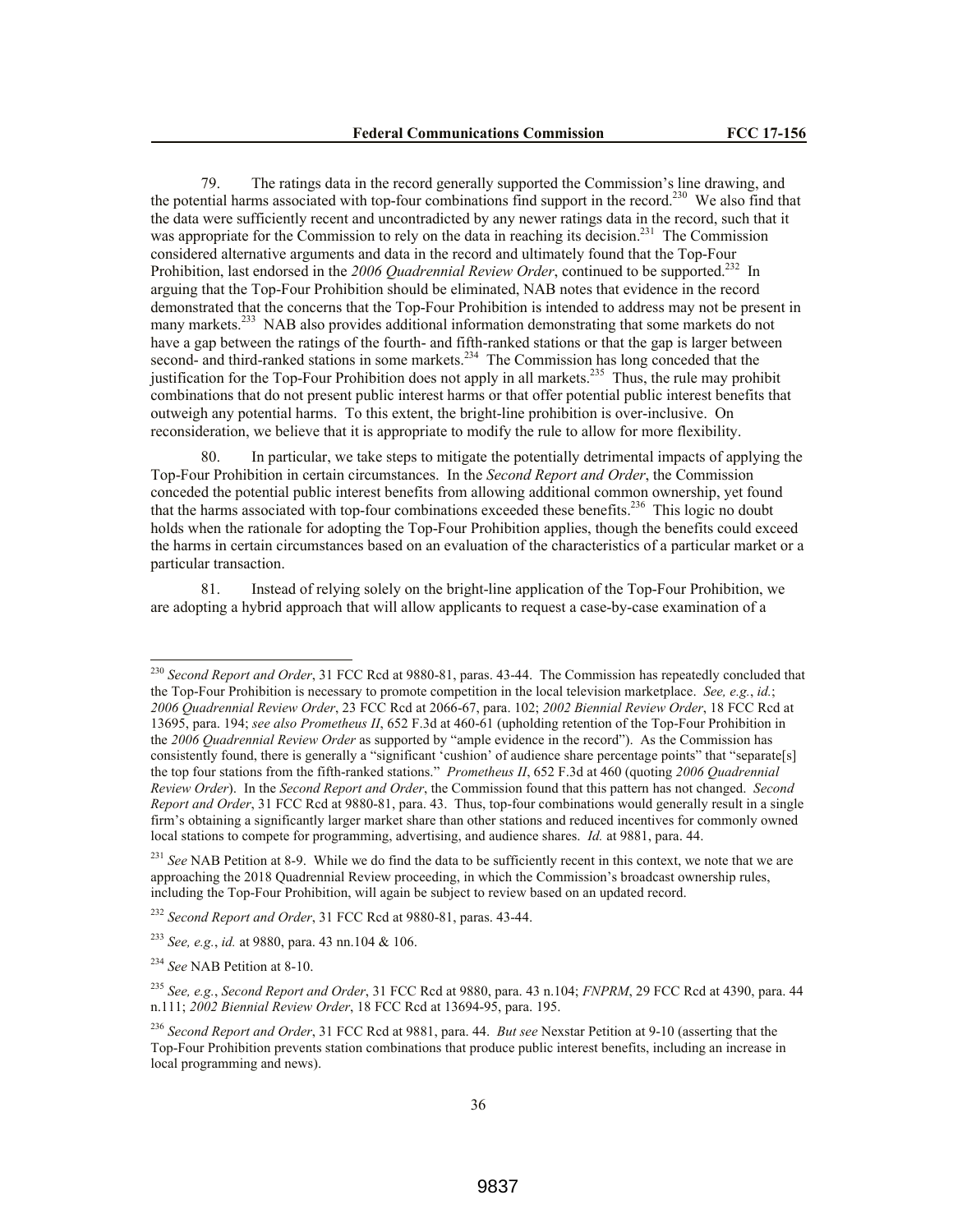proposed combination that would otherwise be prohibited by the Top-Four Prohibition.<sup>237</sup> Such an approach will help mitigate the potential drawbacks associated with strict application of the Top-Four Prohibition, while still preserving the ease and efficiency of applying the rule. This revised rule will continue to promote robust competition in local markets while also facilitating transactions, in appropriate circumstances, that will allow broadcast stations to achieve economies of scale and better serve their local viewers.

82. As we have just discussed, the record demonstrates the need for flexibility in the application of the Top-Four Prohibition.<sup>238</sup> Given the variations in local markets and specific transactions, however, we do not believe that applicants would be well served by a rigid set of criteria for our case-bycase analysis. The record does, however, suggest the types of information that applicants could provide to help establish that application of the Top-Four Prohibition is not in the public interest because the reduction in competition is minimal and is outweighed by public interest benefits. Such information regarding the impacts on competition in the local market could include (but is not limited to): (1) ratings share data of the stations proposed to be combined compared with other stations in the market; (2) revenue share data of the stations proposed to be combined compared with other stations in the market, including advertising (on-air and digital) and retransmission consent fees;<sup>239</sup> (3) market characteristics,

<sup>238</sup> *See supra* paras. 79-81.

 $\overline{a}$ 

<sup>239</sup> We disagree with the American Television Alliance's (ATVA) contention that affording licensees a case-by-case opportunity to seek approval of top-four combinations cannot "be squared" with the bright-line rule adopted in the Commission's *2014 Retransmission Consent Report and Order*. Letter from Michael Nilsson, Counsel to ATVA, to Marlene Dortch, Secretary, FCC, MB Docket Nos. 14-50 et al. at 6 (Aug. 17, 2017) (ATVA Aug. 17, 2017 *Ex Parte*  Letter) (citing *Amendment of the Commission's Rules Related to Retransmission Consent*, Report and Order, 29 FCC Rcd 3351 (2014) (*2014 Retransmission Consent Report and Order*)). There, the Commission concluded that the potential competitive harms arising from joint negotiation of retransmission consent by non-commonly owned stations outweighed the potential benefits and determined that a bright-line prohibition would be "more administratively efficient" than case-by-case review because it would provide the bargaining parties with "advance notice of the appropriate process for such negotiation." *2014 Retransmission Consent Report and Order*, 29 FCC Rcd at 3358, 3364, paras. 12, 18. Here, however, the result of the Commission's case-by-case review of proposed top-four combinations will provide bargaining parties with advance notice of whether joint retransmission consent negotiations for the two stations in question will be allowed. Moreover, common ownership of two top-four stations implicates a broader range of potential benefits and harms than a narrow agreement between two top-four stations to jointly negotiate retransmission consent so there is no inherent inconsistency between adopting a bright-line rule in the latter case and a case-by-case review in the former case. Additionally, we reject ATVA's contention that adopting a case-by-case review is inconsistent with the statute. ATVA Aug. 17, 2017 *Ex Parte* Letter at 6. To the extent that the existing Top-Four Prohibition is overbroad given the current state of competition, as we conclude here, then the existing prohibition, absent modification, is "not necessary in the public interest as a result of competition" and should be modified. *See* 1996 Act § 202(h) ("The Commission shall repeal or modify any regulation it determines to be no longer in the public interest."). Moreover, in adopting this approach, we decline to adopt specific criteria related to the issue of retransmission consent, as recently advocated by some commenters. *See* Letter from Rick Chessen, Senior Vice President, Law and Regulatory Policy, NCTA – The Internet & Television Association, to Marlene Dortch, Secretary, FCC, GN Docket No. 16-142 et al. (Nov. 6, 2017); Letter from Michael Nilsson, Counsel to ATVA, to Marlene Dortch, Secretary, FCC, MB Docket Nos. 14-50 et al. (Nov. 3, 2017). *But see* Letter from Rick Kaplan, General Counsel and Executive Vice President, Legal and Regulatory Affairs, NAB, to Marlene Dortch, Secretary, FCC, MB Docket Nos. 14-150 et al. (Nov. 9, 2017) (objecting to

(continued….)

<sup>&</sup>lt;sup>237</sup> Under a hybrid approach, a rule includes both bright-line provisions and a case-by-case element to allow for consideration of market-specific factors. *See NOI*, 25 FCC Rcd at 6115, paras. 95-96 (seeking comment on whether to adopt a hybrid approach for any or all of the broadcast ownership rules). Such an approach provides certainty and flexibility when determining whether a particular transaction should be granted. Though no party commented on this issue, we find that the record supports our approach. As discussed herein, special scrutiny of combinations of two top-four rated stations is still supported by the record, though the record also demonstrates a need for flexibility in addressing circumstances in which application of the Top-Four Prohibition may not be appropriate due to the particular circumstances in a local market. The hybrid approach is well suited for such circumstances.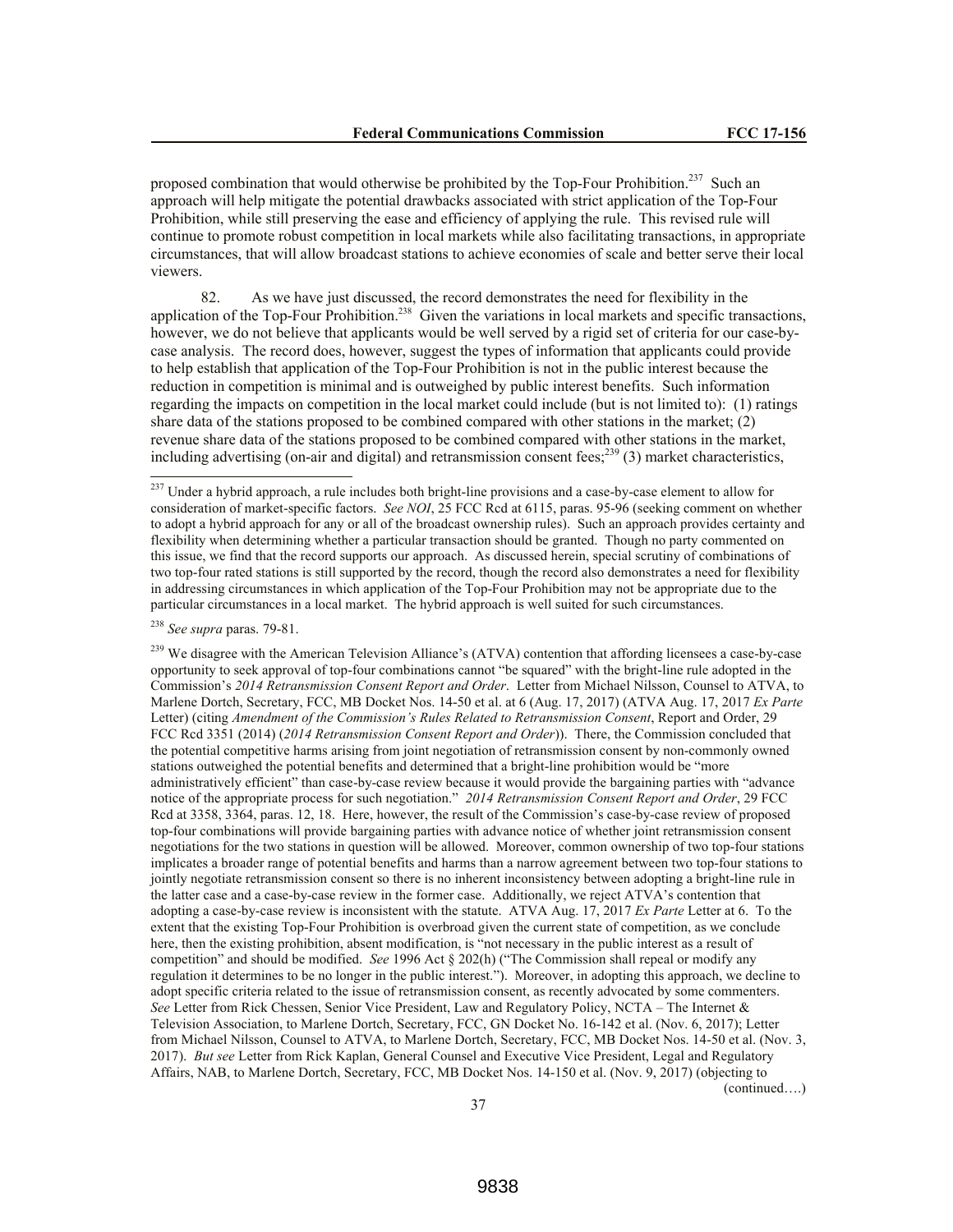such as population and the number and types of broadcast television stations serving the market (including any strong competitors outside the top-four rated broadcast television stations); (4) the likely effects on programming meeting the needs and interests of the community; and (5) any other circumstances impacting the market, particularly any disparities primarily impacting small and mid-sized markets.<sup>240</sup> Applicants are encouraged to provide data over a substantial period (e.g., the past three years, similar to the requirement in the failing/failed station waiver test) to strengthen their request and to help avoid circumvention of the Top-Four Prohibition based on anomalous data over a short period of time or manipulation of program offerings prior to the proposed transaction. In the end, applicants must demonstrate that the benefits of the proposed transaction would outweigh the harms , and we will undertake a careful review of such showings in light of the record with respect to each such application.<sup>241</sup>

83. *Minority and Female Ownership*.We find that the modifications we adopt to the Local Television Ownership Rule are not likely to harm minority and female ownership. As noted in the *Second Report and Order*, data in the record demonstrate that relaxation of the Local Television Ownership Rule in 1999 did not have a negative impact on overall minority ownership levels.<sup>242</sup> In this lengthy proceeding, no party has presented contrary evidence or a compelling argument demonstrating why relaxing this rule will have a different impact. Indeed, consistent with the *Second Report and Order*, we find that the record does not support a causal connection between modifications to the Local Television Ownership Rule and minority and female ownership levels.<sup>243</sup>

84. In the *Second Report and Order*, the Commission stated that ensuring the presence of independently owned broadcast television stations in the local market indirectly increases the likelihood of a variety of viewpoints and preserving ownership opportunities for new entrants. The Commission's comment, however, did not indicate a belief that the rule would promote minority and female ownership specifically, but rather that the rule would promote ownership diversity generally by limiting common

inclusion of specific retransmission consent-related criteria). Instead, as discussed herein, we believe that the caseby-case review process will allow parties to advance any relevant concerns—including concerns related to retransmission consent issues—in the context of a specific proposed transaction if such issues are relevant to the particular market, stations, or transaction. Similarly, we reject Independent Television Group's recommendation that we adopt a presumption in favor of top-four combinations in small and mid-sized markets. *See* Letter from Jack N. Goodman, Counsel to the Independent Television Group, to Marlene Dortch, Secretary, FCC, MB Docket No. 14-50, at 4-5 (Nov. 8, 2017). ITG provides no evidence sufficient to support such a presumption. It simply relies on NAB's assertion in its 2014 comments that in some markets, there may have been significant disparities in audience share among some of the top-four rated stations. The case-by-case analysis is not weighted in favor of transactions in any particular market, and applicants in small and mid-sized markets will be able to provide market-specific evidence supporting their requests.

<sup>240</sup> *See, e.g.*, Gray June 28 *Ex Parte* Letter at 2-6 (identifying circumstances where factors such as revenue data, operation costs, market size, and lack of local news in some markets may inform consideration for relief from common ownership prohibitions in smaller markets). Gray proposes that, at least in smaller markets, two stations be permitted to combine ownership if one of the stations has not produced a local newscast in the previous two years. *Id.* at 6. We find, however, that market characteristics and the state of local programming, including local news offerings, are better considered in our case-by-case analysis at this time. We anticipate that any transactions processed under this case-by-case approach will help inform any consideration of specific criteria that could be included in any future revision of the Local Television Ownership Rule, which will be reviewed again in the forthcoming 2018 Quadrennial Review proceeding.

<sup>241</sup> See Letter from Representatives Anna G. Eshoo and Michael F. Doyle to Ajit Pai, Chairman, FCC (Nov. 8, 2017) (expressing concerns regarding the case-by-case approach).

<sup>242</sup> See Second Report and Order, 31 FCC Rcd at 9894-95, para. 77 (showing an overall increase in minority ownership in the years following relaxation of the rule).

<sup>243</sup> *See id.* at 9895, para. 78.

<sup>(</sup>Continued from previous page)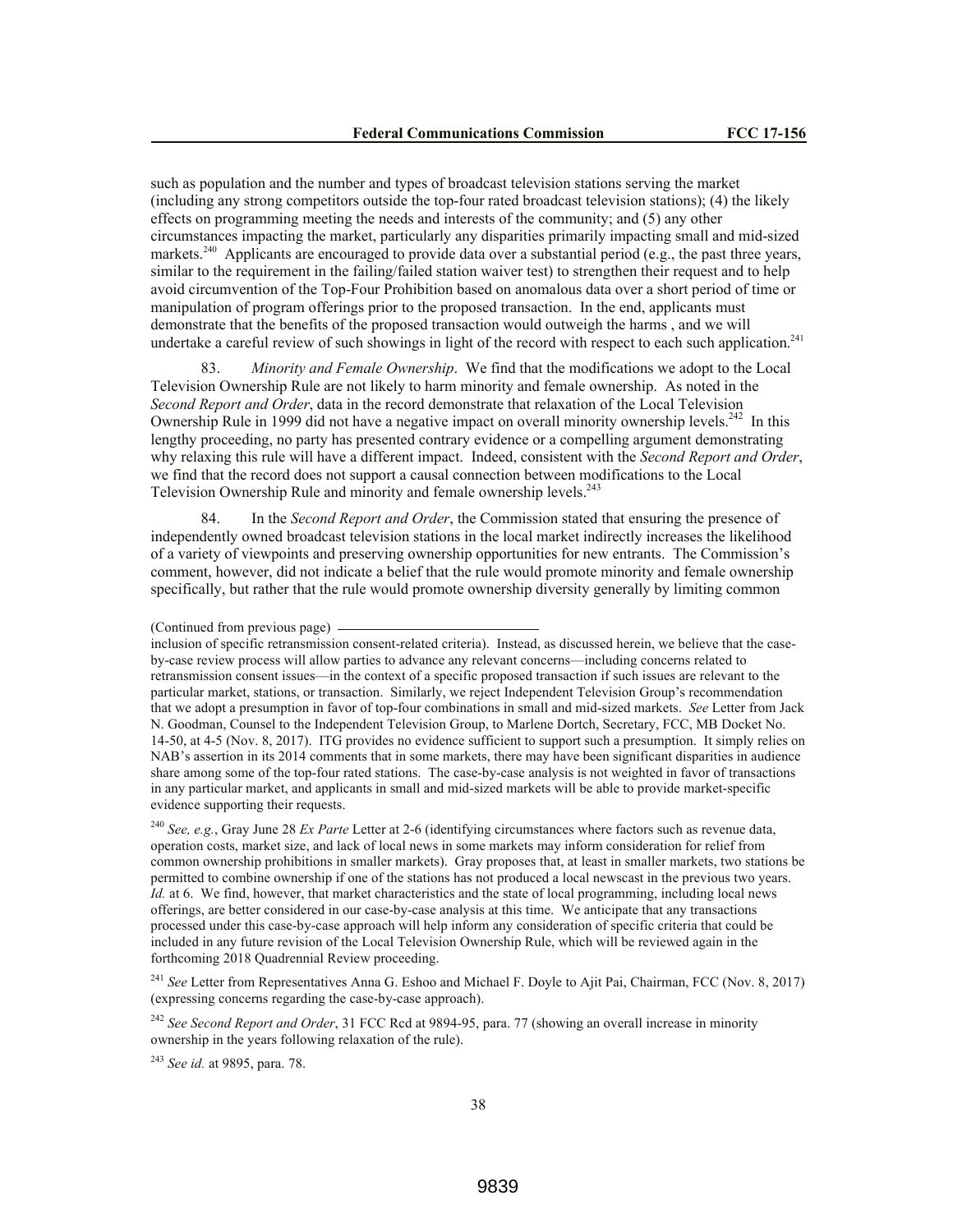ownership of broadcast television stations. This statement will continue to be true with respect to the revised rule that we adopt today. Under Section 202(h), however, we cannot continue to subject broadcast television licensees to aspects of the Local Television Ownership Rule that can no longer be justified based on the unsubstantiated hope that these restrictions will promote minority and female  $\text{ownership.}^{244}$ 

85. *Incentive Auction*. We reiterate that it remains premature to analyze the implications of the incentive auction on the Local Television Ownership Rule.<sup>245</sup> Contrary to the position of certain parties, the Commission cannot—and did not in the *Second Report and Order*—use the auction as an excuse for delaying action and refusing to fulfill its obligations under Section  $202(h)$ .<sup>246</sup> While we find fault today in the prior Commission's decision to retain the existing television ownership restrictions without modification, the incentive auction was not a factor in that decision. Instead, the Commission properly found that it could not delay a decision on its rules because of the auction nor could it adopt changes to its rules based on speculation as to the final results of the auction. We agree. Section 202(h) compels the Commission to act on the record before it and determine whether to retain, repeal, or modify the Local Television Ownership Rule based on the realities of the current marketplace, which we have done.<sup>247</sup> Though the auction has finished, it is still too soon to evaluate its impacts on the television marketplace.<sup>248</sup> As noted in the *Second Report and Order*, the Commission will evaluate the broadcast marketplace post-auction, and we expect that these issues will be considered in the forthcoming 2018 Quadrennial Review proceeding. 249

<sup>&</sup>lt;sup>244</sup> 1996 Act § 202(h). In addition, we disagree with the general assertion by UCC et al. that the Commission cannot modify any of its media ownership rules without further study of the impact on minority and female ownership. For a discussion of this issue, see paragraph 47, *supra.* We also disagree with assertions by MMTC and NABOB that the rules can be retained based on promoting news coverage of specific issues. *See* Letter from David Honig, President Emeritus and Senior Advisor, MMTC, to Marlene H. Dortch, Secretary, FCC, MB Docket Nos. 14-50 et al. (Nov. 9, 2017) (MMTC/NABOB Nov. 9, 2017 *Ex Parte*) (submitted on behalf of MMTC and NABOB with accompanying Fact Sheet)*.*

<sup>245</sup> *Second Report and Order*, 31 FCC Rcd at 9895-96, paras. 79-81.

<sup>246</sup> *See* UCC et al. Opposition at 3-4 (arguing that the Commission may not repeal or significantly alter the local television rule until it can determine how the incentive auctions will affect minority and female ownership). *But see* NAB Reply to Oppositions at 6 (arguing that Section 202(h) does not include a "wait and see" exception and that the Commission erred in not modifying the rule to account for the reduction in television stations likely to result from the incentive auction); NMA Reconsideration Reply Comments at 2-3 (disputing the claim that the Commission may not reconsider any of its media ownership rules until it conducts a study of the impact of any changes on minority and female ownership and assesses the results of the television incentive auction); Nexstar Reply to Oppositions at 9 (pointing out that Congress did not include an exemption or delay to the Commission's quadrennial review duties when enacting the incentive auction legislation).

<sup>247</sup> *See* 1996 Act § 202(h).

<sup>&</sup>lt;sup>248</sup> While there is still time for stations to change their post-auction channel sharing elections, the initial results of the auction suggest that the auction may not have a significant impact in the context of the Local Television Ownership Rule, as the overwhelming majority of commercial, full-power winning bidders have elected to channel share once they surrender their spectrum. *See Incentive Auction Closing and Channel Reassignment Public Notice*, Public Notice, DA 17-314, Appx. A (MB/WTB Apr. 13, 2017) (detailing channel sharing elections of winning bidders in reverse auction). We will continue to monitor these elections as part of our continuing efforts to assess the impact of the auction on the television marketplace.

<sup>249</sup> *Second Report and Order*, 31 FCC Rcd at 9896, para. 81.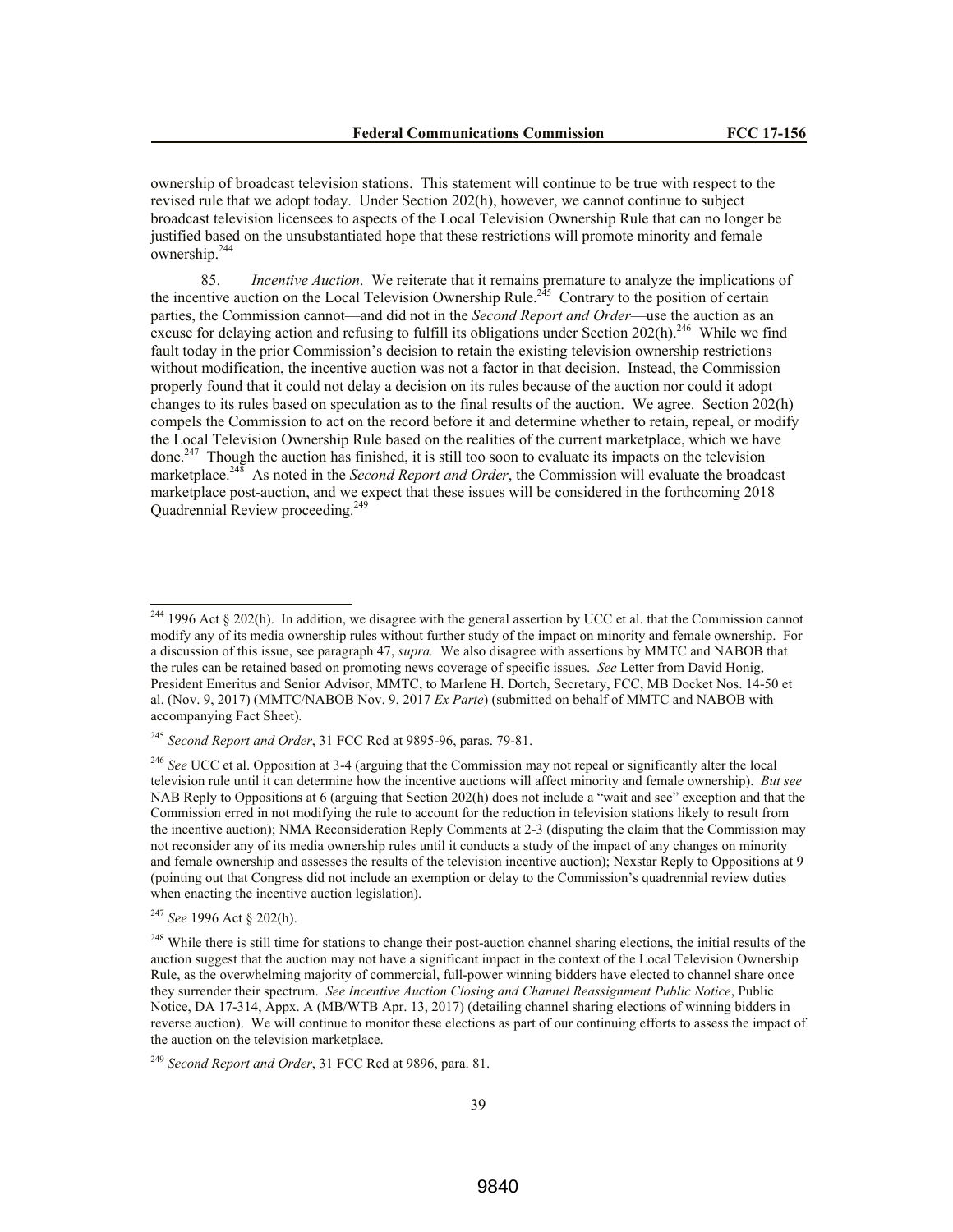#### **D. Local Radio Ownership Rule**

#### **1. Introduction**

86. We deny in part and grant in part Connoisseur's petition for reconsideration of the Commission's decision in the *Second Report and Order* to retain the current methodology for determining compliance with the Local Radio Ownership Rule in markets containing embedded markets (i.e., smaller markets, as defined by Nielsen Audio, that are included in a larger parent market). $^{250}$  As discussed in more detail below, we do not find that the Commission acted arbitrarily in the *Second Report and Order* when it rejected Connoisseur's proposal for a blanket change to our embedded market methodology. At the same time, as explained below, we grant Connoisseur's petition to the extent it seeks a presumption that would apply its two-prong test for waiver requests involving existing parent markets with multiple embedded markets pending further consideration of this issue in the 2018 Quadrennial Review proceeding.<sup>251</sup>

# **2. Background**

87. In the *Second Report and Order*, the Commission retained the existing Local Radio Ownership Rule and adopted certain clarifications and other actions that were designed to fulfill the intent of the revisions to the rule adopted in the *2002 Biennial Review Order*. 252 Under the rule, the total number of radio stations that may be commonly owned in a local radio market is tiered, depending on the total number of full-power commercial and noncommercial radio stations in the market.<sup>253</sup> For example, in markets with 45 or more radio stations, an entity can own no more than eight commercial radio stations, no more than five of which may be in the same service (AM or FM).<sup>254</sup> The rule relies on Nielsen Audio Metro methodology for determining radio markets, though areas outside of defined Nielsen Audio Metro markets rely on a contour-overlap methodology. In some instances, smaller Nielsen Audio Metro markets (embedded markets) are located within the boundaries of a larger Nielsen Audio Metro market (parent market). Under our existing methodology, entities seeking to acquire a radio station in an embedded market must satisfy the numerical limits of the rule for both the embedded market and the overall parent market.<sup>255</sup>

88. In the *2002 Biennial Review Order*, which adopted the Nielsen Audio Metro (formerly Arbitron Metro) methodology for determining radio markets, the Commission concluded that "[Nielsen Audio's] market definitions are an industry standard and represent a reasonable geographic market

<sup>250</sup> *See generally* Connoisseur Petition; *see also Second Report and Order*, 31 FCC Rcd at 9903-04, paras. 101-03.

<sup>251</sup> *See* Connoisseur Petition at 13 ("[O]wnership should be reviewed by the following two tests: (1) whether the ownership of the stations in question comply with the ownership rules in the embedded market to which they are home (using the Nielsen data for that market), and (2) whether the ownership of the stations in question comply with the ownership rules using the contour methodology that would apply in non-rated markets."); *see also* Letter from David Oxenford, Counsel to Connoisseur Media, LLC, to Marlene H. Dortch, Secretary, FCC, MB Docket Nos. 09- 182 and 14-50 (filed Nov. 9, 2017) (Connoisseur Nov. 9, 2017 *Ex Parte*) (reiterating its support for a presumptive waiver approach).

<sup>252</sup> *See Second Report and Order*, 31 FCC Rcd at 9897-9910, paras. 82-120.

<sup>253</sup> *See* 47 CFR § 73.3555(a).

<sup>&</sup>lt;sup>254</sup> See id. In addition, the Local Radio Ownership Rule includes separate ownership limits for radio markets with 30-44 radio stations, markets with 15-29 stations, and markets with 14 or fewer stations. *Id.* In the *Second Report and Order*, the Commission retained the local radio ownership limits, including the AM/FM subcaps, which separately limit the number of stations from the same service—AM or FM—that an entity may own in a single market. *See Second Report and Order*, 31 FCC Rcd at 9897, 9907-10, paras. 82-83, 113-20.

<sup>255</sup> *See Second Report and Order*, 31 FCC Rcd at 9903, para. 101.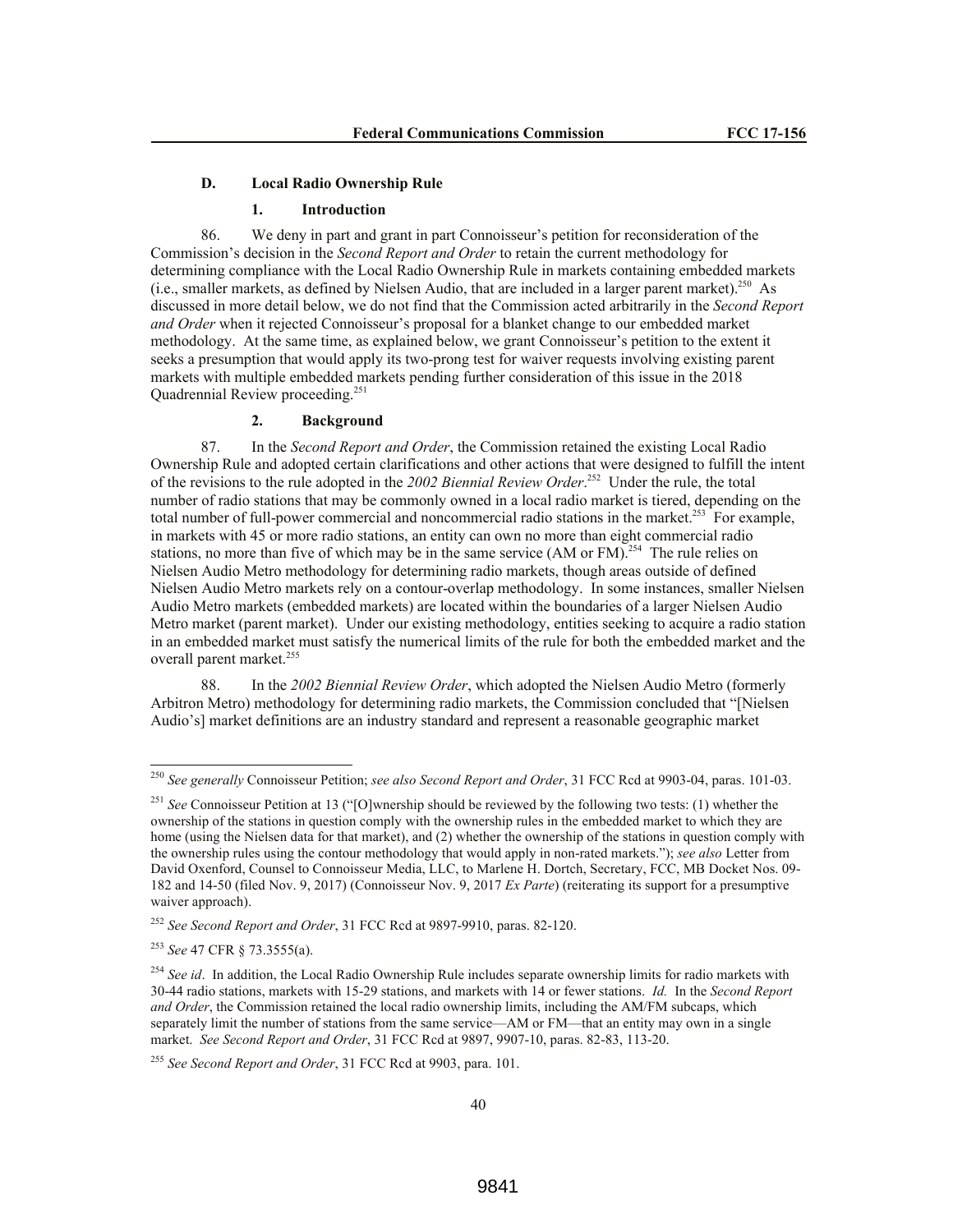delineation within which radio stations compete.<sup>2256</sup> The Commission further concluded that "[g]iven the long-standing industry recognition of the value of [Nielsen Audio's] service,…there is strong reason to adopt a local radio market definition that is based on this established industry standard."<sup>257</sup> In the *2002 Biennial Review Order*, the Commission also expressly declined to treat embedded markets differently.<sup>258</sup> Specifically, the Commission found that requiring proposed combinations to comply with the Local Radio Ownership Rule in each Nielsen Audio Metro implicated by the proposed combination (i.e., in both the embedded and parent markets) "comports with our general recognition that [Nielsen Audio's] market definitions are the recognized industry standard."<sup>259</sup>

89. In this proceeding, Connoisseur proposed that the Commission adopt a new methodology for analyzing embedded markets, namely, that where a parent market encompasses multiple embedded markets, the ownership analysis for an acquisition in one embedded market should not include stations owned in other embedded markets within the same parent market.<sup>260</sup> In the *Second Report and Order*, the Commission declined to adopt Connoisseur's proposal, finding that Connoisseur had not presented sufficient evidence to warrant an across-the-board departure from the Commission's longstanding reliance on Nielsen Audio's market analysis, as reported by BIA, as the basis for multiple ownership calculations for embedded and parent markets.<sup>261</sup>

90. Connoisseur now seeks reconsideration of the decision to retain the existing methodology for embedded markets and asks us to adopt a new two-pronged test for a station owner that seeks to own stations licensed to home counties (i.e., the county in which the station's community of license is geographically located) in different embedded markets within a single parent market.<sup>262</sup> Connoisseur argues that, as a result of the Commission's existing methodology, a broadcaster which owns stations in one embedded market may be precluded from owning stations in another embedded market, despite the lack of competitive overlap between those markets.<sup>263</sup> NAB supports Connoisseur's petition for reconsideration and suggests an additional refinement to Connoisseur's proposal.<sup>264</sup>

<sup>257</sup> *Id*.

 $\overline{a}$ 

<sup>258</sup> *Id.* at 13725-26, para. 276 & n.580 (rejecting a proposal to apply a different test for embedded markets because the Commission concluded the proposed scheme would be inconsistent with the general reliance on Nielsen Audio's market definition and cumbersome to administer).

<sup>259</sup> *Id*.

<sup>260</sup> Connoisseur FNPRM Comments at 8.

<sup>261</sup> *See Second Report and Order*, 31 FCC Rcd at 9903-04, para. 102.

<sup>262</sup> Connoisseur Petition at 13-14; *see also* Letter from Jeffrey Warshaw, CEO, Connoisseur Media, LLC, to Ajit Pai, Chairman, FCC, MB Docket Nos. 14-50 and 09-182, at 3 (filed July 5, 2017) (urging the Commission to act on Connoisseur's proposal on reconsideration rather than in a future proceeding). Consistent with the Commission's current methodology, under the first part of Connoisseur's proposed test, a station owner would be required to comply with the numerical ownership limits using the Nielsen Audio Metro methodology in each embedded market. Under the second part, however, the station owner would be required to comply with the ownership limits using a contour-overlap methodology in lieu of the Commission's current parent market analysis. *Id*. at 13.

(continued….)

<sup>256</sup> *2002 Biennial Review Order*, 18 FCC Rcd at 13725, para. 276.

<sup>&</sup>lt;sup>263</sup> Connoisseur Petition at ii. In addition to the timely filed Connoisseur Petition, the Commission received several requests via *ex parte* letters—filed more than three months after the deadline for the filing of petitions for reconsideration—asking that we reexamine other aspects of the Local Radio Ownership Rule. *See, e.g.*, Letter from Sally A. Buckman, Lerman Senter PLLC, Counsel for Galaxy Communications LLC, to Marlene H. Dortch, Secretary, FCC, MB Docket Nos. 14-50 and 09-182, at 2 (filed Mar. 10, 2017) (asserting that, given evidence in the record of increasing competition between local radio stations and other media, the Commission should "substantially relax the existing local radio ownership caps in all markets"); Letter from Bob Proffitt, President & CEO, Alpha Media LLC et al., to Marlene H. Dortch, Secretary, FCC, MB Docket Nos. 14-50 and 09-182, at 1-2 (filed Mar. 2,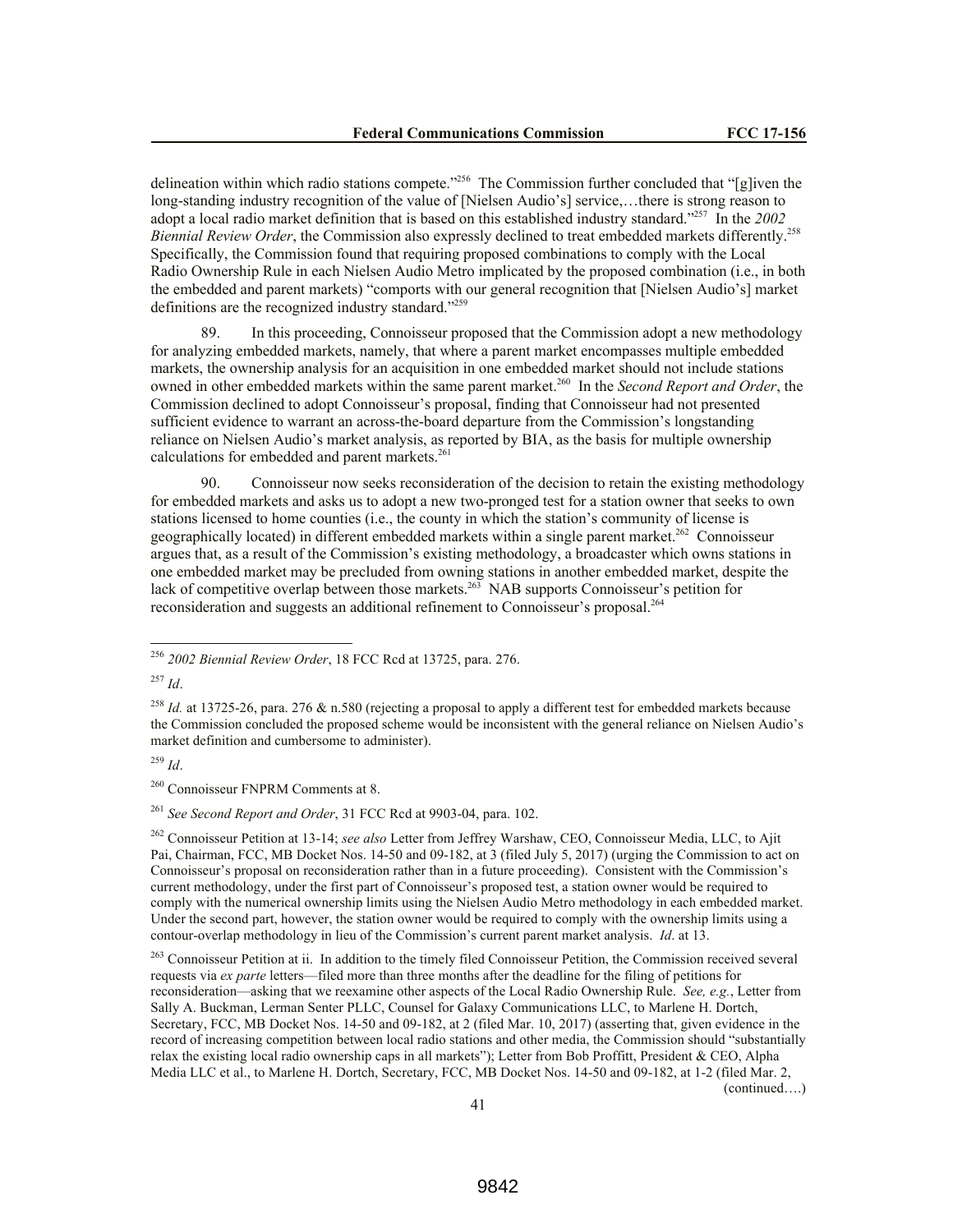## **3. Discussion**

91. We deny in part and grant in part Connoisseur's petition for reconsideration. First, we find that the Commission's decision to not adopt a blanket change to the current methodology was supported by a reasoned explanation. Second, we find that the Commission's decision to adopt a contouroverlap methodology for the Puerto Rico market is not at odds with the approach the Commission took regarding embedded markets. Finally, we grant Connoisseur's alternative request to adopt a presumptive waiver approach for existing parent markets with multiple embedded markets.<sup>265</sup>

92. We find that the Commission provided a reasoned explanation for its decision in the *Second Report and Order* to not adopt a blanket change to the current embedded market methodology. Connoisseur argues that the Commission acted arbitrarily in deciding to retain the current methodology.<sup>266</sup> In particular, Connoisseur maintains that counting stations from multiple embedded markets for purposes of calculating compliance with the numerical limits in the parent market is unreasonable because stations in embedded markets do not compete in any meaningful way with stations in other embedded markets or stations in the central city of the parent market.<sup>267</sup> The Commission noted in the *Second Report and Order*, it has long relied on Nielsen Audio's market analysis, as reported by BIA, which lists all the

<sup>264</sup> Letter from Rick Kaplan, General Counsel and Executive Vice President, Legal and Regulatory Affairs, National Association of Broadcasters, to Marlene H. Dortch, Secretary, FCC, MB Docket Nos. 14-50 and 09-182, at 2 (filed Mar. 10, 2017) (NAB Mar. 10, 2017 *Ex Parte*) (proposing that stations licensed in embedded markets with signal coverage of less than 50 percent of the parent market's population would not be considered part of the parent market for purposes of local ownership limit calculations); *see also* Letter from David Oxenford, Counsel to Connoisseur Media, LLC, to Marlene H. Dortch, Secretary, FCC, MB Docket Nos. 09-182 and 14-50, at 1 (filed Apr. 17, 2017) (Connoisseur Apr. 17, 2017 *Ex Parte*) (supporting NAB's proposal). We will consider NAB's alternate methodology (which was not included as part of a timely filed petition for reconsideration or otherwise submitted during the window for reconsideration petitions, oppositions, and replies) in the forthcoming 2018 Quadrennial Review proceeding. In addition, well after the close of the reconsideration pleading window, various other parties expressed support for Connoisseur's petition. *See* Letter from Rich Russo, Director of Client Services, JL Media, Inc., to Marlene H. Dortch, Secretary, FCC, MB Docket Nos. 14-50 and 09-182, at 1-3 (filed July 7, 2017); Letter from Lawrence M. Miller, Garvey Schubert Barer, Counsel to Pamal Broadcasting, Ltd., to Marlene H. Dortch, Secretary, FCC, MB Docket Nos. 14-50 and 09-182, at 1-2 (filed July 5, 2017).

<sup>265</sup> *See, e.g.*, Letter from Melissa Newman, Counsel to Connoisseur Media, LLC, to Marlene H. Dortch, Secretary, FCC, MB Docket Nos. 09-182 and 14-50 (filed July 20, 2017) (Connoisseur July 20, 2017 *Ex Parte*) (reiterating its support for a presumptive waiver approach).

<sup>266</sup> Connoisseur Petition at 12-13.

<sup>267</sup> *Id.* at 2-10; Letter from David Oxenford, Counsel to Connoisseur Media, LLC, to Marlene H. Dortch, Secretary, FCC, MB Docket Nos. 09-182 and 14-50, at 5 (filed May 8, 2017) (Connoisseur May 8, 2017 *Ex Parte*) (arguing that the Commission's longstanding adherence to a policy adopted in 2003 "should not preclude it from correcting that error a decade and a half later").

<sup>(</sup>Continued from previous page)

<sup>2017) (</sup>requesting that the Commission eliminate the AM/FM subcaps on reconsideration based on "record evidence that any technical and marketplace dynamics that may once have differentiated AM and FM stations no longer exist"); Dick Broadcasting Mar. 24, 2017 *Ex Parte* (stating that "continued applicability of the [AM/FM] subcaps warrants a hard look from the Commission"). *But see* Letter from James L. Winston, President, National Association of Black Owned Broadcasters, to Hon. Ajit Pai, Chairman, FCC, MB Docket Nos. 14-50 et al., at 2-5 (filed Apr. 7, 2017) (arguing that continued technological and marketplace disadvantages for AM radio stations supports retention of the AM/FM subcaps); Letter from Saul Levine, President, Mount Wilson FM Broadcasters, Inc., to Hon. Ajit Pai, Chairman, FCC, MB Docket Nos. 14-50 et al., at 1-4 (filed May 11, 2017) (opposing the loosening of local radio ownership limits). As discussed above, we decline to reconsider issues that were not included in a timely filed petition for reconsideration. *See supra* note 3. We note that the Local Radio Ownership Rule, in its entirety, will be subject to review again in the upcoming 2018 Quadrennial Review proceeding, and we encourage interested parties to submit comments and proposals in that proceeding.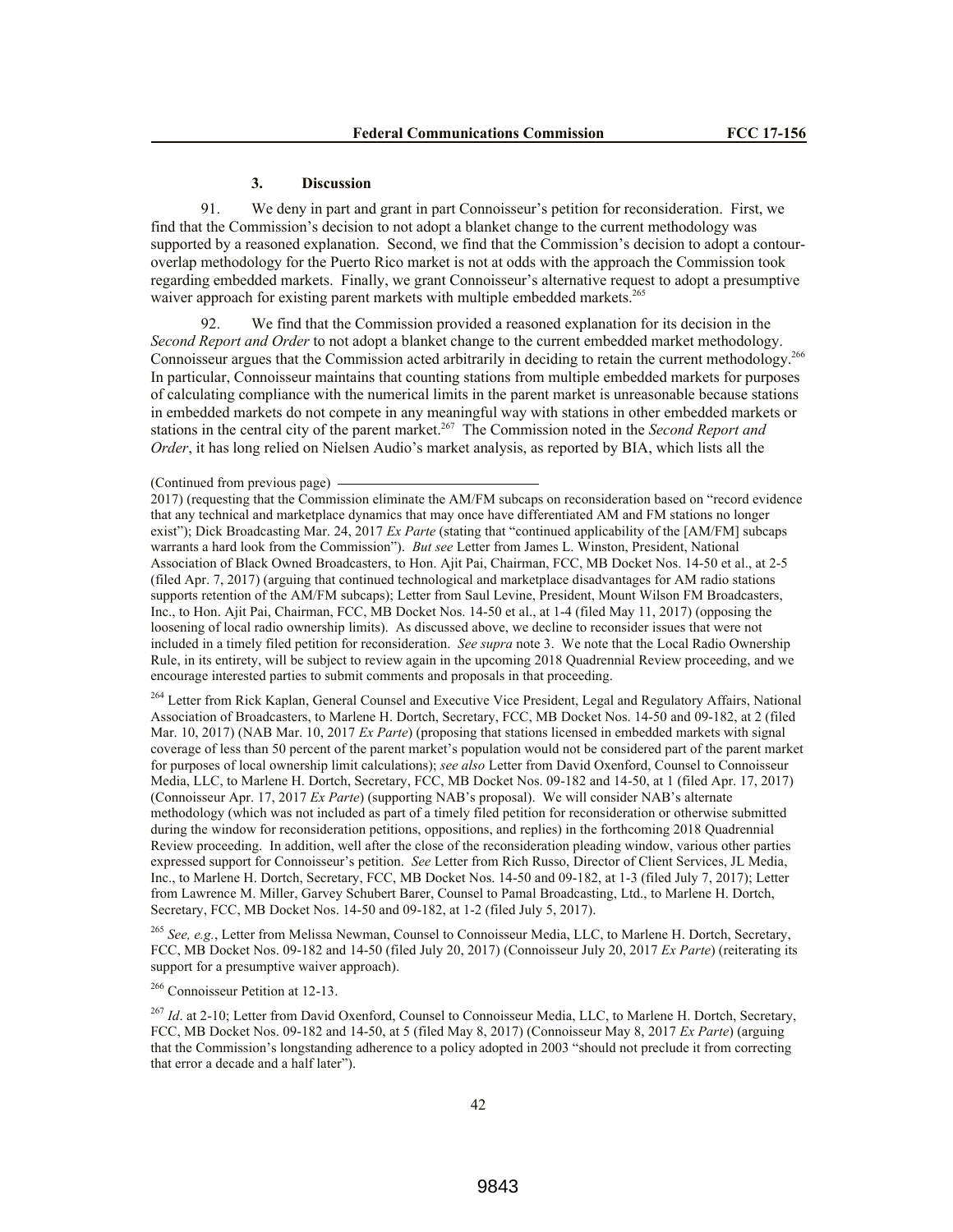stations that are deemed to compete in a given market (often referred to as "above-the-line" stations), as the basis for multiple ownership calculations for embedded and parent markets.<sup>268</sup> The Commission found that the Nielsen-defined markets are the primary means by which broadcasters and advertisers place a value on advertising sold by stations listed as participating in the market.<sup>269</sup> Nielsen Audio's market definitions are recognized as the industry standard and provide for consistency and ease of application in comparison to other possible methods for defining local radio markets.<sup>270</sup> The inclusion of an embedded market station as an above-the-line station in a parent market therefore has long been thought to reflect a determination by Nielsen Audio that, absent other information, the station competes in that market.<sup>271</sup> We note that our continued reliance on Nielsen Audio market definitions for purposes of applying the Local Radio Ownership Rule provides an important level of certainty to radio licensees in all markets, including those in embedded markets, and overcomes disadvantages associated with the contouroverlap approach.<sup>272</sup>

93. We also find that the Commission's decision in the *Second Report and Order* to adopt a contour-overlap methodology for the Puerto Rico market is not inconsistent with the approach to embedded markets. Connoisseur argues that parent markets containing multiple embedded markets are analogous to the Puerto Rico market where mountainous topography, as opposed to a central city, separates smaller centers of economic activity within the larger parent market.<sup>273</sup> Accordingly, Connoisseur asserts that the contour-overlap methodology the Commission applies to the Puerto Rico market likewise should be applied in the context of embedded markets in lieu of the Commission's current parent market analysis.<sup>274</sup> We find that differences between the Puerto Rico market and a parent market that includes embedded markets make the comparison between the two circumstances inappropriate. As one example, the core location of a station's listenership has the potential to shift geographically over time in a parent/embedded market scenario in a way that would be unlikely, or even

<sup>274</sup> *Id*.

<sup>268</sup> *See Second Report and Order*, 31 FCC Rcd at 9903-04, para. 102 (noting the continued validity of the Commission's reasoning—first articulated in 2003—for adopting the embedded market policy and rejecting alternative approaches).

<sup>269</sup> *2002 Biennial Review Order*, 18 FCC Rcd at 13725, para. 276.

<sup>270</sup> *See Second Report and Order*, 31 FCC Rcd at 9903-04, para. 102; *2002 Biennial Review Order*, 18 FCC Rcd at 13720, 13725, paras. 259-60, 276.

<sup>271</sup> *See Second Report and Order*, 31 FCC Rcd at 9903-04, para. 102. In an *ex parte* submission following the release of the Public Draft of this item, Connoisseur highlights the Commission's decision regarding the inclusion of embedded market stations as "above-the-line" stations in the parent market. Letter from David Oxenford, Counsel to Connoisseur Media, LLC, to Marlene H. Dortch, Secretary, FCC, MB Docket Nos. 09-182 and 14-50 (filed Oct. 30, 2017) (Connoisseur Oct. 30, 2017 *Ex Parte*); *see also id*. at Exh. 1 ("[L]isting of an embedded station in the parent market report does not reflect a determination by Nielsen Audio nor BIA/Kelsey that, absent other information, the station competes in that parent market. It just reflects that their city of license is geographically located within the boundaries of the parent market. It is a reflection of geography, not an analysis of competition."). Although Nielsen has historically defined what stations compete in a market based on geographical market boundaries, and the Commission's rules have relied on these determinations in determining compliance with our ownership caps, the Connoisseur Oct. 30, 2017 *Ex Parte* raises issues related to embedded markets that should be further explored in greater detail in the 2018 Quadrennial Review proceeding. However, the arguments in the *ex parte* letter support our decision to adopt a presumptive waiver approach for transactions involving existing parent markets with multiple embedded markets. *See infra* para. 95.

<sup>272</sup> *See 2002 Biennial Review Order*, 18 FCC Rcd at 13718-21, 13724-30, paras. 253-63, 273-86 (describing the advantages of using the Nielsen Audio Metro (formerly Arbitron Metro) methodology where available as compared with the contour-overlap methodology).

<sup>273</sup> Connoisseur Petition at 12-14.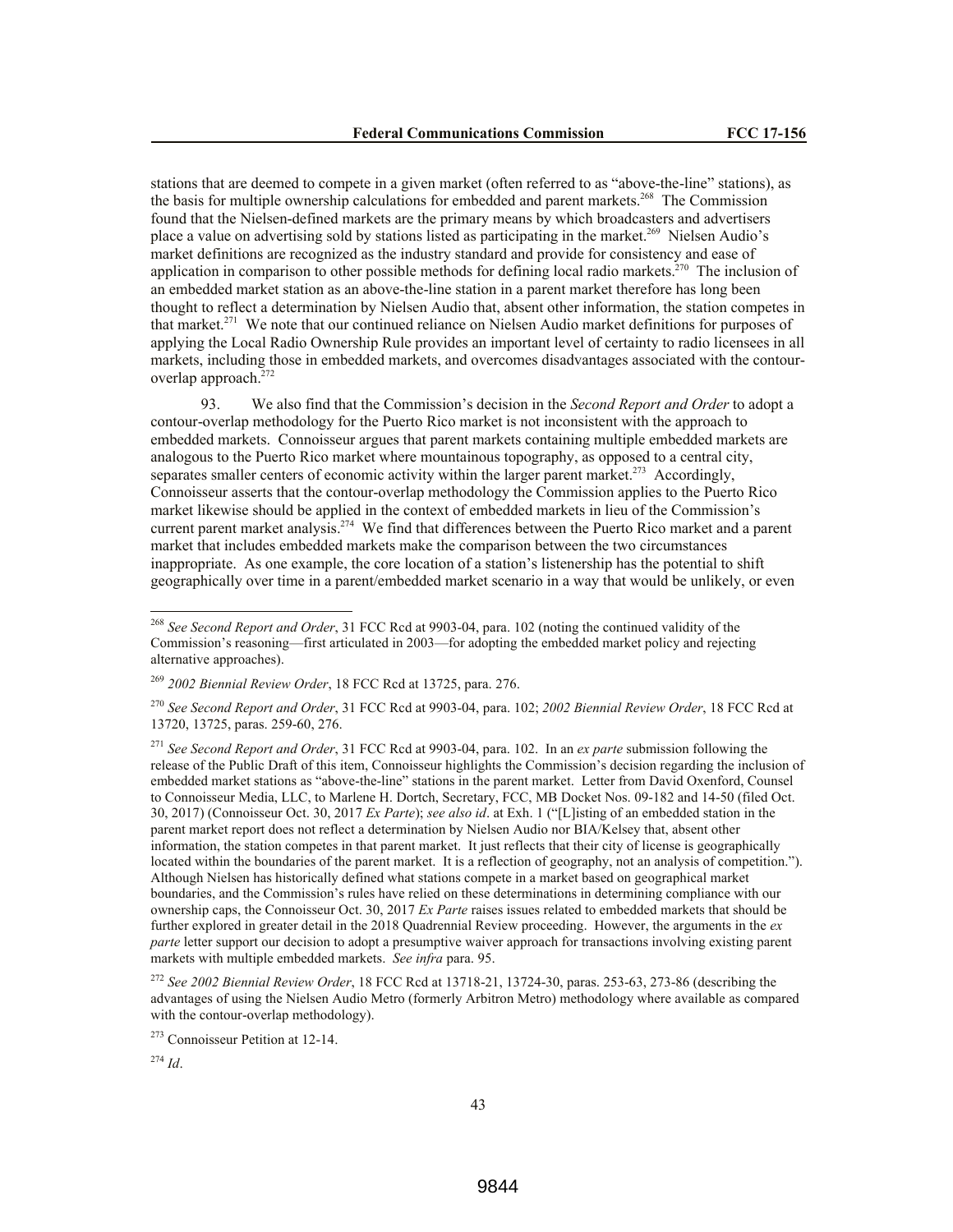impossible, where, as in Puerto Rico, the physical terrain prevents a station from reaching other geographic areas.<sup>275</sup> Indeed, the Commission has long stated that the Puerto Rico market is "unique," even as compared to other large metro areas.<sup>276</sup> We therefore find that the Commission's decision to retain the existing methodology for embedded markets is not undermined by its decision to adopt a contour-overlap methodology in Puerto Rico.

94. For these reasons, we continue to find that, rather than adopting Connoisseur's proposal for an across-the-board change to our embedded market methodology, entertaining a market-specific waiver is the appropriate approach at this time.<sup>277</sup> In the *Second Report and Order*, the Commission acknowledged Connoisseur's concerns with respect to the particular characteristics of the current New York market and indicated its willingness to entertain a waiver specific to that market, a willingness we reiterate herein.<sup>278</sup> Ultimately, the issue continues to appear narrow in scope—largely specific to a small number of parties' concerns with at most two markets.<sup>279</sup>

95. Accordingly, we find Connoisseur's argument regarding a presumptive waiver approach to be persuasive. While a bright-line rule codifying Connoisseur's preferred approach to embedded markets would no doubt provide greater certainty, as discussed herein, we do not believe that such an approach is supported by the record at this time. Instead, we intend to fully examine our existing methodology regarding embedded market transactions in the forthcoming 2018 Quadrennial Review proceeding. Pending the outcome of this review, however, we adopt a presumption in favor of applying Connoisseur's two-prong test proposed on reconsideration to waiver requests involving existing parent markets with multiple embedded markets (i.e., New York and Washington, DC).<sup>280</sup> We find that there is sufficient evidence on the record to support a presumption that a waiver of the Local Radio Ownership Rule as to stations in these markets serves the public interest if the transaction at issue satisfies the two-

<sup>278</sup> *See id*.

 $\overline{a}$ 

<sup>279</sup> The circumstances Connoisseur describes could apply currently to, at most, two markets—New York City and Washington, D.C. *See* Connoisseur Petition at 9-10. In response to the *FNPRM* in this proceeding, Connoisseur provided detailed analysis only with respect to the New York market. *See Second Report and Order*, 31 FCC Rcd at 9903, para. 101; Connoisseur May 8, 2017 *Ex Parte* at 4-5 (stating that Connoisseur assumed facts regarding the Washington, D.C. market were "self-evident or could be easily verified by FCC personnel"). More recently, Connoisseur submitted supplemental analysis for embedded markets in the Washington, D.C. parent market. Letter from David Oxenford, Counsel to Connoisseur Media, LLC, to Marlene H. Dortch, Secretary, FCC, MB Docket Nos. 09-182 and 14-50 (filed June 6, 2017) (Connoisseur June 6, 2017 *Ex Parte*). We note, however, that embedded market designations are subject to change, with the potential for embedded markets to be created, modified, or eliminated in the future. For instance, in addition to New York and Washington, D.C., Connoisseur previously had identified San Francisco as an example of a parent market with two embedded markets. One of those embedded markets, however, is no longer rated by Nielsen. Accordingly, the San Francisco market now includes only one embedded market and is therefore no longer relevant to the issues discussed in Connoisseur's petition, which pertain solely to parent markets containing multiple embedded markets. Connoisseur Petition at 4 n.5. As such, the potential impact of a proposed transaction involving embedded market stations may vary based on the specific markets, stations, and ownership interests involved.

<sup>280</sup> *See* Connoisseur Petition at 13.

<sup>275</sup> *See, e.g.*, *WTOK-FM, San Juan, PR*, Letter Order, 27 FCC Rcd 7066, 7073-75 (MB 2012) (describing the "unique" characteristics of Puerto Rico that make it unlikely a station on one side of the island can be heard, let alone compete, in other parts of the island).

<sup>&</sup>lt;sup>276</sup> *Id.* at 7073-74. We also note that the Commission has a long history—dating back to 2003—of applying the contour-overlap methodology to Puerto Rico on a case-by-case basis due to the unique characteristics of that market. *Second Report and Order*, 31 FCC Rcd at 9907, paras. 111-12.

<sup>277</sup> *See Second Report and Order*, 31 FCC Rcd at 9904, para. 103.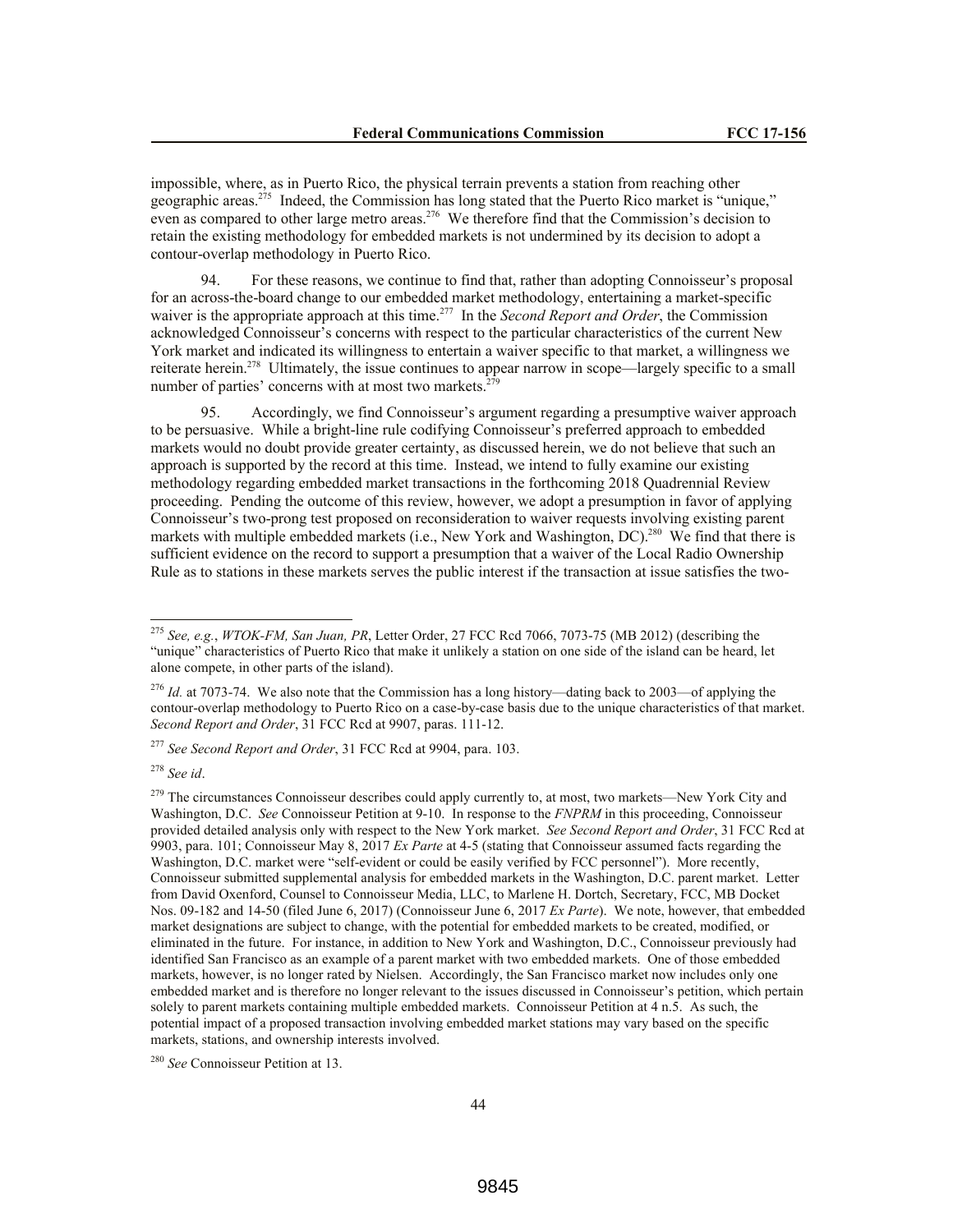prong test.<sup>281</sup> Adoption of this presumption will give Connoisseur—and other parties—sufficient confidence with which to assess possible future actions. Further, we anticipate that any such transactions will help inform our subsequent review of the Local Radio Ownership Rule—and, in particular, the treatment of embedded market transactions.

### **IV. TELEVISION JSA ATTRIBUTION**

## **A. Introduction**

96. On reconsideration, we find that the Commission erred in its decision to adopt the Television JSA Attribution Rule. The underlying record did not support a finding of attribution and the Commission failed to properly consider the record evidence regarding the public interest benefits that television JSAs provide. Accordingly, based on a full consideration of the record, we eliminate the Television JSA Attribution Rule.<sup>282</sup>

## **B. Background**

97. A JSA is an agreement that authorizes one station (the broker or the brokering station) to sell some or all of the advertising time on another station (the brokered station).<sup>283</sup> The *Report and Order* contains a detailed discussion of JSAs and the lengthy history of the Commission's consideration of these agreements, which we incorporate herein.<sup>284</sup> In relevant part, the Commission first considered whether to attribute television JSAs in 1999. It declined to do so, finding that JSAs did not convey a sufficient degree of influence or control over station programming or core operations to warrant attribution and that JSAs helped produce public interest benefits.<sup>285</sup> The Commission sought additional comment on this conclusion in a 2004 notice of proposed rulemaking after attributing radio JSAs in the *2002 Biennial*  Review Order.<sup>286</sup> Then in 2014, nearly a decade after initially seeking comment on the issue, the

<sup>283</sup> 47 CFR § 73.3555, Note 2(k).

l

<sup>284</sup> *Report and Order*, 29 FCC Rcd at 4527-31, paras. 342-48.

<sup>285</sup> *Review of the Commission's Regulations Governing Attribution of Broadcast and Cable/MDS Interests*, Report and Order, 14 FCC Rcd 12559, 12612, para. 122 (1999) (*1999 Attribution Order*).

(continued….)

 $^{281}$  Pursuant to Section 310(d) of the Act, we must make a public interest determination with respect to any future applications based on the entire record with respect to that application. Throughout the proceeding, Connoisseur has provided information demonstrating that, due to the particular circumstances in these markets, applying the existing market methodology may not be warranted. *See, e.g.*, Connoisseur Nov. 9, 2017 *Ex Parte*; Connoisseur June 6, 2017 *Ex Parte*; Connoisseur FNPRM Comments. These showings provide us with sufficient confidence that transactions consistent with this presumption likely will not unduly impact competition in these markets, subject to the Commission's review under Section 310(d). We find, however, that it is appropriate to limit the presumption to these markets (New York and Washington, DC), pending review in the 2018 Quadrennial Review proceeding, to avoid any potential manipulation of embedded markets in other Nielsen Audio markets.

 $282$  In addition to the grounds upon which we are eliminating the Television JSA Attribution Rule, petitioners asserted alternative justifications for reversing the Commission's decision to attribute certain television JSAs. For example, the petitioners also argue that the attribution decision must be reversed on the grounds that (1) the decision had the effect of tightening the media ownership rules, and that the Commission failed to properly analyze the impact of the attribution decision as required under Section 202(h) of the 1996 Telecommunications Act; and (2) the decision was inconsistent with the Commission's repeal of the wireless attributable material relationship (AMR) rule. *See* NAB Petition at 11-12; Nexstar Petition at 23-24. Because the Commission is reversing its decision to adopt the Television JSA Attribution Rule on other grounds, we need not reach these arguments.

<sup>286</sup> *See Rules and Policies Concerning Attribution of Joint Sales Agreements in Local Television Markets*, Notice of Proposed Rulemaking, 19 FCC Rcd 15238 (2004) (*2004 Television JSA Attribution NPRM*); *see also 2002 Biennial Review Order*, 18 FCC Rcd at 13743, para. 317 (attributing same-market radio JSAs). The Commission relied on the decision to attribute radio JSAs and the 2002 *Ackerley* case to justify its decision to seek comment on whether to reverse its earlier conclusion and attribute television JSAs. *See 2004 Television JSA Attribution NPRM*, 19 FCC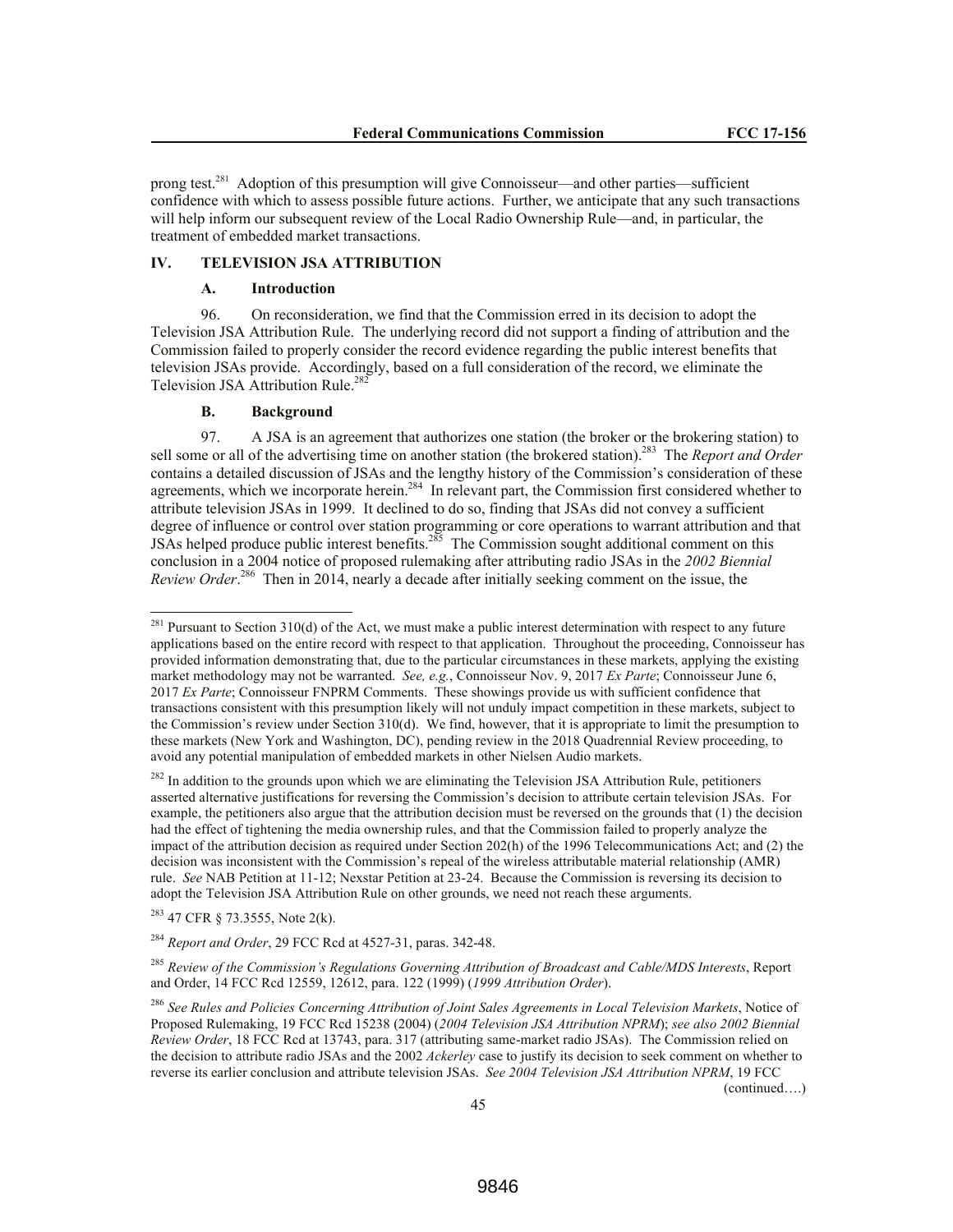Commission changed course and adopted the Television JSA Attribution Rule, despite a lack of evidence suggesting that its prior determination that television JSAs do not convey sufficient influence or control to warrant attribution was wrong.<sup>287</sup> Specifically, the rule established that JSAs that involve the sale of more than 15 percent of the weekly advertising time of a station (brokered station) by another in-market station (brokering station) are attributable under the Commission's ownership rules. As a result, the brokering station was deemed to have an attributable interest in the brokered station, and the brokered station would count toward the brokering station's permissible ownership totals.<sup>288</sup>

98. The Commission found in the *Report and Order* that these arrangements had the potential to permit the brokering station to exert significant influence over the brokered station's operations to such an extent that they should be attributable.<sup>289</sup> In reaching its decision, however, the Commission failed to cite to any actual evidence of such influence. It also failed to consider adequately the evidence in the record regarding the public interest benefits of certain television JSAs, particularly in small- and midsized markets.<sup>290</sup> Instead, the Commission stated that these benefits were only relevant in determining where to set the applicable ownership limits, not whether such a relationship was attributable.<sup>291</sup> Despite that logic, however, the *Report and Order* failed to adopt any changes to the applicable local television ownership limits, further delaying any consideration of the public interest benefits of television JSAs.

99. Following release of the *Report and Order* in April 2014, the Television JSA Attribution Rule was challenged on appeal, and the Third Circuit subsequently vacated the rule, finding that it had been adopted prematurely because the Commission had not yet determined whether the Local Television Ownership Rule remains necessary pursuant to Section 202(h).<sup>292</sup> In the *Second Report and Order*, the Commission concluded that the Local Television Ownership Rule (with a minor modification) still served

<sup>287</sup> *Report and Order*, 29 FCC Rcd at 4531-45, paras. 349-72.

<sup>288</sup> *Id.* at 4527, para. 340. Initially, attributable agreements in place as of March 31, 2014, were given two years from the effective date of the Order to come into compliance with the Commission's ownership limits. *Id.* at 4542, para. 367. The STELA Reauthorization Act of 2014 (STELAR), enacted on December 4, 2014, provided that licensees with attributable television JSAs "shall not be considered to be in violation of the ownership limitations [in Section 73.3555 of the Commission's rules, 47 CFR Section 73.3555,] by reason of the application of the [attribution] rule" until six months after the end of the two-year compliance period adopted by the Commission. The six-month period ended on December 19, 2016. Subsequently, the Consolidated Appropriations Act (2016), enacted on December 18, 2015, extended protections for JSAs through September 30, 2025, providing that "the amendments to the rules of the Commission [adopted in the *Report and Order*] shall not apply to a joint sales agreement (as defined in Note 2(k) to section 73.3555 of title 47, Code of Federal Regulations) that was in effect on March 31, 2014," and "[a] party to a [television] joint sales agreement that was in effect on March 31, 2014, shall not be considered to be in violation of the ownership limitations of section 73.3555 of title 47, Code of Federal Regulations, by reason of the application of the rule in Note  $2(k)(2)$ , as so amended, to the joint sales agreement." Attributable JSAs were also required to be filed with the Commission no later than 30 days after the JSA is executed. *Report and Order*, 29 FCC Rcd at 4541, para. 366 & n.1125; *see also* 47 CFR § 73.3613(d)(2).

<sup>(</sup>Continued from previous page)

Rcd at 15239, 15240-41, paras. 2, 6-7; *see also Shareholders of the Ackerley Group, Inc.*, Memorandum Opinion and Order, 17 FCC Rcd 10828 (2002) (*Ackerley*) (finding that a specific television JSA, in conjunction with other agreements, created an attributable interest). Both the justification for attribution of radio JSAs and *Ackerley* are discussed below.

<sup>289</sup> *Report and Order*, 29 FCC Rcd at 4533, para. 350.

<sup>290</sup> *Id.* at 4537-38, para. 358.

<sup>291</sup> *Id*.

<sup>292</sup> *Prometheus III*, 824 F.3d at 57-60; *see also Second Report and Order*, 31 FCC Rcd at 9888, para. 61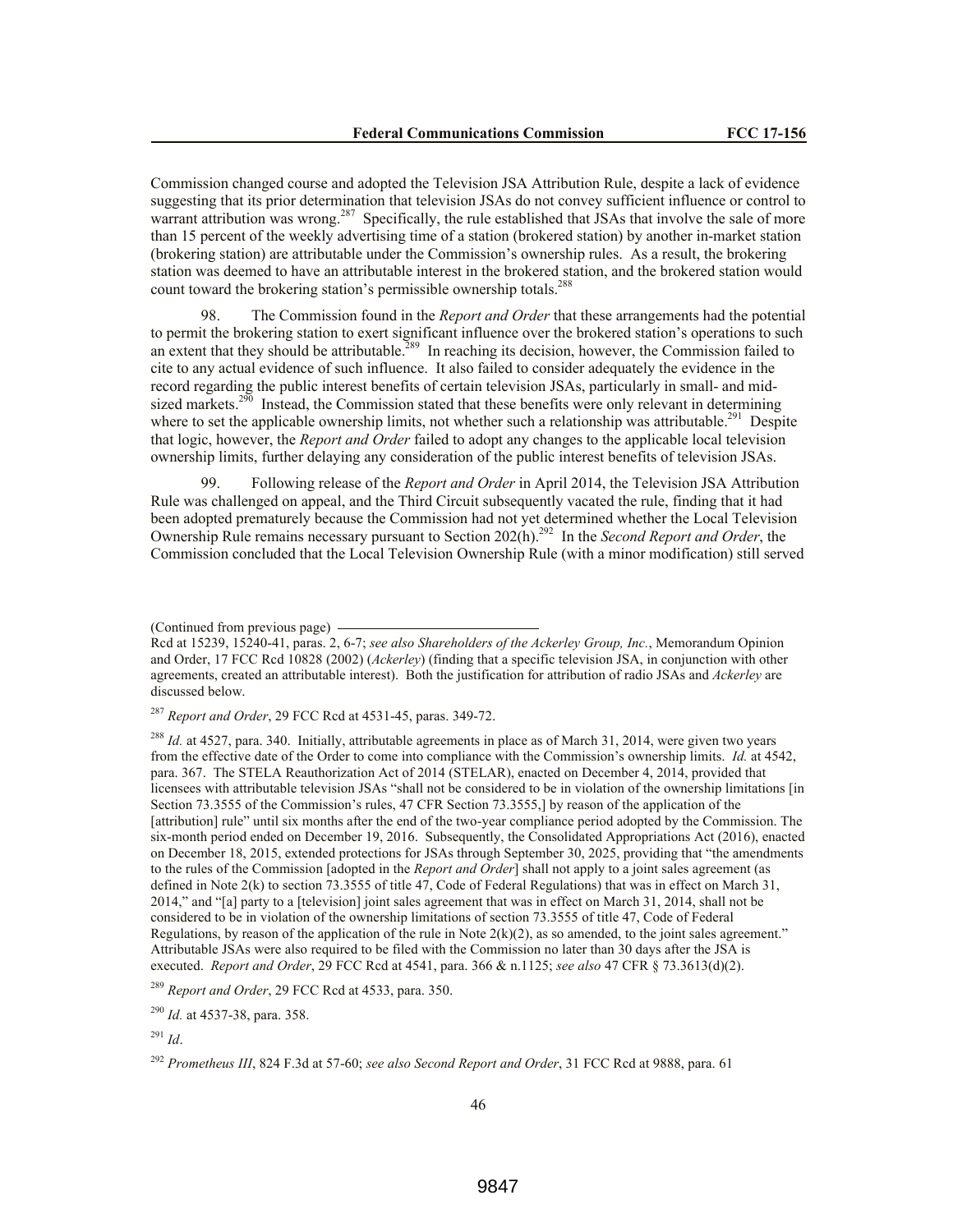the public interest and it re-adopted the Television JSA Attribution Rule based on the same rationale articulated in the *Report and Order*. 293

100. By their Petitions, NAB and Nexstar now seek reconsideration of the decision to re-adopt the Television JSA Attribution Rule, arguing that the Commission, in adopting the rule, ignored the evidence before it and reached a decision unsupported by the record.<sup>294</sup> Nexstar, for example, argues that the Commission's attribution analysis lacks a factual basis and that the Commission ignored a record replete with examples of the public interest benefits produced by television JSAs—particularly in smaller markets—including evidence that television JSAs have helped enhance local news programming, finance the purchase of life-saving weather equipment, and support women- and minority-owned stations.<sup>295</sup> Conversely, ACA contends that the petitions fail to demonstrate that reconsideration is justified, arguing that the Commission appropriately weighed the record evidence before finding that the potential public interest benefits of television JSAs do not affect its attribution analysis.<sup>296</sup> Likewise, UCC et al. support the Television JSA Attribution Rule and argues that the Commission's decision was not only reasonable, but also supported by the record. $297$ 

# **C. Discussion**

101. We find that Petitioners provide valid reasons to reconsider the Commission's decision to adopt the Television JSA Attribution Rule. The Commission's attribution analysis was deficient and failed to adequately consider the record, which does not support the Commission's conclusion that television JSAs confer on the brokering station a sufficient degree of influence or control over the core operating functions of the brokered station to warrant attribution. In addition, the record contains ample evidence of the public interest benefits that these JSAs provide. Even if the Commission had correctly determined that television JSAs involving more than 15 percent of the brokered station's weekly advertising time confer sufficient influence to warrant attribution, we conclude that the potential benefits of television JSAs outweigh the public interest in attributing such JSAs.<sup>298</sup> Accordingly, we grant the NAB Petition and the Nexstar Petition with respect to this issue.<sup>299</sup>

l

(continued….)

<sup>293</sup> *Second Report and Order*, 31 FCC Rcd at 9888, paras. 61-62; *see also Report and Order*, 29 FCC Rcd at 4527- 45, paras. 340-72. The Commission adopted less restrictive grandfathering relief in the *Second Report and Order*, consistent with Congressional concerns with the initial decision in the *Report and Order*. For example, the compliance deadline was extended through September 30, 2025, and parties were permitted to transfer or assign these JSAs to other parties without relinquishing the grandfathered status. *Second Report and Order*, 31 FCC Rcd at 9889, para. 63.

<sup>294</sup> *See* Nexstar Petition at 18-19 (citing *Motor Vehicles Mfrs. Ass'n of U.S., Inc. v. State Farm Mut. Aut. Ins. Co.*, 463 U.S. 29, 43 (1983) (stating that an "agency must examine the relevant data and articulate a satisfactory explanation for its action including a 'rational connection between the facts found and the choice made.'")); NAB Petition at 12.

<sup>295</sup> Nexstar Petition at 16-17, 19-22; *see also id.* at 22-23 (arguing that the Commission's reliance on the previous attribution of radio JSAs to justify attribution of television JSAs was misplaced); NAB Petition at 12 (asserting that the Commission's failed to address the "myriad benefits" of JSAs, especially in smaller markets).

 $296$  ACA Opposition at 23.

 $297$  UCC et al. Opposition at 8-9.

<sup>&</sup>lt;sup>298</sup> Though television JSAs will no longer be attributable as a result of the amount of advertising time brokered, we remind licensees that they must retain ultimate control over their programming and core operations so as to avoid the potential for an unauthorized transfer of control or the existence of an undisclosed or unauthorized real party in interest. 47 U.S.C. § 310(d); 47 CFR § 73.3540(a); *see also Solar Broadcasting Co., Inc.*, Memorandum Opinion and Order, 17 FCC Rcd 5467, 5486, para. 71 (2002) ("Although a licensee may delegate certain functions to an agent or employee on a day-to-day basis, ultimate responsibility for essential station matters, such as personnel, programming and finances, is nondelegable."); *Radio Moultrie, Inc.*, Order to Show Cause and Notice of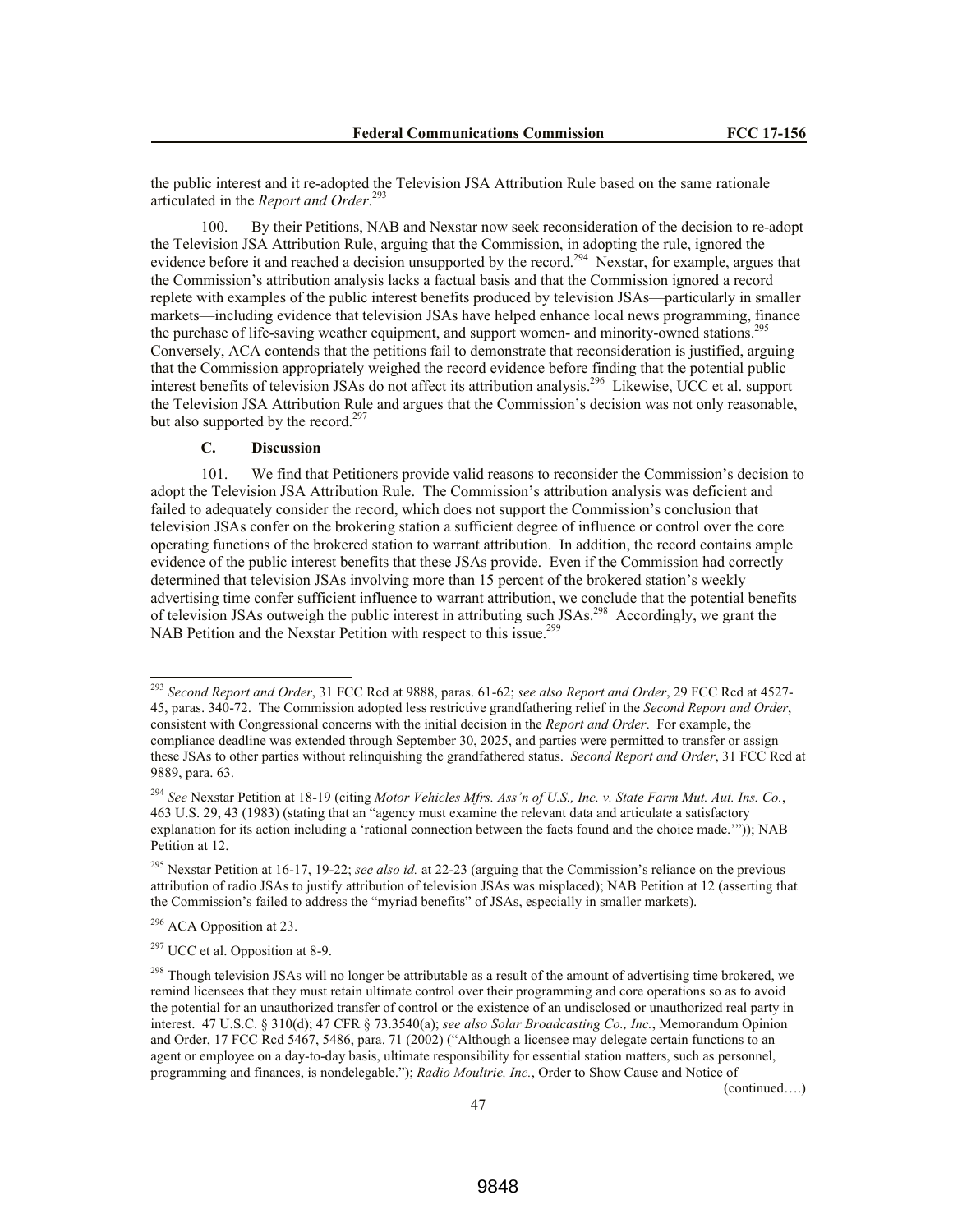102. The Commission failed to demonstrate that television JSAs confer a sufficient degree of influence or control so as to be considered an attributable ownership interest under the Commission's ownership rules. While the Commission pointed out that the attribution analysis traditionally seeks to identify interests that provide the holder with the incentive and ability to influence or control the programming or other core operational decisions of the licensees—an inquiry that often relies on the Commission's predictive judgement—the Commission may not ignore the record or the realities of the marketplace when making this determination.

103. Here, the Commission's theory of attribution—a reversal of its earlier decision that television JSAs should not be attributable<sup>300</sup>—was belied by its own extensive experience reviewing and approving television JSAs. Between 2008 and the decision to attribute television JSAs in 2014, the Commission's Media Bureau reviewed and approved 85 television JSAs in the context of transaction reviews.<sup>301</sup> Given the Commission's extensive history reviewing specific television JSAs, it is telling that the record was devoid of any evidence that any JSA allowed a brokering station to influence even a single programming decision of a brokered station.

104. As Nexstar points out, the Commission's only citation in support of the theory that television JSAs might provide some measure of influence or control was inapposite.<sup>302</sup> In *Ackerley*, a decision from 2002, the Commission found that a combination of agreements, which included a flat-fee television JSA, were "substantively equivalent" to an attributable local marketing agreement (LMA).<sup>303</sup> Yet the Commission's attribution analysis in the *Report and Order* relied solely on the sale of advertising time and not a combination of other agreements that may justify attribution under the Commission's rules and precedent. As such, this isolated incident failed to provide support for the Commission's theory of attribution.

105. The Commission attempted to sidestep the lack of evidence to support its theory of attribution by relying on the decision in the *2002 Biennial Review Order* to attribute radio JSAs. We agree with Nexstar that this reliance was not appropriate. First, the Commission failed to explain why differences in fee structure (typically fixed fees for radio JSAs versus a percentage of advertising revenue for television JSAs) did not mitigate the Commission's earlier concerns that a fixed fee structure—which the Commission found to be common in radio JSAs—effectively transferred the market risk to the

<sup>299</sup> As a result of our decision, 47 CFR § 73.3613(d)(2) and the notes to 47 CFR § 73.3555 will be amended to reflect the fact that television JSAs are no longer attributable. *See Second Report and Order*, 31 FCC Rcd at 9888- 89, para. 62 n.168. Additionally, various Commission rules will need to be revised to reflect the other rule changes and decisions adopted in this order, as set forth in Appendix A. We direct the Media Bureau to make all form modifications and to take any other steps necessary to implement all the rule changes and other relevant decisions adopted herein.

<sup>300</sup> *1999 Attribution Order*, 14 FCC Rcd at 12612, para. 122.

<sup>301</sup> Letter from Gordon H. Smith, President and CEO, National Association of Broadcasters, to Tom Wheeler, Chairman, FCC, MB Docket Nos. 10-71, 09-182, 07-294, 04-256 (Mar. 24, 2014) (NAB Mar. 24, 2014 *Ex Parte*).

<sup>302</sup> Nexstar Petition at 21.

<sup>303</sup> *See generally Ackerley*, 17 FCC Rcd 10828. An LMA, also referred to as a time brokerage agreement (TBA), involves "the sale by a licensee of discrete blocks of time to a 'broker' that supplies the programming to fill that time and sells the commercial spot announcements in it." 47 CFR § 73.3555, Note 2(j).

<sup>(</sup>Continued from previous page)

Opportunity for Hearing, 17 FCC Rcd 24304, 24306-07, paras. 7-9 (2002) (stating that "the Commission looks not only to who executes the programming, personnel, and finance responsibilities, but also to who establishes the policies governing those three areas"); *Choctaw Broadcasting Corp.*, Memorandum Opinion and Order, 12 FCC Rcd 8534, 8538-39, para. 11 (1997) ("[A] licensee involved in an LMA is not relieved of its responsibility to retain ultimate control.").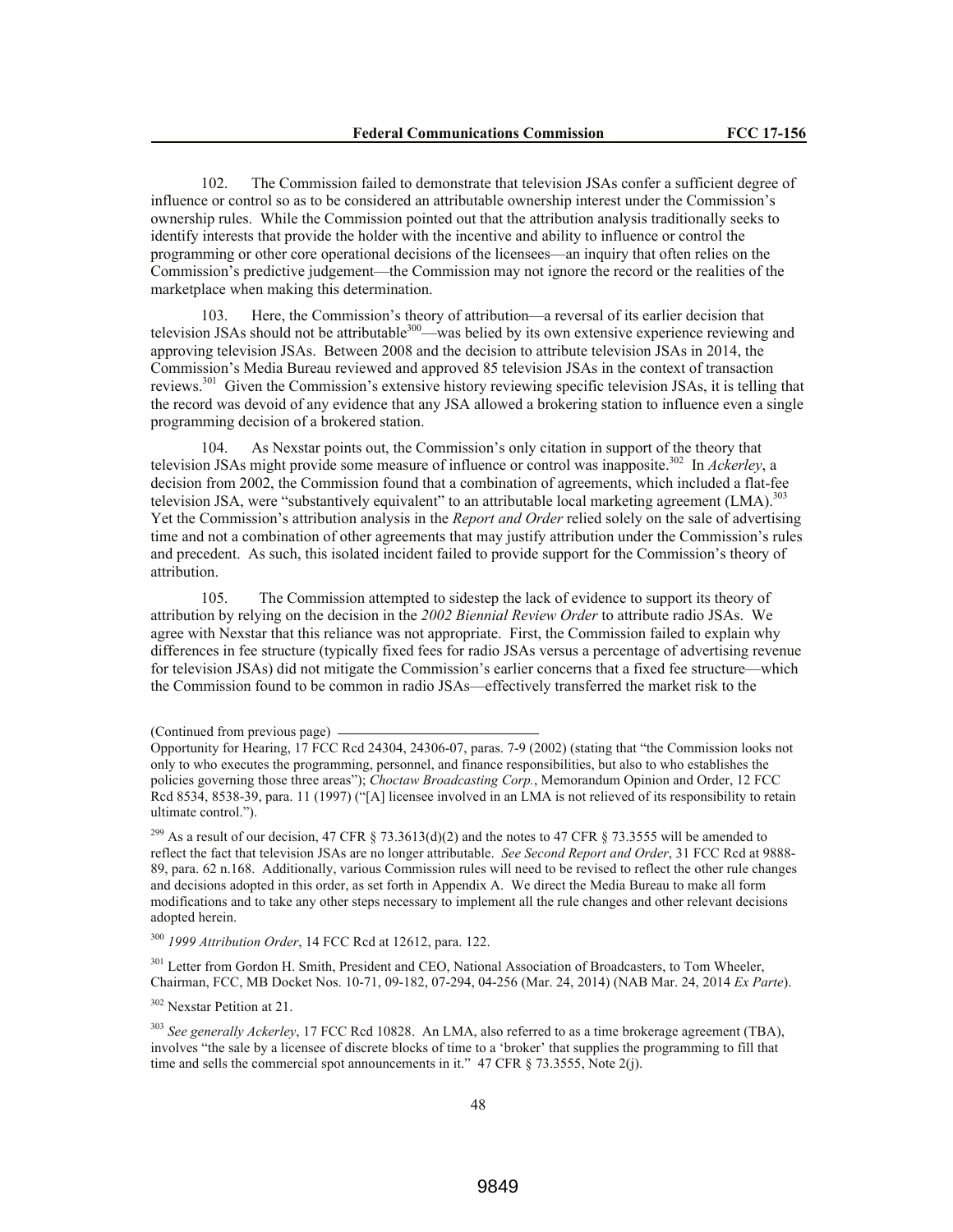brokering station.<sup>304</sup> The Third Circuit relied on this finding when upholding the decision to attribute radio JSAs,<sup>305</sup> and the Commission also emphasized the fixed fee structure when it proposed to attribute television JSAs in 2004.<sup>306</sup> The record shows, however, that television JSAs generally rely on percentage fee arrangements in which the brokered station retains a substantial portion of the advertising revenue, which makes it substantially less likely that the brokered station's programming decisions would be significantly influenced by the brokering station.<sup>307</sup> This critical difference, however, was simply glossed over without an explanation as to how a percentage fee structure transferred market risk to the brokering station in the same way as a fixed fee structure. Indeed, it appears that the typical revenue split gives the licensee of the brokered station a significant interest in the operation and success of the station that is not present in a fixed fee arrangement.

106. The Commission also failed to consider sufficiently other distinctions between the television market and the radio market that undermined its reliance on the radio JSA attribution precedent. For example, unlike radio stations, television stations typically have network affiliations, which limits the amount of programming that a brokering station could potentially influence and the amount of available advertising time for sale.<sup>308</sup> To be sure, the Commission disagreed that this is a meaningful distinction, but once again, it failed to provide any record evidence to support its theory.<sup>309</sup> The Commission similarly brushed aside evidence that television stations rely less on local advertising revenue than radio stations, which would reduce the amount of advertising time sold by the broker.<sup>310</sup> Accordingly, the

 $\overline{a}$ 

<sup>307</sup> *See, e.g.*, *Report and Order*, 29 FCC Rcd at 4598 (Dissenting Statement of then-Commissioner Pai) ("For the Media Bureau has repeatedly approved JSAs only where the brokered station receives at least 70 [percent] of the advertising revenue generated by that station, reasoning that such a division of revenues does not give the brokering station de facto control of or undue influence over the brokered station.") (citation omitted); Letter from Jane Mago, Executive Vice President and General Counsel, NAB, to Marlene H. Dortch, Secretary, FCC, MB Docket No. 09- 182 et al., Attach. at 1 (filed Mar. 14, 2014) (arguing that television JSAs are "commission-based" and, by "FCC practice and precedent," the commission does not exceed 30 percent, resulting in licensees retaining 70 percent or more of the station's net sales revenue under customary JSAs approved regularly by the Commission); Letter from Paul A. Cicelski, Pillsbury Winthrop Shaw Pittman LLP, to Marlene H. Dortch, Secretary, FCC, MB Docket No. 09-182, at 3 (filed Dec. 6, 2012) ("To meet the Commission's concerns, as expressed in the *Ackerley* decision, Sinclair's JSAs, and other JSAs of which Sinclair is aware, do not adopt a 'flat fee' concept. Rather, the station licensee shares in the revenue and cash flow of the station, ensuring an incentive for station licensees to program their stations so as to maximize viewership, and thereby advertising revenues"); Comments of Nexstar, MB Docket No. 04-256, at 9 (filed Oct. 27, 2004) (noting that Mission receives 70 percent of the monthly revenues collected under the JSA with Nexstar and not a fixed monthly fee); Comments of Paxson Communications Corp., MB Docket No. 04- 256, at 4 (filed Oct. 27, 2004) (noting that under its JSAs, Paxson "pays the sales agent commissions in the form of revenue shares rather than a fixed fee"). While we decline to attribute television JSAs for the reasons set forth herein, we note that, under *Ackerley*, the Commission could still find that the terms of an individual television JSA (either alone or in conjunction with other agreements) rise to the level of attribution.

<sup>308</sup> *Report and Order*, 29 FCC Rcd at 4534-35, para. 353. In the Commission's experience reviewing television JSAs in transaction reviews, most of the television JSAs approved by the Commission involved the brokering of stations with network affiliations.

<sup>309</sup> *Id.* at 4535, para. 354. The Commission claimed that, even with a network affiliation in place, the broker could potentially influence the selection of non-network programming, whether to preempt network programming, and/or the choice of network affiliation. *Id.* This claim, however, was not supported with any evidence of such influence being exerted, neither over individual programming decisions nor the selection of a network affiliation.

<sup>310</sup> *Id.* at 4535-36, paras. 355-56.

<sup>&</sup>lt;sup>304</sup> In a percentage fee structure, the broker and brokering stations split revenues based on agreed upon percentages. By contrast, a flat fee structure provides a payment to the brokered station regardless of performance or revenues.

<sup>305</sup> *Prometheus I*, 373 F.3d at 429.

<sup>306</sup> *2004 Television JSA Attribution NPRM*, 19 FCC Rcd at 15242–43, paras. 12-14.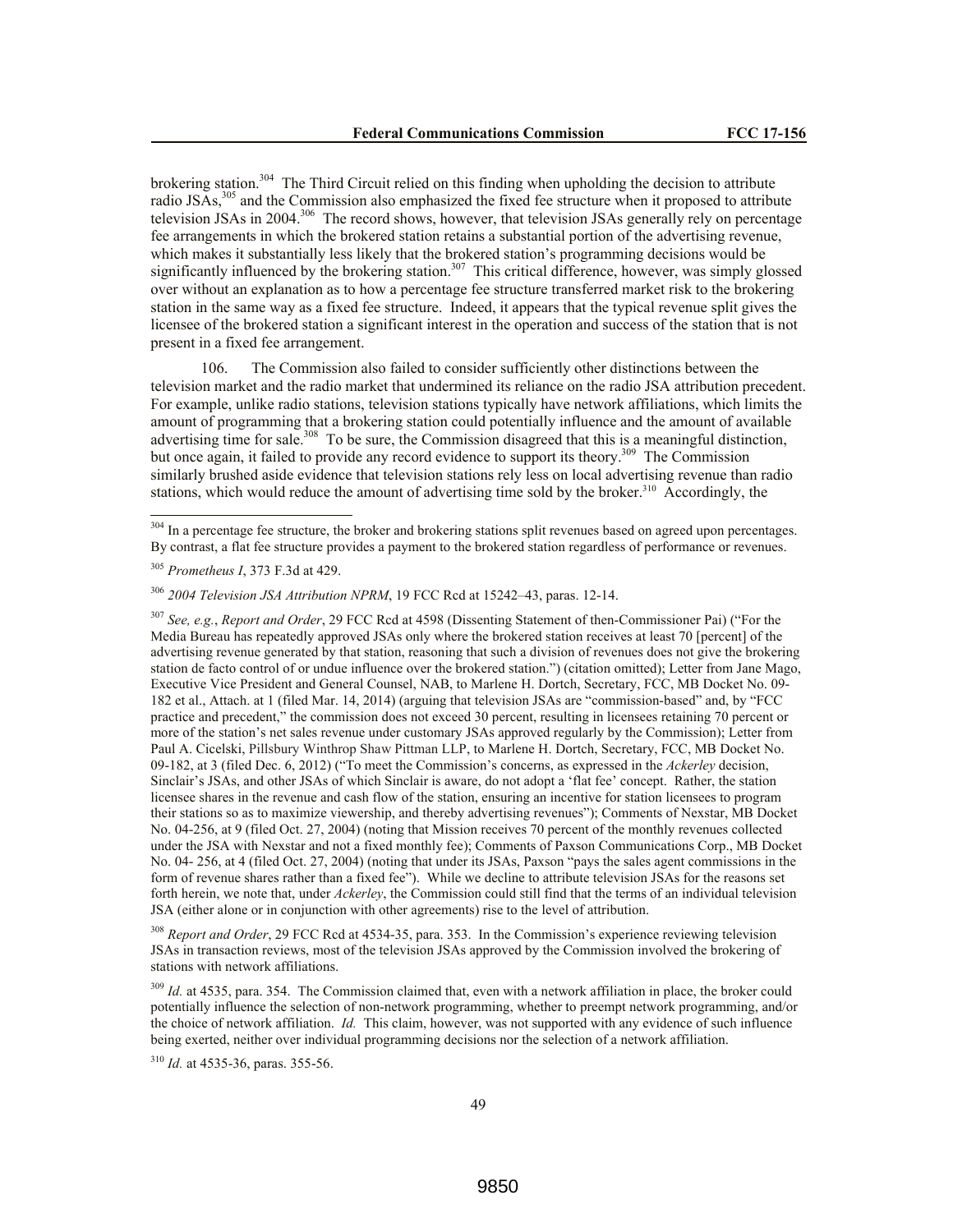broker would control less of the television station's advertising revenue, which would limit the ability and incentive of the broker to exert significant influence or control over the brokered station's core operating procedures. The Commission summarily concluded that because both radio JSAs and television JSAs involve the sale of advertising time, both must be treated the same for attribution purposes.<sup>311</sup> But this one-size-fits-all attribution analysis is not supported by the record and cannot be sustained.

107. The lack of evidence supporting the Commission's determination that television JSAs confer a significant degree of influence or control over the core operating functions of the brokered station provides sufficient reason for us to eliminate the Television JSA Attribution Rule. But even if the Commission had appropriately determined that television JSAs meet the attribution criteria, it still should have evaluated whether the public interest would be served by making the agreements attributable. While the Commission did acknowledge the potential for benefits flowing from the use of television JSAs in the Report and Order,<sup>312</sup> the Commission expressly refused to consider these public interest benefits in the context of its attribution decision, claiming that the public interest benefits should be considered in the context of its analysis of the local ownership rules.<sup>313</sup> The Commission was correct that the potential public interest benefits of television JSAs are not relevant to whether these agreements satisfy the Commission's general attribution criteria (i.e., whether they confer the potential for significant influence), but that does not excuse the Commission from assessing the record to determine whether, if the attribution criteria are satisfied, attribution would serve the public interest.<sup>314</sup> Additionally, in the *Second Report and Order*, which reinstated the Television JSA Attribution Rule, the Commission included only a brief, general discussion of the rationale for attributing television JSAs, largely ignoring the benefits of television JSAs.<sup>315</sup> This cursory treatment does not constitute an assessment of the record regarding the

<sup>311</sup> *Id.* at 4536, para. 356.

<sup>&</sup>lt;sup>312</sup> The Commission noted that "[w]hile we recognize that cooperation among stations may have public interest benefits under some circumstances, particularly in small to mid-sized markets, these potential benefits do not affect our assessment of whether television JSAs confer significant influence such that they should be attributed." *Id.* at 4537, para. 358.

<sup>&</sup>lt;sup>313</sup> *Id*. While declining to evaluate the significant record evidence of the public interest benefits produced by television JSAs, the Commission claimed that it would preserve beneficial television JSAs through a waiver process. *Id.* at 4540-41, para. 364. That process, however, proved to be illusory, as the Commission did not grant a single waiver request while the Television JSA Attribution Rule was initially in effect, which ultimately led to Congressional action to protect existing television JSAs. *See Second Report and Order*, 31 FCC Rcd at 10051 (Dissenting Statement of then-Commissioner Pai). As discussed herein, we find that the record does not support attribution of television JSAs in the first instance, so there is no need to consider whether to adopt a waiver process.

<sup>&</sup>lt;sup>314</sup> *Report and Order*, 29 FCC Rcd at 4537-38, para. 358. Notably, when the Commission attributed radio JSAs in the *2002 Biennial Review Order*, it did undertake such an assessment and found that the balance of interests, in those particular circumstances, supported the decision to attribute radio JSAs. *2002 Biennial Review Order*, 18 FCC Rcd at 13745, paras. 321-22 (finding that the potential harms to competition and the ability to influence the brokered stations outweighed any potential benefits associated with radio JSAs). That finding was based on the record in that proceeding, which did not contain significant or detailed evidence of the claimed public interest benefits of radio JSAs, and does not control our analysis of the potential benefits of television JSAs.

<sup>315</sup> *Second Report and Order*, 31 FCC Rcd at 9888-89, 9889-90, paras. 62, 64. The Commission failed to discuss the voluminous record regarding the benefits produced by JSAs, instead citing anecdotal evidence that attribution of television JSAs—prior to being vacated by the Third Circuit—had produced opportunities for minority and female ownership. Its sole citation for this proposition, however, was a blog post authored by then-Chairman Wheeler and Commissioner Clyburn. *Id*. at 9888-89, para. 62 & n.169. We do not find this claimed benefit to be supported by the record and, in fact, there is record evidence that refutes this assertion. *See, e.g.*, *Report and Order*, 29 FCC Rcd at 4593 (Dissenting Statement of then-Commissioner Pai) (discussing evidence that television JSAs helped promote minority and female ownership).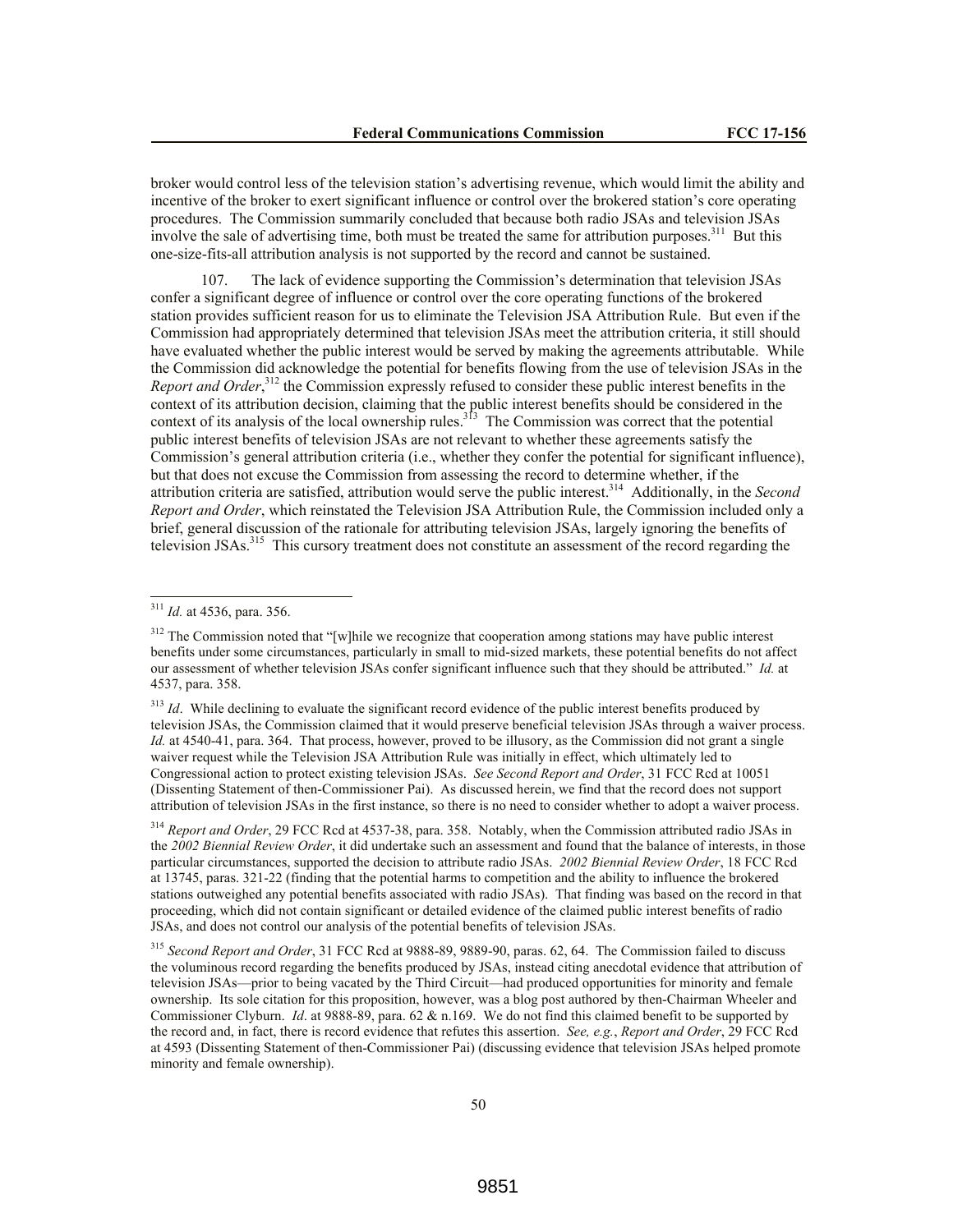potential public interest benefits of television JSAs. As such, we are not persuaded by the arguments that the Commission properly weighed the public interest benefits before implementing this new rule.<sup>316</sup>

108. On reconsideration, we conclude that the record demonstrates that television JSAs can promote the public interest, and that this provides an independent reason for eliminating the Television JSA Attribution Rule. Indeed, the record demonstrates that television JSAs have created efficiencies that benefit local broadcasters—particularly in small- and medium-sized markets—and have enabled these stations to better serve their communities.<sup>317</sup> The video marketplace is changing rapidly, and television JSAs can help reduce costs and attract vital revenue at a time of increasing competition for viewership. Broadcasters can turn these efficiencies into increased services for local communities. For example, a JSA between two stations in Kansas helped create cost savings that, in turn, allowed the stations to fund weather emergency-related crawls in Spanish, a service vital to the tornado-prone area.<sup>318</sup> Other stations have been able to increase their local news programming and further invest in investigative reporting due to their JSAs.<sup>319</sup> Additionally, certain JSAs have helped spur minority ownership. As noted in the record, a station owned by Tougaloo College, a historically African-American college, has credited its JSA for providing the resources necessary to upgrade to HD, to produce content relevant to its community, and to cover local sporting events.<sup>320</sup> This is just a sampling of the many examples in the record in which JSAs have benefited local stations and communities. $32$ <sup>1</sup>

109. Furthermore, the Commission failed to cite any evidence of actual harm associated with television JSAs.<sup>322</sup> The Commission stated that JSAs could, *possibly*, allow the stations to raise their

<sup>318</sup> *Report and Order*, 29 FCC Rcd at 4592 (Dissenting Statement of then-Commissioner Pai).

<sup>319</sup> *Id.* at 4592-93 (Dissenting Statement of then-Commissioner Pai).

l

(continued….)

<sup>316</sup> *See* ACA Opposition at 22-23; UCC et al. Opposition at 8. ACA also argues that eliminating the Television JSA Attribution Rule will allow broadcasters to "covertly coordinate their retransmission consent negotiations . . . in contravention of the joint negotiation prohibition." ACA Opposition at 19-20. This argument is not persuasive. Broadcasters are prohibited from jointly negotiating retransmission consent for stations in the same local market that are not under common *de jure* control permitted by the Commission. 47 CFR § 76.65(b)(1)(viii); *Implementation of Section 103 of the STELA Reauthorization Act of 2014*, 30 FCC Rcd 10327, 10331 (2015). Licensees are expected to comply with the Communications Act and Commission rules and policies, and the Commission has authority to take enforcement action where it finds a licensee has violated any relevant statutes, rules, or policies. We will not assume that our licensees will violate our rules, but entities can file a complaint if they believe that any broadcaster is violating the joint negotiation prohibition, and we will take appropriate action.

<sup>&</sup>lt;sup>317</sup> *Report and Order*, 29 FCC Rcd at 4590-91 (Dissenting Statement of then-Commissioner Pai) (citing Letter from Clifford M. Harrington, Counsel for Sinclair Broadcast Group, to Marlene H. Dortch, Secretary, FCC, MB Docket Nos. 09-182, et al., Attach. at 3 (Feb. 5, 2014); Letter from John H. Kane, Counsel for LIN Television Corporation d/b/a LIN Media, to Marlene H. Dortch, Secretary, FCC, MB Docket No. 09-182, at 1-2 (Jan. 16, 2013)).

<sup>&</sup>lt;sup>320</sup> *See id.* at 4593 (Dissenting Statement of then-Commissioner Pai); Letter from Jennifer A. Johnson & Eve Pogoriler, Counsel for Tougaloo College (WLOO), to Marlene H. Dortch, Secretary, FCC, MB Docket Nos. 09-182, et al. at 2 (Feb. 28, 2014).

<sup>&</sup>lt;sup>321</sup> Then-Commissioner Pai's dissent contains a robust discussion of such examples. *See Report and Order*, 29 FCC Rcd at 4591-95 (Dissenting Statement of then-Commissioner Pai).

<sup>&</sup>lt;sup>322</sup> The Commission's analysis here under the public interest standard does not supersede any antitrust analysis performed by the Department of Justice Antitrust Division (DOJ) on a case-by-case basis regarding JSAs or other agreements among broadcasters that are similar in function. Indeed, the Commission's public interest analysis differs from DOJ's antitrust review, reflecting a broader evaluation of the potential harms and benefits of ownership combinations in light of the requirements of the Communications Act and Commission rules and the objectives of the Act and rules. *See, e.g., Applications of Level 3 Communications, Inc. and CenturyLink, Inc. For Consent to Transfer Control of Licenses and Authorizations*, Memorandum Opinion and Order, FCC 17-142, at 3, para. 9 (Oct. 30, 2017); s*ee also FCC v. RCA Commc'ns*, 346 U.S. 86, 98 (1953). Consequently, nothing in this Order, or any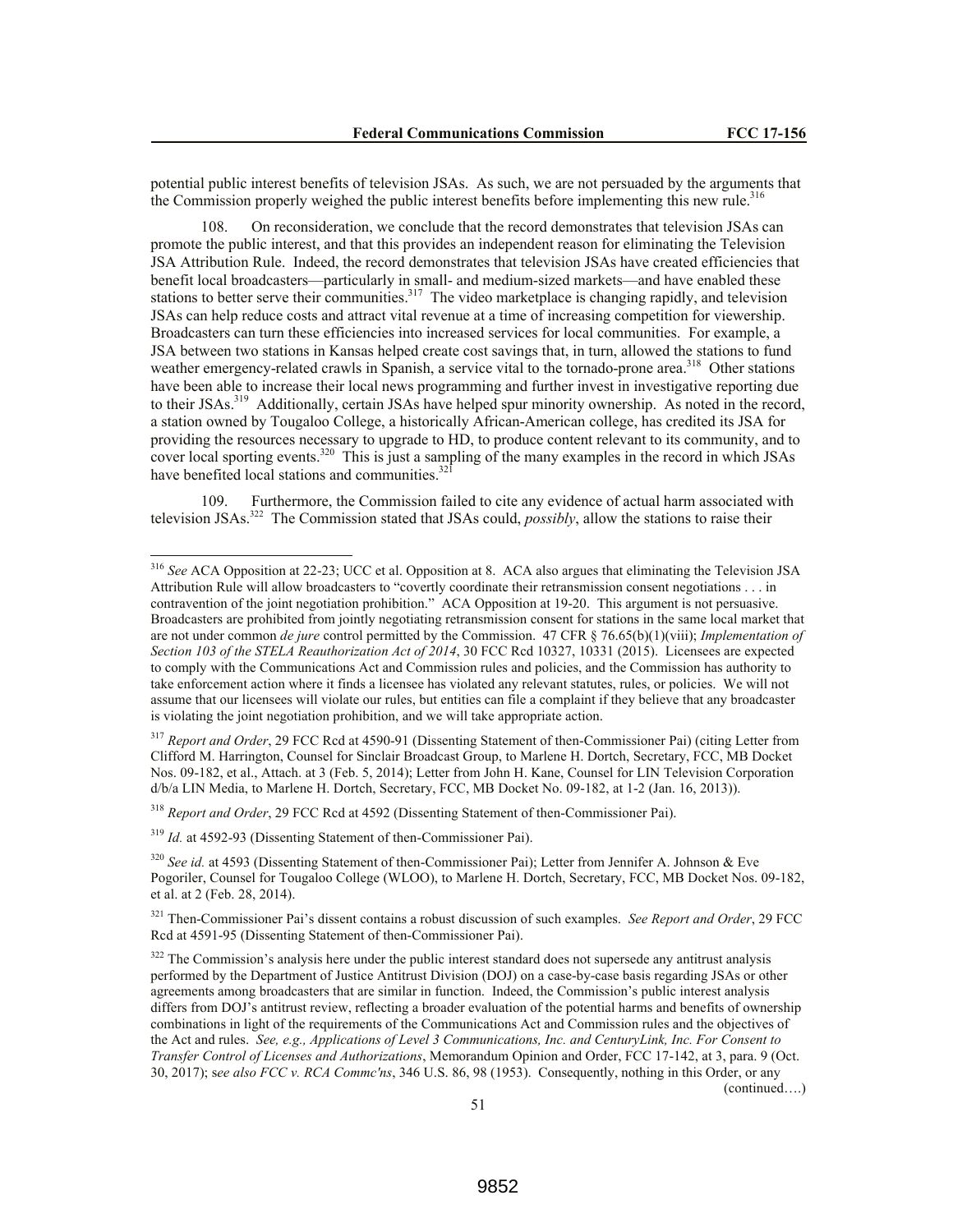advertising rates above what could be achieved if the ad time were sold independently.<sup>323</sup> The Commission, however, failed to engage in any actual analysis of the impact of television JSAs on advertisers, and the record in this proceeding contained no evidence of stations charging higher rates for advertising sold pursuant to a JSA and no support from advertisers for the Television JSA Attribution Rule. On the contrary, there was evidence in the record that advertisers have benefitted from JSAs, which make their ad buys more efficient.<sup>324</sup> Similarly, as discussed above, the Commission did not identify a single instance of harm to viewers or competition in local markets resulting from a broker's exercise of influence over the programming or other core operations of a brokered station—indeed, as discussed above, the Commission did not cite a single instance of such influence even being exerted.

110. We find that, on balance, the public interest is best served by *not* attributing television JSAs, regardless of whether they technically satisfy the attribution criteria.<sup>325</sup> It is well within the Commission's authority to decline to attribute an agreement or relationship that might otherwise satisfy the attribution criteria in order to help foster public interest benefits. For example, in the *EDP Attribution Modification Order*, the Commission modified the Equity/Debt Plus Attribution Rule (EDP Rule) by carving out an exemption in certain circumstances to encourage investment in eligible entities.<sup>326</sup> There, the record demonstrated that small businesses, including those owned by minorities and women, were having difficulty obtaining financing.<sup>327</sup> The Commission acknowledged the potential role that the EDP Rule had in hindering investment in eligible entities and found that it was justified in relaxing the EDP Rule to help address this issue.<sup>328</sup> This decision demonstrates the need to balance the purpose of the attribution rules—that is, to identify potentially influential interest holders—with the Commission's public interest goals.

111. Similarly, even if some television JSAs were to provide the brokering station some ability to influence the operations of the brokered station, we find that attribution is not warranted here in light of the significant public interest benefits produced by these agreements. Television JSAs can help promote diverse ownership and improve program offerings, including local news and public interest programming, in local markets.<sup>329</sup> While we agree that it is important that our attribution rules reflect accurately the competitive conditions of local markets, particularly in the context of our local broadcast ownership rules,

<sup>325</sup> As discussed above, the Commission's attribution analysis was not supported by the record, and this failure provides an independent reason for eliminating the Television JSA Attribution Rule. *Supra* paras. 102-106.

<sup>326</sup> *Promoting Diversification of Ownership in Broadcasting Services*, Report and Order and Third Further Notice of Proposed Rulemaking, 23 FCC Rcd 5922, 5936, para. 31 (2008) (*Diversity Order and Diversity Third FNPRM*). The EDP Rule addresses multiple non-attributable interests that, if combined, could allow the holders to exert significant influence over licensees. *Id*. at 5932, para. 19; *see also* 47 CFR 73.3555, Note 2(i)(1)-(2).

<sup>327</sup> *See Diversity Order*, 23 FCC Rcd at 5936, para. 30.

<sup>328</sup> *Id.* at 5936-37, paras. 30-34.

<sup>329</sup> See supra para. 108 (discussing the public interest benefits associated with television JSAs).

<sup>(</sup>Continued from previous page)

amendment made by this Order, should be construed to modify, impair, or supersede the operation or applicability of any state or federal antitrust laws.

<sup>323</sup> *See Report and Order*, 29 FCC Rcd at 4534, para. 352.

<sup>&</sup>lt;sup>324</sup> *See, e.g.*, Letter from Rob Fellman, Boardman Subaru, to David Coy, President/General Manager (Mar. 6, 2014) (Attachment to Coalition of Smaller Market Television Stations Ex Parte) ("As a[n] advertiser in the Youngstown market, I have purchased time from both WKBN and WYTV through your shared sales force. I've found your shared sales force to be honest, reasonable, and time-saving. Instead of having multiple account executives pitching me, I'm able to get exactly what I want from both WKBN and WYTV by contacting a single sales person. . .. I hope that the FCC doesn't take away this great service.")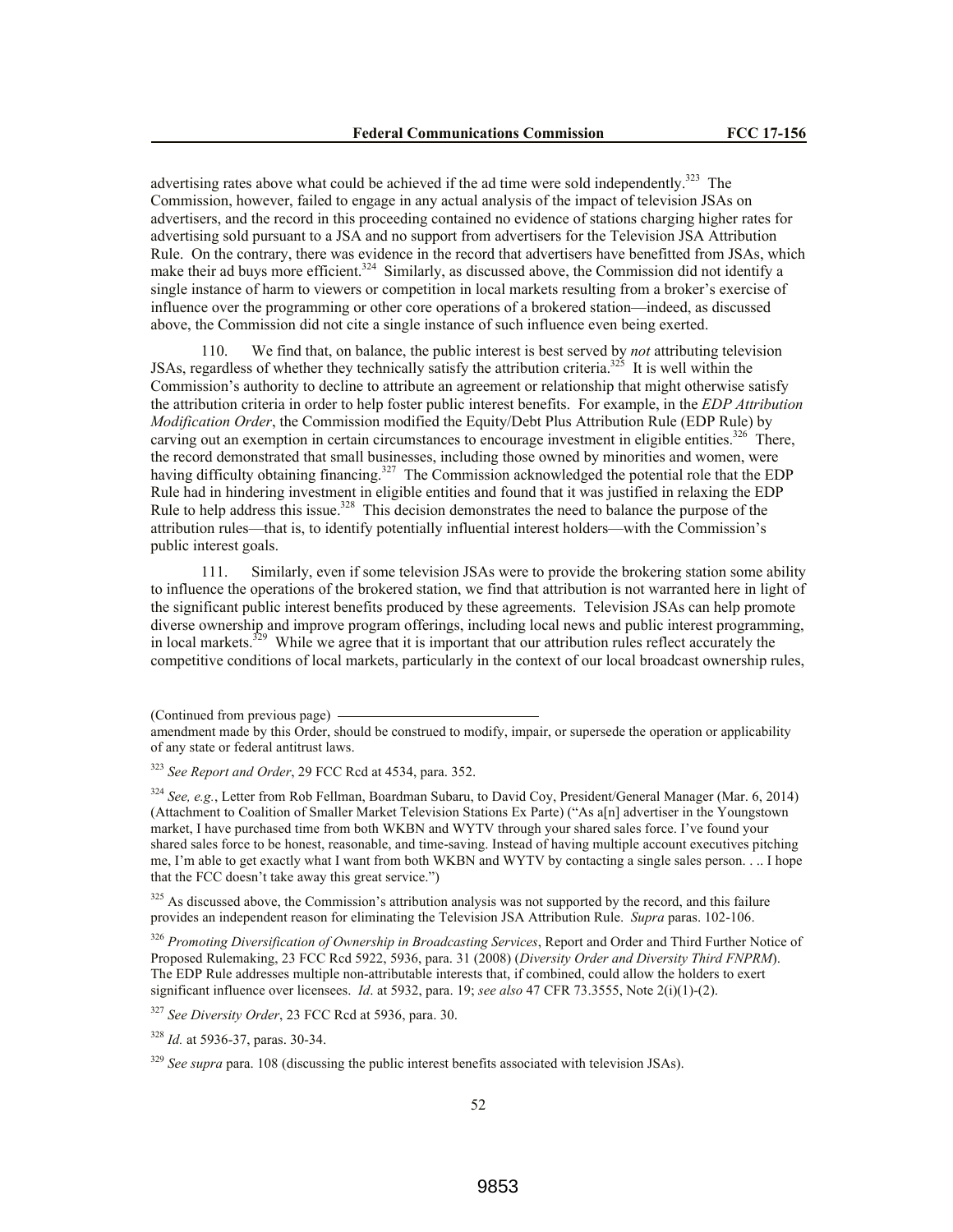the analysis cannot end there.<sup>330</sup> The Commission must ensure that its attribution decisions do not harm the very markets that the attribution rules are designed to protect by preventing the accrual of significant public interest benefits. As discussed herein, the tangible benefits of television JSAs far outweigh the benefits that may accrue from a rote application of the attribution criteria in these circumstances.

112. We also find that our decision to eliminate the Television JSA Attribution Rule is appropriate, even in light of our decision to relax the Local Television Ownership Rule. As discussed above, we find that the Commission failed to establish that television JSAs confer significant influence warranting treating JSAs as attributable ownership interests, so the existence of television JSAs in the marketplace does not have an impact on our public interest analysis in the Local Television Ownership Rule context. Indeed, television JSAs have been utilized by many broadcasters with increasing prevalence for well over a decade. The record in this proceeding lacks any evidence of public interest harm, and there is evidence that these agreements have produced and can produce meaningful public interest benefits. As such, we do not believe that the Local Television Ownership Rule should be made more restrictive due to the presence of television JSAs.

113. And while there may be fewer television JSAs executed moving forward because of our relaxation of the Local Television Ownership Rule, that does not diminish the public interest benefits associated with these agreements in the television context. The television ownership limits are still much more restrictive than the radio ownership limits, so there may be a continuing need for JSAs to help create economies of scale and improve program offerings, particularly for small or independent station owners.<sup>331</sup> By preserving the ability to enter into a JSA, some station owners may be able to maintain independent operations instead of exiting the marketplace, and these agreements will continue to be available to help new entrants and small businesses acquire and operate new stations.<sup>332</sup>

# **V. SHARED SERVICE AGREEMENTS**

#### **A. Introduction**

114. We uphold the Commission's decision in the *Second Report and Order* to adopt a comprehensive definition of SSAs and a requirement that commercial television stations disclose SSAs by placing them in their online public inspection files.<sup>333</sup> We find that the SSA definition is appropriately tailored to reflect relevant station-related services and that the Commission adequately justified the disclosure requirement adopted in the *Second Report and Order*.

## **B. Background**

115. SSAs allow stations in a local market to combine certain operations, personnel, and/or facilities, with one station effectively performing functions for multiple, independently owned stations.<sup>334</sup> Evidence in the record suggests that these agreements create efficiencies that enable broadcasters, particularly in small and mid-sized markets, to improve service to their local communities, including

<sup>330</sup> *See Second Report and Order*, 31 FCC Rcd at 9888-89, para. 62 (discussing the rationale for attributing television JSAs).

<sup>&</sup>lt;sup>331</sup> See, e.g., Sinclair FNPRM Comments at 12-13 (asserting that the Commission should relax the Local Television Ownership Rule, eliminate the Television JSA Attribution Rule, and decline to regulate SSAs to help preserve the ability of lower-rated stations to serve their local markets).

<sup>&</sup>lt;sup>332</sup> Thus, we are not persuaded that repeal of the eight-voices requirement and the Television JSA Attribution Rule will deter new entry based on consolidation of advertising sales. *See* MMTC/NABOB Nov. 9, 2017 *Ex Parte*, Fact Sheet at 2.

<sup>333</sup> *Second Report and Order*, 31 FCC Rcd at 10008, para. 338.

<sup>334</sup> *Id.* at 10008, para. 337.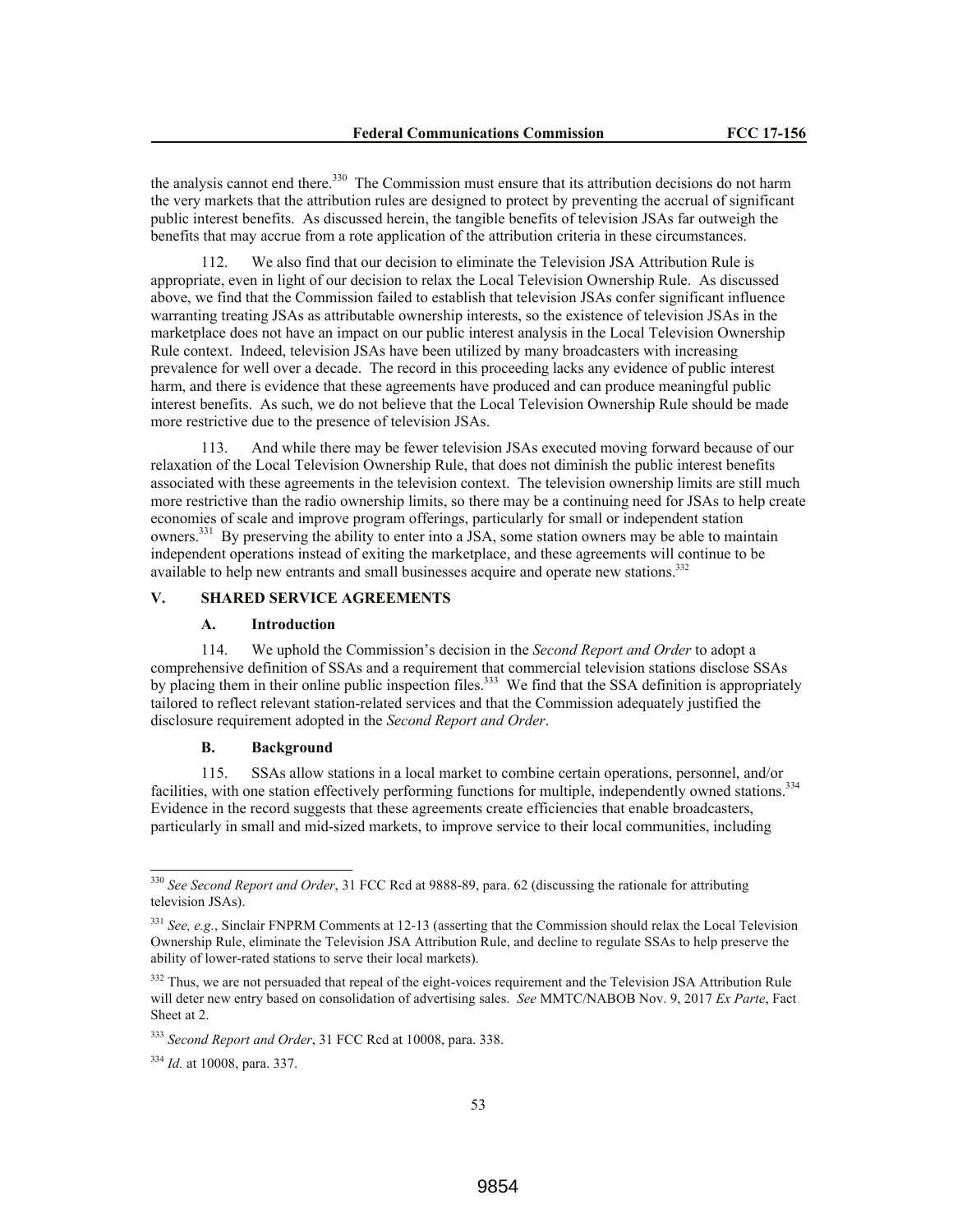enhanced local news offerings.<sup>335</sup> The Commission considered the regulatory treatment of these agreements in multiple proceedings and developed an extensive record prior to taking action in this proceeding.<sup>336</sup> The *Second Report and Order* contains a detailed background of this issue, which we incorporate herein.<sup>337</sup> In relevant part, the *FNPRM* proposed a comprehensive definition of SSAs and sought comment on the scope of the definition, including any potential refinements to the definition to help ensure that it was not overbroad.<sup>338</sup> While certain commenters expressed concerns with the scope of the definition, none provided an alternative definition or suggested any specific changes to the definition proposed in the *FNPRM*.<sup>339</sup> The *FNPRM* also sought comment on potential disclosure options for these agreements.<sup>340</sup> In the *Second Report and Order*, the Commission adopted a definition of SSAs substantially similar to the definition proposed in the *FNPRM* and a requirement that commercial television stations disclose SSAs by placing them in their online public inspection files. $341$ 

116. In its Petition for Reconsideration, NAB asks the Commission either to eliminate the SSA disclosure requirement or "rationally define" the SSAs subject to it,  $342$  asserting that the SSA disclosure requirement is overbroad and unnecessary.<sup>343</sup>

# **C. Discussion**

 $\overline{a}$ 

117. We decline to reconsider the SSA definition and disclosure requirements adopted in the *Second Report and Order*. We find that both the definition and the disclosure requirement were supported by the record and that NAB has failed to provide sufficient reasons to reconsider the Commission's decision at this time; therefore, we deny the NAB Petition in this regard.

<sup>337</sup> *Second Report and Order*, 31 FCC Rcd at 10008, paras. 339-40.

<sup>339</sup> *See, e.g.*, NAB FNPRM Comments at 95-98; Smaller Market Coalition FNPRM Comments at 17.

<sup>335</sup> *See, e.g.*, *FNPRM*, 29 FCC Rcd at 4520-21, para. 324.

<sup>336</sup> *See Standardized and Enhanced Disclosure Requirements for Television and Broadcast Licensee Public Interest Obligations*, Order on Reconsideration and Further Notice of Proposed Rulemaking, 26 FCC Rcd 15788, 15805-06, para. 35 (2011) (seeking comment on whether the disclosure of sharing agreements that are not already defined and subject to disclosure requirements under Commission rules would serve the public interest and whether to require disclosure of such sharing agreements in stations' public files); *Standardized and Enhanced Disclosure Requirements for Television and Broadcast Licensee Public Interest Obligations*, Second Report and Order, 27 FCC Rcd 4535, 4575, para. 84 (2012) (declining to adopt any disclosure requirements for sharing agreements, but indicated that it would continue to monitor the issue and would revisit disclosure requirements); *NPRM*, 26 FCC Rcd at 17564-70, paras. 194-208 (seeking comment on the potential impact of sharing agreements involving commercial television stations on the Commission's ownership rules and policy goals, on how to define such agreements, and on whether such agreements should be attributed or disclosed).

<sup>338</sup> *FNPRM*, 29 FCC Rcd at 4522-24, paras. 329-34.

<sup>340</sup> *FNPRM*, 29 FCC Rcd at 4524-26, paras. 335-39.

<sup>341</sup> *See Second Report and Order*, 31 FCC Rcd at 10009-22, paras. 341-75. The *Second Report and Order* defined SSAs as "any agreement or series of agreements, whether written or oral, in which (1) a station provides any stationrelated services, including, but not limited to, administrative, technical, sales, and/or programming support, to a station that is not directly or indirectly under common *de jure* control permitted under the Commission's regulations; or (2) stations that are not directly or indirectly under common *de jure* control permitted under the Commission's regulations collaborate to provide or enable the provision of station-related services, including, but not limited to, administrative, technical, sales, and/or programming support, to one or more of the collaborating stations." *Id.* at 10012, para. 349.

<sup>&</sup>lt;sup>342</sup> NAB Petition at 14.

<sup>343</sup> *Id.* at 13 (citing NAB FNPRM Comments at 95-99, 101-03).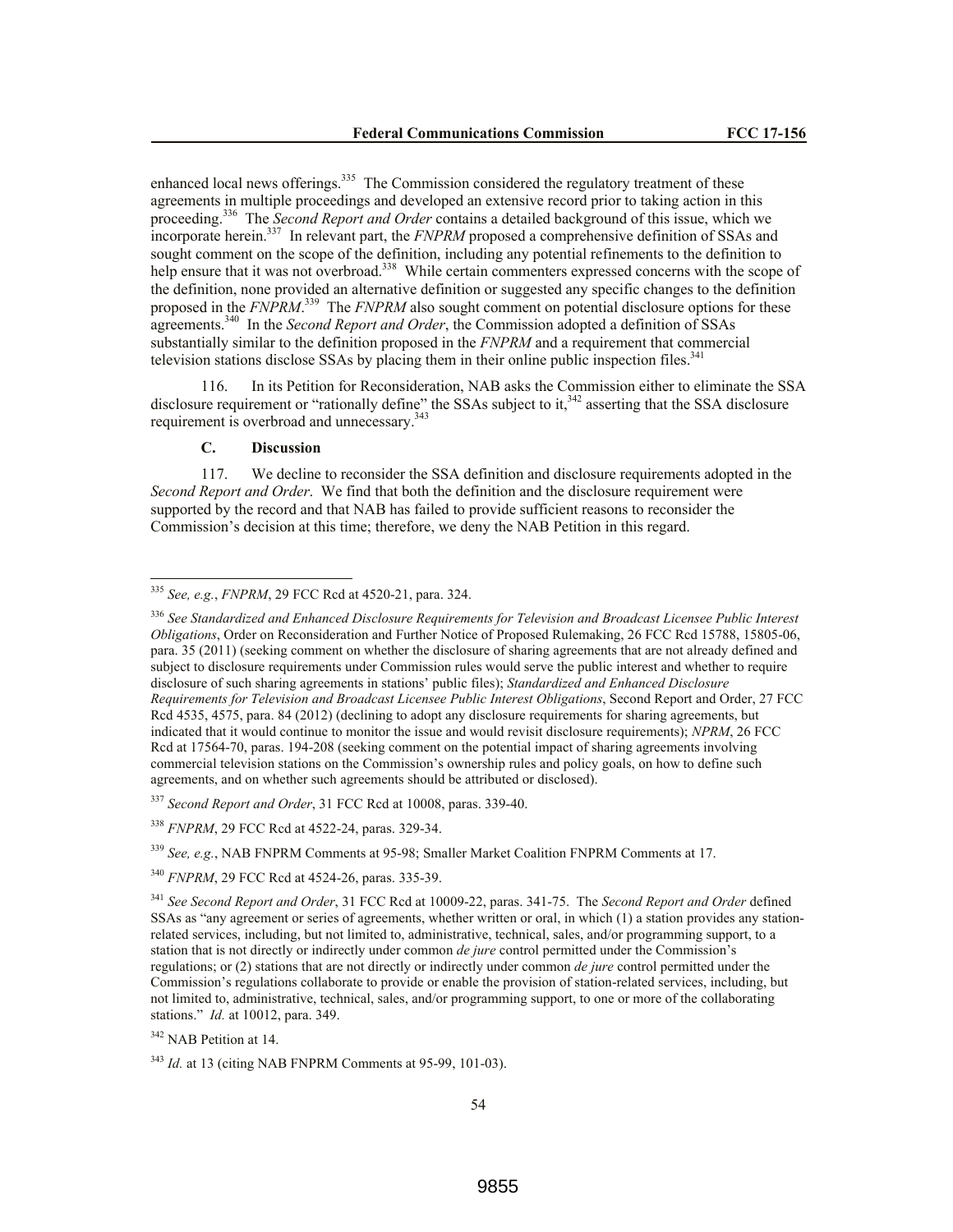118. Contrary to NAB's claim,<sup>344</sup> the *Second Report and Order* rationally defines SSAs.<sup>345</sup> In the *Second Report and Order*, the Commission adopted a clear definition of SSAs and addressed commenters' concerns regarding the types of agreements covered by the definition.<sup>346</sup> As the Commission discussed, the definition of SSAs is appropriately limited in scope, applying only to those agreements that involve station-related services. Moreover, the Commission sufficiently illustrated this scope by providing guidance in the definition of SSAs with non-exhaustive examples.<sup>347</sup> The *Second Report and Order* also addressed specific concerns in the record, clarifying that certain agreements, such as ad hoc or "on-the-fly" arrangements during breaking news coverage, fall outside the SSA definition.<sup>348</sup> Ultimately, the definition is appropriately tailored to include only those agreements that involve station operations relevant to the public.<sup> $3\overline{49}$ </sup> In light of the Commission's analysis and the lack of any alternative definitions or specific refinements proposed in the record, including on reconsideration, we find no reason to reconsider the definition of SSAs adopted in the *Second Report and Order*.

119. We also find that the *Second Report and Order* provided a sufficient justification for requiring the disclosure of SSAs. The Commission is not required to first determine the regulatory status of SSAs before requiring disclosure.<sup>350</sup> The *Second Report and Order* addressed the various objections in the record and effectively demonstrated that the Commission has the authority to require disclosure of SSAs in order help the Commission obtain information relevant to its statutory responsibilities.<sup>351</sup> The *Second Report and Order* set forth a sufficient justification for requiring disclosure in these circumstances,<sup>352</sup> and NAB's brief argument to the contrary in its request for reconsideration gives us no cause to disturb the underlying decision at this time.

 $\overline{a}$ 

<sup>347</sup> *See id.* at 10011, para. 346; *see also* UCC et al. Opposition at 9-10.

<sup>349</sup> *See id.* at 10018, para. 362. NAB expresses concern that the SSA definition would apply to agreements "encompass[ing] everything from janitorial to catering to maintenance to security services." NAB Petition at 13. An agreement to share facilities and station personnel meeting the definition of an SSA may include provisions allocating costs or responsibilities related to the operation and upkeep of the shared facilities. Consistent with the *Second Report and Order*, however, agreements that relate only to such incidental services, even those involving shared facilities, are not encompassed by the SSA definition and are not, therefore, subject to disclosure. *See* 31 FCC Rcd at 10011, para. 347 ("Indeed, it is not our goal to adopt a definition of SSAs that encompasses station interactions that do not relate to station operations or that are incidental in nature."). Accordingly, we find NAB's concerns to be misplaced and sufficiently addressed in the *Second Report and Order*.

<sup>350</sup> *Second Report and Order*, 31 FCC Rcd at 10015, para. 356 ("[T]he Commission could hardly fulfill its obligation to ensure that station operations are consistent with Commission rules and policies if it were required to determine the regulatory status of certain agreements before obtaining the information necessary to evaluate the agreements."); *see also* 47 U.S.C. § 403; *Stahlman v. FCC*, 126 F.2d 124, 126-27 (D.C. Cir. 1942) (holding that the Commission's authority to institute any inquiry concerning questions arising under the Communications Act, or relating to its enforcement, includes authority to obtain the information necessary to discharge the Commission's proper functions).

<sup>351</sup> *See id.* at 10014-18, paras. 354-62; *see also* UCC et al. Opposition at 9-10.

<sup>352</sup> *Second Report and Order*, 31 FCC Rcd at 10017, para. 360. Any efforts to ascertain the potential impact of these agreements on the Commission's policy goals should not be read to imply only a negative impact. SSAs may help facilitate improved service in local communities, and disclosure of these agreements may provide greater insight into such potential benefits.

<sup>344</sup> *See id.* at 14.

<sup>345</sup> *See Second Report and Order*, 31 FCC Rcd at 10011-12, paras. 345-49.

<sup>346</sup> *See id.* at 10012, paras. 346-47.

<sup>348</sup> *Second Report and Order*, 31 FCC Rcd at 10011, para. 347.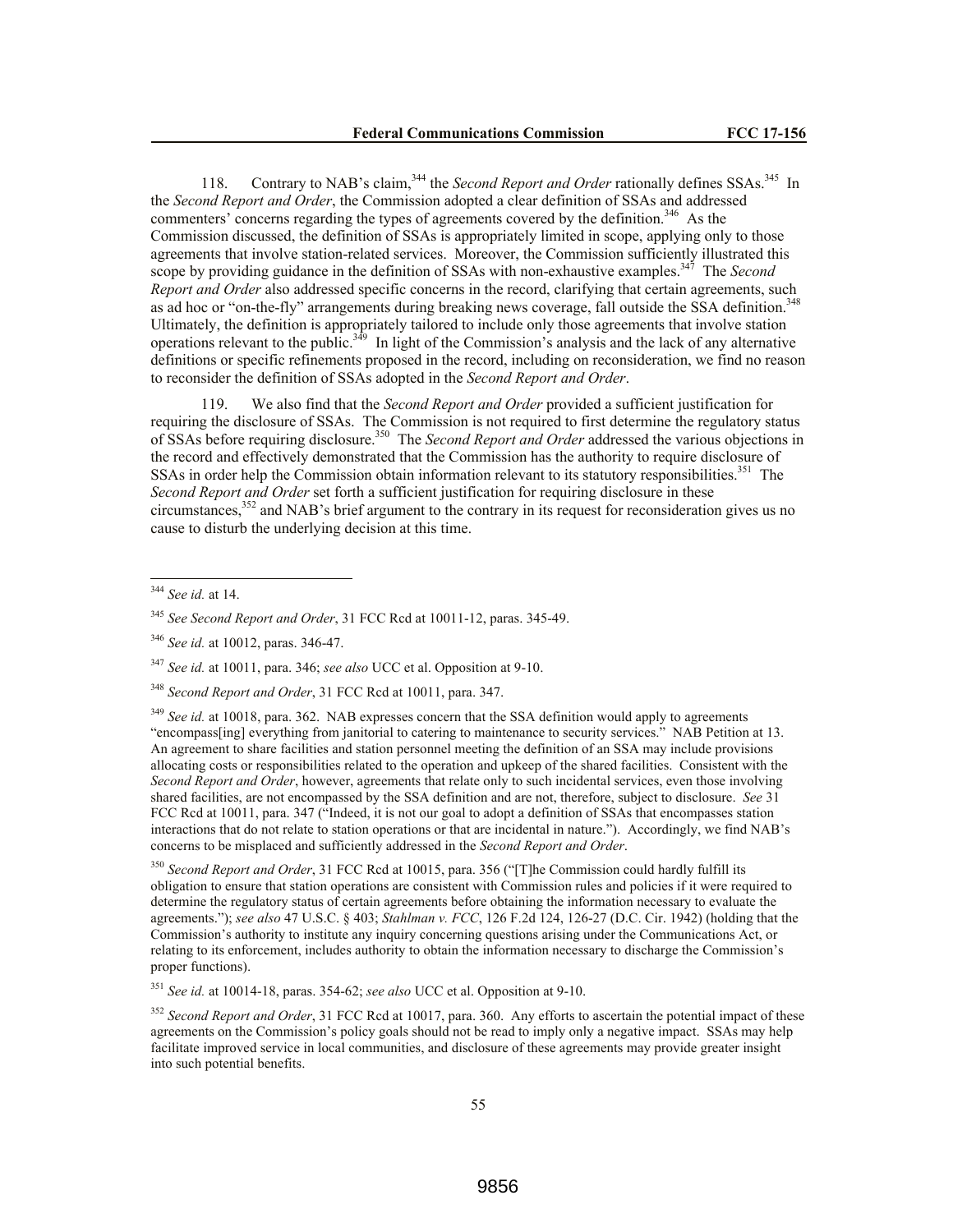120. While we are upholding the decision in the *Second Report and Order* to require disclosure, we emphasize that our action today is not a pretext for future regulation of SSAs. As the Third Circuit recognized, the Commission acted appropriately in declining to attribute these agreements in this proceeding,  $353$  as some commenters had requested.  $354$  Among other things, the Commission has admitted that it lacks an understanding of the potential impact of SSAs on a station's core operating functions, and evidence in the record suggests that these agreements help produce significant public interest benefits. Accordingly, any consideration of the regulatory status of these agreements by a future Commission must reflect significant study and understanding of the impact of these agreements on station operations and a complete account of the public interest benefits these agreements help facilitate. Furthermore, while the record compiled in this proceeding does not demonstrate that the disclosure requirement will unduly burden commercial television broadcasters,<sup>355</sup> the Commission retains the authority to revisit this disclosure requirement should evidence of such burdens arise after the disclosure requirement is implemented or experience demonstrate that the benefits of this requirement are outweighed by its costs.

#### **VI. DIVERSITY/INCUBATOR PROGRAM**

## **A. Introduction**

121. We grant in part and deny in part NAB's request for reconsideration regarding the Commission's decision in the *Second Report and Order* not to adopt an incubator program on the current record.<sup>356</sup> We agree that the Commission should adopt such a program and decide today that we will do so. However, we also find that the underlying record fails to provide sufficient guidance on how best to structure such a program. Accordingly, we adopt today a Notice of Proposed Rulemaking seeking comment on how we should structure the incubator program.

## **B. Background**

 $\overline{a}$ 

122. As explained in greater detail in the accompanying Notice of Proposed Rulemaking, an incubator program would provide an ownership rule waiver or similar benefits to a company that establishes a program to help facilitate station ownership for a certain class of new owners. The concept of an incubator program has been discussed since at least the early 1990s.<sup>357</sup> Yet, despite general support for the concept, the Commission has never undertaken the creation of a comprehensive incubator program.<sup>358</sup> Most recently, the Commission sought comment in the *NPRM* and *FNPRM* on whether to

<sup>356</sup> NAB Petition at 25; *see also Second Report and Order*, 31 FCC Rcd at 10002, para. 321.

<sup>357</sup> *See, e.g.*, *Revision of Radio Rules and Policies*, Memorandum Opinion & Order and Further Notice of Proposed Rulemaking, 7 FCC Rcd 6387, 6391, 6391-92, paras. 22, 24-25 (1992).

<sup>358</sup> The Commission has adopted a limited program that provides a duopoly preference to parties that agree to incubate or finance an eligible entity. *See Second Report and Order*, 31 FCC Rcd at 9982-83, para. 285 (reinstating the program following the reinstatement of the revenue-based eligible entity standard); *see also Diversity Order*, 23 FCC Rcd at 5943, para. 56 (originally adopting the duopoly preference). In adopting this general policy preference, however, the Commission did not provide details regarding the structure and operation of the incubation activities. As such, we do not believe that this limited policy preference serves as an effective basis upon which to design a comprehensive incubator program.

<sup>353</sup>*Prometheus III***,** 824 F.3d at 60, n.18 (rejecting claim that the Commission acted arbitrarily and capriciously by not attributing SSAs in the *Report and Order*).

<sup>&</sup>lt;sup>354</sup> See, e.g., UCC et al. NPRM Comments at 19-20 (proposing a multifactor attribution test for various agreements that are not individually attributable under the Commission's rules); *see also* CWA FNPRM Comments at 7-20; Free Press FNPRM Comments at 25-27; Free Press FNPRM Reply at 18-19; SAG-AFTRA FNPRM Comments at 2-3; UCC et al. FNPRM Comments at 1-2.

<sup>355</sup> *See Second Report and Order*, 31 FCC Rcd at 10015-16, para. 357.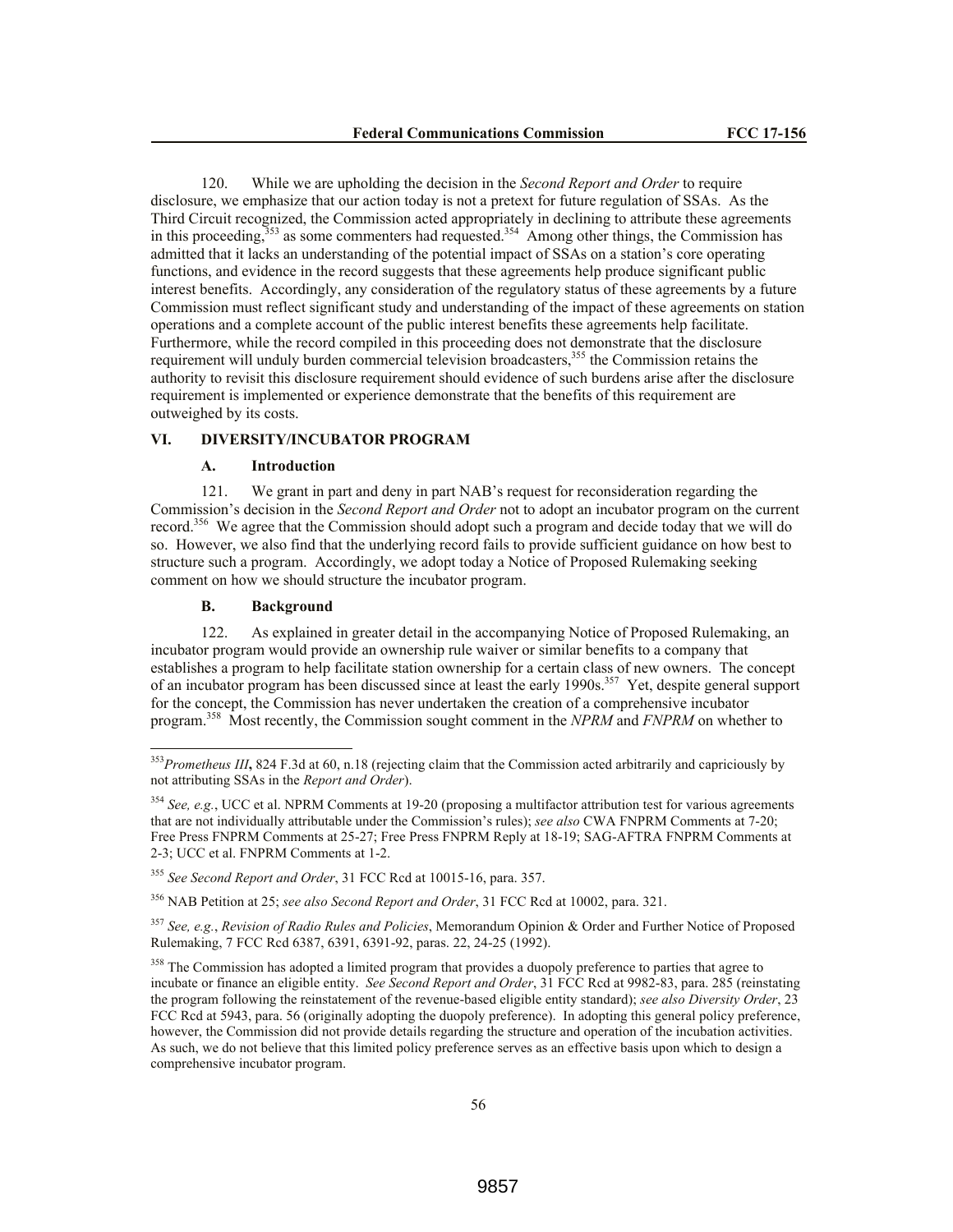adopt an incubator program and, if so, how to structure such a program.<sup>359</sup> In the *FNPRM*, in particular, the Commission highlighted administrative concerns and structural issues that needed to be addressed before such a program could be adopted.<sup>360</sup> While there was general support for an incubator program, and some suggestions on how to structure certain aspects of such a program, the Commission found in the *Second Report and Order* that the record failed to address the specific concerns detailed in the *FNPRM*; accordingly, the Commission declined to adopt an incubator program.<sup>361</sup>

123. NAB sought reconsideration of the Commission's rejection of NAB's recommendation for an incubator program.<sup>362</sup> According to NAB, the Commission could create an incubator program based on the overcoming disadvantages preference (ODP) standard, which the Commission rejected in the Second Report and Order, or the "new entrant" criteria in the broadcast services' auction rules.<sup>363</sup> The petition otherwise fails to address the many other issues of concern highlighted by the Commission in this proceeding. Bonneville/Scranton supports NAB's petition for reconsideration.<sup>364</sup> In opposition, UCC et al. restate their concerns that an incubator program would create a loophole in the Commission's ownership limits and highlight the unresolved administrative and structural issues identified in this proceeding.<sup>365</sup>

## **C. Discussion**

124. On reconsideration, we agree with NAB that the Commission should adopt an incubator program and decide here that we will do so. Despite UCC et al.'s objections noted above, there is support for an incubator program from many industry participants and advocacy groups. And we agree with these supporters that adopting an incubator program would promote new entry and ownership diversity in the broadcast industry by helping address barriers to station ownership, such as lack of access to capital and the need for technical/operational experience.<sup>366</sup> In this proceeding, however, the Commission has identified various, specific concerns regarding how to structure and monitor such a program.<sup>367</sup> We find that the comments and recommendations in the record—including those made by NAB and Bonneville/Scranton—fail to adequately address all of these issues. While certain suggestions may have merit in regards to specific aspects of the program, we are not yet at the point where we can finalize the overall structure and method for implementation of the program. Therefore, we require additional comment on how to structure the incubator program.

125. We are initiating a new proceeding in the accompanying Notice of Proposed Rulemaking that will seek additional comment on how best to implement the Commission's incubator program. Initiating a dedicated proceeding will allow the Commission to focus its efforts on getting this program

<sup>363</sup> *Id*.

 $\overline{a}$ 

<sup>359</sup> *See FNPRM*, 29 FCC Rcd at 4514-16, paras. 312-14; *NPRM*, 26 FCC Rcd at 17554-56, para. 169.

<sup>360</sup> *FNPRM*, 29 FCC Rcd at 4515-16, paras. 313-14.

<sup>361</sup> *Second Report and Order*, 31 FCC Rcd at 10001-02, paras. 319-21; *see also* NAB FNPRM Comments at 92-93; NMA FNPRM Comments at 15; Alliance for Women in Media FNPRM Reply Comments at 2; Bonneville/Scranton FNPRM Reply at 9. *But see* UCC et al. FNPRM Reply at 25 (opposing the incubator program).

<sup>&</sup>lt;sup>362</sup> NAB Petition at 25.

<sup>&</sup>lt;sup>364</sup> Bonneville/Scranton Reconsideration Reply Comments at 8.

<sup>&</sup>lt;sup>365</sup> UCC et al. Opposition at 10-11.

<sup>366</sup> *See, e.g.*, Bonneville/Scranton Reconsideration Reply Comments at 8; MMTC Comments, MB Docket Nos. 14- 50, 09-182, 07-294, and 04-256 at 6-9 (Apr. 17, 2017) (MMTC Apr. 17, 2017 Comments); NAB Petition at 25; NABOB Feb. 24, 2017 *Ex Parte* Letter at 3-4.

<sup>367</sup> *See FNPRM*, 29 FCC Rcd at 4515-16, paras. 313-14.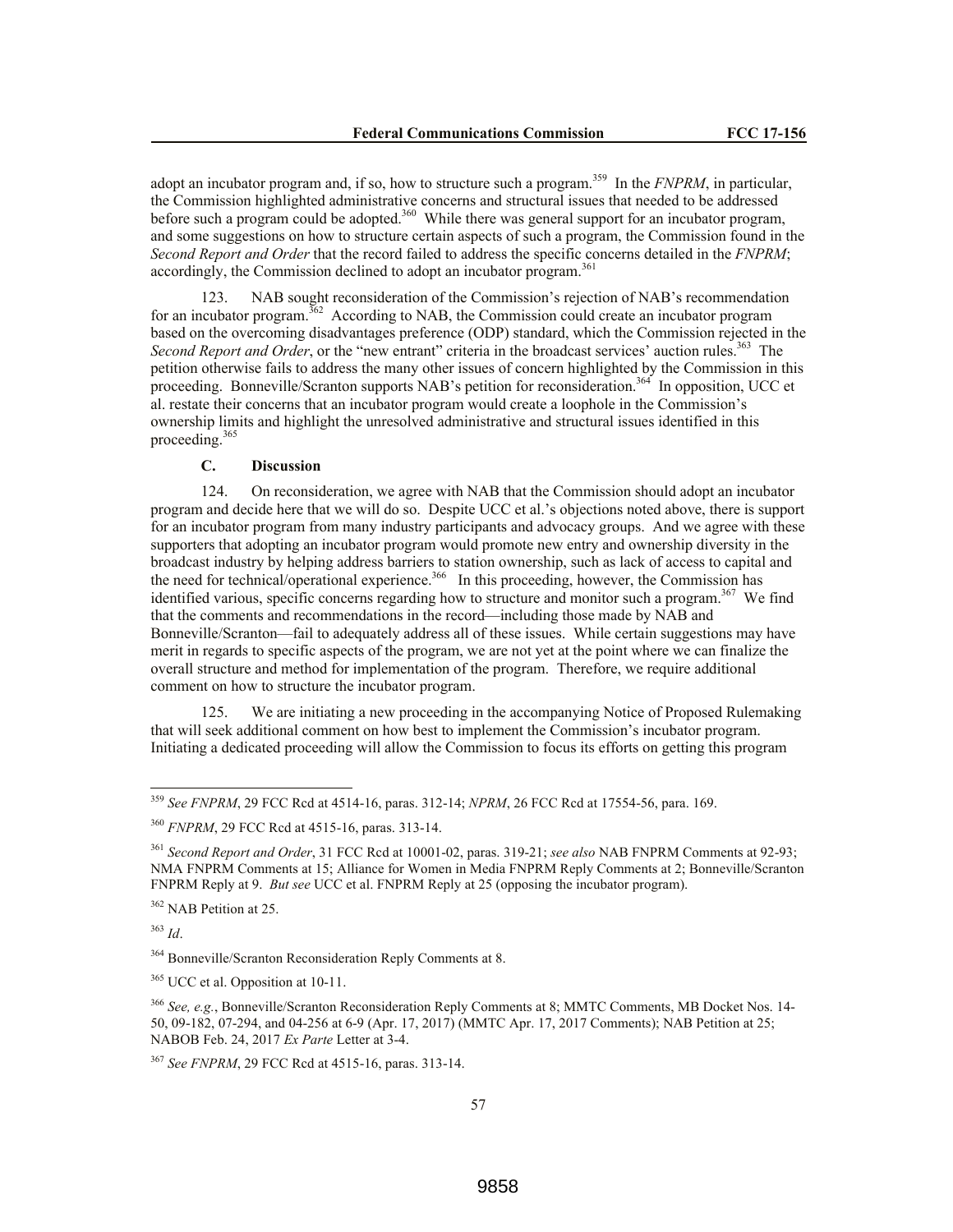up and running, and we anticipate that our consideration of this issue will be assisted by the newly established Advisory Committee on Diversity and Digital Empowerment.<sup>368</sup>

# **VII. NOTICE OF PROPOSED RULEMAKING**

# **A. Introduction**

126. With this NPRM, we seek comment on how to design and implement our incubator program to support the entry of new and diverse voices in the broadcast industry. Specifically, we seek comment on the structure, review, and oversight of a comprehensive incubator program that will help create new sources of financial, technical, operational, and managerial support for eligible broadcasters. We believe that such a program can create ownership opportunities for new entrants and small businesses, thus promoting competition and new voices in the broadcast industry.

# **B. Background**

 $\overline{a}$ 

127. The Commission has long considered whether to adopt an incubator program to help provide new sources of capital and support to entities that may otherwise lack operational experience or access to financing. Generally, an incubator program would provide an ownership rule waiver or similar benefits to a company that establishes a program to help facilitate station ownership for a certain class of prospective or existing station owners. For example, in exchange for a defined benefit, such as waiver of a broadcast ownership rule, an established company could assist a new owner by providing "management or technical assistance, loan guarantees, direct financial assistance through loans or equity investments, training, or business planning assistance."<sup>369</sup> Over the years, a number of parties have proposed or supported recommendations for some type of an incubator program, but the Commission has never developed a comprehensive incubator program.<sup>370</sup>

128. The history of this issue dates back at least to the early 1990s,<sup>371</sup> but our goal is to build on the Commission's most recent efforts. Notably, in 2010 the Commission's Advisory Committee on

<sup>369</sup> Advisory Committee on Diversity for Communications in the Digital Age, Recommendation on Incentive-Based Regulations at 5 (June 14, 2004) (2004 Diversity Committee Incentive-Based Recommendations), https://www.fcc.gov/diversity-committee-adopted-recommendations (select "Incentive-Based Regulations").

<sup>370</sup> As discussed above, the Commission has adopted a limited program that provides a duopoly preference to parties that agree to incubate or finance an eligible entity, but we do not believe that this limited policy preference serves as an effective basis upon which to design a comprehensive incubator program. *See supra* note 358.

<sup>371</sup> *See, e.g.*, *Revision of Radio Rules and Policies*, Memorandum Opinion & Order and Further Notice of Proposed Rulemaking, 7 FCC Rcd 6387, 6391, 6391-92, paras. 22, 24-25 (1992); *see also* Advisory Committee on Diversity for Communications in the Digital Age, Media Issues Subcommittee, Structural Rule Waivers for Creating an Incubator Program at 1-6 (Dec. 2, 2010) (2010 Diversity Committee Incubator Program Recommendation), https://www.fcc.gov/diversity-committee-adopted-recommendations (select "Media Issues Subcommittee

Recommendation on Structural Rule Waivers for Creating an Incubator Program"); *Diversity Third FNPRM*, 23 FCC Rcd at 5955-56, para. 97 (seeking comment on a two-year "Trial Incubation Plan" that would allow entities that create and maintain an incubator program for [socially and economically disadvantaged businesses] to receive a waiver of the local radio ownership rule); *Policies and Rules Regarding Minority and Female Ownership of Mass*  (continued….)

<sup>368</sup> *See* The Advisory Committee on Diversity and Digital Empowerment was officially chartered on July 5, 2017, after Chairman Pai initially indicated his intention to establish the committee on April 24, 2017. Press Release, FCC, Chairman Pai Announces Plan to Form Advisory Committee on Diversity (Apr. 24, 2017), https://www.fcc.gov/document/chairman-pai-announces-plan-form-advisory-committee-diversity. The Commission sought nominations for committee chairperson and membership on June 7, 2017. *FCC Seeks Nominations for Membership on Advisory Committee on Diversity and Digital Empowerment*, Public Notice, 32 FCC Rcd 4761 (MB 2017) (establishing the committee for a period of two years). The committee held its initial meeting on September 25, 2017. *FCC Announces the Membership, First Meeting, and Docket Number of the Advisory Committee on Diversity and Digital Empowerment*, Public Notice, DA 17-857 (MB Sept. 8, 2017).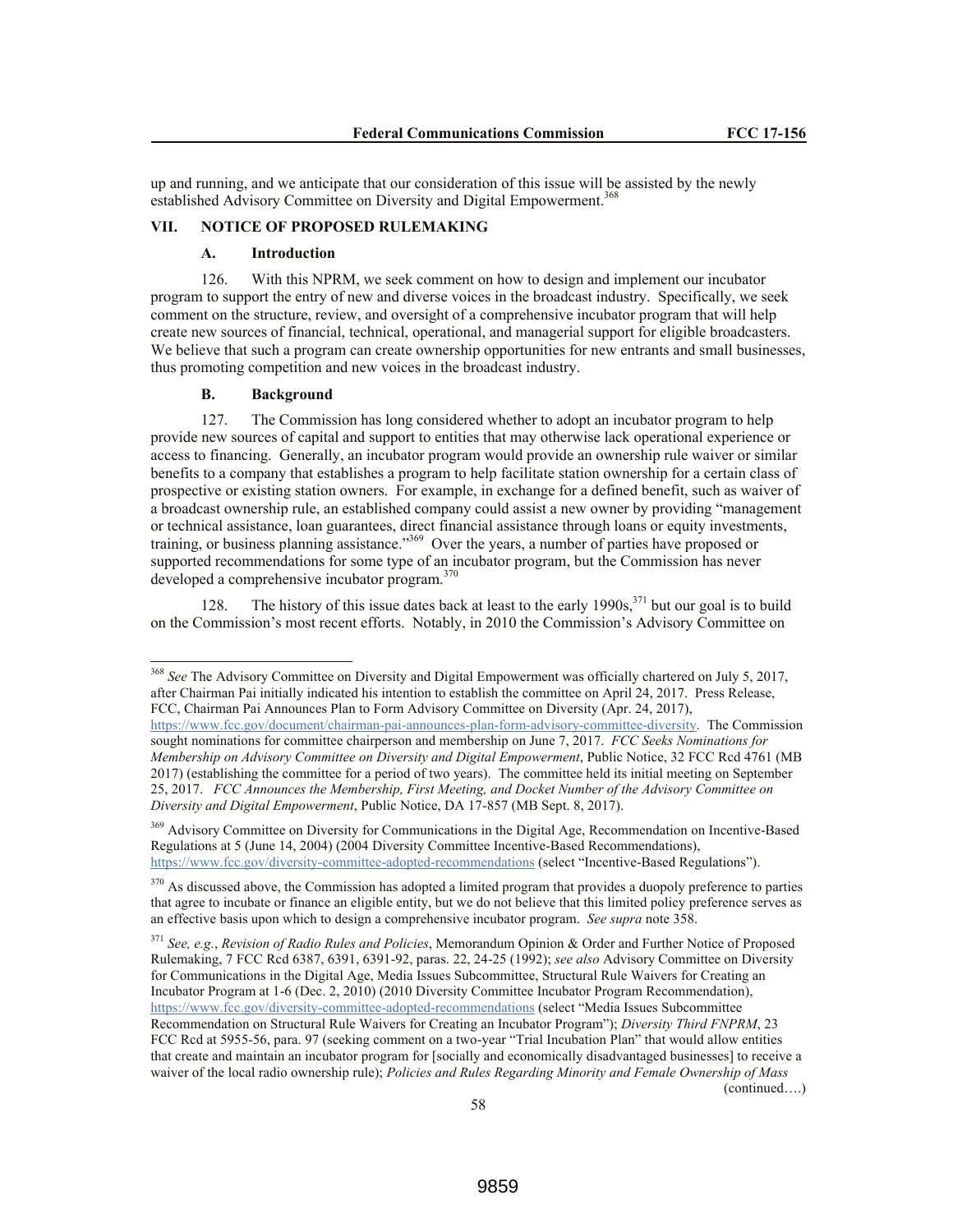Diversity for Communications in the Digital Age recommended that the Commission commence a rulemaking to pursue an incubator program in order to help promote ownership diversity.<sup>372</sup> The committee provided various recommendations on how to structure such a program.<sup>373</sup> Subsequently, the Commission sought comment in the *NPRM* and *FNPRM* in the 2010/2014 Quadrennial Review proceeding on whether to adopt an incubator program and, if so, how to structure such a program.<sup>374</sup> In the *FNPRM*, in particular, the Commission highlighted administrative concerns and structural issues that needed to be addressed before such a program could be adopted.<sup>375</sup> The record built in response to the *NPRM* and *FNPRM* contained continued support for the concept of an incubator program and some suggestions on how to structure certain aspects of such a program.<sup>376</sup> Some commenters, however, expressed concern that an incubator program would create a loophole in the Commission's ownership limits that could potentially harm small and independent station owners.<sup>377</sup> In the *Second Report and Order*, the Commission found that the record failed to address specific concerns detailed in the *FNPRM* and declined to adopt an incubator program. 378 Following the release of the *Second Report and Order*, NABOB and MMTC each urged the Commission to continue its consideration of an incubator program. They suggest that additional public comment could help resolve the remaining administrative and structural issues. In the accompanying Order on Reconsideration above, the Commission has decided to adopt an incubator program and committed to initiating this proceeding to resolve issues regarding the design and implementation of that program.<sup>379</sup>

129. In addition, on July 5, 2017, we commissioned the Advisory Committee on Diversity and Digital Empowerment, which held its first meeting on September 25, 2017.<sup>380</sup> We anticipate that the committee's work will help inform our efforts to create an incubator program.

# **C. Discussion**

130. As discussed above, the Commission has decided to adopt an incubator program to help address the lack of access to capital and technical expertise faced by potential new entrants and small businesses.<sup>381</sup> But while there is general support for an incubator program to help address these issues,

<sup>373</sup> 2010 Diversity Committee Incubator Program Recommendation at 2.

<sup>374</sup> *See FNPRM*, 29 FCC Rcd at 4514-16, paras. 312-14; *NPRM*, 26 FCC Rcd at 17554-56, para. 169.

<sup>375</sup> *FNPRM*, 29 FCC Rcd at 4515-16, paras. 313-14.

<sup>376</sup> *See, e.g.*, NAB FNPRM Comments at 92-93; NMA FNPRM Comments at 15; Alliance for Women in Media FNPRM Reply Comments at 2; Bonneville/Scranton FNPRM Reply at 9, Attach. at 2-3; Comments of the Diversity and Competition Supporters (DCS), MB Docket 09-182, at 22-25 (filed July 12, 2010) (DCS July 12, 2010 Comments).

<sup>377</sup> *See, e.g.*, Free Press NPRM Reply at 51-53; Mt. Wilson NPRM Reply at 9; UCC et al. FNPRM Reply at 25.

<sup>378</sup> *Second Report and Order*, 31 FCC Rcd at 10001-02, paras. 319-21.

<sup>379</sup> *See supra* Section VI.

<sup>380</sup> *See supra* note 368.

<sup>381</sup> *See supra* Section VI; *see also* Bonneville/Scranton Reconsideration Reply Comments at 8; MMTC Apr. 17, 2017 Comments at 6-9; NAB Petition at 25; NABOB Feb. 24, 2017 *Ex Parte* Letter at 3-4.

<sup>(</sup>Continued from previous page)

*Media Facilities*, Notice of Proposed Rulemaking, 10 FCC Rcd 2788, 2788, para. 1 n.2 (1995) (incorporating the 1992 rulemaking).

<sup>372</sup> *See generally* 2010 Diversity Committee Incubator Program Recommendation; *see also* Letter from Henry Rivera, Chairman, FCC Advisory Committee on Diversity for Communications in the Digital Age, to Julius Genachowski, Chairman, FCC (Dec. 14, 2010) (regarding full Committee adoption of an incubator recommendation), https://transition.fcc.gov/DiversityFAC/120210/letter-to-genachowski-121410.pdf.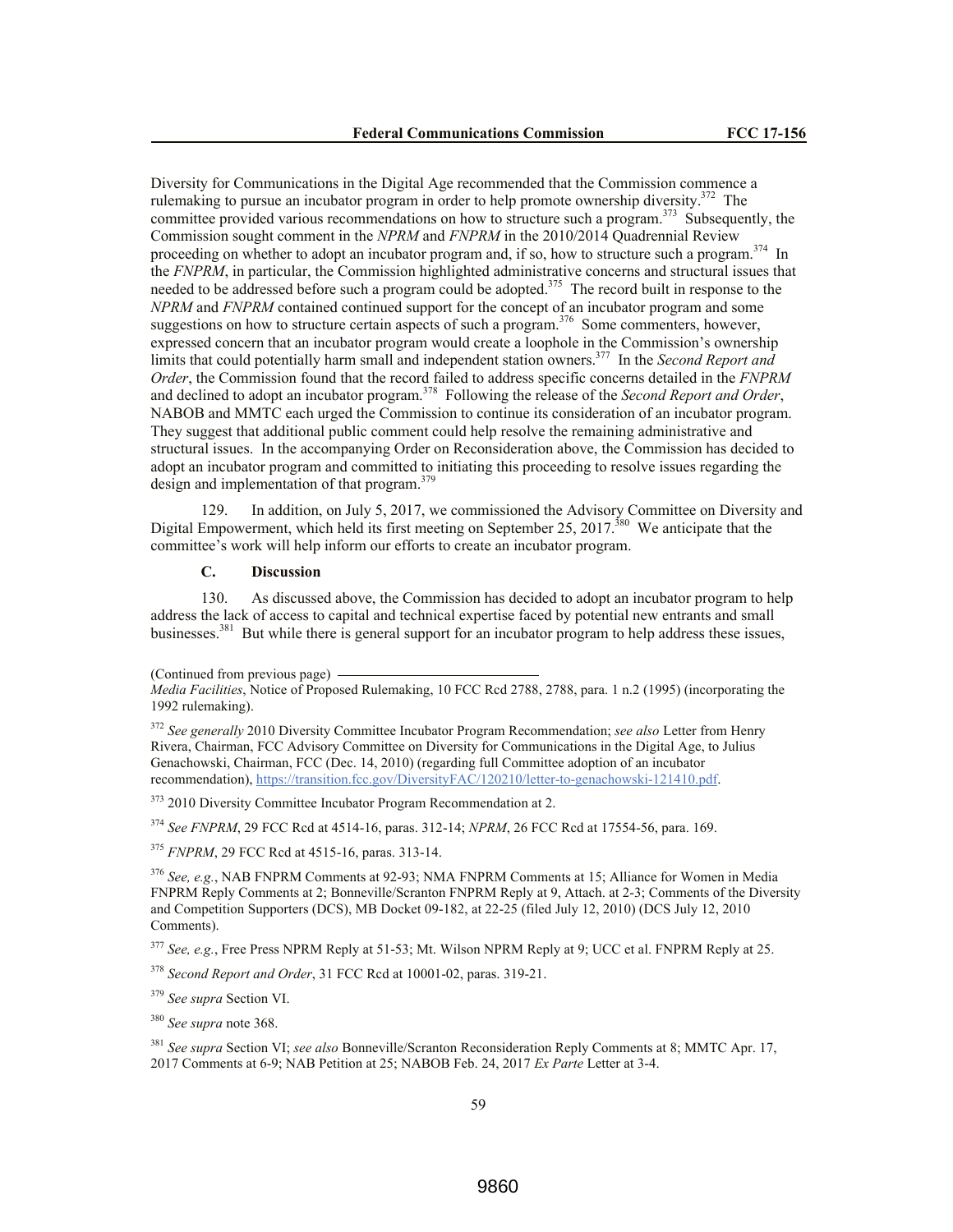there is little consensus regarding the structure or details of such a program. We anticipate that this NPRM, devoted exclusively to an incubator program, can help generate solutions to these technical and administrative issues. Accordingly, as detailed below, we seek comment on eligibility criteria for the incubated entity; appropriate incubating activities; benefits to the incubating entity; how such a program would be reviewed, monitored, and enforced; and the attendant costs and benefits. We anticipate that the record will reveal innovative strategies for partnerships between established broadcasters and new entrants.

## **1. Defining Entities Eligible for Participation**

131. We seek comment on how to determine eligibility for participation in the incubator program. Options include:

- New Entrants. NAB suggests the Commission create a standard similar to the new entrant bidding credit eligibility definition applicable in the broadcast auction context.<sup>382</sup> Under the auction rules, an auction participant is eligible for bidding credits if it has attributable interests in few or no other "media of mass communication."<sup>383</sup>
- Revenue-Based Eligible Entity. In the *Second Report and Order*, the Commission re-adopted a revenue-based eligible entity standard to identify those qualified to take advantage of certain preferential regulatory policies.<sup>384</sup> An eligible entity under this definition is any commercial or non-commercial entity that qualifies as a small business consistent with Small Business Administration (SBA) revenue grouping according to industry.<sup>385</sup>
- Socially and Economically Disadvantaged Businesses (SDB). The SDB standard is based on the definition employed by the Small Business Administration (SBA). Pursuant to the SBA's program, persons of certain racial or ethnic backgrounds are presumed to be disadvantaged; all other individuals may qualify for the program if they can show by a preponderance of the evidence that they are disadvantaged.<sup>386</sup>

<sup>&</sup>lt;sup>382</sup> NAB Petition at 25.

<sup>383</sup> 47 CFR § 73.5007(a); *see also id*. § 73.5008(b) (defining media of mass communication as "a daily newspaper; a cable television system; or a license or construction permit for a television broadcast station, an AM or FM broadcast station, or a direct broadcast satellite transponder"). A 35 percent bidding credit is awarded to a qualifying new entrant who has no attributable interest in any other media of mass communication, while a 25 percent bidding credit is awarded to a qualifying new entrant who holds an attributable interest in no more than three mass media facilities. *Id.* § 73.5007(a).

<sup>384</sup> *Second Report and Order*, 31 FCC Rcd at 9983, para. 286.

<sup>&</sup>lt;sup>385</sup> *Id*. Additionally, the Commission requires a small business eligible entity to hold: (1) 30 percent or more of the stock/partnership shares and more than 50 percent voting power of the corporation or partnership that will hold the broadcast license; (2) 15 percent or more of the stock/partnership shares and more than 50 percent voting power of the corporation or partnership that will hold the broadcast license, providing that no other person or entity owns or controls more than 25 percent of the outstanding stock or partnership interest; or (3) more than 50 percent of the voting power of the corporation if the corporation that holds the licenses is a publicly traded corporation. *Id*. at 9983-84, para. 286.

 $386$  13 CFR §§ 124.103(b)-(c), 124.104(a). To qualify for this program, a small business must be at least 51 percent owned and controlled by a socially and economically disadvantaged individual or individuals. *See id*. § 124.105; *see also* U.S. Small Business Administration, Small Disadvantaged Businesses, https://www.sba.gov/contracting/ government-contracting-programs/small-disadvantaged-businesses (visited Oct. 11, 2017). The SDB standard is explicitly race-conscious and, therefore, subject to heightened constitutional review. In the *Second Report and Order*, the Commission determined that evidence in the record was not sufficient to satisfy the constitutional standards to adopt the SDB standard or any other race- or gender-conscious measures. *Second Report and Order*, 31 FCC Rcd at 9987-88, 9999-10000, paras. 297, 315-16.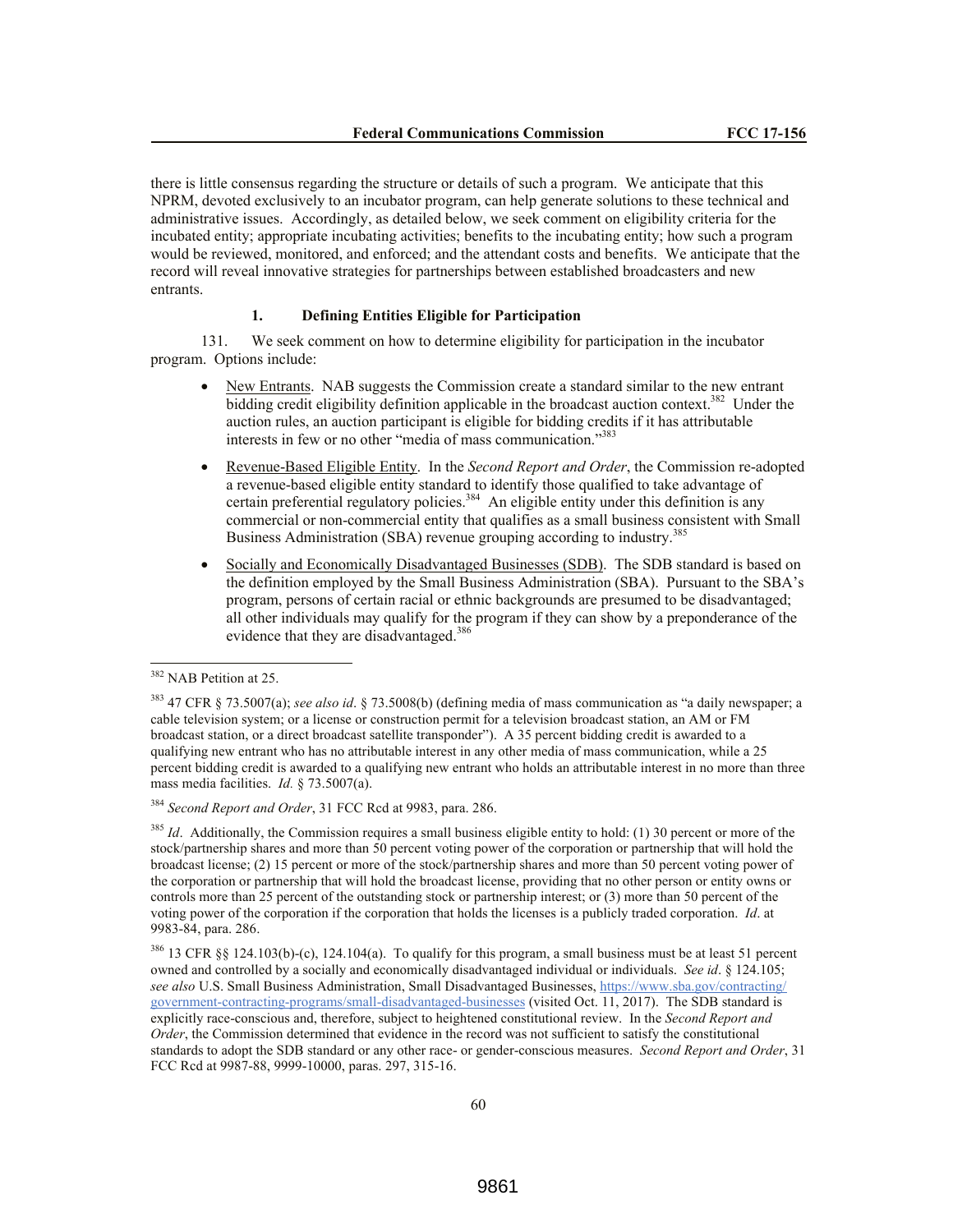Overcoming Disadvantages Preference (ODP). The ODP standard would employ various criteria to demonstrate that an individual or entity has overcome significant disadvantage.<sup>387</sup> The *Second Report and Order* declined to adopt an ODP standard, citing concerns with the approach.<sup>388</sup>

132. We seek comment on these various standards, including any modifications that would be appropriate in the incubator context. In particular, are there any changes to these standards that would help address previous concerns expressed by the Commission? Which of these standards most closely aligns with our goal to help facilitate ownership opportunities for entities that lack access to capital and operational experience and thereby promote competition and viewpoint diversity in local markets? In addition, we seek comment on any other standards that would effectively promote our objectives. Any commenters proposing or supporting a race- and/or gender-specific standard should also provide analysis regarding how such a standard could withstand a constitutional challenge. We also seek comment on the relative advantages of the various standards. Certain standards are more difficult to define and administer and may raise constitutional concerns. What are the offsetting benefits of these approaches relative to standards that are easier to apply and/or do not raise constitutional concerns?

## **2. Defining Qualifying Incubation Activities**

133. We also seek comment on the activities that would qualify as incubation. Such activities would need to provide the incubated entity with support that it otherwise lacks and that is essential to its operation and ability to serve its community. As traditionally conceived, a comprehensive program could include management or technical assistance, loan guarantees, direct financial assistance through loans or equity investment, and training and business planning assistance.<sup>389</sup> Should we consider other activities, such as donating stations to certain organizations or arrangements whereby the new entrant gains operational experience without first acquiring a station, such as programming a station and selling advertising time under an LMA?<sup>390</sup>

134. What combination of activities (financial and operational) should be required to qualify as an incubation relationship? Should there be any conditions on the financial aspects of the relationship? For example, should there be any limitations on the incubating entity holding an option to acquire the incubated station? Should we adopt time limitations on technical assistance? For example, should we impose a minimum amount of time to ensure that the incubated station acquires sufficient technical expertise to operate the station independently of the established broadcaster? Should we impose a maximum amount of time to ensure that the incubated station actually does become independent? What role should sharing agreements (e.g., LMAs, JSAs, and SSAs) play, if any, in the incubation relationship? We seek comment on these issues.

135. How can the Commission ensure that use of the incubation program is necessary to promote new entry? For example, should the proposed incubated station certify that it lacks the access to capital and technical expertise necessary to acquire and operate the station? Should participation in an incubator program be limited to new station acquisitions? Alternatively, should participation extend to existing station owners that are struggling and may need financing or other support to continue operation? Are there any justifications for limiting participation differently based on the eligibility standard selected?

 $\overline{a}$ 

<sup>387</sup> *Second Report and Order*, 31 FCC Rcd at 9993-94, para. 306.

<sup>388</sup> *See id.* (discussing concerns with ODP standard).NAB and MMTC, however, continue to support the ODP standard. *See* MMTC Apr. 17, 2017 Comments at 6-7; NAB Petition at 25.

<sup>389</sup> DCS July 12, 2010 Comments at 22.

<sup>390</sup> *See, e.g.*, *id.* at 22-24.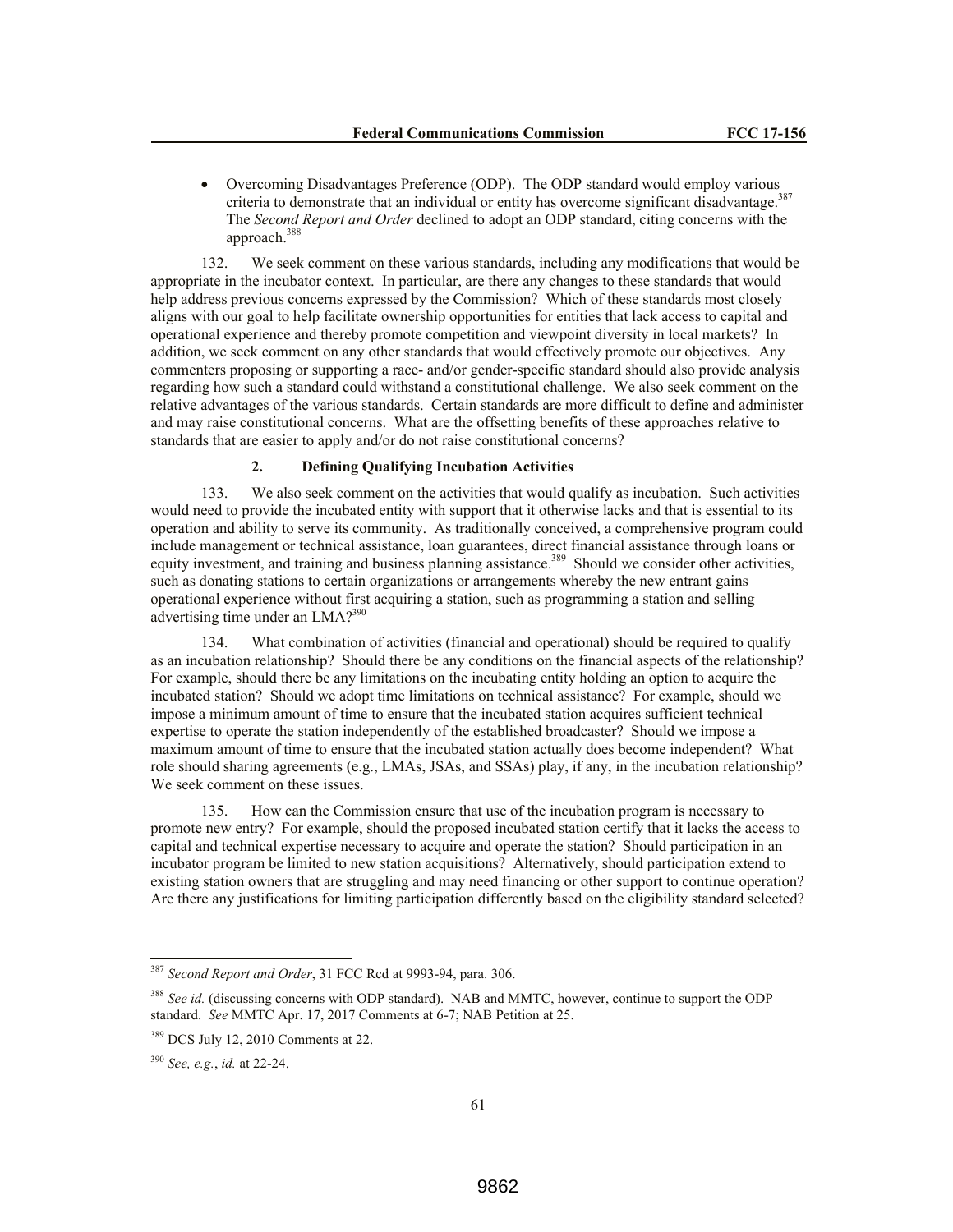136. While the Commission's rules already prohibit unauthorized transfers of control, including *de facto* transfers of control, should we adopt any additional safeguards as part of an incubation program to ensure that the incubated station licensee retains control of its station?

#### **3. Benefit to Incubating Station**

137. In order to encourage an established broadcaster to engage in incubating activities, the incubation program must provide a meaningful benefit to the incubating entity. In general, the potential benefit suggested has been a waiver of the Commission's local broadcast ownership rules. How should the Commission structure the waiver program? For example, should the waiver be limited to the market in which the incubating activity is occurring? Alternatively, should waiver be permissible in any similarly sized market? How would the Commission determine which markets are similar in size? Should the Commission review these waivers in the future to determine whether they continue to be justified? On what grounds would the Commission evaluate the waivers? Should the waiver be tied to the success of the incubation relationship? Should the waiver continue even if the incubator program ends and, if so, for how long? What should be considered a successful relationship? Should the waiver be transferrable if the incubating entity sells a cluster of stations that does not comply with the ownership limits at the time?

138. Instead of a waiver to acquire a different station in the market (or a similarly sized market), should we allow the incubating entity to obtain an otherwise impermissible non-controlling, attributable interest in the incubated station? This would allow the incubating entity to obtain financial benefits that accrue from successful operation of the incubated station and would limit the impact on competition, both by ensuring that the incubated entity retains control of the station and by tying the ownership waiver to the period of time the incubated entity owns the station. Would such an approach dilute the contributions of the incubated station as an independent market participant?

139. Should we limit any incubator program to radio, as the proposal was initially conceived, or should the program apply to both radio and television? Should we adopt a phased approach, whereby we institute the program on a trial basis in radio and then evaluate its success and operation before expanding to television, and if so, how long should such a trial period last? What steps should the Commission take to evaluate the trial period and whether to expand the program?

#### **4. Review of Incubation Proposals**

 $\overline{a}$ 

140. We seek comment on the review process for incubation proposals. We expect that most incubation proposals will accompany an assignment or transfer of control application. These applications would be subject to petitions to deny and informal comments under the Commission's rules. Does this provide the public with sufficient opportunity to comment on the proposal? What public concerns should the Commission consider in its evaluation? Are there other situations beyond an assignment or transfer of control application in which an incubator proposal could be applied, and if so, how should the review process work in such circumstances?

141. We asked above whether to extend incubation opportunities to existing station owners that are facing financial and/or technical difficulties.<sup>391</sup> If the program is so extended, how should the parties submit the proposal to the Commission for review and approval? For example, should we require electronic filing of such requests in the Commission's Electronic Comment Filing System? Should these filings then be subject to the same public comment requirements as those filed as part of an assignment or transfer of control application?

<sup>391</sup> *Supra* para. 135 ("Should participation in an incubator program be limited to new station acquisitions? Alternatively, should participation extend to existing station owners that are struggling and may need financing or other support to continue operation?").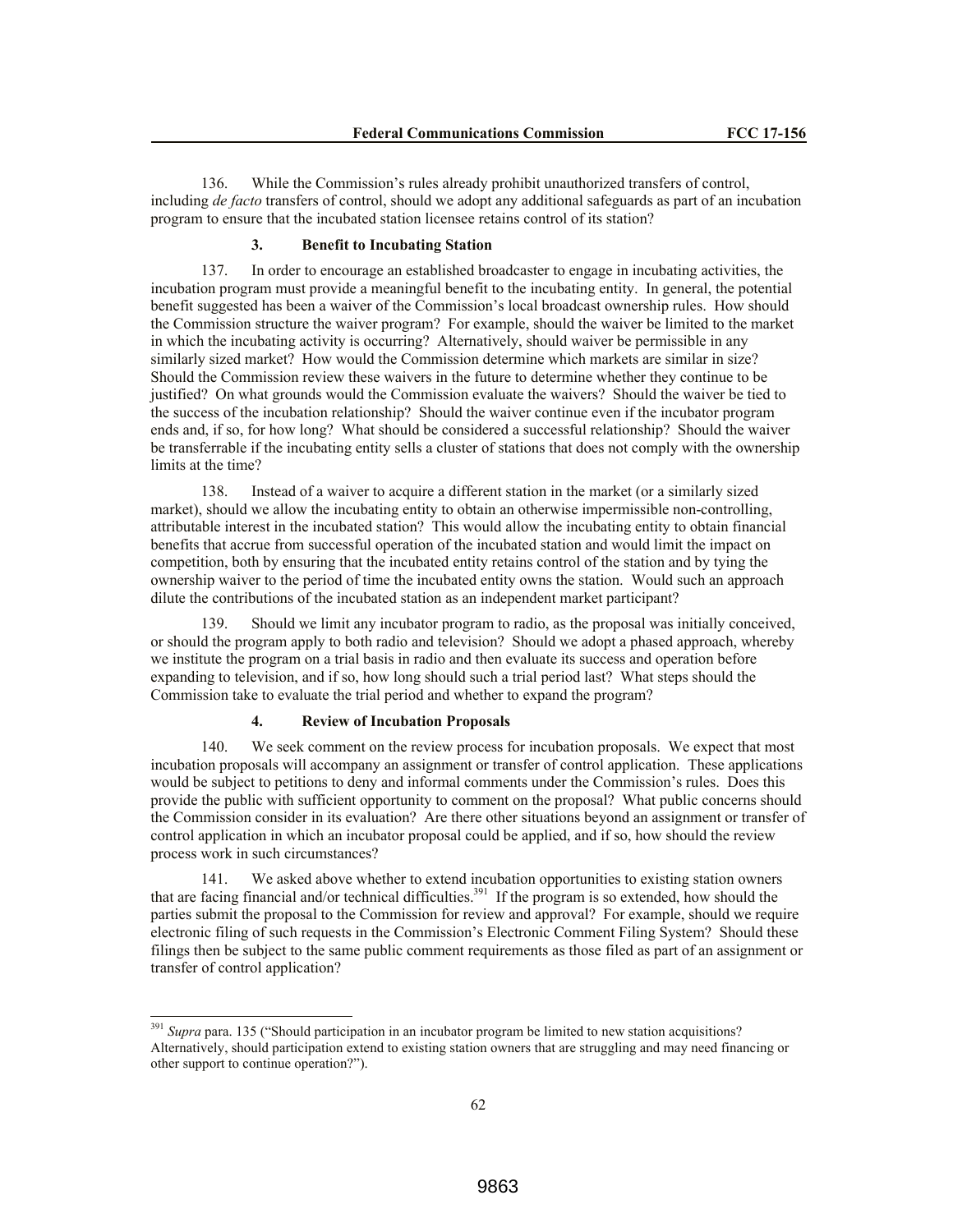142. We note that so long as the arrangement is permissible under existing Commission rules, parties do not need prior approval to enter into agreements regarding finances or station operations. However, for the arrangement to count as incubation, such that the incubating entity is entitled to the benefits of the program (e.g., an ownership waiver), the Commission would need to find that the relationship satisfies the incubation criteria. In such circumstances, should we require Commission approval prior to the initiation of the incubation relationship or should we permit the parties to request recognition of a previous or ongoing incubation relationship, perhaps as part of an application from the incubating entity requesting an ownership waiver for the acquisition of another station? Should there be a time limit on such subsequent requests for approval?

## **5. Compliance Assessment**

143. As evidenced by the foregoing, an incubation relationship may involve complex agreements between the parties regarding financing, programming, and operations. How should the Commission monitor compliance with the terms of incubation? Should the Commission require periodic reports to be filed by one or both parties or placed in their online public files? If so, how frequently should the reports be filed? Should these reports be available to the public? What information should the reports contain? Should the Commission instead conduct its own periodic review of the incubation activities and compliance with the relevant agreements? What other compliance measures should we consider?

144. If compliance lapses, for any reason, what are the consequences? Should the incubating party be required to divest itself of the benefits it received for engaging in incubation activities? For example, if the incubating party was granted a waiver of a local broadcast ownership rule, should it be forced to come into compliance with the relevant ownership limit if it does not fulfill the terms of the incubation program? Should we allow the incubating party to seek to be relieved of its obligations and retain the benefits (e.g., ownership waiver) if the incubated station fails to comply with the terms of the agreement? Are there other appropriate enforcement responses, such as fines? Should we establish a time limit on the benefits granted under the incubation program based on the premise that the purpose of the program is to enable incubated entities to operate independently after some period of assistance?

# **6. Costs and Benefits**

145. We seek comment on the costs and benefits associated with the proposals in this NPRM. In particular, we encourage broadcasters and other industry participants to submit any relevant data regarding the potential costs associated with the various application, recordkeeping, and compliance requirements proposed herein. Are there ways to structure the program to reduce costs, particularly for small businesses? How do we define and quantify the expected benefits of an incubator program?

# **VIII. PROCEDURAL MATTERS**

## **A.** *Ex Parte* **Rules**

146. The proceeding for the Notice of Proposed Rulemaking shall be treated as a "permit-butdisclose" proceeding in accordance with the Commission's *ex parte* rules.<sup>392</sup> Persons making *ex parte* presentations must file a copy of any written presentation or a memorandum summarizing any oral presentation within two business days after the presentation (unless a different deadline applicable to the Sunshine period applies). Persons making oral *ex parte* presentations are reminded that memoranda summarizing the presentation must (1) list all persons attending or otherwise participating in the meeting at which the *ex parte* presentation was made, and (2) summarize all data presented and arguments made during the presentation. If the presentation consisted in whole or in part of the presentation of data or arguments already reflected in the presenter's written comments, memoranda or other filings in the

<sup>392</sup> 47 CFR §§ 1.1200 *et seq*.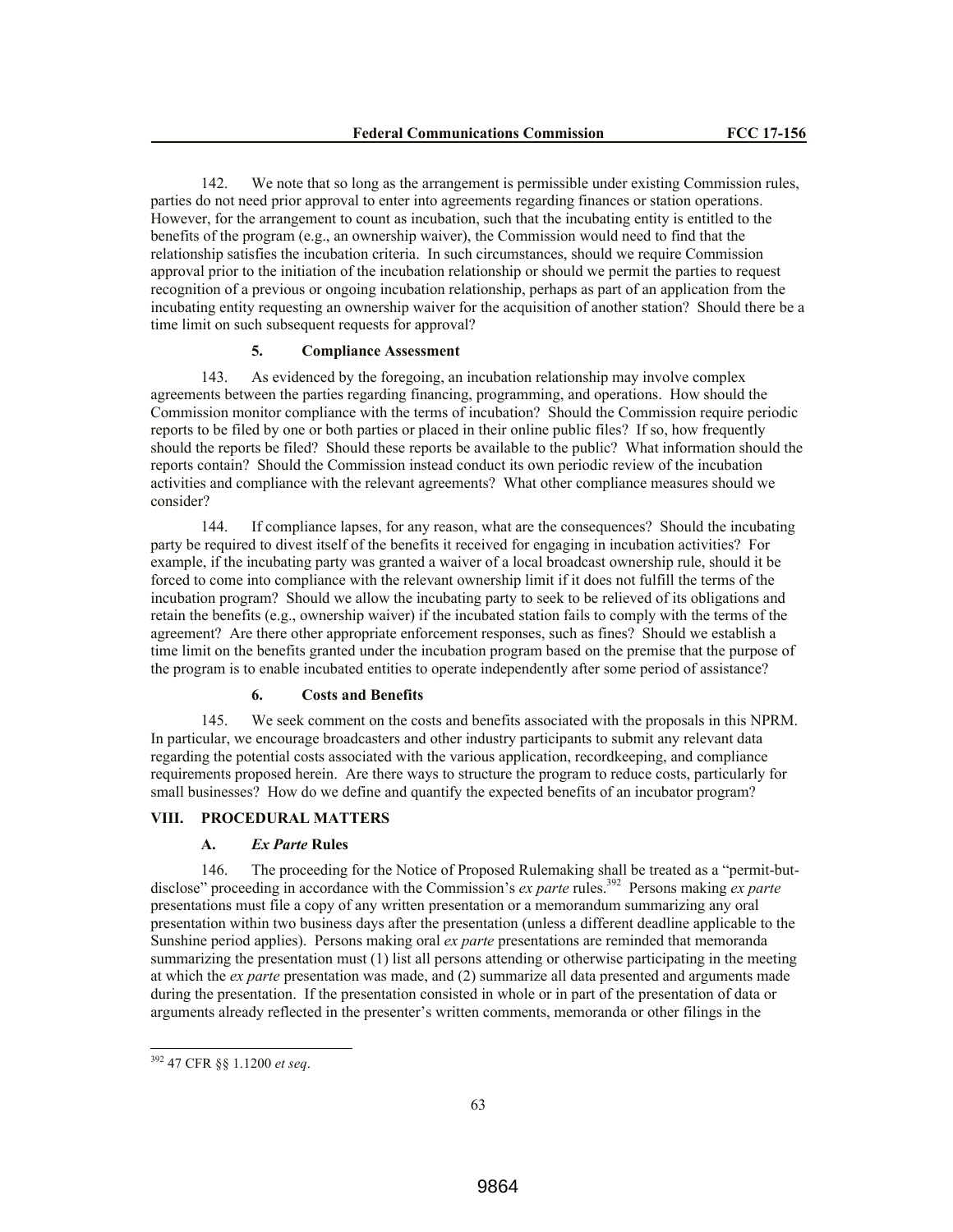proceeding, the presenter may provide citations to such data or arguments in his or her prior comments, memoranda, or other filings (specifying the relevant page and/or paragraph numbers where such data or arguments can be found) in lieu of summarizing them in the memorandum. Documents shown or given to Commission staff during *ex parte* meetings are deemed to be written *ex parte* presentations and must be filed consistent with Section 1.1206(b). In proceedings governed by Section 1.49(f) or for which the Commission has made available a method of electronic filing, written *ex parte* presentations and memoranda summarizing oral *ex parte* presentations, and all attachments thereto, must be filed through the electronic comment filing system available for that proceeding, and must be filed in their native format (e.g., .doc, .xml, .ppt, searchable .pdf). Participants in this proceeding should familiarize themselves with the Commission's *ex parte* rules.

## **B. Filing Requirements**

147. Pursuant to Sections 1.415 and 1.419 of the Commission's rules, 47 CFR §§ 1.415, 1.419, interested parties may file comments and reply comments on or before the dates indicated on the first page of this document. Comments may be filed using the Commission's Electronic Comment Filing System (ECFS). *See Electronic Filing of Documents in Rulemaking Proceedings*, 63 FR 24121 (1998).

- Commenting parties may file comments in response to this Notice in MB Docket No. 17-289; interested parties are not required to file duplicate copies in the additional dockets listed in the caption of this notice.
- Electronic Filers: Comments may be filed electronically using the Internet by accessing the ECFS: http://apps.fcc.gov/ecfs/.
- Paper Filers: Parties who choose to file by paper must file an original and one copy of each filing. If more than one docket or rulemaking number appears in the caption of this proceeding, filers must submit two additional copies for each additional docket or rulemaking number.
- Filings can be sent by hand or messenger delivery, by commercial overnight courier, or by firstclass or overnight U.S. Postal Service mail. All filings must be addressed to the Commission's Secretary, Office of the Secretary, Federal Communications Commission.
	- All hand-delivered or messenger-delivered paper filings for the Commission's Secretary must be delivered to FCC Headquarters at  $445 \, 12^{th}$  St., SW, Room TW-A325, Washington, D.C. 20554. The filing hours are 8:00 a.m. to 7:00 p.m. All hand deliveries must be held together with rubber bands or fasteners. Any envelopes and boxes must be disposed of before entering the building.
	- Commercial overnight mail (other than U.S. Postal Service Express Mail and Priority Mail) must be sent to 9050 Junction Drive, Annapolis Junction, MD 20701.
	- U.S. Postal Service first-class, Express, and Priority mail must be addressed to  $445 \frac{12^{th}}{125}$ Street, SW, Washington, D.C. 20554.

148. People with Disabilities: To request materials in accessible formats for people with disabilities (braille, large print, electronic files, audio format), send an e-mail to  $\frac{fcc504@fcc.gov}{c}$  or call the Consumer and Governmental Affairs Bureau at 202-418-0530 (voice), 202-418-0432 (tty).

# **C. Regulatory Flexibility Analysis**

149. As required by the Regulatory Flexibility Act of 1980, as amended  $(RFA)$ ,  $393$  the Commission has prepared an Initial Regulatory Flexibility Analysis (IRFA) and a Supplemental Final Regulatory Flexibility Analysis (Supplemental FRFA) of the possible significant economic impact on small entities of the policies and rules addressed in the Report and Order and Notice of Proposed

<sup>393</sup> *See* 5 U.S.C. § 603.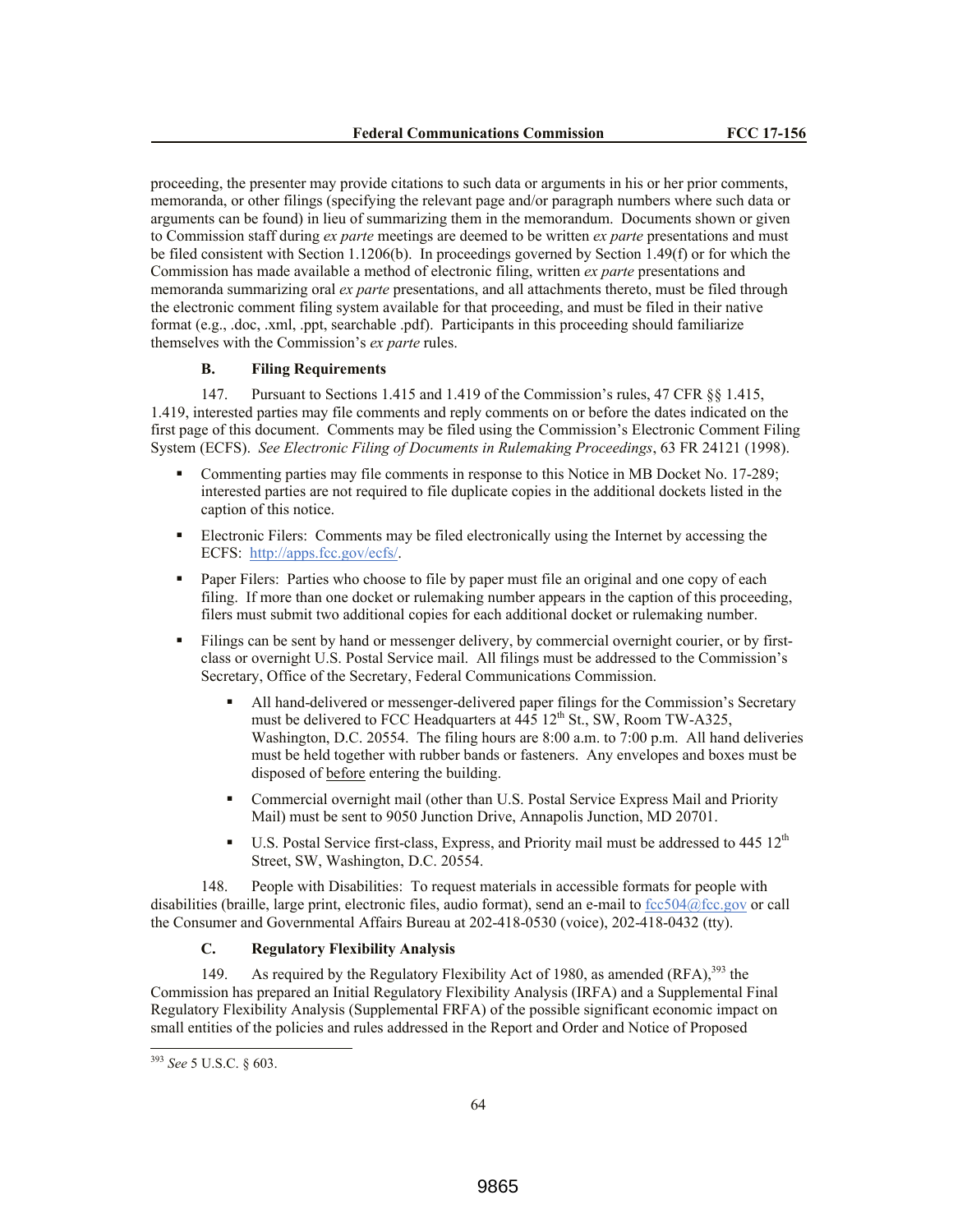Rulemaking. The Supplemental FRFA is set forth in Appendix B. The IRFA is set forth in Appendix C. We request written public comment on the IRFA. Comments must be filed in accordance with the same deadlines as comments filed in response to the Notice of Proposed Rulemaking as set forth on the first page of this document, and have a separate and distinct heading designating them as responses to the IRFA. The Commission's Consumer and Governmental Affairs Bureau, Reference Information Center, will send a copy of this Order on Reconsideration and Notice of Proposed Rulemaking, including the Supplemental FRFA and IRFA, to the Chief Counsel for Advocacy of the Small Business Administration. In addition, the Order on Reconsideration and Notice of Proposed Rulemaking and IRFA (or summaries thereof) will be published in the *Federal Register*.

# **D. Paperwork Reduction Act Analysis**

150. This Order on Reconsideration contains information collection requirements subject to the Paperwork Reduction Act of 1995 (PRA), Public Law 104-13. The requirements will be submitted to the Office of Management and Budget (OMB) for review under Section 3507(d) of the PRA. OMB, the general public, and other Federal agencies will be invited to comment on the information collection requirements contained in this proceeding. The Commission will publish a separate document in the *Federal Register* at a later date seeking these comments. In addition, we note that, pursuant to the Small Business Paperwork Relief Act of 2002, Public Law 107-198, see 44 U.S.C. § 3506(c)(4), the Commission previously sought specific comment on how it might further reduce the information collection burden for small business concerns with fewer than 25 employees.

151. The Notice of Proposed Rulemaking contains proposed new information collection requirements. The Commission, as part of its continuing effort to reduce paperwork burdens, invites the general public and OMB to comment on the information collection requirements contained in this document, as required by PRA. In addition, pursuant to the Small Business Paperwork Relief Act of 2002, Public Law 107-198, see 44 U.S.C.  $3506(c)(4)$ , the Commission seeks specific comment on how it might "further reduce the information collection burden for small business concerns with fewer than 25 employees."<sup>394</sup>

### **E. Congressional Review Act**

152. The Commission will send a copy of this Order on Reconsideration and Notice of Proposed Rulemaking to Congress and the Government Accountability Office pursuant to the Congressional Review Act, see 5 U.S.C. § 801(a)(1)(A).

## **IX. ORDERING CLAUSES**

153. Accordingly, **IT IS ORDERED** that, pursuant to the authority contained in Sections 1, 2(a), 4(i), 257, 303, 307, 309, 310, and 403 of the Communications Act of 1934, as amended, 47 U.S.C. §§ 151, 152(a), 154(i), 257, 303, 307, 309, 310, and 403, and Section 202(h) of the Telecommunications Act of 1996, this Order on Reconsideration and Notice of Proposed Rulemaking **IS ADOPTED**.

154. **IT IS FURTHER ORDERED** that, pursuant to Section 405 of the Communications Act of 1934, as amended, 47 U.S.C. § 405, and Section 1.429 of the Commission's rules, 47 CFR § 1.429, that the petitions for reconsideration filed by (1) Connoisseur Media, LLC **IS GRANTED, IN PART, AND OTHERWISE DENIED** as set forth herein; (2) the National Association of Broadcasters **IS GRANTED, IN PART, AND OTHERWISE DENIED** as set forth herein; and (3) Nexstar Broadcasting, Inc. **IS GRANTED, IN PART, AND OTHERWISE DENIED** as set forth herein.

155. **IT IS FURTHER ORDERED** that UCC et al.'s Motion to Strike and Dismiss **IS DENIED** as set forth herein.

 $394$  44 U.S.C. § 3506(c)(4).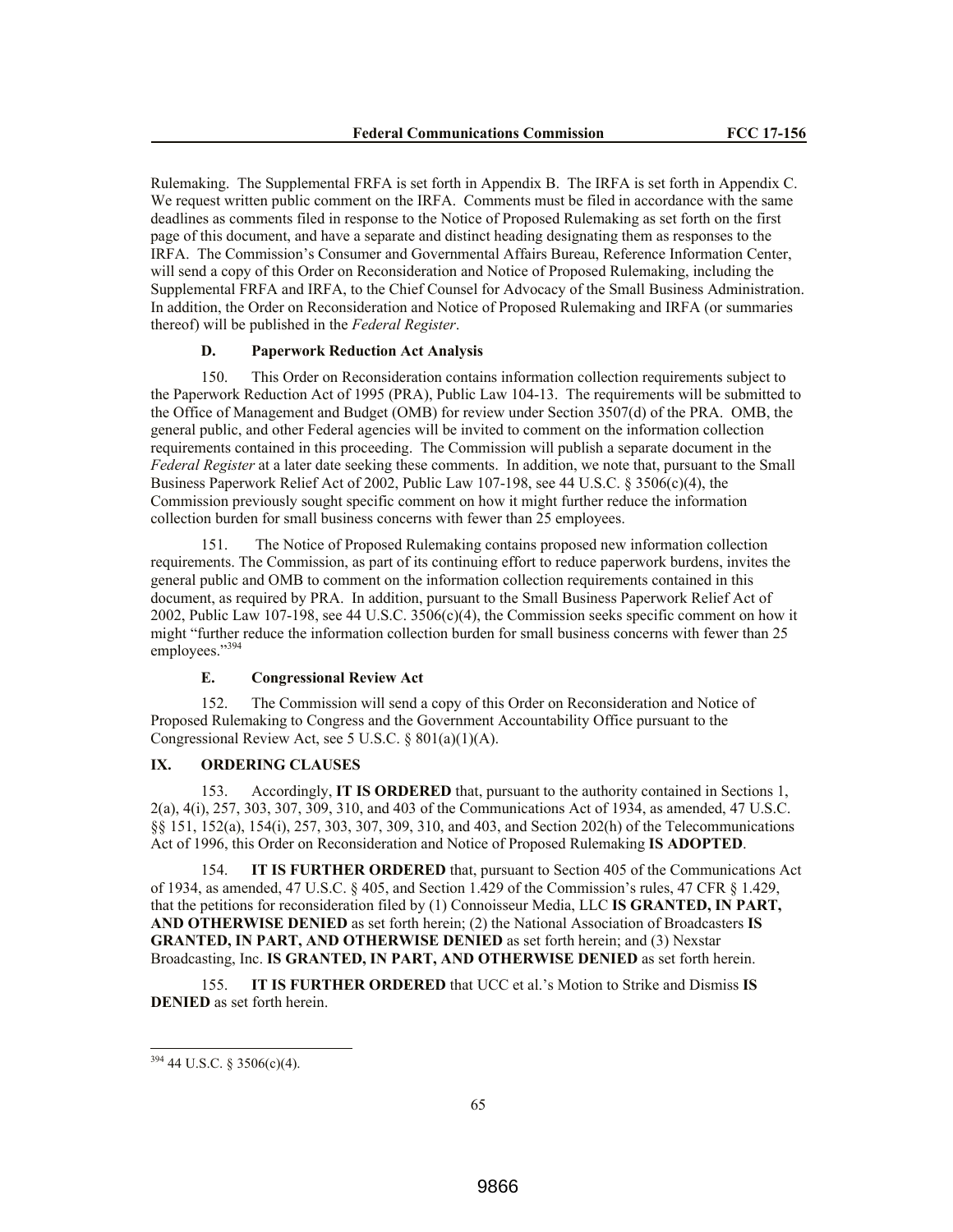156. **IT IS FURTHER ORDERED** that the Order on Reconsideration and the rule modifications attached hereto as Appendix A **SHALL BE EFFECTIVE** thirty (30) days after publication of the text or a summary thereof in the *Federal Register*, except for those rules and requirements involving Paperwork Reduction Act burdens, which shall become effective on the effective date announced in the *Federal Register* notice announcing OMB approval.

157. **IT IS FURTHER ORDERED** that, pursuant to applicable procedures set forth in Sections 1.415 and 1.419 of the Commission's rules, 47 CFR §§ 1.415, 1.419, interested parties may file comments on the Notice of Proposed Rulemaking in MB Docket No. 17-289 on or before sixty (60) days after publication in the *Federal Register* and reply comments on or before ninety (90) days after publication in the *Federal Register*.

158. **IT IS FURTHER ORDERED**, that the proceedings MB Docket No. 04-256, MB Docket No. 09-182, and MB Docket No. 14-50 **ARE TERMINATED**.

159. **IT IS FURTHER ORDERED** that the Commission's Consumer and Governmental Affairs Bureau, Reference Information Center, **SHALL SEND** a copy of this Order on Reconsideration and Notice of Proposed Rulemaking, including the Supplemental Final Regulatory Flexibility Analysis and Initial Regulatory Flexibility Analysis, to the Chief Counsel for Advocacy of the Small Business Administration.

160. **IT IS FURTHER ORDERED** that, pursuant to Section 801(a)(1)(A) of the Congressional Review Act, 5 U.S.C. § 801(a)(1)(A), the Commission SHALL SEND a copy of the Order on Reconsideration and Notice of Proposed Rulemaking to Congress and to the Government Accountability Office.

FEDERAL COMMUNICATIONS COMMISSION

Marlene H. Dortch Secretary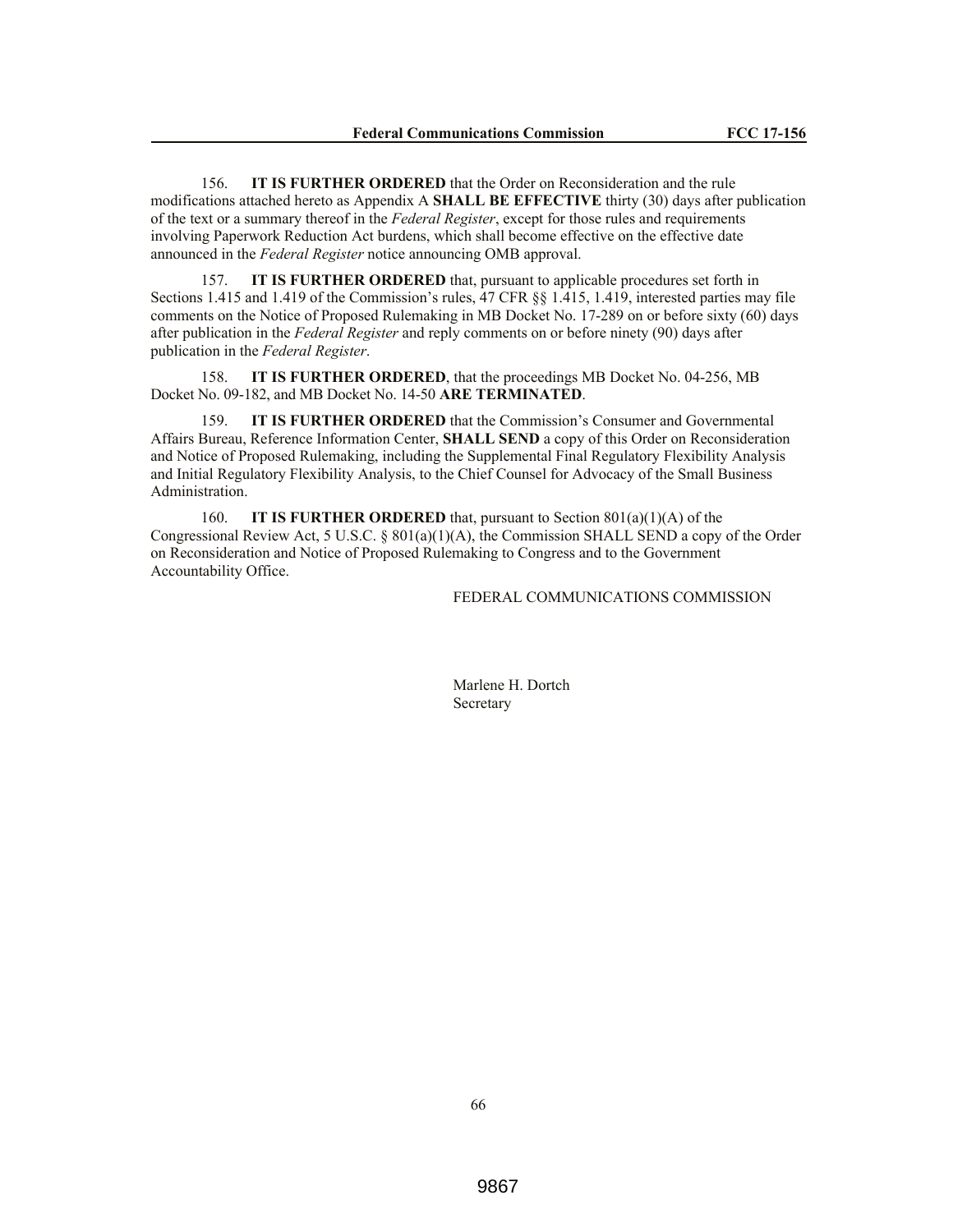#### **Appendix A**

#### **Final Rule Changes**

Part 73 of Title 47 of the Code of Federal Regulations is amended as follows:

## PART 73—RADIO BROADCAST SERVICES

1. The authority citation for Part 73 continues to read as follows:

AUTHORITY: 47 U.S.C. 154, 303, 334, 336 and 339.

2. Amend § 73.3555 by revising paragraph (b); removing and reserving paragraphs (c) and (d); revising Note 2, Note 4, Note 5, Note 6, Note 7, and Note 9; and removing Note 12:

## **§ 73.3555 Multiple ownership.**

\* \* \* \* \*

(b) *Local television multiple ownership rule*. (1) An entity may directly or indirectly own, operate, or control two television stations licensed in the same Designated Market Area (DMA) (as determined by Nielsen Media Research or any successor entity) if:

(i) The digital noise limited service contours of the stations (computed in accordance with  $\S 73.622(e)$ ) do not overlap; or

(ii) At the time the application to acquire or construct the station(s) is filed, at least one of the stations is not ranked among the top four stations in the DMA, based on the most recent all-day (9 a.m.-midnight) audience share, as measured by Nielsen Media Research or by any comparable professional, accepted audience ratings service.

 $(b)(2)$  Paragraph  $(b)(1)(ii)$  (Top-Four Prohibition) of this section shall not apply in cases where, at the request of the applicant, the Commission makes a finding that permitting an entity to directly or indirectly own, operate, or control two television stations licensed in the same DMA would serve the public interest, convenience, and necessity. The Commission will consider showings that the Top-Four Prohibition should not apply due to specific circumstances in a local market or with respect to a specific transaction on a case-by-case basis.

(c) [Reserved]

(d) [Reserved]

\* \* \* \* \*

## **Note 2 to § 73.3555:**

In applying the provisions of this section, ownership and other interests in broadcast licensees will be attributed to their holders and deemed cognizable pursuant to the following criteria:

a. Except as otherwise provided herein, partnership and direct ownership interests and any voting stock interest amounting to 5% or more of the outstanding voting stock of a corporate broadcast licensee will be cognizable;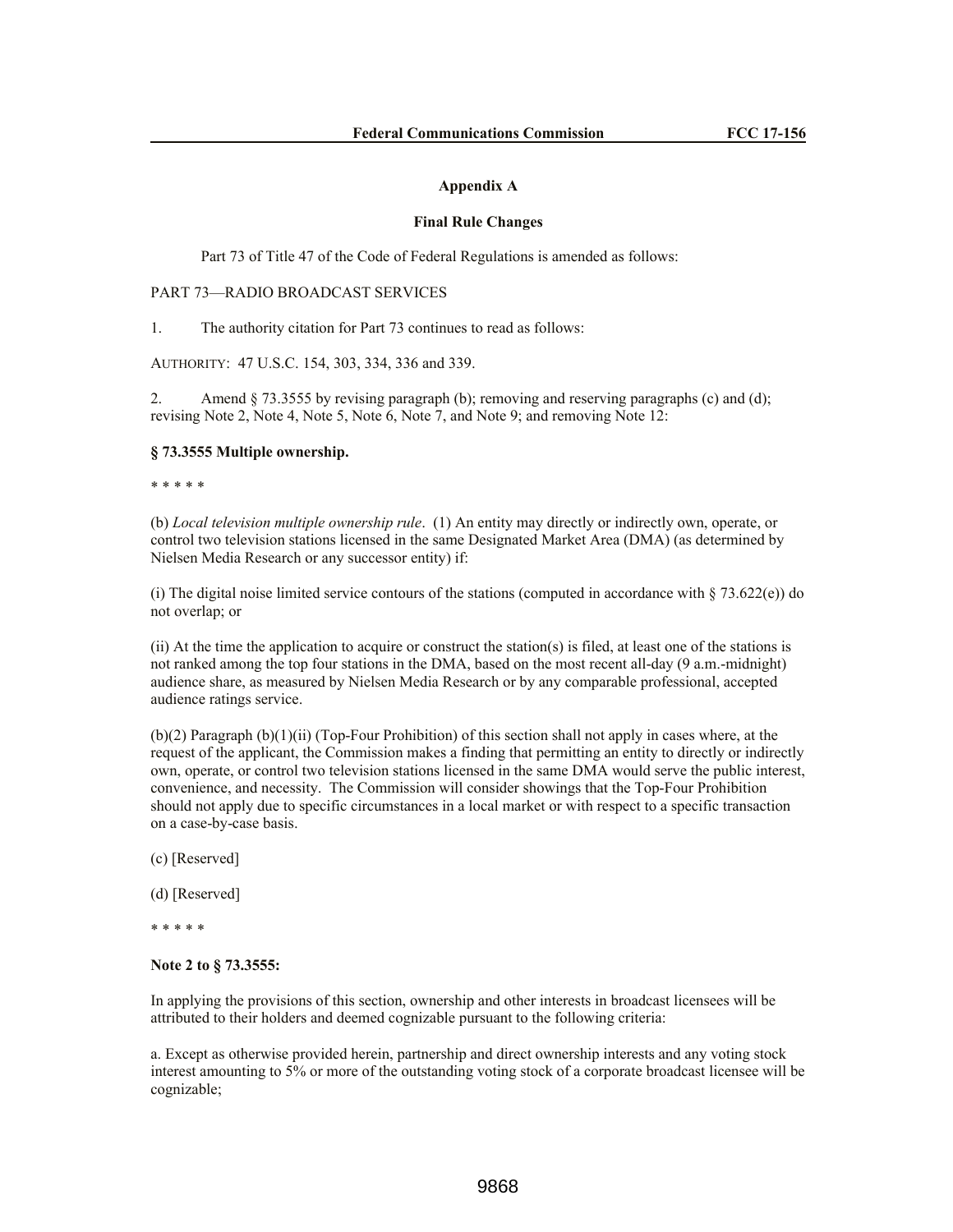b. Investment companies, as defined in 15 U.S.C. 80a-3, insurance companies and banks holding stock through their trust departments in trust accounts will be considered to have a cognizable interest only if they hold 20% or more of the outstanding voting stock of a corporate broadcast licensee, or if any of the officers or directors of the broadcast licensee are representatives of the investment company, insurance company or bank concerned. Holdings by a bank or insurance company will be aggregated if the bank or insurance company has any right to determine how the stock will be voted. Holdings by investment companies will be aggregated if under common management.

c. Attribution of ownership interests in a broadcast licensee that are held indirectly by any party through one or more intervening corporations will be determined by successive multiplication of the ownership percentages for each link in the vertical ownership chain and application of the relevant attribution benchmark to the resulting product, except that wherever the ownership percentage for any link in the chain exceeds 50%, it shall not be included for purposes of this multiplication. For purposes of paragraph i. of this note, attribution of ownership interests in a broadcast licensee that are held indirectly by any party through one or more intervening organizations will be determined by successive multiplication of the ownership percentages for each link in the vertical ownership chain and application of the relevant attribution benchmark to the resulting product, and the ownership percentage for any link in the chain that exceeds 50% shall be included for purposes of this multiplication. [For example, except for purposes of paragraph (i) of this note, if A owns 10% of company X, which owns 60% of company Y, which owns 25% of "Licensee," then X's interest in "Licensee" would be 25% (the same as Y's interest because X's interest in Y exceeds 50%), and A's interest in "Licensee" would be 2.5% ( $0.1 \times 0.25$ ). Under the 5% attribution benchmark, X's interest in "Licensee" would be cognizable, while A's interest would not be cognizable. For purposes of paragraph i. of this note, X's interest in "Licensee" would be 15% (0.6  $\times$ 0.25) and A's interest in "Licensee" would be  $1.5\%$  (0.1  $\times$  0.6  $\times$  0.25). Neither interest would be attributed under paragraph i. of this note.]

d. Voting stock interests held in trust shall be attributed to any person who holds or shares the power to vote such stock, to any person who has the sole power to sell such stock, and to any person who has the right to revoke the trust at will or to replace the trustee at will. If the trustee has a familial, personal or extra-trust business relationship to the grantor or the beneficiary, the grantor or beneficiary, as appropriate, will be attributed with the stock interests held in trust. An otherwise qualified trust will be ineffective to insulate the grantor or beneficiary from attribution with the trust's assets unless all voting stock interests held by the grantor or beneficiary in the relevant broadcast licensee are subject to said trust.

\* \* \*

g. Officers and directors of a broadcast licensee are considered to have a cognizable interest in the entity with which they are so associated. If any such entity engages in businesses in addition to its primary business of broadcasting, it may request the Commission to waive attribution for any officer or director whose duties and responsibilities are wholly unrelated to its primary business. The officers and directors of a parent company of a broadcast licensee, with an attributable interest in any such subsidiary entity, shall be deemed to have a cognizable interest in the subsidiary unless the duties and responsibilities of the officer or director involved are wholly unrelated to the broadcast licensee, and a statement properly documenting this fact is submitted to the Commission. [This statement may be included on the appropriate Ownership Report.] The officers and directors of a sister corporation of a broadcast licensee shall not be attributed with ownership of that licensee by virtue of such status.

h. Discrete ownership interests will be aggregated in determining whether or not an interest is cognizable under this section. An individual or entity will be deemed to have a cognizable investment if: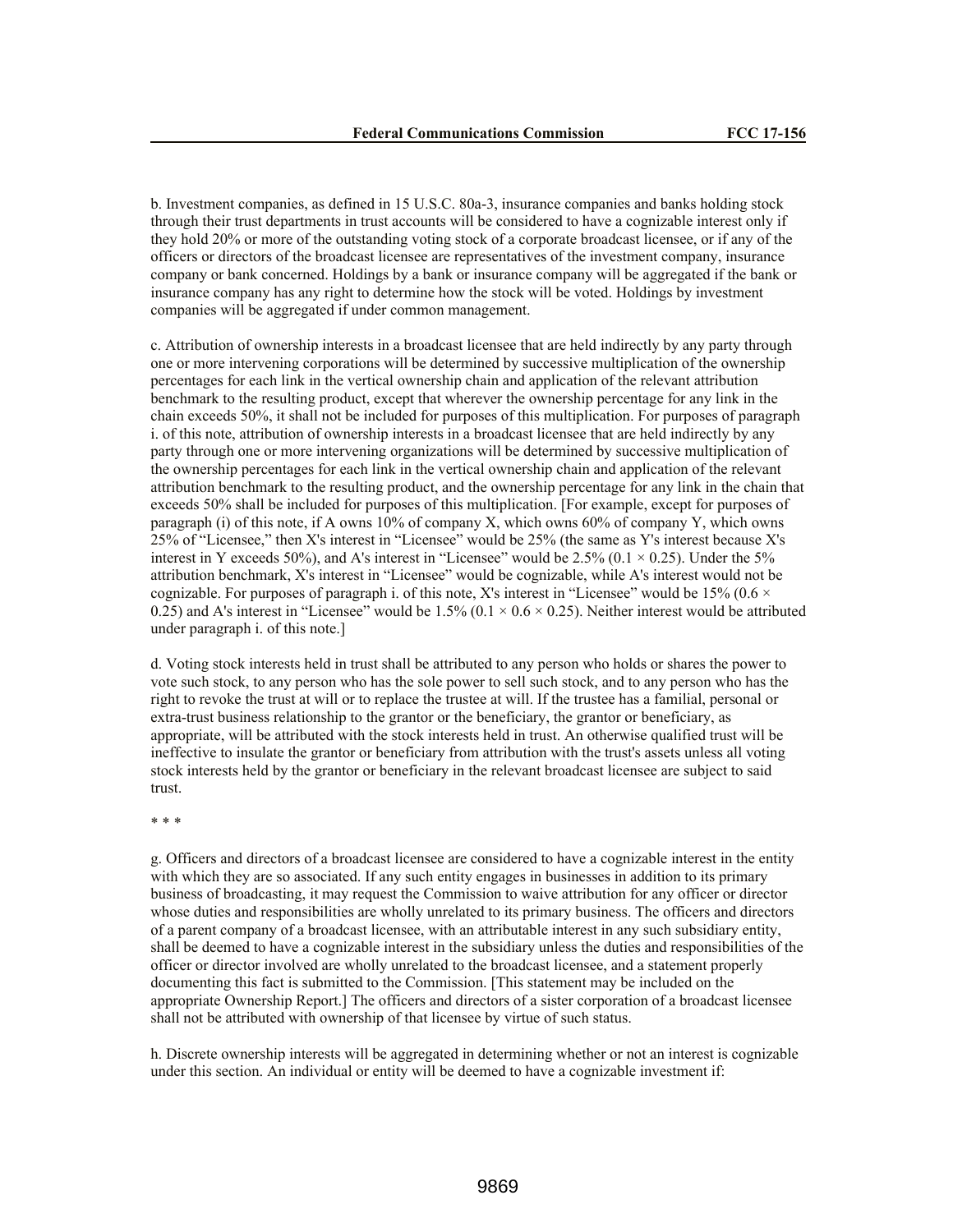1. The sum of the interests held by or through "passive investors" is equal to or exceeds 20 percent; or

2. The sum of the interests other than those held by or through "passive investors" is equal to or exceeds 5 percent; or

3. The sum of the interests computed under paragraph h. 1. of this note plus the sum of the interests computed under paragraph h. 2. of this note is equal to or exceeds 20 percent.

i.1. Notwithstanding paragraphs e. and f. of this Note, the holder of an equity or debt interest or interests in a broadcast licensee subject to the broadcast multiple ownership rules ("interest holder") shall have that interest attributed if:

A. The equity (including all stockholdings, whether voting or nonvoting, common or preferred) and debt interest or interests, in the aggregate, exceed 33 percent of the total asset value, defined as the aggregate of all equity plus all debt, of that broadcast licensee; and

B.(i) The interest holder also holds an interest in a broadcast licensee in the same market that is subject to the broadcast multiple ownership rules and is attributable under paragraphs of this note other than this paragraph i.; or

(ii) The interest holder supplies over fifteen percent of the total weekly broadcast programming hours of the station in which the interest is held. For purposes of applying this paragraph, the term, "market," will be defined as it is defined under the specific multiple ownership rule that is being applied, except that for television stations, the term "market" will be defined by reference to the definition contained in the local television multiple ownership rule contained in paragraph (b) of this section.

2. Notwithstanding paragraph i.1. of this Note, the interest holder may exceed the 33 percent threshold therein without triggering attribution where holding such interest would enable an eligible entity to acquire a broadcast station, provided that:

i. The combined equity and debt of the interest holder in the eligible entity is less than 50 percent, or

ii. The total debt of the interest holder in the eligible entity does not exceed 80 percent of the asset value of the station being acquired by the eligible entity and the interest holder does not hold any equity interest, option, or promise to acquire an equity interest in the eligible entity or any related entity. For purposes of this paragraph i.2, an "eligible entity" shall include any entity that qualifies as a small business under the Small Business Administration's size standards for its industry grouping, as set forth in 13 CFR 121.201, at the time the transaction is approved by the FCC, and holds:

A. 30 percent or more of the stock or partnership interests and more than 50 percent of the voting power of the corporation or partnership that will own the media outlet; or

B. 15 percent or more of the stock or partnership interests and more than 50 percent of the voting power of the corporation or partnership that will own the media outlet, provided that no other person or entity owns or controls more than 25 percent of the outstanding stock or partnership interests; or

C. More than 50 percent of the voting power of the corporation that will own the media outlet if such corporation is a publicly traded company.

j. "Time brokerage" (also known as "local marketing") is the sale by a licensee of discrete blocks of time to a "broker" that supplies the programming to fill that time and sells the commercial spot announcements in it.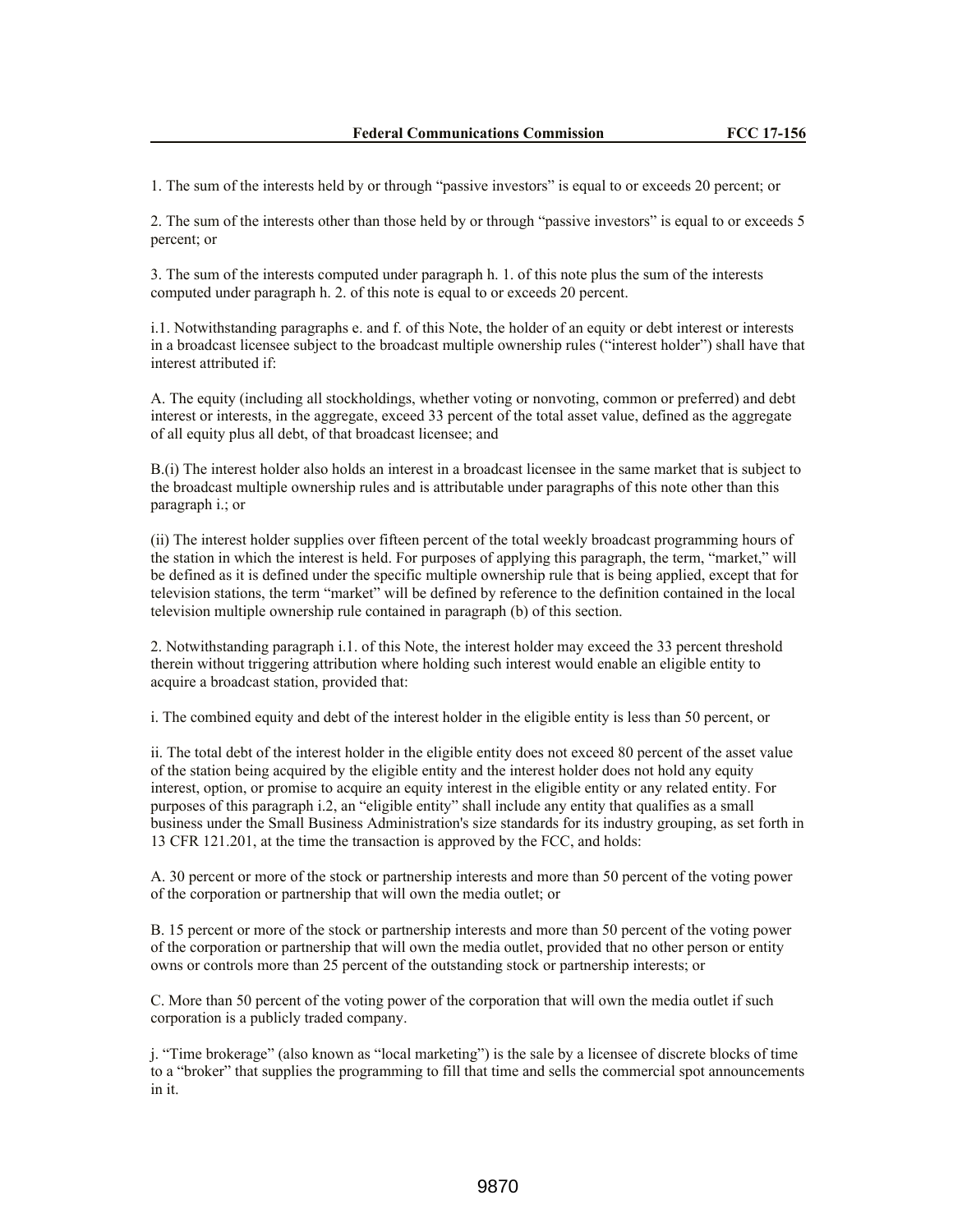1. Where two radio stations are both located in the same market, as defined for purposes of the local radio ownership rule contained in paragraph (a) of this section, and a party (including all parties under common control) with a cognizable interest in one such station brokers more than 15 percent of the broadcast time per week of the other such station, that party shall be treated as if it has an interest in the brokered station subject to the limitations set forth in paragraph (a) of this section. This limitation shall apply regardless of the source of the brokered programming supplied by the party to the brokered station.

2. Where two television stations are both located in the same market, as defined in the local television ownership rule contained in paragraph (b) of this section, and a party (including all parties under common control) with a cognizable interest in one such station brokers more than 15 percent of the broadcast time per week of the other such station, that party shall be treated as if it has an interest in the brokered station subject to the limitations set forth in paragraphs (b) and (e) of this section. This limitation shall apply regardless of the source of the brokered programming supplied by the party to the brokered station.

3. Every time brokerage agreement of the type described in this Note shall be undertaken only pursuant to a signed written agreement that shall contain a certification by the licensee or permittee of the brokered station verifying that it maintains ultimate control over the station's facilities including, specifically, control over station finances, personnel and programming, and by the brokering station that the agreement complies with the provisions of paragraph (b) of this section if the brokering station is a television station or with paragraph (a) of this section if the brokering station is a radio station.

k. "Joint Sales Agreement" is an agreement with a licensee of a "brokered station" that authorizes a "broker" to sell advertising time for the "brokered station."

1. Where two radio stations are both located in the same market, as defined for purposes of the local radio ownership rule contained in paragraph (a) of this section, and a party (including all parties under common control) with a cognizable interest in one such station sells more than 15 percent of the advertising time per week of the other such station, that party shall be treated as if it has an interest in the brokered station subject to the limitations set forth in paragraph (a) of this section.

2. Every joint sales agreement of the type described in this Note shall be undertaken only pursuant to a signed written agreement that shall contain a certification by the licensee or permittee of the brokered station verifying that it maintains ultimate control over the station's facilities, including, specifically, control over station finances, personnel and programming, and by the brokering station that the agreement complies with the limitations set forth in paragraph (a) of this section if the brokering station is a radio station.

\* \* \* \* \*

## **Note 4 to § 73.3555:**

Paragraphs (a) and (b) of this section will not be applied so as to require divestiture, by any licensee, of existing facilities, and will not apply to applications for assignment of license or transfer of control filed in accordance with §73.3540(f) or §73.3541(b), or to applications for assignment of license or transfer of control to heirs or legatees by will or intestacy, or to FM or AM broadcast minor modification applications for intra-market community of license changes, if no new or increased concentration of ownership would be created among commonly owned, operated or controlled broadcast stations. Paragraphs (a) and (b) of this section will apply to all applications for new stations, to all other applications for assignment or transfer, to all applications for major changes to existing stations, and to all other applications for minor changes to existing stations that seek a change in an FM or AM radio station's community of license or create new or increased concentration of ownership among commonly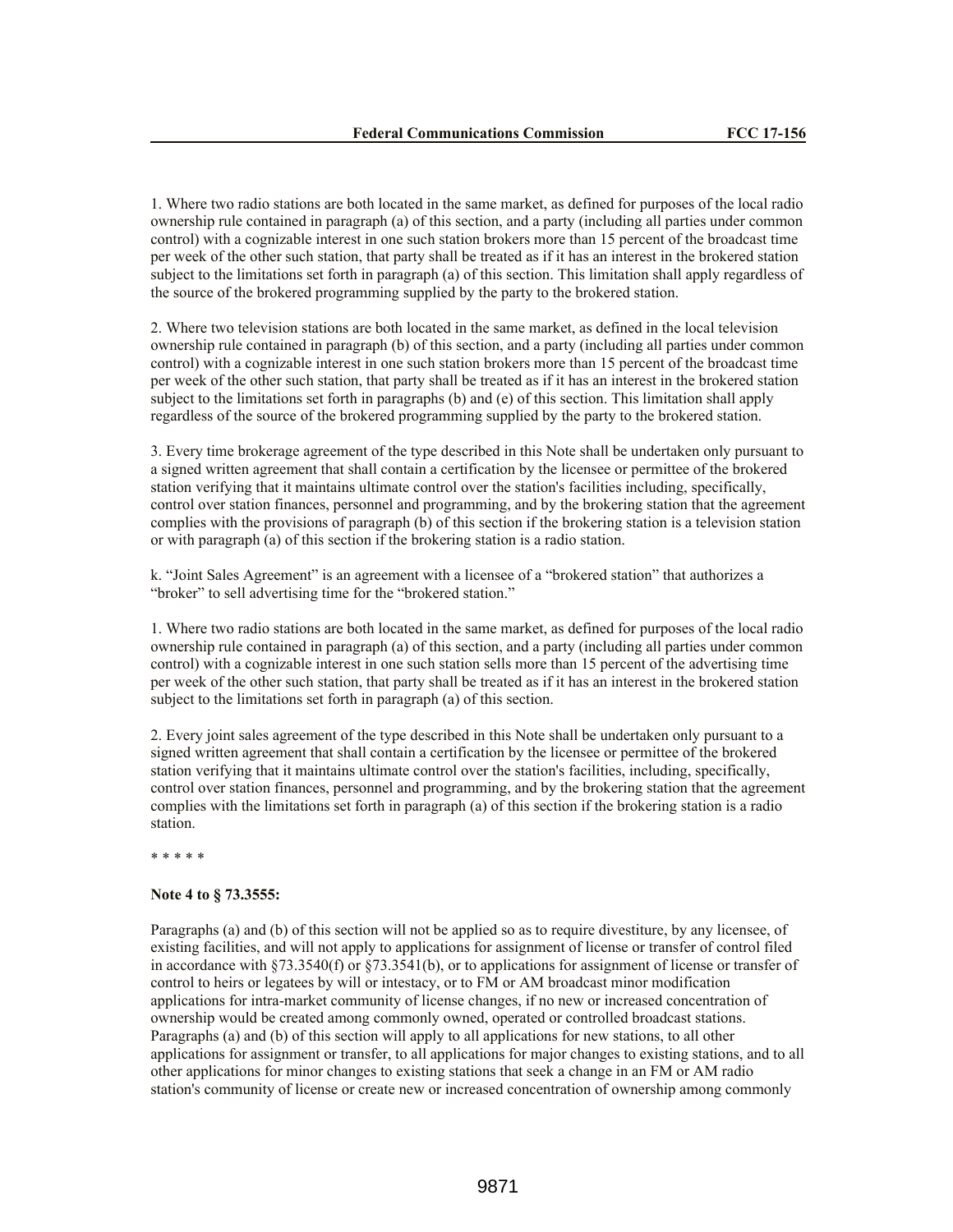owned, operated or controlled broadcast stations. Commonly owned, operated or controlled broadcast stations that do not comply with paragraphs (a) and (b) of this section may not be assigned or transferred to a single person, group or entity, except as provided in this Note, the Report and Order in Docket No. 02-277, released July 2, 2003 (FCC 02-127), or the Second Report and Order in MB Docket No. 14-50, FCC 16-107 (released August 25, 2016).

\* \* \* \* \*

**Note 5 to § 73.3555:**

Paragraphs (b) and (e) of this section will not be applied to cases involving television stations that are "satellite" operations. Such cases will be considered in accordance with the analysis set forth in the Report and Order in MM Docket No. 87-8, FCC 91-182 (released July 8, 1991), in order to determine whether common ownership, operation, or control of the stations in question would be in the public interest. An authorized and operating "satellite" television station, the digital noise limited service contour of which overlaps that of a commonly owned, operated, or controlled "non-satellite" parent television broadcast station may subsequently become a "non-satellite" station under the circumstances described in the aforementioned Report and Order in MM Docket No. 87-8. However, such commonly owned, operated, or controlled "non-satellite" television stations may not be transferred or assigned to a single person, group, or entity except as provided in Note 4 of this section.

#### **Note 6 to § 73.3555:**

Requests submitted pursuant to paragraph  $(b)(2)$  will be considered in accordance with the analysis set forth in the Order on Reconsideration in MB Docket Nos. 14-50, et al. (FCC 17-156).

#### **Note 7 to § 73.3555:**

The Commission will entertain applications to waive the restrictions in paragraph (b) of this section (the local television ownership rule) on a case-by-case basis. In each case, we will require a showing that the in-market buyer is the only entity ready, willing, and able to operate the station, that sale to an out-ofmarket applicant would result in an artificially depressed price, and that the waiver applicant does not already directly or indirectly own, operate, or control interest in two television stations within the relevant DMA. One way to satisfy these criteria would be to provide an affidavit from an independent broker affirming that active and serious efforts have been made to sell the permit, and that no reasonable offer from an entity outside the market has been received.

We will entertain waiver requests as follows:

1. If one of the broadcast stations involved is a "failed" station that has not been in operation due to financial distress for at least four consecutive months immediately prior to the application, or is a debtor in an involuntary bankruptcy or insolvency proceeding at the time of the application.

2. If one of the television stations involved is a "failing" station that has an all-day audience share of no more than four per cent; the station has had negative cash flow for three consecutive years immediately prior to the application; and consolidation of the two stations would result in tangible and verifiable public interest benefits that outweigh any harm to competition and diversity.

3. If the combination will result in the construction of an unbuilt station. The permittee of the unbuilt station must demonstrate that it has made reasonable efforts to construct but has been unable to do so.

\* \* \* \* \*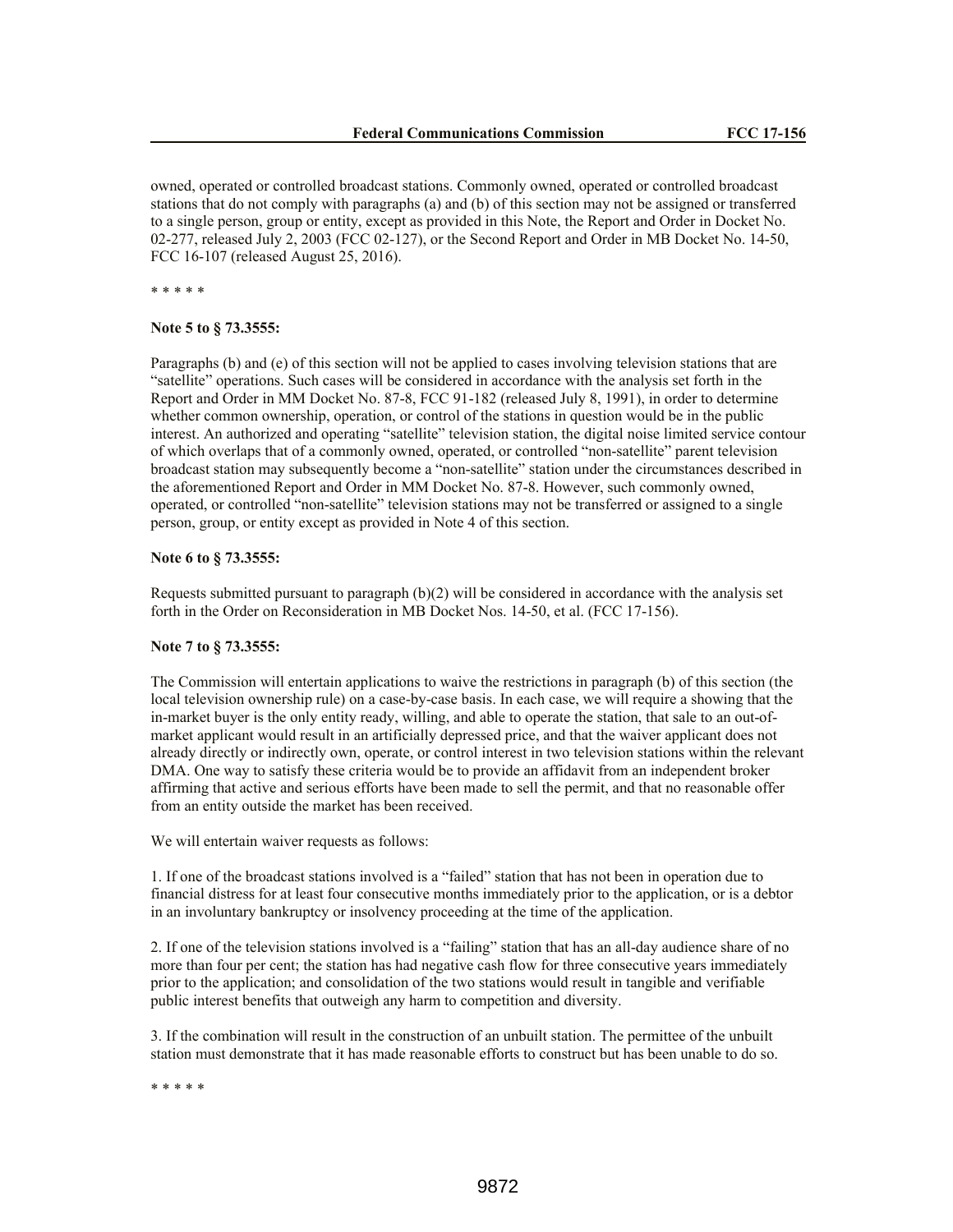## **Note 9 to § 73.3555**

Paragraph (a)(1) of this section will not apply to an application for an AM station license in the 1605-1705 kHz band where grant of such application will result in the overlap of the 5 mV/m groundwave contours of the proposed station and that of another AM station in the 535-1605 kHz band that is commonly owned, operated or controlled.

\* \* \* \* \*

3. Amend § 73.3613 by revising paragraphs (d)(2) to read as follows:

## **§ 73.3613 Filing of contracts.**

\* \* \* \* \*

 $(d)$  \* \* \*

(2) *Joint sales agreements*: Joint sales agreements involving radio stations where the licensee (including all parties under common control) is the brokering entity, the brokering and brokered stations are both in the same market as defined in the local radio multiple ownership rule contained in  $\S$  73.3555(a), and more than 15 percent of the advertising time of the brokered station on a weekly basis is brokered by that licensee. Confidential or proprietary information may be redacted where appropriate but such information shall be made available for inspection upon request by the FCC.

\* \* \* \* \*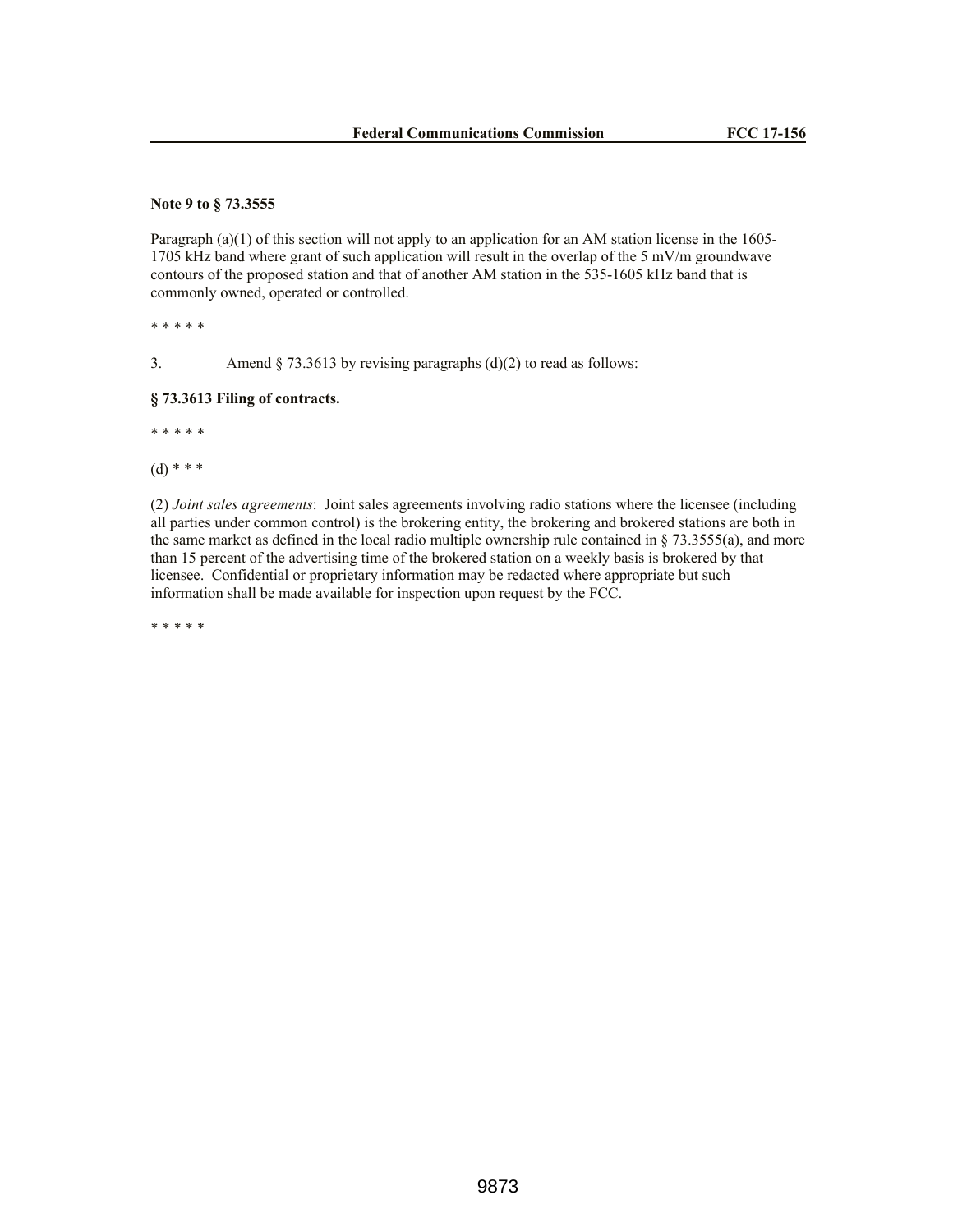#### **APPENDIX B**

### **Supplemental Final Regulatory Flexibility Analysis**

1. In compliance with the Regulatory Flexibility Act  $(RFA)$ ,<sup>1</sup> this Supplemental Final Regulatory Flexibility Analysis (Supplemental FRFA) supplements the Final Regulatory Flexibility Analysis (FRFA) included in the *Second Report and Order*<sup>2</sup> to the extent that changes adopted on reconsideration require changes to the information included and conclusions reached in the FRFA. As required by the Regulatory Flexibility Act of 1980, as amended  $(RFA)$ ,<sup>3</sup> an Initial Regulatory Flexibility Analysis (IRFA) was incorporated in the *NPRM* that initiated this proceeding.<sup>4</sup> The Commission sought written public comment on the proposals in the *NPRM*, including comment on the IRFA. The Commission also incorporated a Supplemental Initial Regulatory Flexibility Analysis (Supplemental  $IRFA$ ) in the  $FNPRM$  in this proceeding.<sup>5</sup> The Commission sought written public comment on the proposals in the *FNPRM*, including comment on the Supplemental IRFA. The Commission received no comments in response to the IRFA or the Supplemental IRFA. This present Supplemental FRFA conforms to the RFA.<sup>6</sup>

### **A. Need for, and Objectives of, the** *Order on Reconsideration*

2. This *Order on Reconsideration* modifies the *Second Report and Order*, which concluded the 2010 and 2014 Quadrennial Reviews of the broadcast ownership rules initiated pursuant to Section  $202(h)$  of the Telecommunications Act of 1996 (1996 Act).<sup>7</sup> The Commission is required by statute to review its media ownership rules every four years to determine whether they "are necessary in the public interest as the result of competition<sup>38</sup> and to "repeal or modify any regulation it determines to be no longer in the public interest."<sup>9</sup> The media ownership rules that are subject to this quadrennial review are the Local Television Ownership Rule, the Local Radio Ownership Rule, the Newspaper/Broadcast Cross-Ownership (NBCO) Rule, the Radio/Television Cross-Ownership Rule, and the Dual Network Rule.<sup>10</sup>

3. In this *Order on Reconsideration*, the Commission eliminates the Newspaper/Broadcast Cross-Ownership Rule and the Radio/Television Cross-Ownership Rule in their entirety. The Commission revises the Local Television Ownership Rule to eliminate the Eight-Voices Test and to modify the Top-Four Prohibition to better reflect the competitive conditions in local markets. The Commission also eliminates the attribution rule for television joint sales agreements (JSAs). No other changes are made to the rules adopted in the *Second Report and Order*. 11

4. *Newspaper/Broadcast Cross-Ownership Rule.* In the *Order on Reconsideration*, the Commission finds that the Newspaper/Broadcast Cross-Ownership (NBCO) Rule no longer serves the public interest. The Commission accordingly repeals the rule in its entirety. The *Second Report and*

6 *See* 5 U.S.C. § 604.

 1 *See* 5 U.S.C. § 604.

<sup>2</sup> *2014 Quadrennial Regulatory Review – Review of the Commission's Broadcast Ownership Rules and Other Rules Adopted Pursuant to Section 202 of the Telecommunications Act of 1996 et al.*, Second Report and Order, 31 FCC Rcd 9864, 10029-42, App. B (2016) (*Second Report and Order*).

<sup>3</sup> 5 U.S.C. § 603. The RFA, *id.* §§ 601-12, has been amended by the Small Business Regulatory Enforcement Fairness Act of 1996 (SBREFA), Pub. L. No. 104-121, Title II, 110 Stat. 857 (1996).

<sup>4</sup> *See 2010 Quadrennial Regulatory Review – Review of the Commission's Broadcast Ownership Rules and Other Rules Adopted Pursuant to Section 202 of the Telecommunications Act of 1996 et al.*, Notice of Proposed Rulemaking, 26 FCC Rcd 17489, Appx. C (2011) (*NPRM*).

<sup>5</sup> *See 2014 Quadrennial Regulatory Review – Review of the Commission's Broadcast Ownership Rules and Other Rules Adopted Pursuant to Section 202 of the Telecommunications Act of 1996 et al.*, Further Notice of Proposed Rulemaking and Report and Order, 29 FCC Rcd 4371, Appx. D (2014) (*FNPRM*).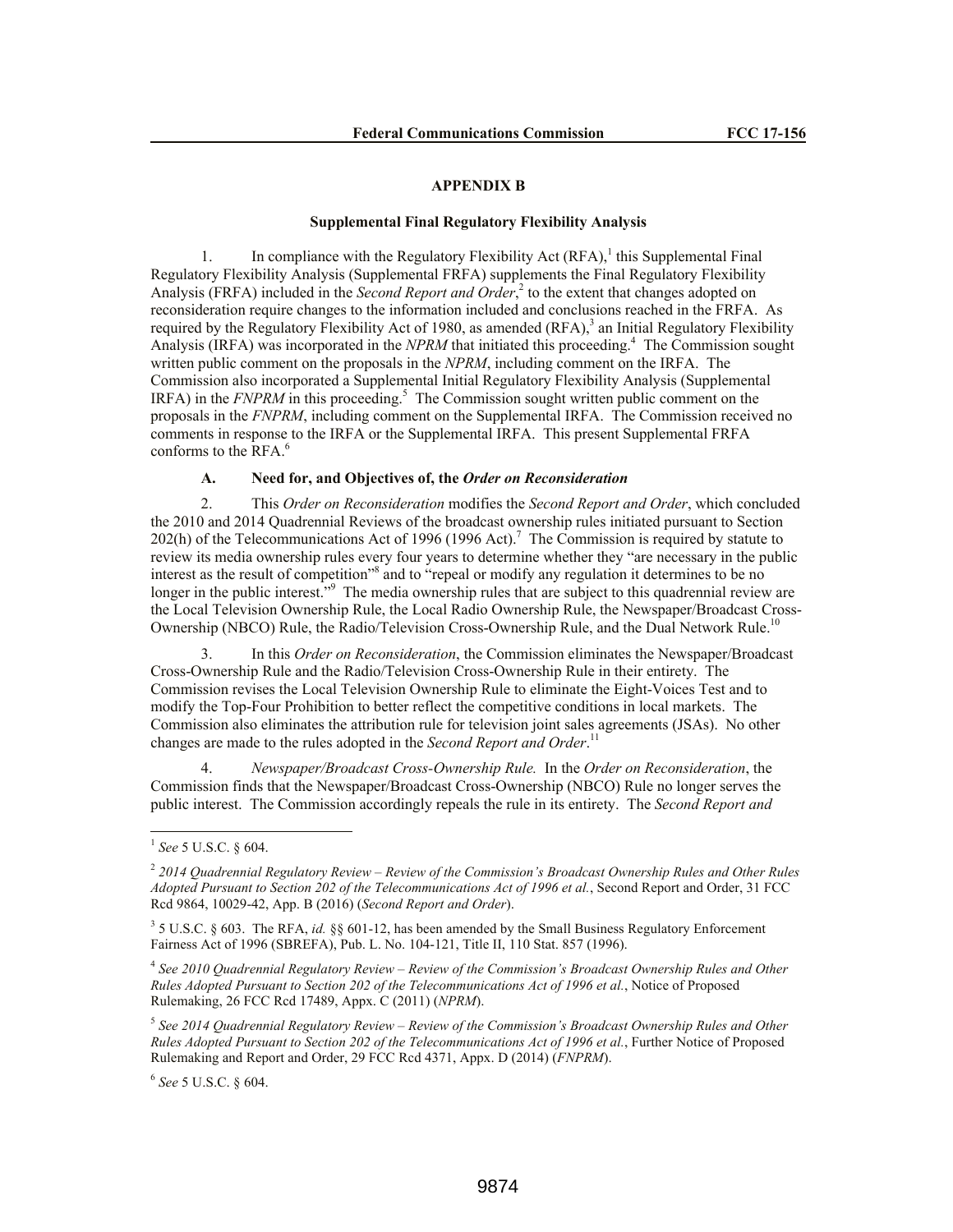*Order* retained the NBCO Rule, which prohibits common ownership of a daily newspaper and a fullpower broadcast station (AM, FM, or TV) within the same local market, with only modest modifications in order to promote viewpoint diversity. On reconsideration, the Commission finds that the NBCO Rule no longer meets the public interest standard required under Section 202(h). The Commission finds that the NBCO Rule is no longer necessary to promote viewpoint diversity (and confirms that the rule is not necessary to promote competition or localism) because of the multiplicity of sources of news and information in the current media marketplace and the diminished voice of daily print newspapers. The Commission also finds that the rule may, in fact, be limiting opportunities for broadcasters and newspapers to retain their strength as voices in local markets. In addition, the Commission finds that eliminating the rule will benefit localism by allowing both broadcasters and newspapers to seek out new sources of investment and operational expertise, thereby potentially increasing the quantity and quality of local news programming they provide in their local markets. On balance, therefore, the Commission finds that retaining the rule does not serve the public interest. The Commission therefore concludes that retaining the rule is not in the public interest and that the public interest is best served by repealing the NBCO Rule. Accordingly, a newspaper will be allowed to combine with television and radio stations within the same local market, subject to the remaining broadcast ownership rules.

5. *Radio/Television Cross-Ownership Rule.* In the *Order on Reconsideration*, the Commission finds that the Radio/Television Cross-Ownership Rule no longer serves the public interest. Accordingly, the Commission eliminates the rule in its entirety. The Commission concludes that it can no longer justify retention of the rule in light of broadcast radio's diminished contributions to viewpoint diversity and the variety of other media outlets that contribute to viewpoint diversity in local markets. In addition, given that the Radio/Television Cross-Ownership Rule retained in the *Second Report and Order* already permits a significant degree of common ownership, the Commission concludes that the rule's elimination will have a negligible effect in most markets, particularly as ownership will continue to be limited by the Local Television and Local Radio Ownership Rules. Accordingly, television stations and radio stations in the same market may be commonly owned provided that such ownership arrangements otherwise comply with the Local Television and Local Radio Ownership Rules.

6. *Local Television Ownership Rule.* In the *Order on Reconsideration*, the Commission finds that the Local Television Ownership Rule adopted in the *Second Report and Order* is not supported

(Continued from previous page)

8 1996 Act § 202(h). In *Prometheus Radio Project v. FCC*, 373 F.3d 372 (3d Cir. 2004) (*Prometheus I*), the Third Circuit concluded that "necessary in the public interest" is a '"plain public interest' standard under which 'necessary' means 'convenient,' 'useful,' or 'helpful,' not 'essential' or 'indispensable.'" *Id.* at 394. The court stated that "the first instruction [of Section 202(h)] requires the Commission to take a fresh look at its regulations periodically in order to ensure that they remain 'necessary in the public interest.'" *Id.* at 391. In 2004, Congress revised the then-biennial review requirement to require such reviews quadrennially. *See* Appropriations Act § 629.

 $9^9$  47 U.S.C. § 303 note (Section 202(h) of the 1996 Act as amended).

<sup>10</sup> These rules are found, respectively, at 47 CFR Sections 73.3555(b), (a), (d), (c), and 73.658(g).

 $11$  The Commission declines to modify the market definitions relied on for the Local Radio Ownership Rule though the *Order on Reconsideration* does adopt a presumptive waiver standard for certain embedded market transactions—and retains the disclosure requirement for shared service agreements (SSAs) involving commercial television stations, as requested by certain parties in petitions for reconsideration. Accordingly, no supplemental FRFA is warranted for the Local Radio Ownership Rule or the SSA disclosure requirement, as the FRFA adopted in the *Second Report and Order* will continue to apply to those provisions. In addition, in the *Order on Reconsideration* the Commission decides to adopt an incubator program and initiates a new proceeding to seek comment on the structure and administration of such a program. That program is addressed in an IRFA attached to the *Order on Reconsideration* at Appendix C.

<sup>7</sup> Telecommunications Act of 1996, Pub. L. No. 104-104, § 202(h), 110 Stat. 56, 111-12 (1996) (1996 Act) (codified as amended at 47 U.S.C. § 303 note); Consolidated Appropriations Act, 2004, Pub. L. No. 108-199, § 629, 118 Stat. 3, 99-100 (2004) (Appropriations Act) (amending Sections 202(c) and 202(h) of the 1996 Act).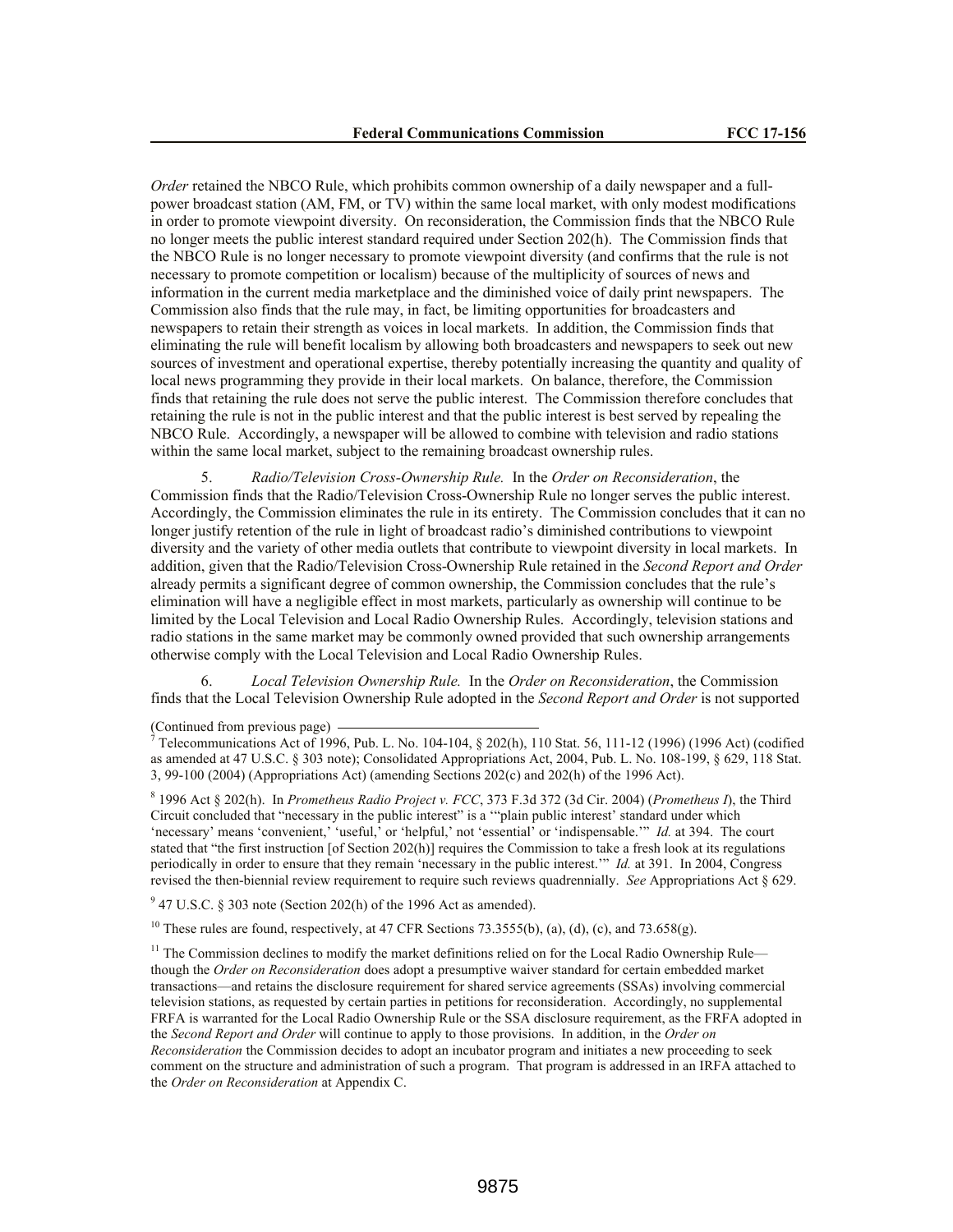by the record and must be modified. Specifically, the Commission eliminates the Eight-Voices Test, which required that at least eight independently owned television stations must remain in the market after combining ownership of two stations in a market. The Commission modifies the Top-Four Prohibition, a prohibition against common ownership of two top-four ranked stations in all markets, adopting a case-bycase approach to account for circumstances in which application of the prohibition is not in the public interest.

7. The Commission finds that the decision in the *Second Report and Order* to retain ownership rules focused on promoting competition among broadcast television stations in local television viewing markets was appropriate because broadcast television stations still play a unique and important role in their local communities. However, the importance of broadcast television stations also compels the Commission to ensure that its rules do not restrict unnecessarily the ability of broadcast television stations to serve their local markets when facing pressure from ever-growing video programming options.

8. On reconsideration, the Commission finds no record support or reasoned analysis to justify retention of the Eight-Voices Test. In the *Second Report and Order*, the Commission failed to explain adequately why the number of independent television stations must be equal to the number of topperforming stations in a market (i.e., the top-four rated stations). The *Second Report and Order* also failed to provide precedent, record evidence, or economic theory to support the underlying premise that the number of independent television stations must be equal to the number of top-performing stations in a market to promote competition. The Commission also ignored evidence in the record demonstrating that the Eight-Voices Test lacks any economic support, is inconsistent with the realities of the television marketplace, and prevents combinations that would likely produce significant public interest benefits. In the *Order on Reconsideration*, the Commission found that elimination of the Eight-Voices Test will enable broadcasters to realize potential public interest benefits of common ownership, potentially allowing local broadcast stations to invest more resources in news or other public interest programming that meets the needs of their local communities. Accordingly, the Commission modifies the Local Television Ownership Rule as adopted in the *Second Report and Order* to eliminate the Eight-Voices Test.

9. In contrast to the Eight-Voices Test, the Commission finds that its decision in the *Second Report and Order* to treat combinations involving two top-four rated stations differently than other combinations was generally supported by the record. However, evidence in the record demonstrated that the concerns for which the Top-Four Prohibition is intended to address may not be present in some markets. Accordingly, the Commission modifies the Top-Four Prohibition to include an option for caseby-case examination, which will lead to a more tailored application of the Local Television Ownership Rule.

10. *Television JSA Attribution Rule*. On reconsideration, the Commission finds that the *Second Report and Order* failed to demonstrate that television JSAs should be attributable and finds significant evidence that television JSAs help promote the public interest, particularly in small and midsized markets. Attributing JSAs discourages stations from achieving these benefits to the detriment of the public interest. Therefore, even if the *Second Report and Order* had correctly determined television JSAs should be attributable, the Commission finds that the public interest is best served by refraining from attributing such agreements. Accordingly, based on a full consideration of the record, the Commission eliminates the Television JSA Attribution Rule.

#### **B. Summary of Significant Issues Raised by Public Comments in Response to the IRFA**

11. The Commission received no comments in response to the IRFA, or the Supplemental IRFA.

# **C. Response to Comments by the Chief Counsel for Advocacy of the Small Business Administration**

12. Pursuant to the Small Business Jobs Act of 2010, which amended the RFA, the Commission is required to respond to any comments filed by the Chief Counsel for Advocacy of the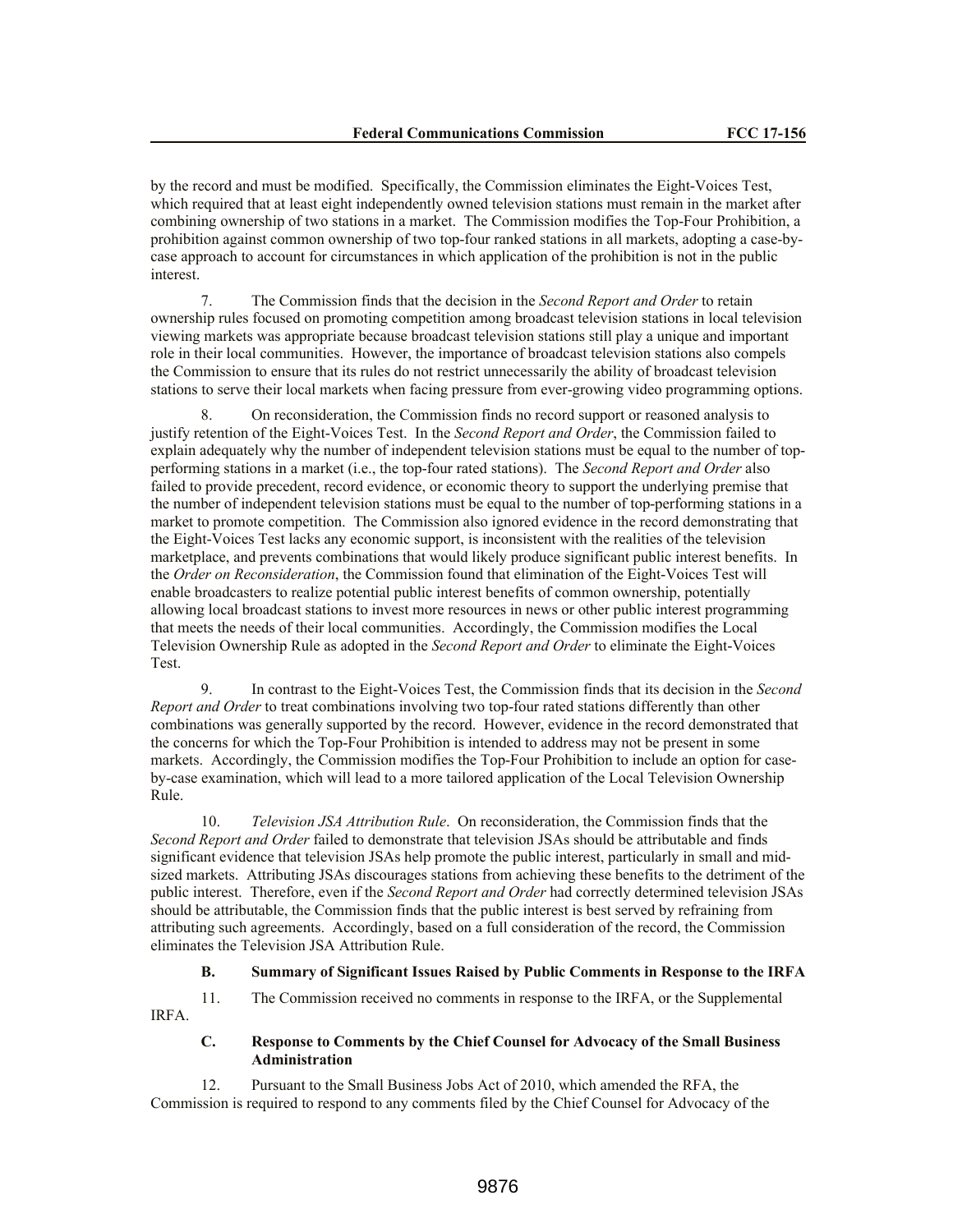Small Business Administration (SBA) and to provide a detailed statement of any change made to the proposed rules as a result of those comments.<sup>12</sup>

13. The Chief Counsel did not file any comments in response to the proposed rules in this proceeding.

# **D. Description and Estimate of the Number of Small Entities to Which Rules Will Apply**

14. The RFA directs the Commission to provide a description of and, where feasible, an estimate of the number of small entities that will be affected by the rules adopted.<sup>13</sup> The RFA generally defines the term "small entity" as having the same meaning as the terms "small business," "small organization," and "small governmental jurisdiction."<sup>14</sup> In addition, the term "small business" has the same meaning as the term "small business concern" under the Small Business Act.<sup>15</sup> A "small business concern" is one which: (1) is independently owned and operated; (2) is not dominant in its field of operation; and (3) satisfies any additional criteria established by the SBA.<sup>16</sup> The final rules adopted herein affect small television and radio broadcast stations and small entities that operate daily newspapers. A description of these small entities, as well as an estimate of the number of such small entities, is provided below.

15. *Television Broadcasting*. This Economic Census category "comprises establishments primarily engaged in broadcasting images together with sound."<sup>17</sup> These establishments operate television broadcasting studios and facilities for the programming and transmission of programs to the public.<sup>18</sup> These establishments also produce or transmit visual programming to affiliated broadcast television stations, which in turn broadcast the programs to the public on a predetermined schedule. Programming may originate in their own studio, from an affiliated network, or from external sources.<sup>19</sup> The SBA has created the following small business size standard for such businesses: those having \$38.5 million or less in annual receipts.<sup>20</sup> The 2012 Economic Census data reports that 751 such firms in this category operated in that year. Of that number, 656 had annual receipts of \$25,000,000 or less, 25 had annual receipts between \$25,000,000 and \$49,999,999 and 70 had annual receipts of \$50,000,000 or more.<sup>21</sup> Based on this data, we therefore estimate that the majority of commercial television broadcasters are small entities under the applicable SBA size standard.

16. The Commission has estimated the number of licensed commercial television stations to be  $1,382<sup>22</sup>$  Of this total,  $1,262$  stations (or about 91 percent) had revenues of \$38.5 million or less, according to Commission staff review of the BIA Kelsey Inc. Media Access Pro Television Database (BIA) on May 9, 2017, and therefore these licensees qualify as small entities under the SBA definition. In addition, the Commission has estimated the number of licensed noncommercial educational television stations to be 393.<sup>23</sup> Notwithstanding, the Commission does not compile and otherwise does not have access to information on the revenue of NCE stations that would permit it to determine how many such stations would qualify as small entities.

17. We note, however, that, in assessing whether a business concern qualifies as small under the above definition, business (control) affiliations<sup>24</sup> must be included. Our estimate, therefore, likely overstates the number of small entities that might be affected by its action, because the revenue figure on which it is based does not include or aggregate revenues from affiliated companies. In addition, another element of the definition of "small business" is that the entity not be dominant in its field of operation. We are unable at this time to define or quantify the criteria that would establish whether a specific television broadcast station is dominant in its field of operation. Accordingly, the estimate of small businesses to which rules may apply do not exclude any television broadcast station from the definition of a small business on this basis and are therefore possibly over-inclusive.<sup>25</sup> Also, as noted above, an additional element of the definition of "small business" is that the entity must be independently owned

 $12$  5 U.S.C. § 604(a)(3).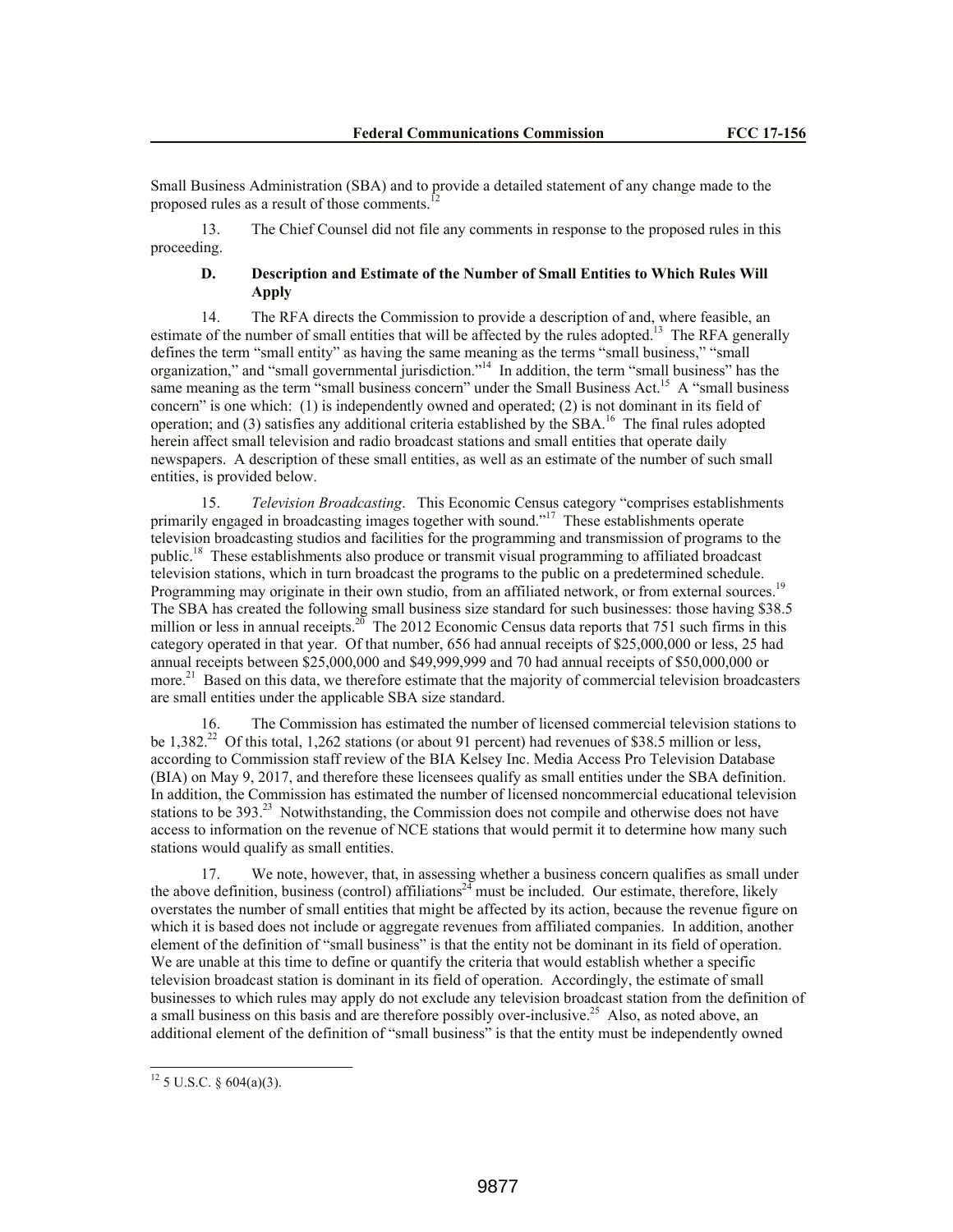and operated. The Commission notes that it is difficult at times to assess these criteria in the context of media entities and its estimates of small businesses to which they apply may be over-inclusive to this extent.

18. *Radio Stations*. This Economic Census category "comprises establishments primarily engaged in broadcasting aural programs by radio to the public. Programming may originate in their own studio, from an affiliated network, or from external sources."<sup>26</sup> The SBA has established a small business size standard for this category as firms having \$38.5 million or less in annual receipts.<sup>27</sup> Economic Census data for 2012 shows that 2,849 radio station firms operated during that year.<sup>28</sup> Of that number,

(Continued from previous page)

 $^{13}$  *Id.* 

 $^{14}$  *Id.* § 601(6).

<sup>15</sup> *Id.*  $\S$  601(3) (incorporating by reference the definition of "small-business concern" in the Small Business Act, 15 U.S.C. § 632). Pursuant to  $\overline{5}$  U.S.C. § 601(3), the statutory definition of a small business applies "unless an agency, after consultation with the Office of Advocacy of the Small Business Administration and after opportunity for public comment, establishes one or more definitions of such term which are appropriate to the activities of the agency and publishes such definition(s) in the Federal Register."

<sup>16</sup> 15 U.S.C. § 632.

<sup>17</sup> U.S. Census Bureau, 2017 NAICS Definitions, "515120 Television Broadcasting," https://www.census.gov/cgibin/sssd/naics/naicsrch?input=515120&search=2017+NAICS+Search&search=2017.

<sup>18</sup> *Id*.

<sup>19</sup> U.S. Census Bureau, North American Industry Classification System at 420 (2017) (Television Broadcasting NAICS Code 515120) (NAICS Codes 2017), https://www.census.gov/eos/www/naics/2017NAICS/2017\_NAICS Manual.pdf. Separate census categories pertain to businesses primarily engaged in producing programming. *See*  Motion Picture and Video Production, NAICS Code 512110; Motion Picture and Video Distribution, NAICS Code 512120; Teleproduction and Other Post-Production Services, NAICS Code 512191; and Other Motion Picture and Video Industries, NAICS Code 512199.

<sup>20</sup> 13 CFR § 121.201 (NAICS code 515120).

<sup>21</sup> U.S. Census Bureau, Table No. EC1251SSSZ4, Information: Subject Series - Establishment and Firm Size: Receipts Size of Firms for the United States: 2012 (515120 Television Broadcasting). https://factfinder.census.gov/faces/tableservices/jsf/pages/productview.xhtml?pid=ECN\_2012\_US\_51SSSZ4&prod Type=table.

 $^{22}$  Broadcast Station Totals as of June 30, 2017, Press Release (MB July 11, 2017) (June 30, 2017 Broadcast Station Totals), https://apps.fcc.gov/edocs\_public/attachmatch/DOC-345720A1.pdf.

<sup>23</sup> *Id.*

<sup>24</sup> "[Business concerns] are affiliates of each other when one concern controls or has the power to control the other or a third party or parties controls or has to power to control both." 13 CFR  $\S$  121.103(a)(1).

<sup>25</sup> There are also 2,385 LPTV stations, including Class A stations, and 3,776 TV translator stations. June 30, 2017 Broadcast Station Totals. Given the nature of these services, we will presume that all of these entities qualify as small entities under the above SBA small business size standard.

<sup>26</sup> U.S. Census Bureau, 2017 NAICS Definitions, "515112 Radio Stations," https://www.census.gov/cgibin/sssd/naics/naicsrch?input=515112&search=2017+NAICS+Search&search=2017.

<sup>27</sup> 13 CFR § 121.201 (NAICS code 515112).

28 U.S. Census Bureau, Table No. EC1251SSSZ4, *Information: Subject Series - Establishment and Firm Size: Receipts Size of Firms for the United States: 2012* (515112 Radio Stations) https://factfinder.census.gov/faces/tableservices/jsf/pages/productview.xhtml?pid=ECN\_2012\_US\_51SSSZ4&prod Type=table (visited Oct. 11, 2017).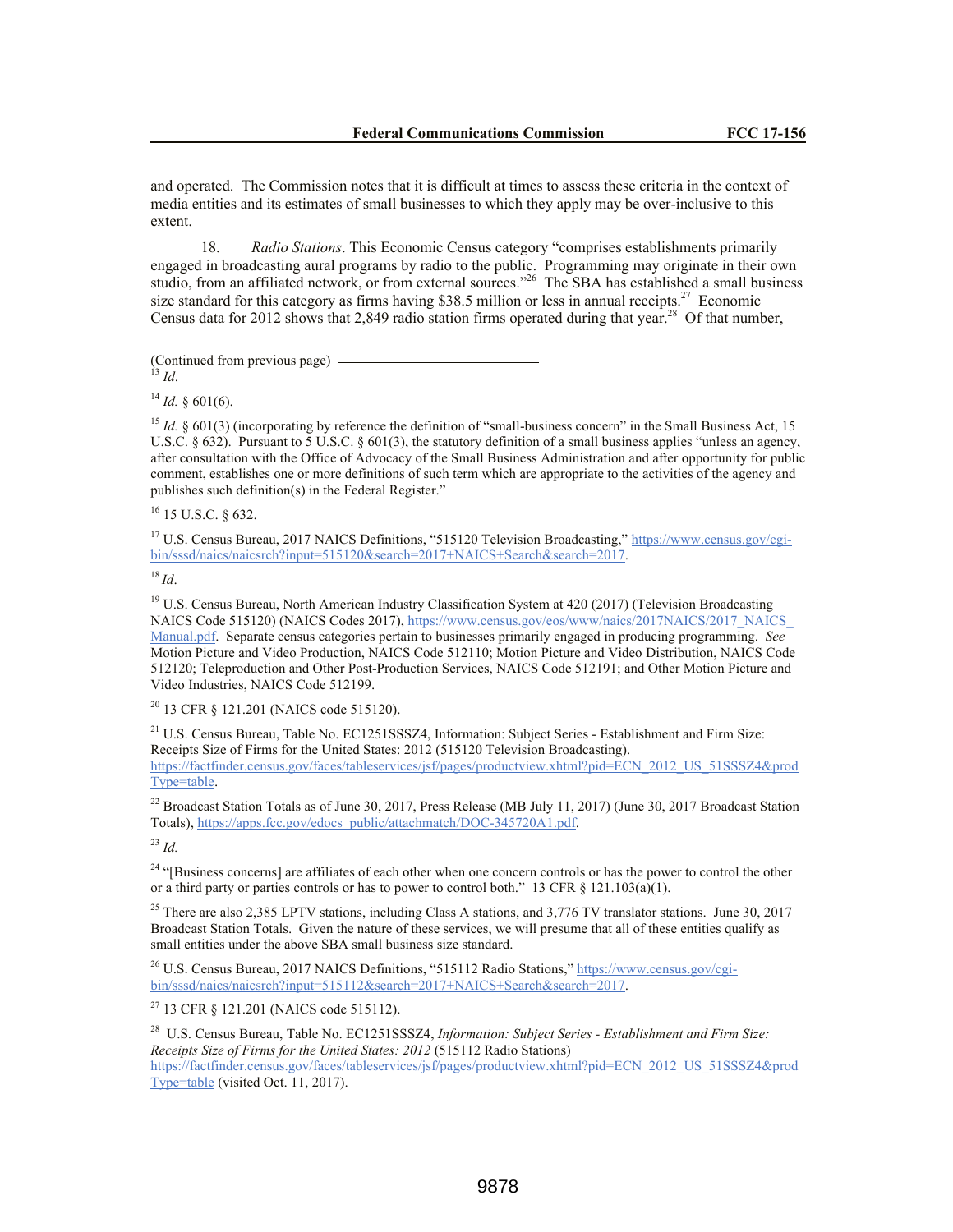2,806 operated with annual receipts of less than \$25 million per year, 17 with annual receipts between \$25 million and \$49,999,999 million and 26 with annual receipts of \$50 million or more.<sup>29</sup> Therefore, based on the SBA's size standard the majority of such entities are small entities.

19. According to Commission staff review of the BIA/Kelsey, LLC's Media Access Pro Radio Database on May 9, 2017, about 11,392 (or about 99.9 percent) of 11,401 of commercial radio stations had revenues of \$38.5 million or less and thus qualify as small entities under the SBA definition.<sup>30</sup> The Commission has estimated the number of licensed commercial radio stations to be 11,401. 31 We note the Commission has also estimated the number of licensed noncommercial radio stations to be  $4,111^{32}$  Nevertheless, the Commission does not compile and otherwise does not have access to information on the revenue of NCE stations that would permit it to determine how many such stations would qualify as small entities.

20. We also note, that in assessing whether a business concern qualifies as small under the above definition, business (control) affiliations<sup>33</sup> must be included. The Commission's estimate, therefore, likely overstates the number of small entities that might be affected by its action, because the revenue figure on which it is based does not include or aggregate revenues from affiliated companies. In addition, an element of the definition of "small business" is that the entity not be dominant in its field of operation.<sup>34</sup> We further note, that it is difficult at times to assess these criteria in the context of media entities, and the estimate of small businesses to which these rules may apply does not exclude any radio station from the definition of a small business on these basis, thus our estimate of small businesses may therefore be over-inclusive. Also, as noted above, an additional element of the definition of "small business" is that the entity must be independently owned and operated. The Commission notes that it is difficult at times to assess these criteria in the context of media entities and the estimates of small businesses to which they apply may be over-inclusive to this extent.

21. *Daily Newspapers.* The SBA has developed a small business size standard for the census category of Newspaper Publishers; that size standard is  $1,000$  or fewer employees.<sup>35</sup> Business concerns included in this category are those that "carry out operations necessary for producing and distributing newspapers, including gathering news; writing news columns, feature stories, and editorials; and selling and preparing advertisements."<sup>36</sup> Census Bureau data for 2012 show that there were 4,168 firms in this category that operated for the entire year.<sup>37</sup> Of this total, 4,107 firms had employment of 499 or fewer employees, and an additional 22 firms had employment of 500 to 999 employees.<sup>38</sup> Therefore, the

l <sup>29</sup> *Id.*

<sup>32</sup> *Id.*

<sup>33</sup> "[Business concerns] are affiliates of each other when one concern controls or has the power to control the other or a third party or parties controls or has to power to control both." 13 CFR  $\S$  121.103(a)(1).

<sup>34</sup> 13 CFR § 121.102(b).

<sup>35</sup> *Id.* § 121.201 (NAICS Code 511110).

<sup>36</sup> NAICS Codes 2017 at 411 (Newspaper Publishers NAICS Code 511110). These establishments may publish newspapers in print or electronic form. *Id.*

<sup>37</sup> *See* U.S. Census Bureau, Table No. EC1251SSSZ5, Information: Subject Series - Estab & Firm Size: Employment Size of Firms for the U.S.: 2012 Economic Census of the United States (NAICS code 511110), https://factfinder.census.gov/faces/tableservices/jsf/pages/productview.xhtml?pid=ECN\_2012\_US\_ 51SSSZ4&prod%20Type=table (visited Oct. 11, 2017).

<sup>38</sup> *Id.*

<sup>30</sup> June 30, 2017 Broadcast Station Totals.

<sup>31</sup> *Id.*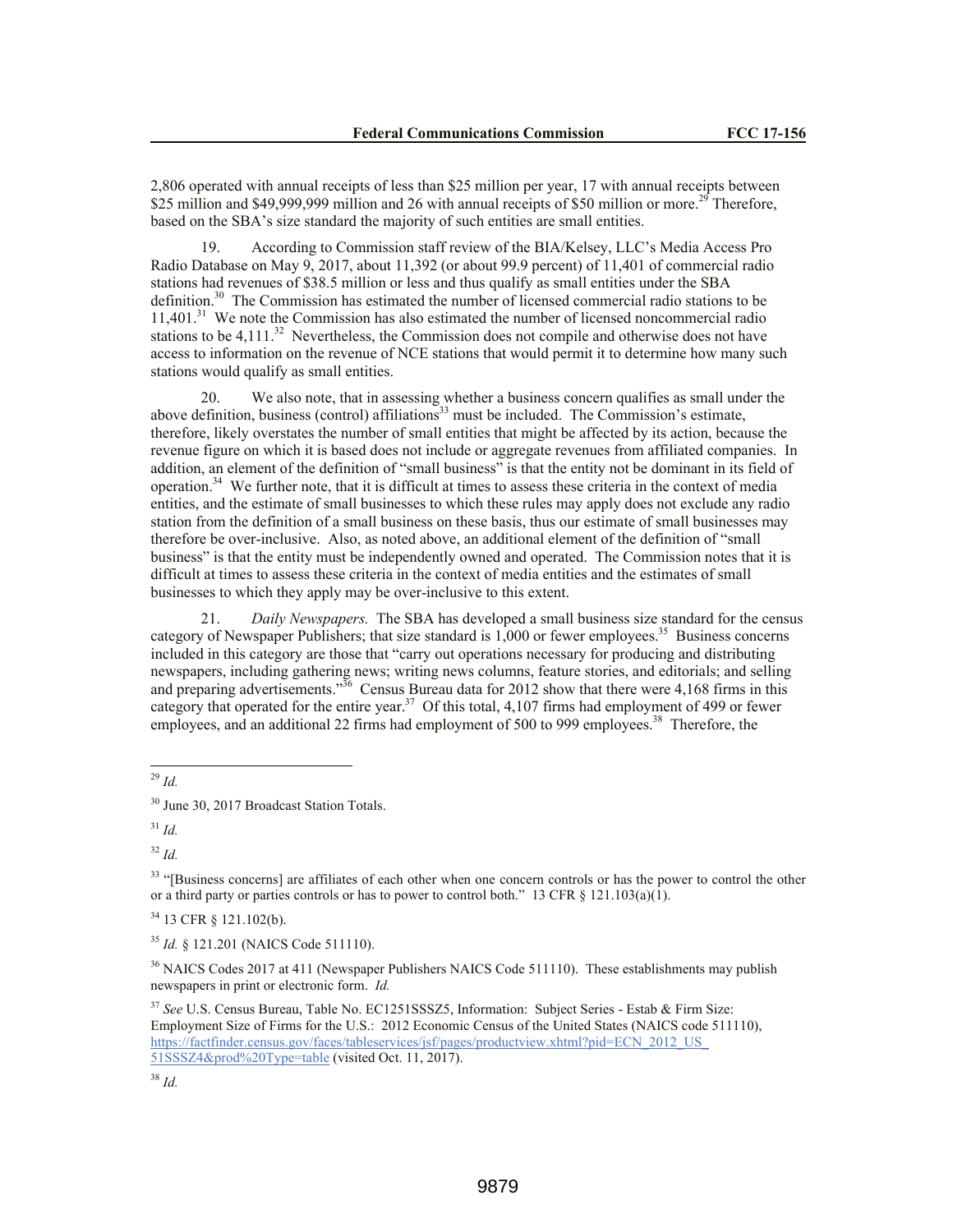Commission estimates that the majority of Newspaper Publishers are small entities that might be affected by its action.

### **E. Description of Reporting, Record Keeping, and other Compliance Requirements for Small Entities**

22. The *Order on Reconsideration* eliminates the Newspaper/Broadcast Cross-Ownership Rule and the Radio/Television Cross-Ownership Rule, modifies the Local Television Ownership Rule and, and eliminates the Television JSA Attribution Rule. The *Order on Reconsideration* does not adopt any new reporting, recordkeeping, or compliance requirements for small entities. The *Order on Reconsideration* thus will not impose additional obligations or expenditure of resources on small businesses. In addition, to conform to the elimination of the Television JSA Attribution Rule, parties to JSAs that were attributable under the previous rule will no longer be required to file the agreements with the Commission pursuant to Section  $73.3613$  of the Commission's rules.<sup>39</sup>

### **F. Steps Taken to Minimize Significant Economic Impact on Small Entities, and Significant Alternatives Considered**

23. The RFA requires an agency to describe any significant alternatives that it has considered in reaching its approach, which may include the following four alternatives (among others): (1) the establishment of differing compliance or reporting requirements or timetables that take into account the resources available to small entities; (2) the clarification, consolidation, or simplification of compliance or reporting requirements under the rule for such small entities; (3) the use of performance, rather than design, standards; and (4) an exemption from coverage of the rule, or any part thereof, for such small entities.<sup>40</sup>

24. In conducting the quadrennial review, the Commission has three chief alternatives available for each of the Commission's media ownership rules—eliminate the rule, modify it, or, if the Commission determines that the rule is "necessary in the public interest," retain it. The Commission finds that the modification and elimination of the rules in the *Order on Reconsideration*, which are intended to achieve the policy goals of competition, localism, and viewpoint diversity, will continue to benefit small entities by fostering a media marketplace in which they are better able to compete and by promoting additional broadcast ownership opportunities, as described below, among a diverse group of owners, including small entities. The Commission discusses below several ways in which the rules may benefit small entities as well as steps taken, and significant alternatives considered, to minimize any potential burdens on small entities.

25. *Newspaper/Broadcast Cross-Ownership (NBCO) Rule (Paragraphs 8-48)*. In the *Order on Reconsideration*, the Commission considered whether to retain, modify, or eliminate the NBCO Rule. The Commission determined that the NBCO Rule is no longer in the public interest and should be repealed. As an alternative to the action taken, the Commission considered whether to adopt a modified NBCO Rule, but rejected that approach as unsupported by the record. As a result, newspapers will be able to combine with television and radio stations within the same local market, subject only to the Local Television and Local Radio Ownership Rules. Repeal of the NBCO Rule in its entirety eliminates the economic burden of compliance with the rule on small entities. Furthermore, repeal of the rule will allow broadcasters and local newspapers to seek out new sources of investment and operational expertise, potentially increasing the quantity and quality of local news and information they provide to consumers. Small broadcasters may find that merging with a newspaper could boost their ability to serve their local markets. The *Order on Reconsideration* finds that the NBCO Rule created considerable harm in small markets where the benefits of cross-ownership could have helped to sustain the local news outlets, many of which are likely to be small entities. Elimination of the rule will help promote additional investment

<sup>&</sup>lt;sup>39</sup> 47 CFR § 73.3613.

 $40\,$  5 U.S.C. § 603(c)(1)-(4).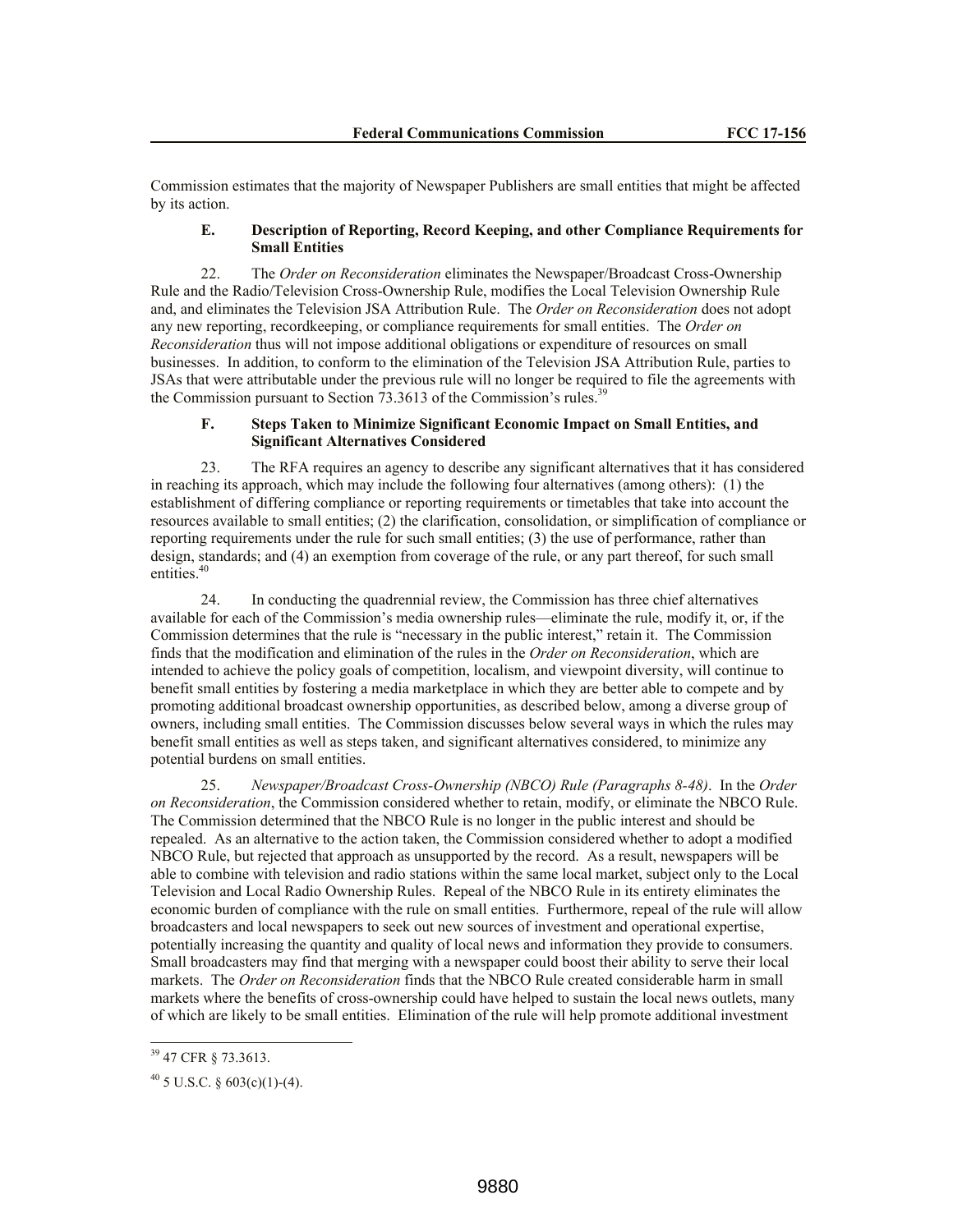opportunities for small entities in many local markets. The *Order on Reconsideration* also concludes that repeal of the NBCO Rule is unlikely to have a material effect on minority and female ownership of newspapers and broadcast stations.

26. *Radio/Television Cross-Ownership Rule (Paragraphs 49-65)*. In the *Order on Reconsideration*, the Commission considers whether to retain, modify, or eliminate the Radio/Television Cross-Ownership Rule.The Commission finds that the Radio/Television Cross-Ownership Rule no longer serves the public interest and should be repealed. The Commission considers whether to adopt a modified rule, but rejects that approach as unsupported by the record. Eliminating the rule allows television stations and radio stations in the same market to be commonly owned provided that such ownership arrangements otherwise comply with the Local Television and Local Radio Ownership Rules. As with the NBCO Rule, repeal of the Radio/Television Cross-Ownership Rule in its entirety eliminates the economic impact of the rule on small entities. Small entities in particular may benefit from the aforementioned efficiencies and benefits of common ownership enabled by the rule's repeal. The Commission also finds that repeal of the Radio/Television Cross-Ownership rule is unlikely to have an effect on minority and female ownership of broadcast television and radio stations.

27. *Local Television Ownership Rule (Paragraphs 66-85)*. In the *Order on Reconsideration*, the Commission finds that the existing Local Television Ownership Rule is no longer necessary in the public interest but should be modified further to enable television stations to compete more effectively. Accordingly, the Commission repeals the Eight-Voices Test that had required at least eight independently owned television stations to remain in a market after combining ownership of two stations in the market. The Commission considers whether to adopt a different voice test, but rejects that approach as unsupported by the record. In addition, the Commission considers whether to retain, modify, or eliminate the Top-Four Prohibition, a prohibition against common ownership of two top-four ranked stations in all markets. The Commission finds that the record generally supported the Commission's decision in the *Second Report and Order* to treat combinations involving two top-four rated stations differently than other combinations, but on reconsideration the Commission modifies the rule to include a case-by-case approach to account for circumstances in which strict application of the prohibition is not in the public interest. Under the new modified television ownership rule an entity may own two television stations in the same DMA if (1) the digital noise limited service contours (NLSCs) of the stations (as determined by Section 73.622(e)) do not overlap; or (2) at least one of the stations is not ranked among the top four stations in the market. The Commission will consider combinations otherwise barred by the Top-Four Prohibition on a case-by-case basis.

28. The modifications to the Local Television Ownership Rule are not expected to create additional burdens for small entities. Conversely, the economic impact of the rule modification may benefit small entities by enabling them to achieve operational efficiencies through common ownership. The *Order on Reconsideration* also concludes that the modifications to the Local Television Ownership Rule are unlikely to have an effect on minority and female ownership of broadcast television stations.

29. *Television JSA Attribution Rule (Paragraphs 96-113)*. On reconsideration, the Commission considers whether to retain or eliminate the Television JSA Attribution Rule. The Commission finds that the rule was unsupported by the record and does not serve the public interest and therefore should be repealed. The repeal of the Television JSA Attribution Rule eliminates the economic burden of the rule on small entities. In the rapidly changing video marketplace, television JSAs help reduce costs and attract vital revenue at a time of increasing competition for advertising and viewership. Efficiencies provided by JSAs also enable broadcasters to improve or increase services for local communities, thus fostering significant public interest benefits. Local television broadcasters particularly in small- and medium-sized markets—stand to benefit from these efficiencies that television JSAs create. The repeal of the attribution rule will remove a regulatory disincentive for stations to enter into JSAs and enable these stations to better serve their communities. In addition, because of the elimination of the Television JSA Attribution Rule, parties to JSAs that were attributable under the previous rule will no longer be required to file the agreements with the Commission, thus eliminating that economic burden.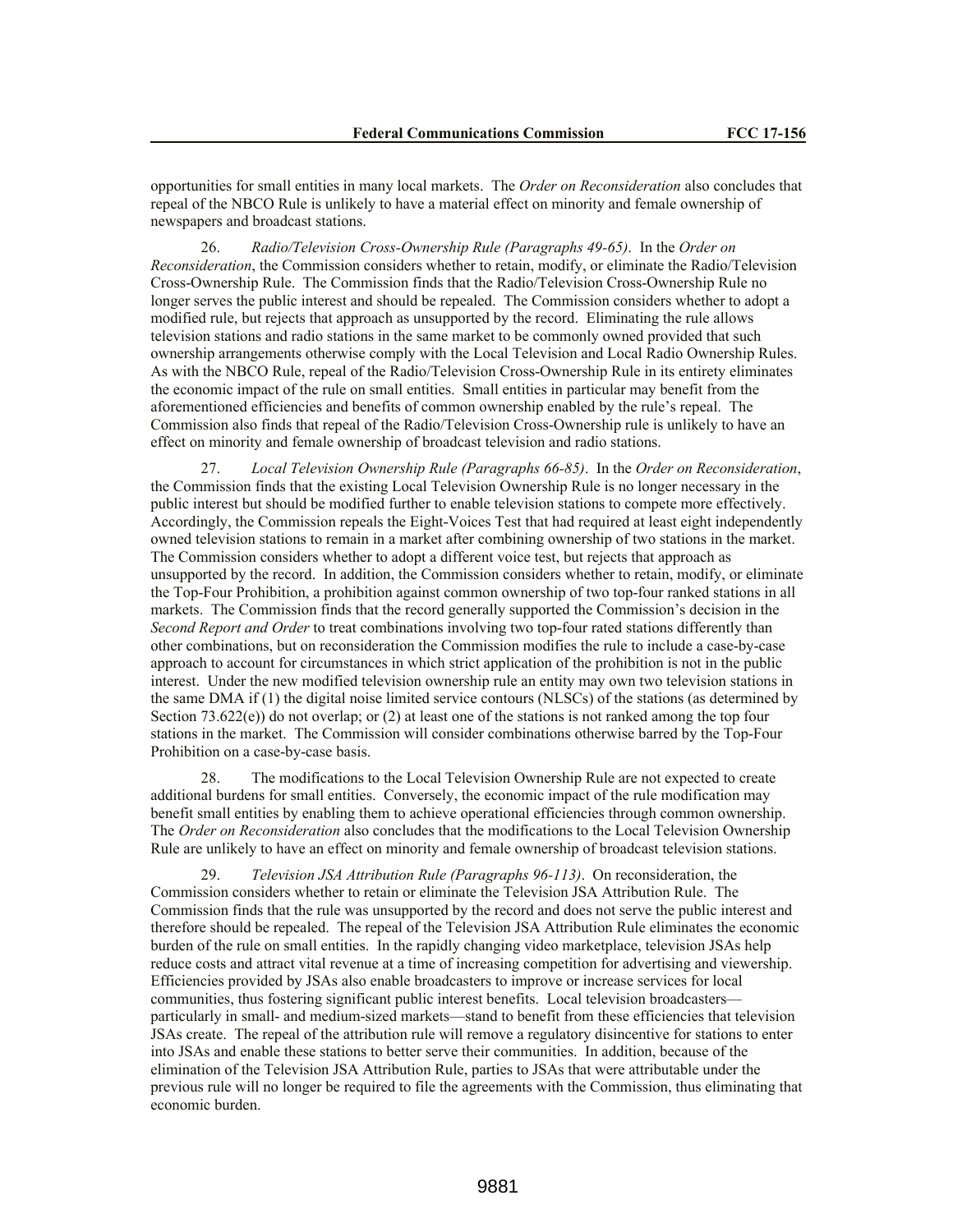**Report to Congress:** The Commission will send a copy of the *Order on Reconsideration*, including this Supplemental FRFA, in a report to be sent to Congress pursuant to the Congressional Review Act. $41$  In addition, the commission will send a copy of the *Order on Reconsideration*, including this Supplemental FRFA, to the Chief Counsel for Advocacy of the SBA. A copy of the *Order on Reconsideration* and Supplemental FRFA (or summaries thereof) will also be published in the *Federal Register*. 42

<sup>41</sup> *See id*. § 801(a)(1)(A).

<sup>42</sup> *See id.* § 604(b).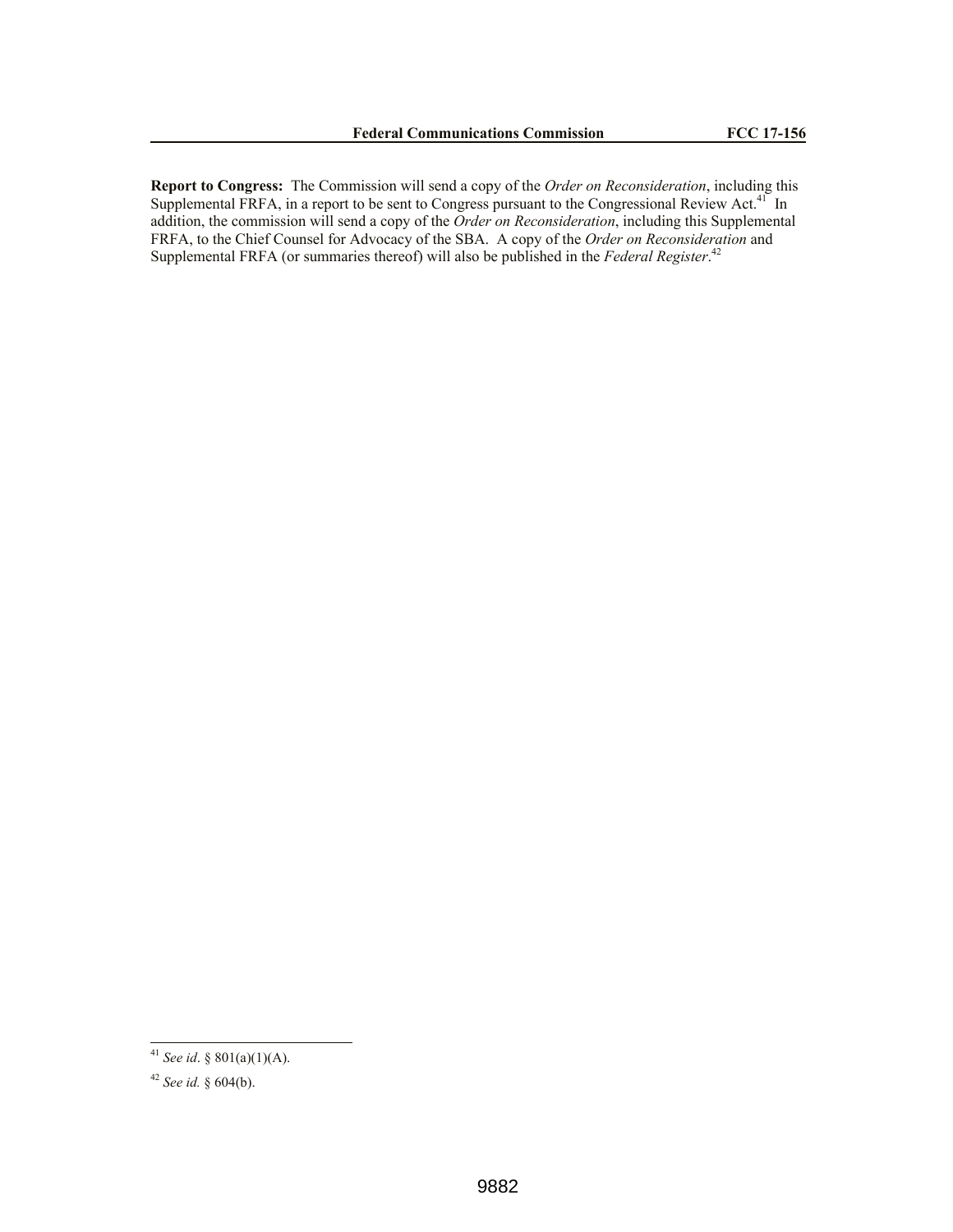#### **APPENDIX C**

### **Initial Regulatory Flexibility Act Analysis**

1. As required by the Regulatory Flexibility Act of 1980, as amended  $(RFA)$ ,<sup>1</sup> the Commission has prepared this present Initial Regulatory Flexibility Act Analysis (IRFA) of the possible significant economic impact on small entities by the policies and rules proposed in this Notice of Proposed Rulemaking (*NPRM*). Written public comments are requested on this IRFA. Comments must be identified as responses to the IRFA and must be filed by the deadlines for comments provided on the first page of the *NPRM*. The Commission will send a copy of the *NPRM*, including this IRFA, to the Chief Counsel for Advocacy of the Small Business Administration (SBA).<sup>2</sup> In addition, the *NPRM* and IRFA (or summaries thereof) will be published in the Federal Register.<sup>3</sup>

#### **A. Need for, and Objectives of, the Proposed Rules**

2. In the *NPRM*, the Commission seeks comment on the structure and implementation of an incubator program. Broadly speaking, an incubator program would provide an ownership rule waiver or similar benefits to a company that establishes a program to help facilitate station ownership for a certain class of new owners. Under such a program, an established company could assist a new owner by providing "management or technical assistance, loan guarantees, direct financial assistance through loans or equity investments, training, or business planning assistance."<sup>4</sup> The primary purpose of such a program would be to help provide new sources of capital and support to entities that may otherwise lack operational experience or access to financing and thereby promote diversity. Over the years, a number of parties have proposed or supported recommendations for some type of an incubator program; however, substantive and administrative issues need to be resolved before an incubator program can be adopted. This *NPRM* seeks comment on these issues.

#### **B. Legal Basis**

3. The proposed action is authorized pursuant to Sections 1, 2(a), 4(i), 257, 303, 307, 309, 310, and 403 of the Communications Act of 1934, as amended, 47 U.S.C. §§ 151, 152(a), 154(i), 257, 303, 307, 309, 310, and 403.

### **C. Description and Estimate of the Number of Small Entities to Which the Proposed Rules Will Apply**

4. The RFA directs agencies to provide a description of, and where feasible, an estimate of the number of small entities that may be affected by the proposed rules, if adopted.<sup>5</sup> The RFA generally defines the term "small entity" as having the same meaning as the terms "small business," "small organization," and "small governmental jurisdiction."<sup>6</sup> In addition, the term "small business" has the same meaning as the term "small business concern" under the Small Business Act.<sup>7</sup> A small business

 $5$  5 U.S.C. § 603(b)(3).

 $6$  *Id.* § 601(6).

<sup>&</sup>lt;sup>1</sup> 5 U.S.C. § 603. The RFA, 5 U.S.C. §§ 601-612, has been amended by the Small Business Regulatory Enforcement Fairness Act of 1996 (SBREFA), Pub. L. No. 104-121, Title II, 110 Stat. 857 (1996).

 $2^2$  5 U.S.C. § 603(a).

<sup>3</sup> *Id*.

<sup>4</sup> Advisory Committee on Diversity for Communications in the Digital Age, Recommendation on Incentive-Based Regulations at 5 (June 14, 2004) (2004 Diversity Committee Incentive-Based Recommendations), https://www.fcc.gov/diversity-committee-adopted-recommendations (select "Incentive-Based Regulations").

 $^7$  *Id.* § 601(3) (incorporating by reference the definition of "small-business concern" in 15 U.S.C. § 632). Pursuant to 5 U.S.C. § 601(3), the statutory definition of a small business applies "unless an agency, after consultation with (continued….)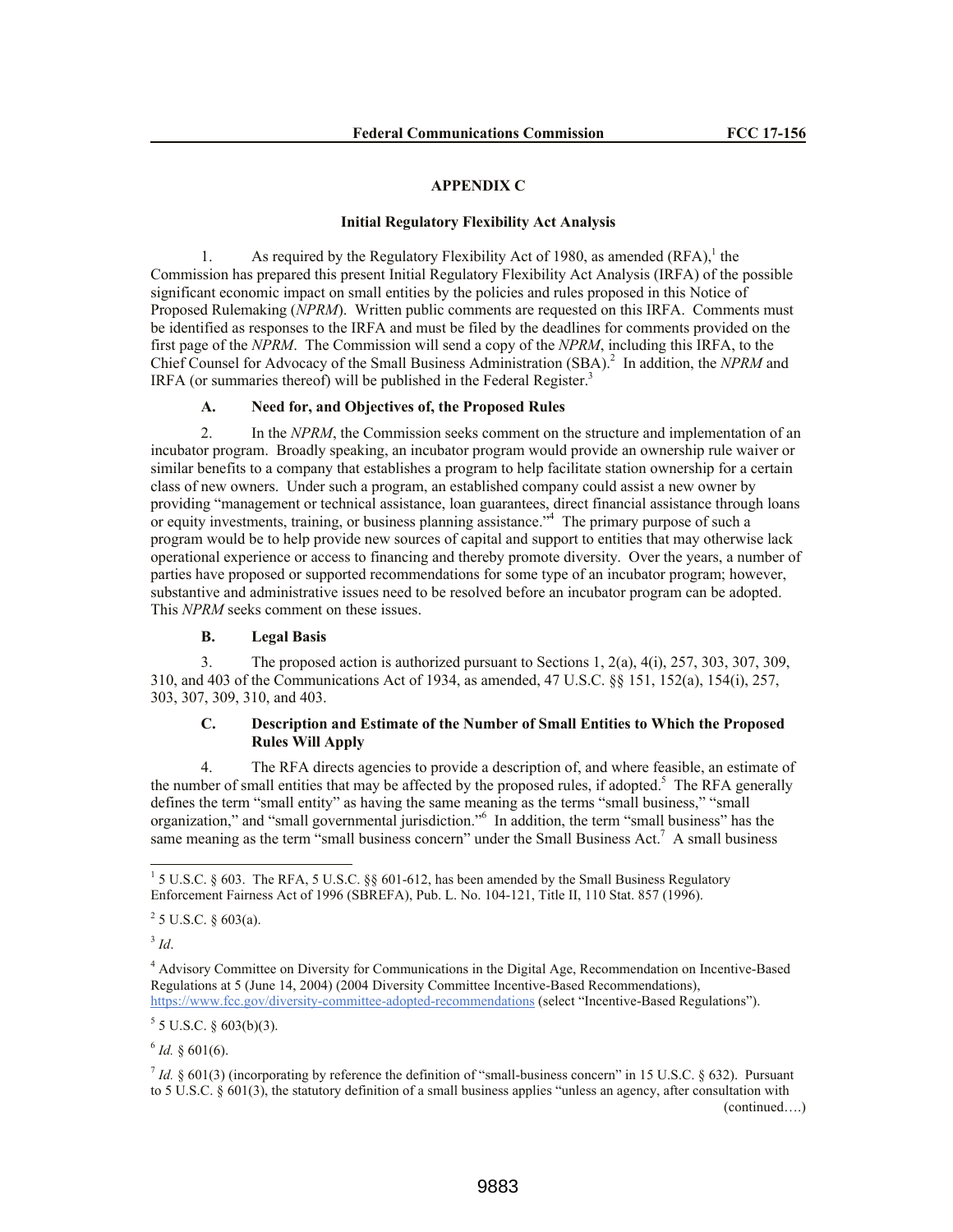concern is one which: (1) is independently owned and operated; (2) is not dominant in its field of operation; and (3) satisfies any additional criteria established by the SBA. $^8$  Below, we provide a description of such small entities, as well as an estimate of the number of such small entities, where feasible.

5. *Television Broadcasting*. This Economic Census category "comprises establishments primarily engaged in broadcasting images together with sound."<sup>9</sup> These establishments operate television broadcasting studios and facilities for the programming and transmission of programs to the public.<sup>10</sup> These establishments also produce or transmit visual programming to affiliated broadcast television stations, which in turn broadcast the programs to the public on a predetermined schedule. Programming may originate in their own studio, from an affiliated network, or from external sources.<sup>11</sup> The SBA has created the following small business size standard for such businesses: those having \$38.5 million or less in annual receipts.<sup>12</sup> The 2012 Economic Census data reports that 751 such firms in this category operated in that year. Of that number, 656 had annual receipts of \$25,000,000 or less, 25 had annual receipts between \$25,000,000 and \$49,999,999 and 70 had annual receipts of \$50,000,000 or more.<sup>13</sup> Based on this data we therefore estimate that the majority of commercial television broadcasters are small entities under the applicable SBA size standard.

The Commission has estimated the number of licensed commercial television stations to be 1,382.<sup>14</sup> Of this total, 1,262 stations (or about 91 percent) had revenues of \$38.5 million or less, according to Commission staff review of the BIA Kelsey Inc. Media Access Pro Television Database (BIA) on May 9, 2017, and therefore these licensees qualify as small entities under the SBA definition. In addition, the Commission has estimated the number of licensed noncommercial educational television stations to be 393.<sup>15</sup> Notwithstanding, the Commission does not compile and otherwise does not have access to information on the revenue of NCE stations that would permit it to determine how many such stations would qualify as small entities.

(Continued from previous page)

<sup>10</sup> *Id*.

<sup>12</sup> 13 CFR § 121.201 (NAICS code 515120).

<sup>15</sup> *Id.*

the Office of Advocacy of the Small Business Administration and after opportunity for public comment, establishes one or more definitions of such term which are appropriate to the activities of the agency and publishes such definition(s) in the Federal Register."

 $8$  15 U.S.C. § 632.

<sup>9</sup> U.S. Census Bureau, 2017 NAICS Definitions, "515120 Television Broadcasting," https://www.census.gov/cgibin/sssd/naics/naicsrch?input=515120&search=2017+NAICS+Search&search=2017.

<sup>&</sup>lt;sup>11</sup> U.S. Census Bureau, North American Industry Classification System at 420 (2017) (Television Broadcasting NAICS Code 515120) (NAICS Codes 2017), https://www.census.gov/eos/www/naics/2017NAICS/2017\_NAICS Manual.pdf. Separate census categories pertain to businesses primarily engaged in producing programming. *See*  Motion Picture and Video Production, NAICS Code 512110; Motion Picture and Video Distribution, NAICS Code 512120; Teleproduction and Other Post-Production Services, NAICS Code 512191; and Other Motion Picture and Video Industries, NAICS Code 512199.

<sup>&</sup>lt;sup>13</sup> U.S. Census Bureau, Table No. EC1251SSSZ4, Information: Subject Series - Establishment and Firm Size: Receipts Size of Firms for the United States: 2012 (515120 Television Broadcasting), https://factfinder.census.gov/ faces/tableservices/jsf/pages/productview.xhtml?pid=ECN\_2012\_US\_51SSSZ4&prodType=table (visited Oct. 11, 2017).

<sup>&</sup>lt;sup>14</sup> Broadcast Station Totals as of June 30, 2017, Press Release (MB July 11, 2017) (June 30, 2017 Broadcast Station Totals), https://apps.fcc.gov/edocs\_public/attachmatch/DOC-345720A1.pdf.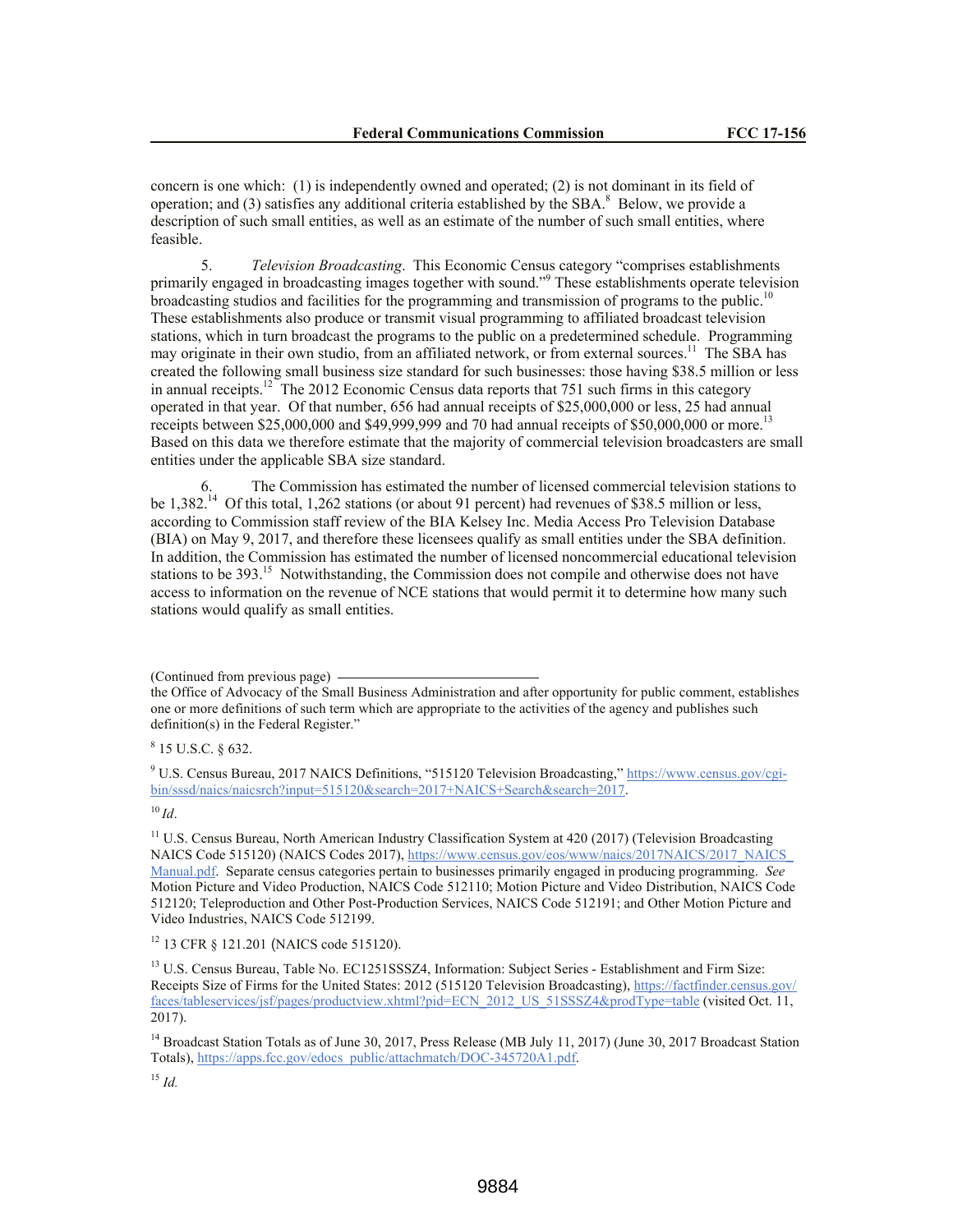7. We note, however, that, in assessing whether a business concern qualifies as small under the above definition, business (control) affiliations<sup>16</sup> must be included. Our estimate, therefore, likely overstates the number of small entities that might be affected by its action, because the revenue figure on which it is based does not include or aggregate revenues from affiliated companies. In addition, another element of the definition of "small business" is that the entity not be dominant in its field of operation. We are unable at this time to define or quantify the criteria that would establish whether a specific television broadcast station is dominant in its field of operation. Accordingly, the estimate of small businesses to which rules may apply do not exclude any television broadcast station from the definition of a small business on this basis and are therefore possibly over-inclusive.<sup>17</sup> Also, as noted above, an additional element of the definition of "small business" is that the entity must be independently owned and operated. The Commission notes that it is difficult at times to assess these criteria in the context of media entities and its estimates of small businesses to which they apply may be over-inclusive to this extent.

8. *Radio Stations*. This Economic Census category "comprises establishments primarily engaged in broadcasting aural programs by radio to the public. Programming may originate in their own studio, from an affiliated network, or from external sources."<sup>18</sup> The SBA has established a small business size standard for this category as firms having \$38.5 million or less in annual receipts.<sup>19</sup> Economic Census data for 2012 shows that 2,849 radio station firms operated during that year.<sup>20</sup> Of that number, 2,806 operated with annual receipts of less than \$25 million per year, 17 with annual receipts between \$25 million and \$49,999,999 million and 26 with annual receipts of \$50 million or more.<sup>21</sup> Therefore, based on the SBA's size standard the majority of such entities are small entities.

9. According to Commission staff review of the BIA/Kelsey, LLC's Media Access Pro Radio Database on May 9, 2017, about 11,392 (or about 99.9 percent) of 11,401 of commercial radio stations had revenues of \$38.5 million or less and thus qualify as small entities under the SBA definition.<sup>22</sup> The Commission has estimated the number of licensed commercial radio stations to be 11,401. 23 We note the Commission has also estimated the number of licensed noncommercial radio stations to be  $4,111.^{24}$  Nevertheless, the Commission does not compile and otherwise does not have access to information on the revenue of NCE stations that would permit it to determine how many such stations would qualify as small entities.

 $\overline{a}$ 

<sup>23</sup> *Id.*

<sup>24</sup> *Id.*

<sup>&</sup>lt;sup>16</sup> "[Business concerns] are affiliates of each other when one concern controls or has the power to control the other or a third party or parties controls or has to power to control both." 13 CFR  $\S$  121.103(a)(1).

<sup>&</sup>lt;sup>17</sup> There are also 2,385 LPTV stations, including Class A stations, and 3,776 TV translator stations. June 30, 2017 Broadcast Station Totals. Given the nature of these services, we will presume that all of these entities qualify as small entities under the above SBA small business size standard.

<sup>&</sup>lt;sup>18</sup> U.S. Census Bureau, 2017 NAICS Definitions, "515112 Radio Stations," https://www.census.gov/cgibin/sssd/naics/naicsrch?input=515112&search=2017+NAICS+Search&search=2017.

<sup>19</sup> 13 CFR § 121.201 (NAICS code 515112).

<sup>20</sup> U.S. Census Bureau, Table No. EC1251SSSZ4, *Information: Subject Series - Establishment and Firm Size: Receipts Size of Firms for the United States: 2012* (515112 Radio Stations) https://factfinder.census.gov/faces/ tableservices/jsf/pages/productview.xhtml?pid=ECN\_2012\_US\_51SSSZ4&prodType=table.

<sup>21</sup> *Id.*

<sup>&</sup>lt;sup>22</sup> June 30, 2017 Broadcast Station Totals.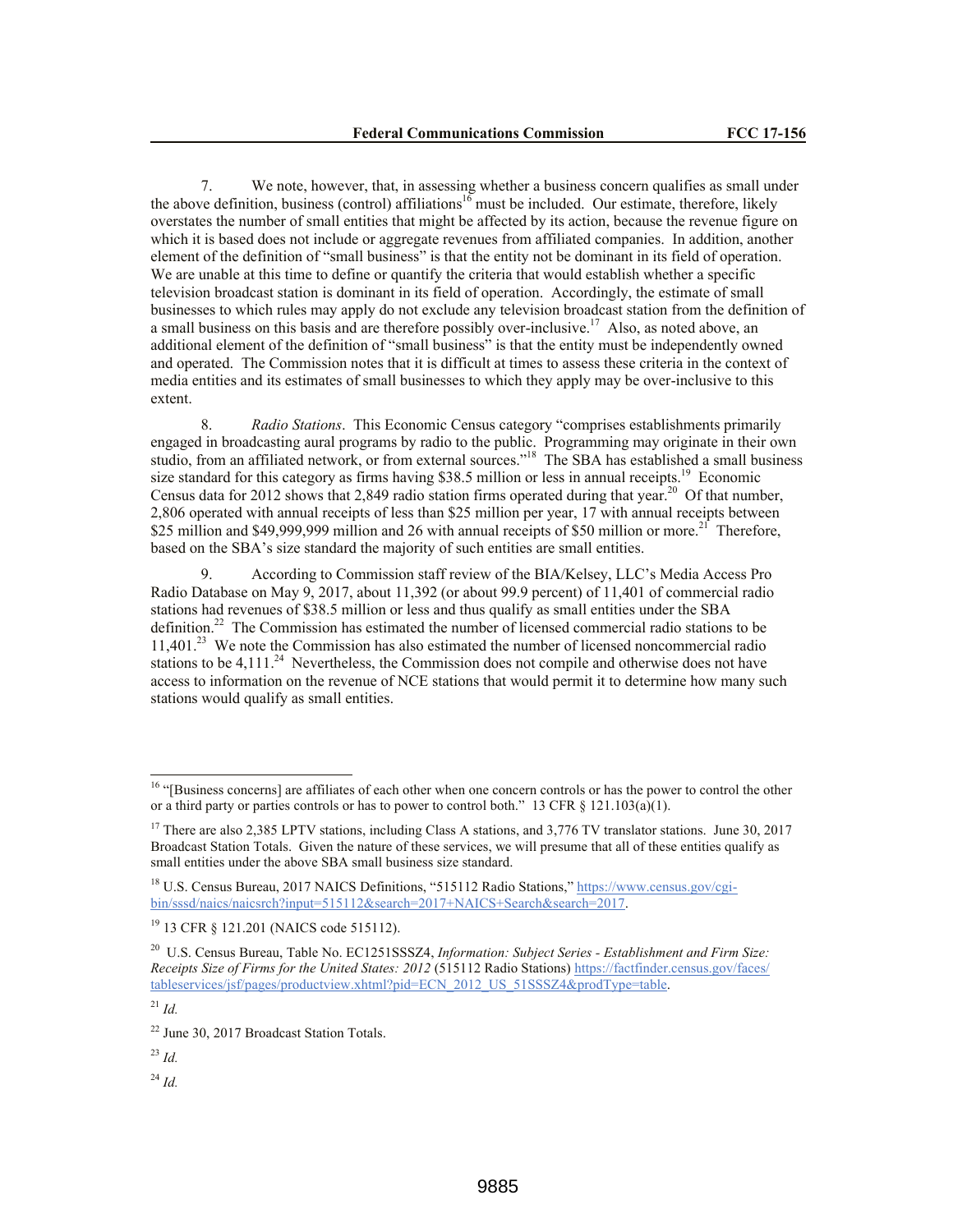10. We also note, that in assessing whether a business concern qualifies as small under the above definition, business (control) affiliations<sup>25</sup> must be included. The Commission's estimate, therefore, likely overstates the number of small entities that might be affected by its action, because the revenue figure on which it is based does not include or aggregate revenues from affiliated companies. In addition, an element of the definition of "small business" is that the entity not be dominant in its field of operation.<sup>26</sup> We further note, that it is difficult at times to assess these criteria in the context of media entities, and the estimate of small businesses to which these rules may apply does not exclude any radio station from the definition of a small business on these basis, thus our estimate of small businesses may therefore be over-inclusive. Also, as noted above, an additional element of the definition of "small business" is that the entity must be independently owned and operated. The Commission notes that it is difficult at times to assess these criteria in the context of media entities and the estimates of small businesses to which they apply may be over-inclusive to this extent.

# **D. Description of Projected Reporting, Recordkeeping, and Other Compliance Requirements**

11. Certain options, if adopted, may result in new reporting, recordkeeping, and compliance obligations for those broadcasters that participate in an incubator program. For example, parties could be required to submit the incubation proposal to the Commission for approval, file periodic compliance reports with the Commission or place the reports in their online public files, or submit requests for relief if the terms of the incubator proposal are not adhered to. In order to evaluate any new or modified reporting, recordkeeping or other compliance requirements that may result from the actions proposed in this *NPRM*, the Commission has sought input from the parties on various matters. The *NPRM* seeks comment on how to structure an incubation program, including a requirement that the parties file the incubation proposal with the Commission for the purpose of seeking the Commission's approval of the arrangement. The Commission seeks comment on the method for filing the agreement in circumstances in which the parties seek Commission approval of the incubation relationship, such as whether it should be filed as part of an application for assignment or transfer of control of a broadcast license or, in the absence of such an application, via the Commission's Electronic Comment Filing System. The *NPRM* also seeks comment on how to structure reporting, recordkeeping, and compliance requirements, which could also result in increased requirements for parties to an incubation arrangement. For example, the *NPRM* seeks comment on whether to require periodic certifications that the parties remain in compliance with the incubation proposal approved by the Commission.

### **E. Steps Taken to Minimize Significant Economic Impact on Small Entities and Significant Alternatives Considered**

12. The RFA requires an agency to describe any significant alternatives that it has considered in reaching its proposed approach, which may include the following four alternatives (among others): (1) the establishment of differing compliance or reporting requirements or timetables that take into account the resources available to small entities; (2) the clarification, consolidation, or simplification of compliance or reporting requirements under the rule for small entities; (3) the use of performance, rather than design, standard; and (4) an exemption from coverage of the rule, or any part thereof, for small entities.<sup>27</sup>

13. To evaluate options and alternatives should there be a significant economic impact on small entities as a result of actions that have been proposed in this *NPRM,* the Commission has sought comment from the parties. The *NPRM* seeks comment on the costs and benefits associated with various

 $\overline{a}$ 

 $25$  "[Business concerns] are affiliates of each other when one concern controls or has the power to control the other or a third party or parties controls or has to power to control both." 13 CFR  $\S$  121.103(a)(1).

<sup>26</sup> 13 CFR § 121.102(b).

 $27\,$  5 U.S.C. § 603(c)(1)–(4).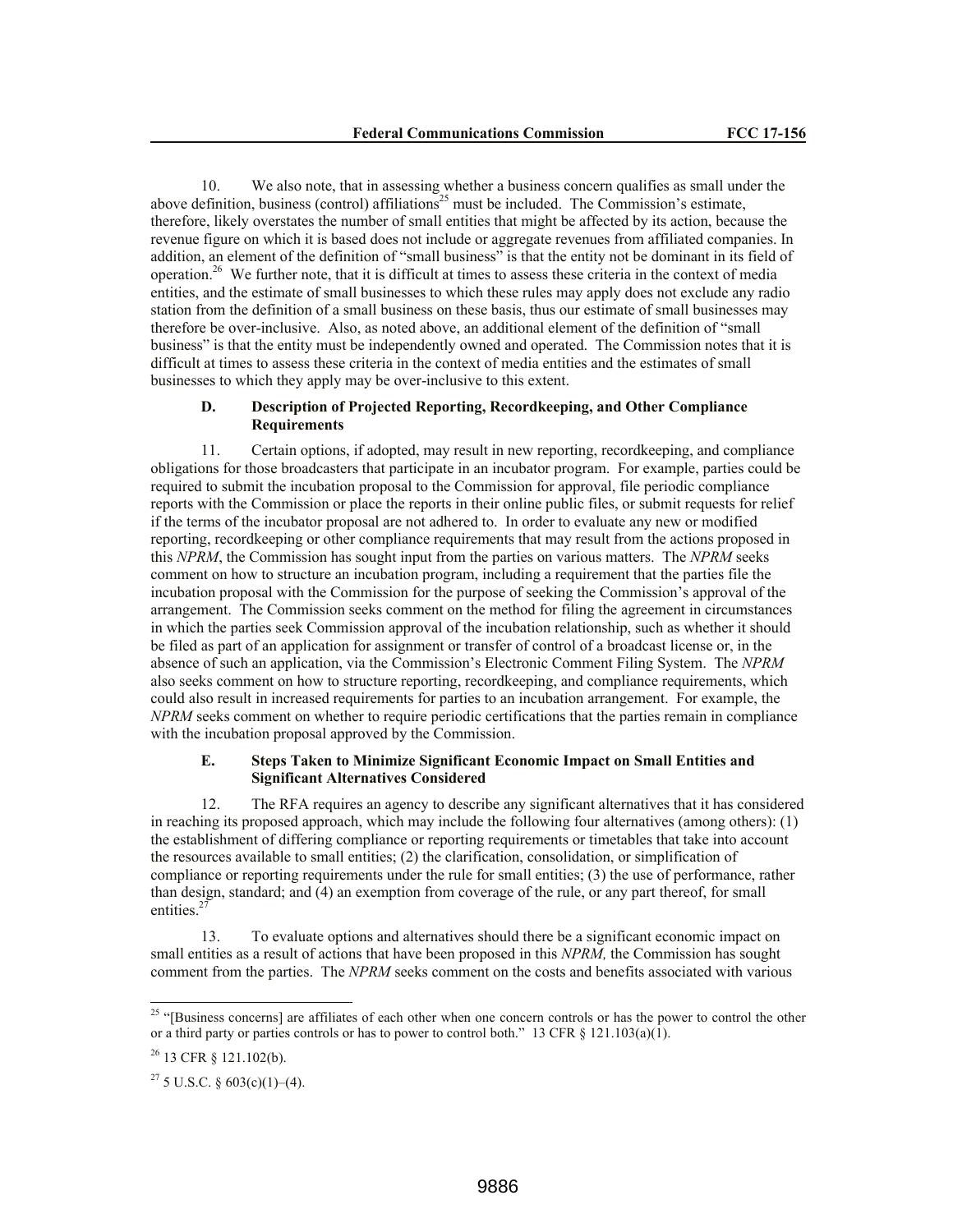proposals and alternatives such as how to structure the administration and oversight of an incubator program and specifically seeks comment on ways to reduce the burdens on small entities. Overall, however, the Commission believes that small entities will benefit from their participation in an incubator arrangement by getting access to capital and/or operational assistance that they may otherwise lack, which may minimize any economic impact that may be incurred by small entities.

# **F. Federal Rules that May Duplicate, Overlap, or Conflict with the Proposed Rules**

14. None.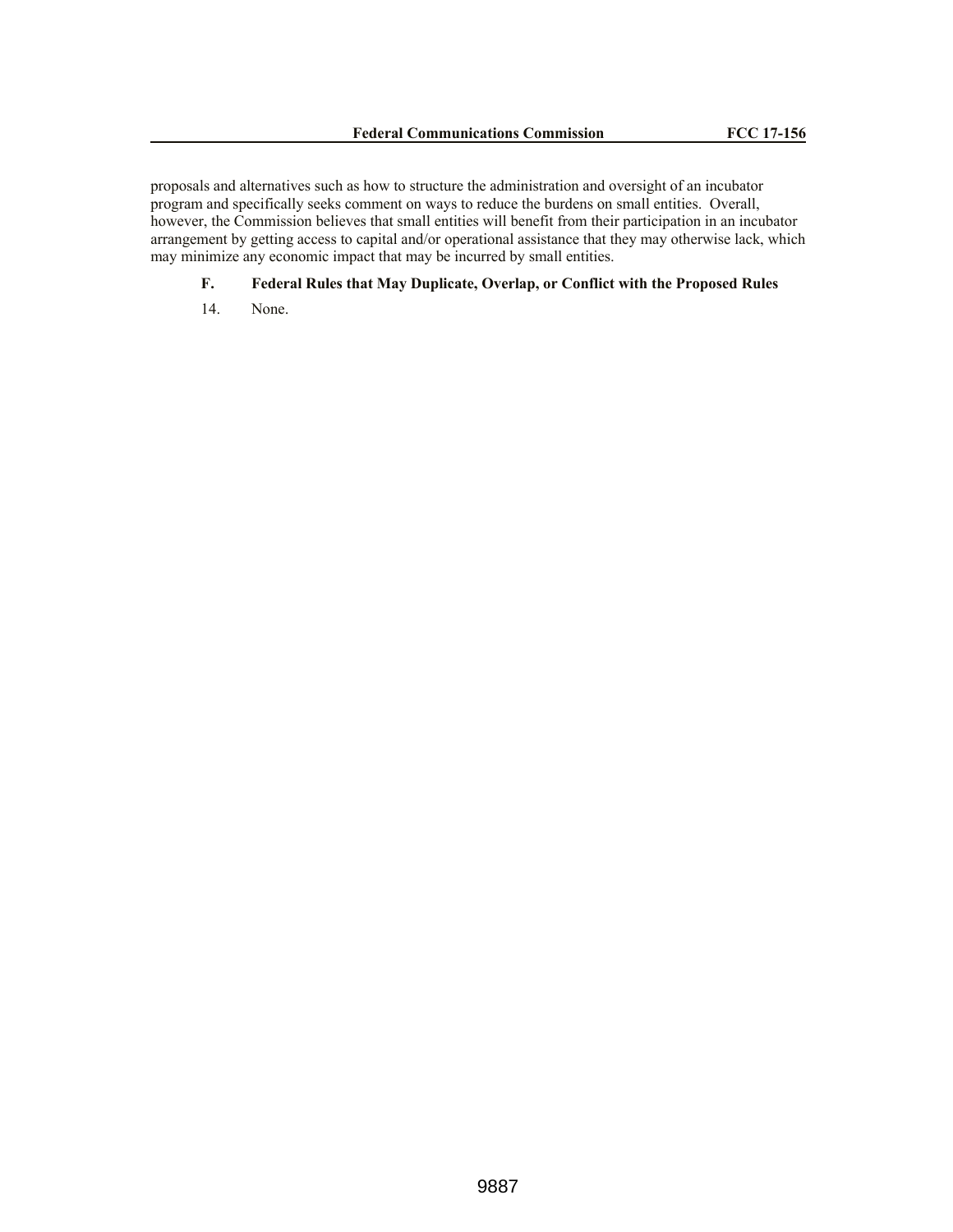# **STATEMENT OF CHAIRMAN AJIT PAI**

Re: *2014 Quadrennial Regulatory Review – Review of the Commission's Broadcast Ownership Rules and Other Rules Adopted Pursuant to Section 202 of the Telecommunications Act of 1996*, MB Docket No. 14-50; *2010 Quadrennial Regulatory Review – Review of the Commission's Broadcast Ownership Rules and Other Rules Adopted Pursuant to Section 202 of the Telecommunications Act of 1996*, MB Docket No. 09-182; *Promoting Diversification of Ownership in the Broadcasting Services*, MB Docket No. 07-294; *Rules and Policies Concerning Attribution of Joint Sales Agreements in Local Television Markets*, MB Docket No. 04-256; *Rules and Policies to Promote New Entry and Ownership Diversity in the Broadcasting Services*, MB Docket No. 17-289.

It's a simple proposition: the media ownership regulations of 2017 should match the media marketplace of 2017.

That's the proposition the FCC vindicates today—nothing more, nothing less. And it's about time. For few of the FCC's rules are staler than our broadcast ownership regulations. Notwithstanding the congressional command that we review and update these rules every four years, they have remained stuck in the past. After too many years of cold shoulders and hot air, this agency finally drags its broadcast ownership rules into the digital age.

Our decision is based on the law, the facts in the record, and sound economics. Some say we've gone too far. Others say we haven't gone far enough. I think we've gotten it just right.

The *Order* ably sets forth the rationale for our decisions. So I don't need to read a lengthy statement, a welcome change of pace for those who had to endure my long dissenting statements regarding the prior Commission's 2014 and 2016 media ownership orders. But I would like to briefly highlight four important points.

*First*, we eliminate the newspaper-broadcast cross-ownership rule that was adopted in 1975. As President Clinton's first FCC Chairman said back in 2013, this rule is "perverse." With the newspaper industry in crisis, it makes no sense to place regulatory roadblocks in the way of those who want to purchase newspapers. The media landscape has changed dramatically in the last 42 years, and the idea that a company could dominate a media market by owning a radio station and a newspaper is utter nonsense.

This is a rule that, among other things, predates cable news and a little thing called the Internet. It reflects a world in which people would come home from work, put on their slippers, read the evening paper, and watch the 11:00 news. It doesn't reflect a world in which we get news and analysis throughout the day from countless national and local websites, podcasts, and social media outlets. Indeed, one *Wall Street Journal* article recently dubbed Facebook "the most powerful distributor of news and information on Earth." And I know for a fact from my Twitter feed that many are following news of today's Commission meeting through that outlet.

To be sure, repealing the newspaper-broadcast cross-ownership rule won't end the newspaper industry's struggles. But it will open the door to pro-competitive combinations that can strengthen local voices and enable both newspapers and broadcast stations to better serve their communities.

*Second*, we reform the local television ownership rule to eliminate the eight-voices test. That test says that no company is allowed to own two television stations in a market unless there are at least eight independently-owned television stations in that market. We haven't been able to find any other industry in which the government preemptively decrees that there must be at least eight competitors for a market to be competitive. Nor have we found any economic literature justifying this proposition. And little wonder, for the eight-voices test has as strong a factual basis as does the health myth that you should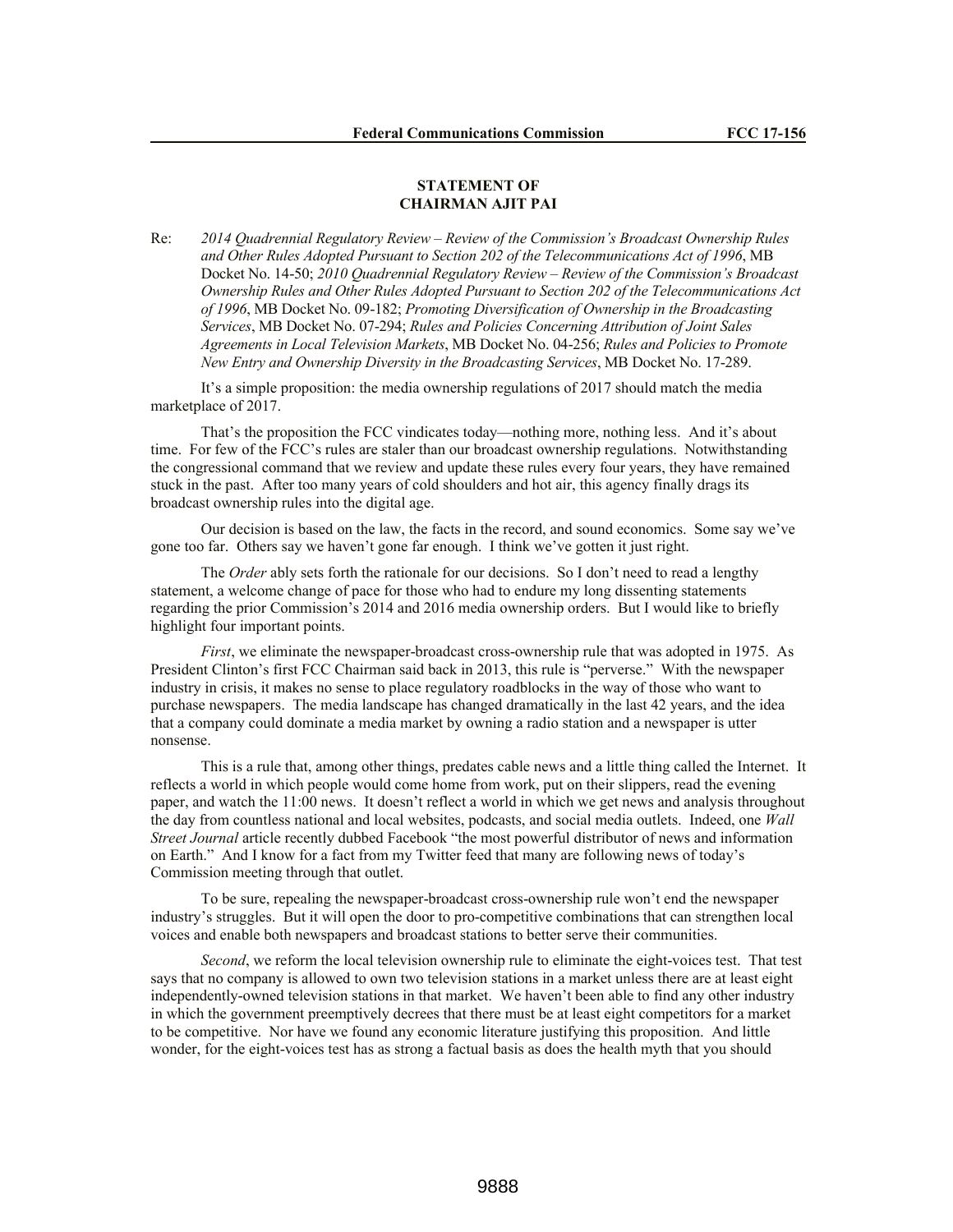drink eight glasses of water per day.<sup>1</sup> By ending this entirely arbitrary test, we allow efficient combinations that can help television stations thrive. This is particularly true in small- and mid-sized markets where there may not be sufficient advertising revenue to support eight vibrant competitors.

*Third*, we reverse the prior FCC's mistaken crackdown on television joint sales agreements (JSAs). Whenever I think about JSAs, I remember my 2015 visit to television station WLOO in Jackson, Mississippi. WLOO is owned by Tougaloo College, a historically black college. The station produces its own content, broadcasts in HD and carries programming created by and for African-Americans. It also offers student-interns the opportunity to get hands-on training, nurturing the next generation of minority broadcasters.

During my visit, I toured the station with general manager Pervis Parker. Pervis told me that WLOO's joint sales agreement with another Jackson station, WDBD, has been crucial to the station's success. Without it, he told me the station wouldn't have survived given its limited financial resources. In fact, I had first met Pervis the year before when he came to the FCC to express his opposition to the prior Commission's misguided crackdown on JSAs.

And this story is not unique. I've visited two stations in Wichita that participate in a joint sales agreement that has allowed for the broadcast of the only Spanish-language television news in Kansas. The staff working at those stations directly told me that these Spanish-language newscasts would not have been possible without the JSA. And then there's the JSA in Joplin, Missouri that permitted KSNF and KODE to upgrade their Doppler radar system, which proved critical when a disaster tornado tore through the city on May 22, 2011. These examples, and countless others, provide overwhelming evidence that JSAs improve local television stations' ability to serve their viewers' needs. I'm pleased that at long last, we reject the prior misguided policy, which essentially made it impossible for stations to enter into JSAs in most markets.

And *fourth*, we adopt an incubator program to expand ownership diversity. We heard a lot of talk during the prior Administration about the need to take action to promote ownership diversity. But after eight years, what was there to show for it? Nothing. Zero. It was all just a talking point, as underscored by the prior majority's specific rejection of my call for an incubator program a few years ago. But this FCC is taking concrete action. Today, we decide to establish an incubator program and seek public input on how it should be designed. In addition, I've tasked the new Advisory Committee on Diversity and Digital Empowerment to study this issue and provide recommendations. With wise counsel from the public and the committee, I'm confident that we'll craft a program that will help bring diverse voices into the broadcast industry.

Finally, I would like to thank the dedicated staff who worked on this *Order*: Ben Arden, Michelle Carey, Chad Guo, Brendan Holland, Tom Horan, Jamila-Bess Johnson, Kim Matthews, Mary Beth Murphy, and Julie Salovaara from the Media Bureau; and Susan Aaron, David Gossett, Dave Konczal, Jake Lewis, Bill Richardson, and Royce Sherlock from the Office of General Counsel. The good news for you is that today marks the end of the 2010 and 2014 quadrennial reviews; the bad news is that next year, many of you will be starting work on the 2018 review.

<sup>&</sup>lt;sup>1</sup> See "You don't really need to drink eight glasses of water each day," The Verge (May 10, 2017), *available at* https://www.theverge.com/2017/5/10/15619544/how-much-water-a-day-8-glasses-myth; "No, You Do Not Have to Drink 8 Glasses of Water a Day," *The New York Times* (Aug. 25, 2015), *available at*  https://www.nytimes.com/.../no-you-do-not-have-to-drink-8-glasses-of-water-a-day.html.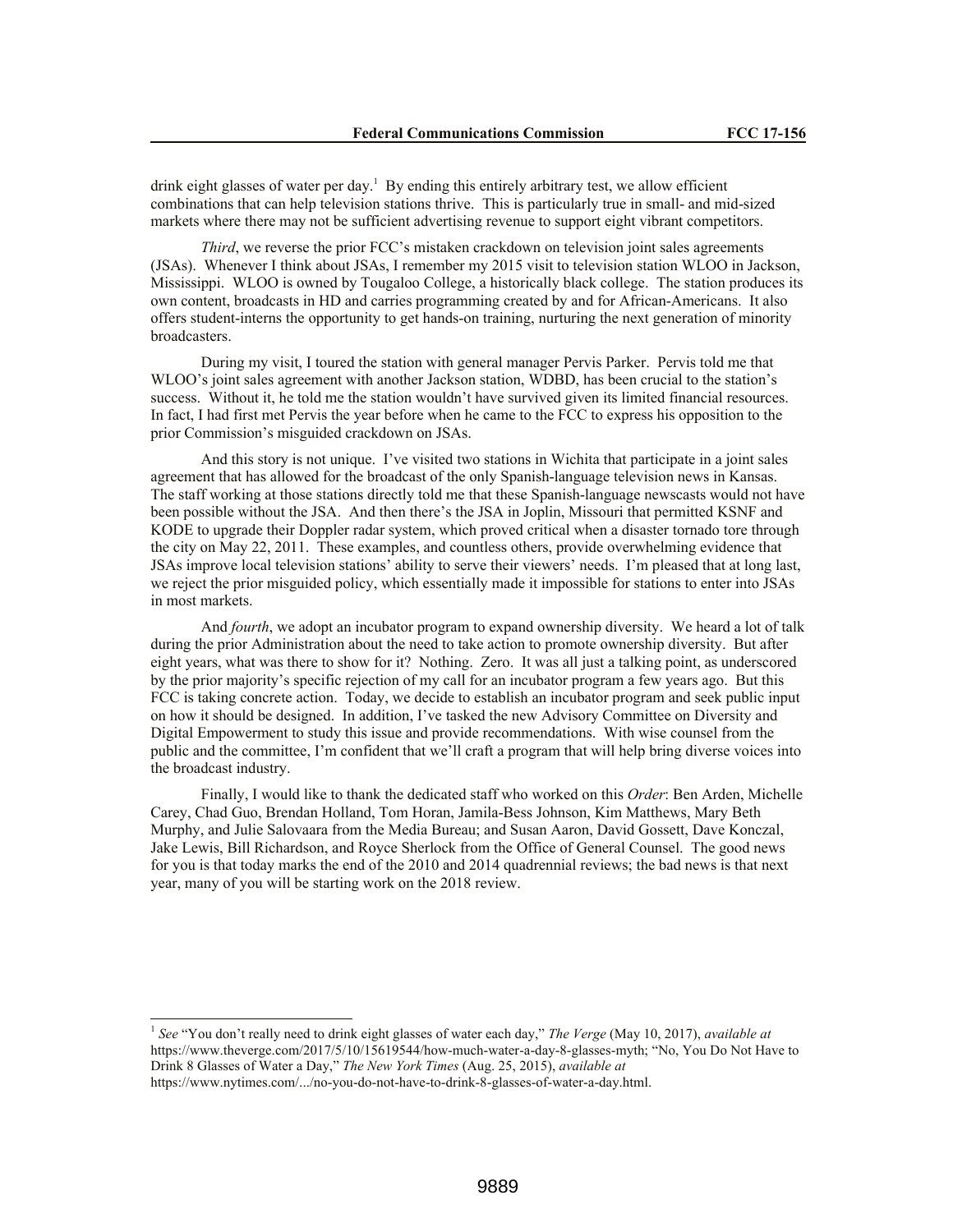# **DISSENTING STATEMENT OF COMMISSIONER MIGNON L. CLYBURN**

*Re: 2014 Quadrennial Regulatory Review – Review of the Commission's Broadcast Ownership Rules and Other Rules Adopted Pursuant to Section 202 of the Telecommunications Act of 1996*, *2010 Quadrennial Regulatory Review – Review of the Commission's Broadcast Ownership Rules and Other Rules Adopted Pursuant to Section 202 of the Telecommunications Act of 1996*, *Promoting Diversification of Ownership in the Broadcasting Services*, *Rules and Policies Concerning Attribution of Joint Sales Agreements in Local Television Markets*, *Rules and Policies to Promote New Entry and Ownership Diversity in the Broadcasting Services*, MB Docket Nos. 14-50, 09- 182, 07-294, 04-256, 17-289, Order on Reconsideration and Notice of Proposed Rulemaking

The problems with this Order on Reconsideration are so glaring – both on process and substance, it is truly hard to decide just where to begin.

Do I start by describing why the wholesale elimination of key media ownership rules will harm localism, diversity, and competition? Do I focus on the number of loopholes this Commission blesses through this Order? Or do I highlight how the FCC majority has chosen to take some of the same facts used by this Commission just over a year ago to reach the exact opposite conclusions? After I address each of these failures in greater detail, allow me to explain the alternative proposal I put forward to my colleagues.

Let me begin by establishing this: that despite what you have been told about the genesis of this Order, it is not really about helping small, struggling broadcasters or newspapers. While the jury is still out on whether it could actually achieve that goal, this is really about helping large media companies grow even larger which is actually in stark contrast to what the President said just last week in discussing the importance of having as "many news outlets as you can."<sup>1</sup> Because if our aim were to provide help for the smallest entities in the tiniest of media markets, we would have adopted a narrowly tailored proposal focused expressly on these financially challenged stations. Instead, today's action, coupled with recent FCC actions, including the reinstatement of the UHF discount and the elimination of the Main Studio Rule, we have paved the way for a new crop of broadcast media empires that will be light years removed from the very local communities they are supposed to serve.

These media titans will have degrees of power far beyond the imagination of our local communities. Our local outlets that inform us of what is happening in our community; our outlets investigate allegations of improprieties within government; they inform us of whether we need an umbrella or an overcoat; and they are there on the ground before, during, and after a major natural or man-made disaster. Our local stations clearly play a unique role in our communities and unlike those 24 hour cable news networks, our local outlets deliver their broadcast signal using the public airwaves and with that comes, the responsibility to serve the public interest.

Now if you were to stop someone randomly on the street and ask them who owns their local television or radio station, how many people would be able to answer? Would they know if two out of the top four television stations in their community had the same owner and a third station was affiliated with the stations through a sharing agreement? Would they know that their local news anchor is reporting a story using the same script as dozens of other stations around the country, or even another station in their own community? While these may not be top of mind questions for most Americans, the answers matter and viewers or listeners have a right to know those answers. They should also be aware that these

<sup>&</sup>lt;sup>1</sup> The Hill, *Trump says US needs 'many news outlets' amid rumored CNN sale* (November 11, 2017).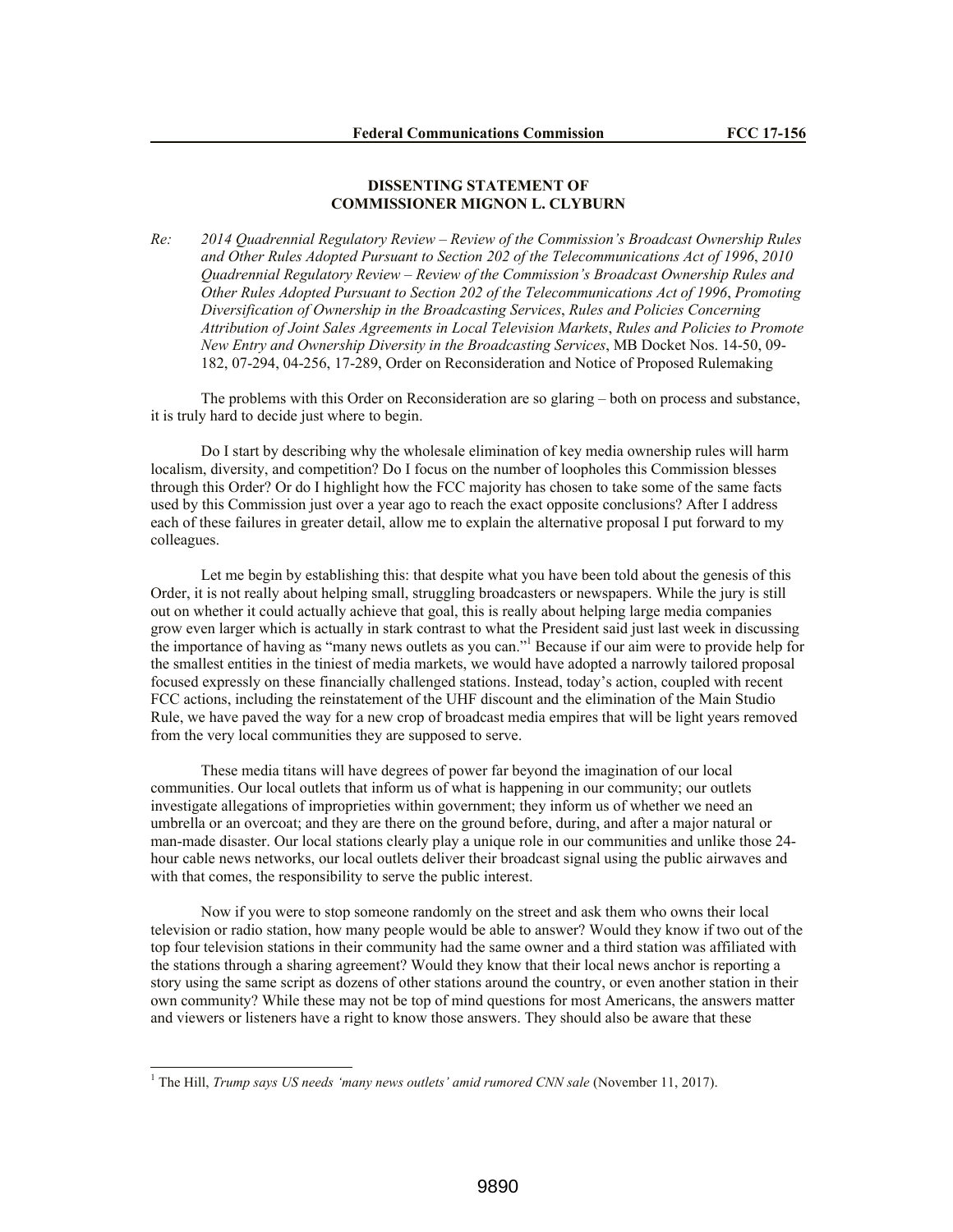practices are already happening today and when this Order is adopted, the floodgates to more consolidation will come without transparency or accountability.

To be clear, the media landscape has changed a lot over the past thirty years and when it comes to coverage of national and international events, there is no question that Americans have more choice today than they did in 1975. But if we are going to play that game of making comparisons between the legacy platforms and newer entrants, including cable news and online sources, we need a neutral umpire to keep the score: these platforms are not created equal and the reality is, that they are not substitutes when it comes to local news and event coverage. As one news publication aptly put it last week, "Consolidating ownership won't put more reporters on the ground—but it will certainly amplify the influence of a small number of corporations."<sup>2</sup> I could not have said it better.

Citing to "simple fairness,"<sup>3</sup> the Chairman is fond of making a comparison between local broadcasters and tech companies like Google, Twitter and Facebook. Yet the last time I checked, none of these companies are in the newsgathering business nor to my knowledge are they engaged in local news production. A recent visit to Google's News page unscored this very point. Under the 'local' news tab for the District of Columbia, nine out of the first 10 search results linked to stories produced by guess what? A traditional local newspaper or a broadcast television or radio outlet. These are the simple facts that we cannot ignore when evaluating the current media landscape.

While I am not here to vilify financial success, the horror stories depicted in ex parte filings or cited in this Order by the largest of broadcasters as reason for eliminating the rules, do not match the realities of what is being presented on Wall Street. One major broadcast group, in fact, reported that their revenues are up 15% this year, a new record. Another's revenues are up 17%, and yet another broadcaster saw its stock price reach a record high earlier this year.<sup>4</sup> As even further evidence of facts not matching filings, retransmission consent fees: they are up year-over-year by as much as 162%.<sup>5</sup> If these are the financial realities on the ground, why then are we in such a rush to eliminate protections that may prevent consolidation, but have untold benefits on localism and viewpoint diversity?

What may be less obvious to the casual observer, are the loopholes in our media ownership rules that this Order blesses. Take the use of Joint Sales Agreements (JSAs) for example. As I have shared in past statements, there have been cases in which these agreements have been shown to be in the public interest, albeit rare. But I have also described arrangements that amounted to the full-scale control of the brokered station, including the same programming, the same talent, the same management, and the same studio. Such an agreement coupled with the dismantling of other key media ownership rules substantially distorts the reality of how much control a broadcast station owner has in any given local market.

This Order also fails to acknowledge the past benefits from unwinding these JSAs. In a December 2014 blog, then Chairman Wheeler and I described how by enforcing the Local Television Ownership Rule, ten new minority and women-owned stations were established.<sup>6</sup> Similarly, absent from the

 $\overline{a}$ 

<sup>2</sup> Slate.com, *Only Sinclair Can Save You* (November 9, 2017).

<sup>3</sup> Op-Ed of FCC Chairman Ajit Pai, *Media Ownership Rules Must Adjust to the Digital Era*, The New York Times (November 9, 2017).

<sup>4</sup> *See, e.g*., Broadcasting & Cable, *Meredith Revenue Hits Record \$630M in Fiscal 2017* (July 27, 2017); TVNewsCheck, *Gray 1Q Revenue Hits Record \$203.5M* (May 4, 2017); *Reuters, Exclusive: Sinclair approaches Tribune Media about possible deal – sources* (March 1, 2017).

<sup>5</sup> Communications Daily*, Media Notes* at 19 (November 15, 2017).

<sup>6</sup> Blog Post of FCC Chairman Wheeler and Commissioner Clyburn, *Making Good on the Promise of Independent Minority Ownership of Television Stations* (December 4, 2014).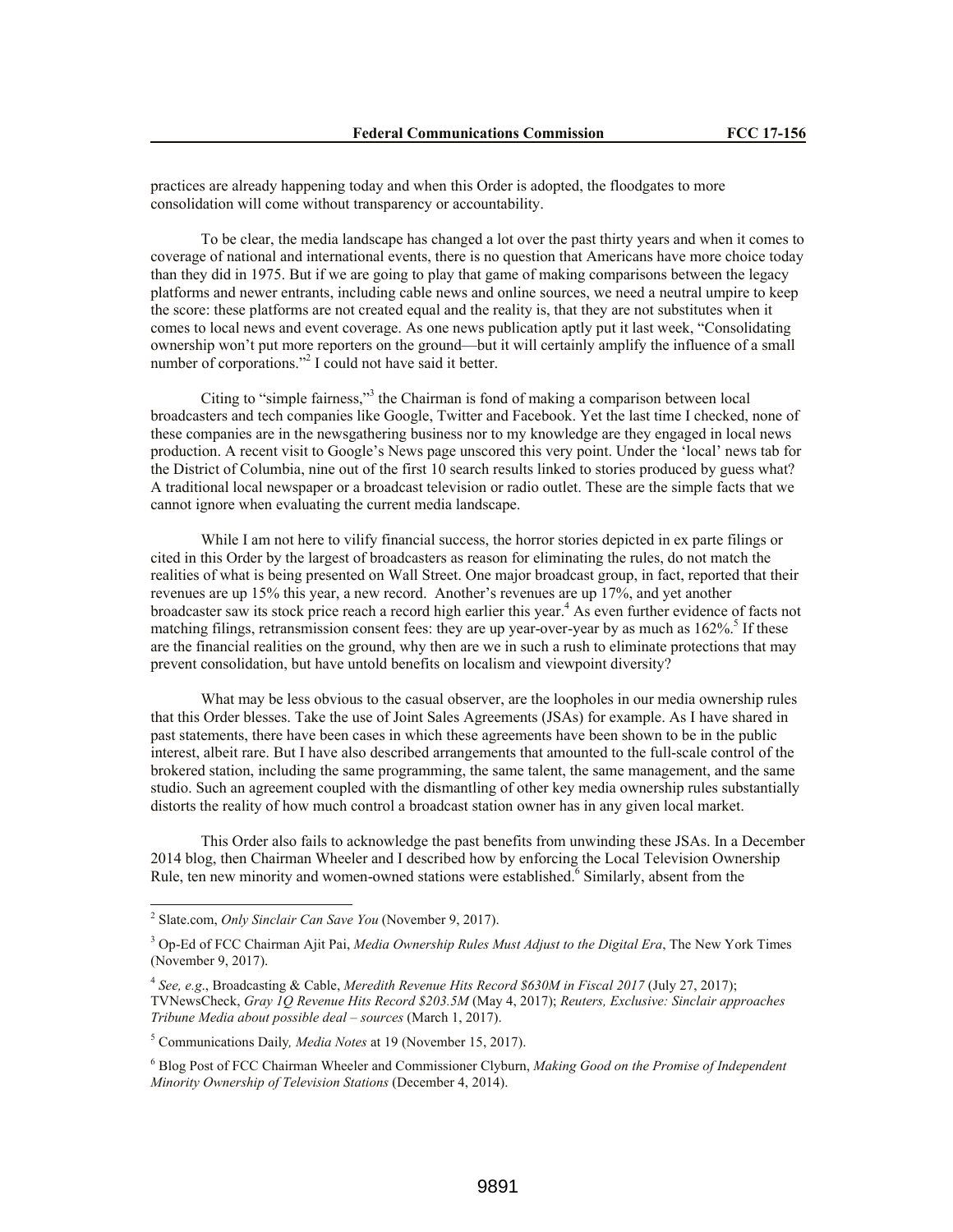Commission's analysis is the harms to minority ownership by eliminating ownership attribution of these agreements. As MMTC and NABOB pointed out in a recent joint filing, non-attribution of JSAs coupled with the repeal of the eight voices test could enable a single company to "completely dominat[e] [a] market's television advertising sales and mak[es] new entry impossible."<sup>7</sup> Once again, the Order fails to properly consider this very tangible reality.

Turning now to process, where we reverse course not much more than one year after the Commission completed its last Quadrennial Review. Certainly, something must have changed in those last 15 months to warrant such a drastic change in direction, right? Yet the facts are the facts and while my colleagues in the majority may not have agreed with the policy adopted by the previous Administration, it was based on a record that has not changed. If they disagree with policy – and that is their right to hold such a belief – then what they should have done was open a new proceeding and build a case for that position. The courts have admonished this agency in the past for changing our rules without a supporting record and today's Order on Reconsideration ignores the courts' instructions.

Continuing with the topic of process, take a look at how the Order incorrectly invokes Section 202(h) to suit its policy goals. Three times the courts have told us that if we want to make meaningful changes to our rules to promote minority and female ownership, then we must get comprehensive, reliable data. In *Prometheus II* for example, the court stated that, "[a]t a minimum, in adopting or modifying its rules, the FCC must 'examine the relevant data and articulate a satisfactory explanation for its action[,] including a rational connection between the facts found and the choice made.<sup>358</sup> Here, the Commission flips those instructions on its head by concluding without the benefit of any new data that "we cannot continue to subject broadcast television licensees to aspects of the Local Television Ownership Rule that can no longer be justified based on the unsubstantiated hope that these restrictions will promote minority and female ownership."

Now some supporters of this Order, may point to the Commission's newly commissioned Advisory Committee on Diversity and Digital Empowerment as evidence that we are on a path towards obtaining better data. The problem with such a notion is that we are adopting today's Order, less than two months after the Committee held its first meeting. What is the point of establishing a Committee, if the FCC majority has already reached the conclusion that our core media ownership rules are no longer necessary to support our goal of increasing diversity? The 31 members of this committee have agreed to step away from their busy schedules to do what the Chairman describes as "tak[ing] important steps towards increasing diversity throughout the communications industry and bringing digital opportunity to all Americans."<sup>9</sup> So, why not let them get to work and make recommendations to the full Commission and rely on data, instead of reversing the actions of the previous Administration simply because you feel differently.

News flash: There was in fact a path forward that could have garnered my support but regrettably the proposal I put forth was rejected. All petitions for reconsideration should have been denied on the basis of Section 1.429 of the Commission's rules. Specifically, this section of our rules outlines a narrow set of criteria by which the Commission will consider a petition that introduces new facts or arguments which have not previously been presented. Yet here, neither the facts nor arguments have changed in the year since the Commission completed the last Quadrennial Review. This majority has routinely rejected petitions for reconsideration that failed to meet these requirements, but here it ignores these rules

<sup>7</sup> Letter from Multicultural Media, Telecom and Internet Council (MMTC) & National Association of Black Owned Broadcasters (NABOB) to Marlene H. Dortch, Secretary, FCC (filed November 9, 2017).

<sup>8</sup> *Prometheus Radio Project v. FCC*, 652 F.3d at 469 (3d Cir. 2011) (Prometheus II).

<sup>9</sup> Remarks of FCC Chairman Ajit Pai before the Advisory Committee on Diversity and Digital Empowerment (September 25, 2017).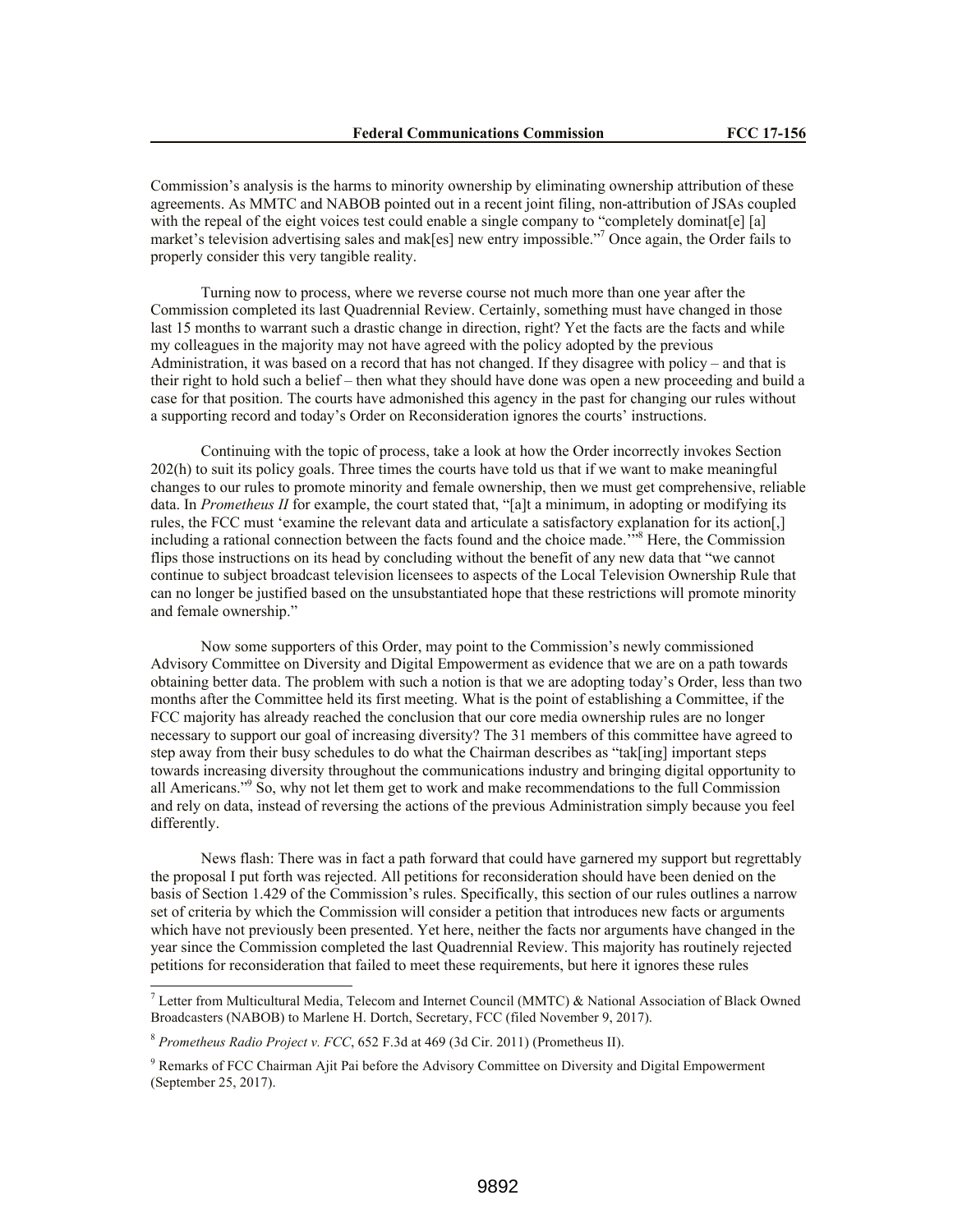to satisfy its own self-serving interests.

Second, I proposed opening a new proceeding to explore the adoption of an incubator program. Such a concept has been debated for many years with bipartisan support, but is largely untested. I believe the questions posed in the accompanying Notice of Proposed Rulemaking (NPRM) are the right ones to be asking, but we are undertaking this process in the wrong order.

Third, I urged my colleagues to initiate a proceeding that would build a comprehensive set of data examining the impact of ownership diversity on the broadcast marketplace. The proceeding should also examine how further media consolidation would impact localism and competition. I proposed that this data collection be undertaken expeditiously and completed prior to the start of the 2018 Quadrennial Review.

And lastly, I proposed that any changes to the Commission's media ownership rules be considered as part of the 2018 Quadrennial Review, once the appropriate data is collected and an assessment can be made of the impact that an established incubator program has had in creating opportunities for new entrants and small businesses.

These asks, in my opinion, were not unreasonable. They are consistent with Commission rules, the instructions of the Third Circuit, and our commitment as an agency to be data-driven. Now my colleagues in the majority and other proponents of eliminating these rules might suggest that my aim was to further delay the inevitable. This could not be further from the truth. The reality is that the rule changes made in this Order are all interrelated. By looking independently at each change, rather than assessing the collective impact of the changes on the media landscape, we are left with a deeply flawed Order with no data to support its conclusions.

So, welcome my friends back to "Industry Consolidation Month" at the Federal Communications Commission where it seems my colleagues in the majority are more intent on granting the industry's wish list rather than looking out for the public interest. Mark my words, today will go down in history as the day when the FCC abdicated its responsibility to uphold the core values of localism, competition and diversity in broadcasting.

I vociferously dissent and look forward to the day when the court issues a decision to right this sad wrong.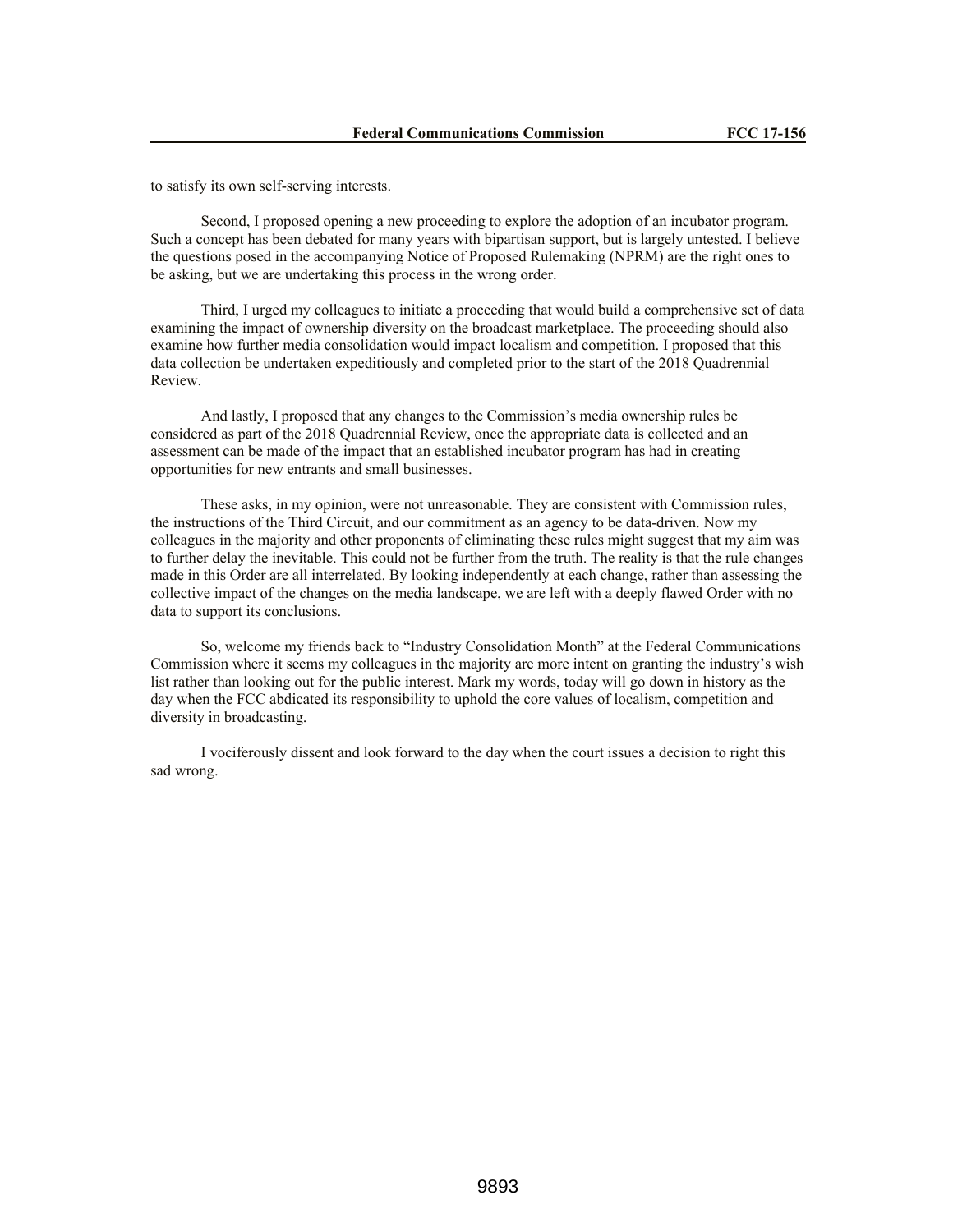# **STATEMENT OF COMMISSIONER MICHAEL O'RIELLY**

Re: *2014 Quadrennial Regulatory Review – Review of the Commission's Broadcast Ownership Rules and Other Rules Adopted Pursuant to Section 202 of the Telecommunications Act of 1996*, MB Docket No. 14-50; *2010 Quadrennial Regulatory Review – Review of the Commission's Broadcast Ownership Rules and Other Rules Adopted Pursuant to Section 202 of the Telecommunications Act of 1996*, MB Docket No. 09-182; *Promoting Diversification of Ownership in the Broadcasting Services*, MB Docket No. 07-294; *Rules and Policies Concerning Attribution of Joint Sales Agreements in Local Television Markets*, MB Docket No. 04-256; *Rules and Policies to Promote New Entry and Ownership Diversity in the Broadcasting Services*, MB Docket No. 17-289.

Let me start my statement with a quote: "Today, the modern media marketplace includes literally thousands of radio and broadcast television stations, hundreds of national, regional, and local nonbroadcast television networks delivering a vast range of content over cable and direct broadcast satellite systems, and perhaps most significantly, the Internet and a host of digital technology-enabled interactive services."<sup>1</sup> This statement is from Chief Judge Scirica of the Third Circuit. In 2004.

As the court has reminded this Commission, "Section 202(h) of the Telecommunications Act of 1996 uses unmistakably mandatory language in describing the Commission's obligations."<sup>2</sup> Despite what some of my colleagues would have you believe, our action today is not part of a larger master plan to favorably set the landscape for a future merger. Implying that is simply untrue and minimizes the repeated dereliction of duty by the Commission. Instead, today's item – in 2017 – concludes the Commission's 2010/2014 Quadrennial Review.

First, the Commission eliminates the Newspaper/Broadcast Cross-Ownership ("NBCO") rule. As the item carefully explains, in today's environment, the rule no longer makes sense. This is not a new idea. In fact, the Commission, in one form or another, has been unable to justify this rule for more than *15 years*.

The Commission concluded as part of its 2002 review that a complete ban of newspaper and broadcaster cross-ownership was no longer in the public interest. Upon review, the Third Circuit agreed with this conclusion, but found the FCC's alternative proposal to be arbitrary and capricious. As a result, the 1975 rule remained. Up next came the 2006 review. Once again, the FCC no longer believed it could justify the ban and modified its rules accordingly. But, once again, the court found process fouls and remanded the item. As a result, the 1975 rule remained.

The wounds are still fresh from the 2010/2014 Quadrennial Review. Prior to Commission action, the Third Circuit admonished the FCC for its delay<sup>3</sup> and specifically highlighted the NBCO rule, stating that "the 1975 ban remains in effect to this day even though the FCC determined more than a decade ago that it is no longer in the public interest."<sup>4</sup> Perhaps determined to continue the process fouls of the past,

 $\overline{a}$ 

<sup>1</sup> *Prometheus Radio Project v. FCC*, 373 F.3d 372, 436 (3d Cir. 2004) (*Prometheus I*) (Scirica, Chief Judge, dissenting in part).

<sup>2</sup> *Prometheus Radio Project v. FCC*, 824 F.3d 33, 50 (3d Cir. 2016) (*Prometheus III*) ("It provides that the Commission 'shall' review its rules on broadcast ownership every four years, 'shall determine whether any of such rules are necessary in the public interest as the result of competition,' and 'shall repeal or modify any regulation it determines to be no longer in the public interest.'").

<sup>&</sup>lt;sup>3</sup> *Id.* at 51 ("The Commission's delay keeps five broadcast ownership rules in limbo: the local television ownership rule, the local radio ownership rule, the newspaper/broadcast cross-ownership ("NBCO") rule, the radio/television cross-ownership rule, and the dual network rule.").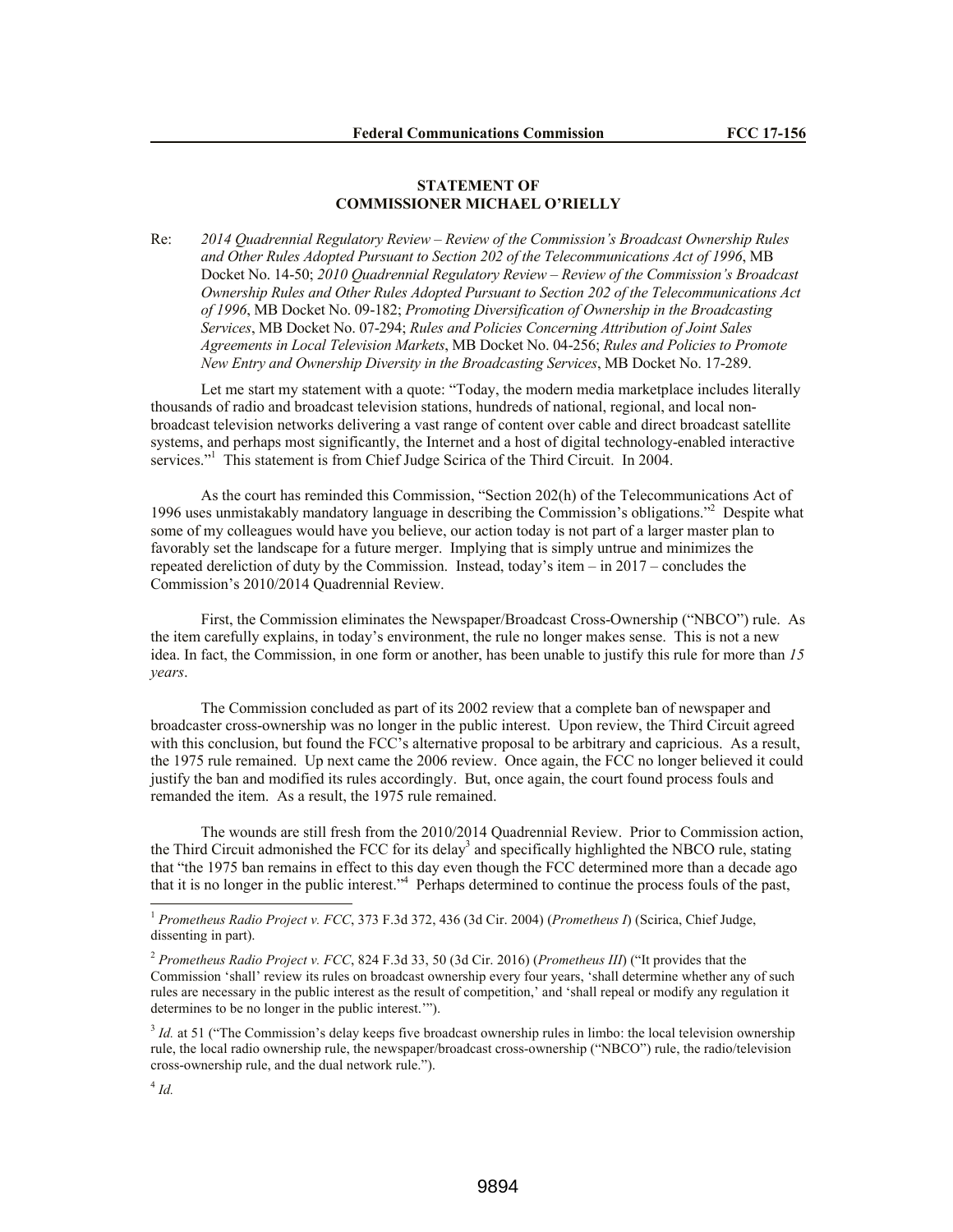when the Commission finally did act on this proceeding it examined the full media landscape then did nothing to adjust our rules in response to that landscape. In fact, despite having the votes to eliminate the cross-ownership rules, the Commission ignored precedent, consensus, and the record before it and in an about-face, decided to maintain the NBCO rule. Again, the 1975 rule remained.

Today, we fix the shoddy effort of the previous Commission. We also establish a thorough record and analysis justifying why the NBCO rule is no longer necessary. I have no doubt that this item will wind up back on the desk of the Third Circuit. However, the court will be hard pressed to find that the FCC failed to justify its reasoning. More than a decade ago the court found that the FCC "reasonably concluded" that the NBCO rule was not necessary to promote competition or localism<sup>5</sup> and today's item fully addresses why it is also not needed to ensure viewpoint diversity. According to Pew, "Americans turn to a wide range of platforms to get local news and information." $\delta$  The Third Circuit recognized this multiplicity of voices, including cable and Internet, in 2004. It simply disagreed with the Commission on the degree to which these services competed with local newspapers. But, something else happened in 2004: a social media platform known as Facebook launched, followed by Twitter in 2006. These social media platforms, along with Google, became go-to sites that many consumers visit to first learn about breaking national or local news. More than a decade later, it is hard to overstate the impact of social media platforms and online outlets on viewpoint diversity.

Also since 2002, the Commission has explored ways to modify the Local Television Ownership Rule, otherwise known as the duopoly rule.<sup>7</sup> In 2004, the Third Circuit largely upheld the Commission's decision to relax the "eight voices test" but remanded the new numerical limits the FCC imposed.<sup>8</sup> Once again, this had the effect of freezing the old rules in place.

I have long called for a reexamination of the duopoly rule. In many markets, duopolies or triopolies could strengthen the overall state of broadcasters and allow stations to concentrate more resources on bringing more and higher quality local content to their viewers. At the very least, requirements like the "eight voices test" makes even less sense now than it did in 2002 when the Commission first sought to eliminate it. I am pleased that this Commission agrees. As to the top-four restriction, I would prefer that we were adopting bright-line rules rather than relying on a staff-driven case-by-case assessment. I also question how likely, and quickly, these decisions will be reached. I trust that as we re-examine this issue as part of the 2018 Quadrennial Review we will give serious weight to a full elimination of the duopoly rule.

I also hope in the 2018 quadrennial that we can more honestly define the media market as it exists today. While the item acknowledges that the video marketplace has substantially evolved, based on the current record the Commission declines to expand its market definition beyond local broadcast television stations. I believe there is ample evidence that cable operators, over-the-top providers, Internet sites, and social media platforms compete with local broadcasters. Fortunately, the item at least recognizes that its

<sup>5</sup> *Prometheus I,* 373 F.3d at 400–01.

<sup>6</sup> Pew Research Center and Knight Foundation, How People Learn About Their Local Community 1 (Sept. 26, 2011) (How People Learn About Their Local Community), http://www.pewinternet.org/2011/09/26/how-peoplelearn-about-their-local-community (cited in NAB FNPRM Comments at 25 & n.83 (cited in NAB Petition at ii & n.4) and Morris FNPRM Reply at 5).

<sup>7</sup> *2002 Biennial Regulatory Review – Review of the Commission's Broadcast Ownership Rules and Other Rules Adopted Pursuant to Section 202 of the Telecommunications Act of 1996*, Report and Order and Notice of Proposed Rulemaking, 18 FCC Rcd 13620 (2003) (2002 Biennial Review Order).

<sup>8</sup> *Prometheus I,* 373 F.3d at 412–21.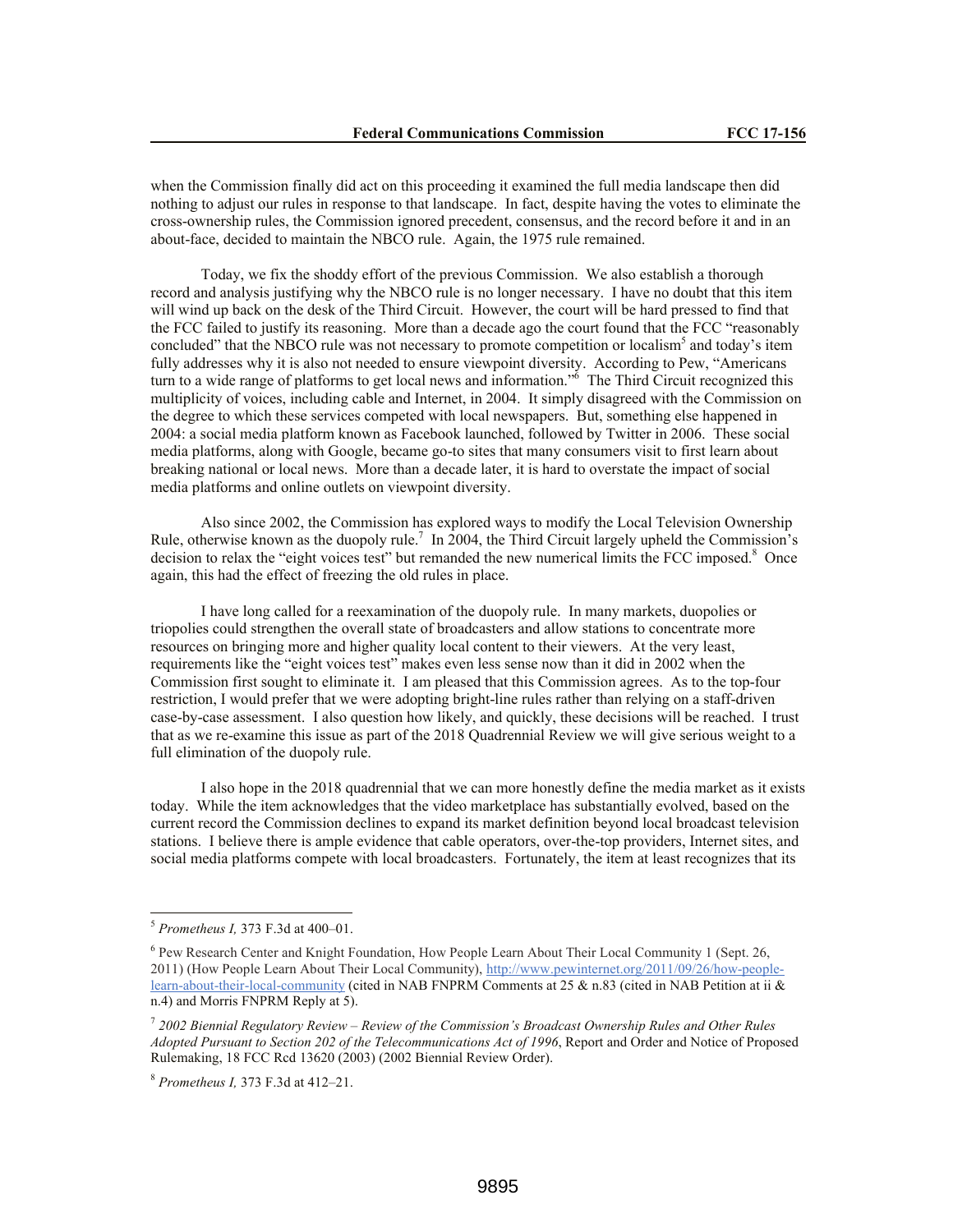market definition could change in a future proceeding with a different record. While it may be a missed opportunity today, I will be watching closely for this in our next review of our rules.

We also eliminate the attribution rule for television joint sales agreements, which never should have been adopted in the first place. Further, we agree to set up an incubator program in this item, while exploring how to best structure it.

Turning to radio, I appreciate the Chairman's willingness to work with me and Commissioner Carr to address the issue of embedded markets. Originally, this item denied the relevant reconsideration petition. Admittingly, this is a narrow issue as only two markets have multiple embedded markets—DC and New York. I believe the Commission should have granted the petition in full and altered the Commission's methodology for determining compliance with the Local Radio Ownership Rule in markets containing embedded markets. As both Nielsen and BIA make clear, the listing of embedded markets in the parent market "is a reflection of geography, not an analysis of competition."<sup>9</sup> However, it appears the Commission wants to gather more information in the record before going this far. For these reasons, I understand that the Commission will consider this further in its 2018 Quadrennial Review.

Until then, Connoisseur presents convincing evidence that even under the most extreme circumstance in which one party were to own the maximum number of stations in each embedded market *and* each of these stations reached their highest ratings of the last 13 months, the owner would only rank third in the New York market with an 11.2 percent market share.<sup>10</sup> In Washington, DC, under the most extreme example, a station would rank sixth.<sup>11</sup> For these reasons, I support providing a presumptive waiver that the Commission will evaluate proposed transactions of radio stations located in the current markets with multiple embedded markets by looking to the transaction's compliance with the ownership limits in the embedded markets. Not only does the record support this, but this will bring more certainty to the marketplace until we can more fully examine this rule. These are important changes from the draft item.

Beyond the issue of embedded markets, I am disappointed that this item did very little to unburden the radio industry. While I was pleased to see the elimination of the Radio/Television Crossownership rule, I wish the Commission would have gone further in addressing our Local Radio Ownership Rules. For starters, it's time to review the Commission's AM/FM subcaps. However, I recognize that the Commission was confined to the petitions for reconsideration before us and that there will be an opportunity to re-examine our rules once again during the 2018 Quadrennial Review.

Finally, I am disappointed that the Commission declines to reverse course from the previous Commission's ill-advised decision to impose disclosure requirements for shared services agreements (SSAs) for commercial television stations. Despite assurances from this Commission, make no mistake: disclosure requirements are generally used as precursors for regulations. Maybe not today. Maybe not tomorrow. But regulations will likely come. It is also counterintuitive that in one item we consider today we question whether the costs of Form 325 data collections exceed the benefits of the information but in this item we retain illogical disclosure requirements. This is the wrong approach. We should treat this part of the proceeding in the same way that we have treated items within our media modernization initiative: with deep skepticism. I look forward to its elimination in the very near future.

 $\overline{a}$ 

<sup>9</sup> Connoisseur Oct. 30, 2017 *Ex Parte* Letter ("If embedded market stations really competed in the parent market, there would be no need to have embedded markets.").

<sup>10</sup> Connoisseur Nov. 9, 2017 *Ex Parte* Letter.

<sup>11</sup> Connoisseur Oct. 30, 2017 *Ex Parte* Letter.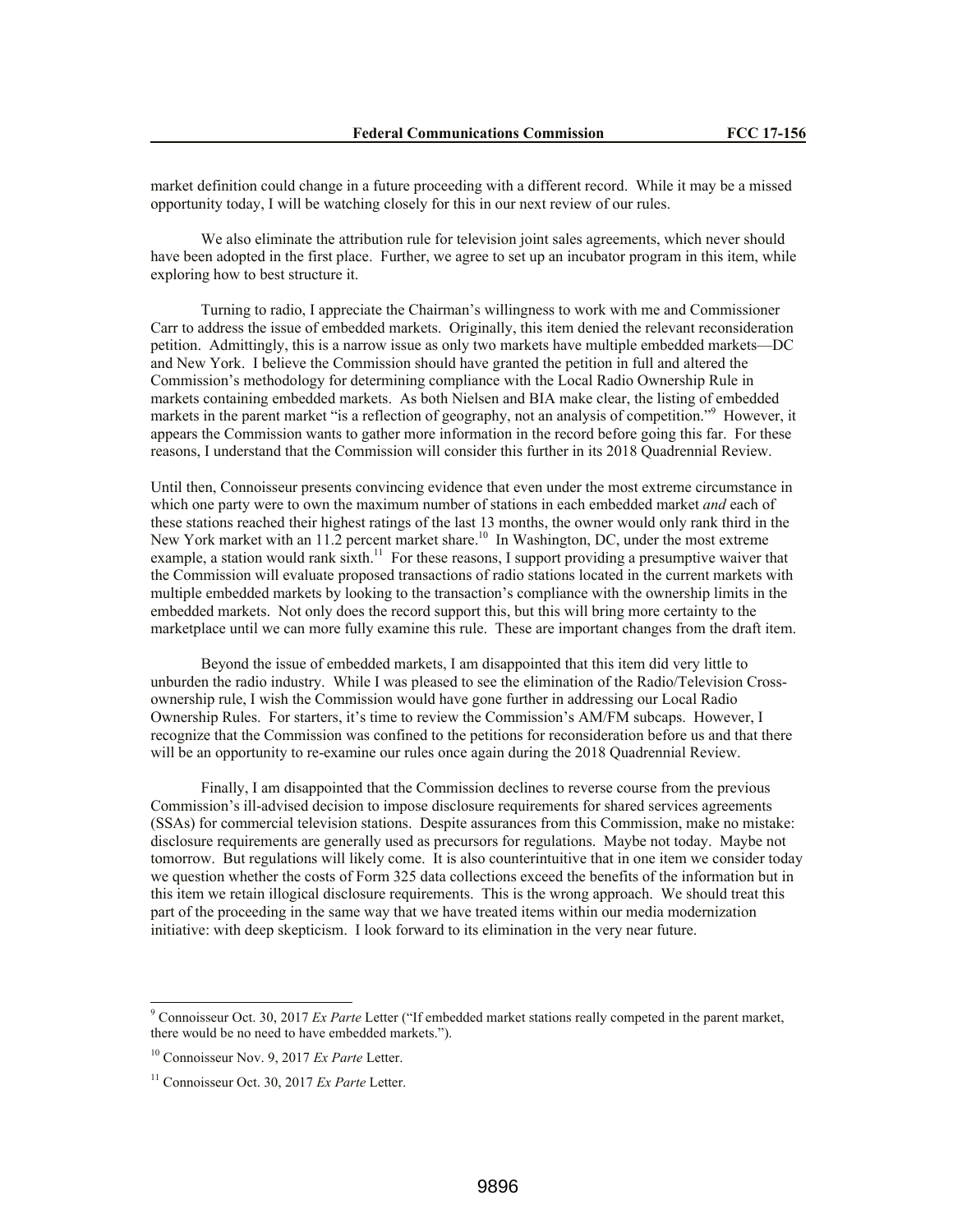In 2004, Judge Scirica got it right. He dissented from the court stay, suggesting it would be better to allow the quadrennial review process to run its course in order to allow both the Commission and Congress the ability to measure the media marketplace.<sup>12</sup> He cautiously warned, "[v]acating and remanding the proposed rules to the Commission will preserve the existing rules in place for months or even years, and the resulting delay will likely leave the public worse off than if these rules were allowed to take effect."<sup>13</sup> If only. These rules have been frozen in place for over a decade. Remands result in inertia. Inertia in our media ownership rules upend Congressional intent and prohibit a functioning media marketplace, to the detriment of the American consumer. If only the rest of the Third Circuit understood this as well.

In *Prometheus III* the court reminded us, "[r]arely does a trilogy benefit from a sequel."<sup>14</sup> I do not disagree. Alas, it is coming. I can only hope that this time there is a twist at the end: the court finally allows the Commission to do its job and update our rules to accurately reflect today's media landscape. If not, I trust we have the wherewithal to challenge any decision to a higher court.

<sup>12</sup> *Prometheus I,* 373 F.3d at 435–36.

<sup>13</sup> *Id.* At 438.

<sup>14</sup> *Prometheus III*, 824 F.3d at 60.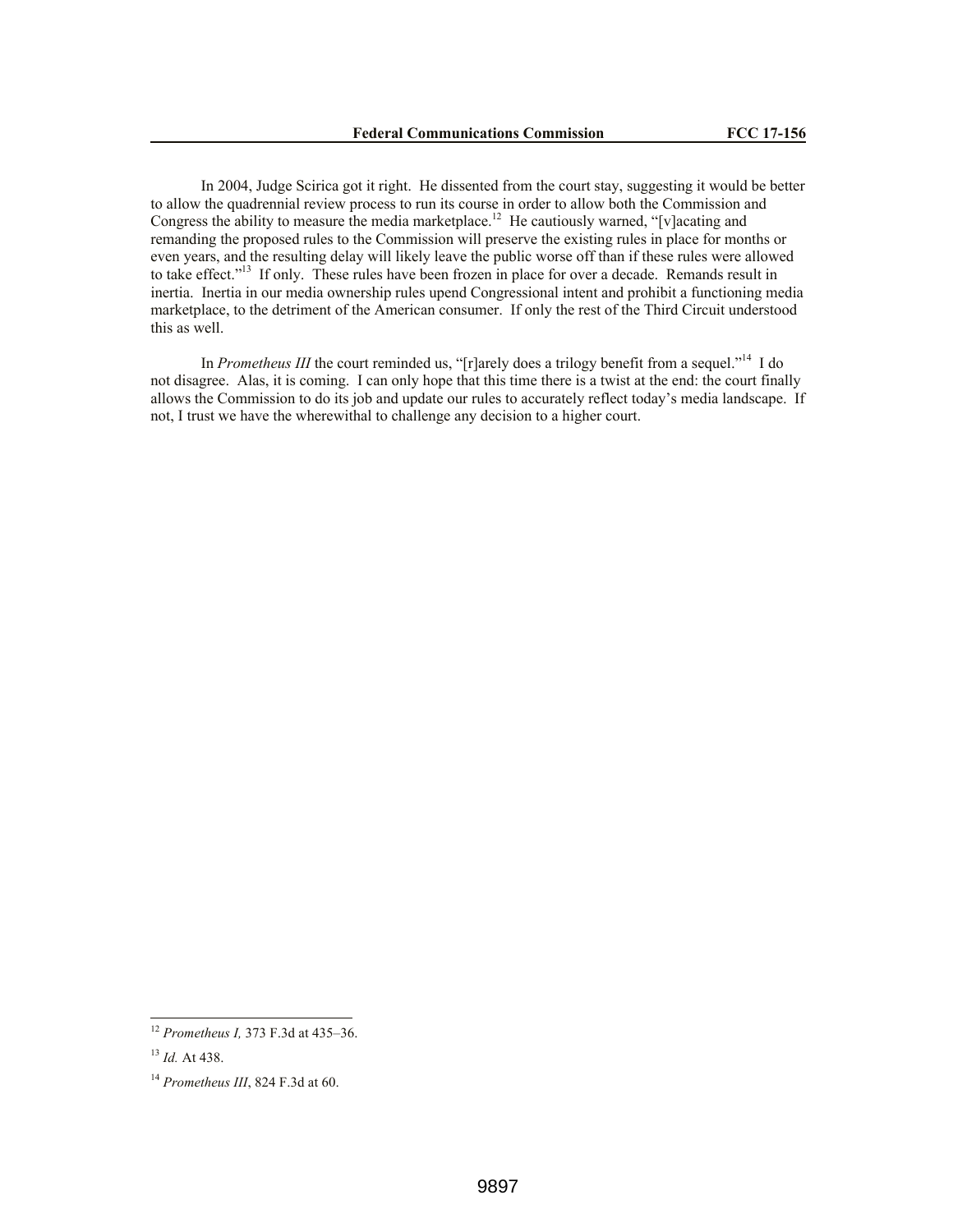# **STATEMENT OF COMMISSIONER BRENDAN CARR**

Re: *2014 Quadrennial Regulatory Review – Review of the Commission's Broadcast Ownership Rules and Other Rules Adopted Pursuant to Section 202 of the Telecommunications Act of 1996*, MB Docket No. 14-50; *2010 Quadrennial Regulatory Review – Review of the Commission's Broadcast Ownership Rules and Other Rules Adopted Pursuant to Section 202 of the Telecommunications Act of 1996*, MB Docket No. 09-182; *Promoting Diversification of Ownership in the Broadcasting Services*, MB Docket No. 07-294; *Rules and Policies Concerning Attribution of Joint Sales Agreements in Local Television Markets*, MB Docket No. 04-256; *Rules and Policies to Promote New Entry and Ownership Diversity in the Broadcasting Services*, MB Docket No. 17-289.

Congress recognized that the FCC's media ownership rules could outlive their usefulness. That's why it directed the Commission to examine those rules every four years and determine whether they're still "necessary in the public interest as the result of competition." Unfortunately, the Commission has taken an ostrich-like approach to this requirement in nearly every one of its quadrennial reviews. And when it finally completed the 2010 and 2014 reviews in August 2016, the Commission ignored the realities of the modern media marketplace and the many ways that Americans now consume news and information. This failure does not serve anyone's interest, as a broad range of stakeholders have made clear.

Fortunately, the agency has a longstanding process that enables us to correct these types of errors. Under our rules, any interested party can petition the FCC to reconsider a final decision in a notice-andcomment rulemaking, and a number of parties did so. In response, the Commission provided public notice and afforded all stakeholders an opportunity to comment.

As a result of this process, we now reconsider several decisions made in the Commission's August 2016 order. In doing so, we finally acknowledge the reality that many of our current media ownership rules are outdated and counterproductive.

Take the newspaper/broadcast cross-ownership ban. The FCC adopted it in 1975 to promote a diversity of viewpoints. At the time, the Commission found that prohibiting one entity from owning both a daily print newspaper and a broadcast station within the same local market would preserve independent voices in a marketplace then characterized by relatively few such voices. But the extensive record compiled in this proceeding shows that the newspaper/broadcast cross-ownership ban is now doing far more harm than good. The record is replete with evidence of a newspaper industry in decline, with massive drops in ad revenues in the Internet era and the shuttering of hundreds of newsrooms around the country as a result. If we want to reverse this tide, if we want to incentivize greater investment in journalism and additional resources for local reporting, then we should eliminate regulations that are preventing that investment. Our decision today does just that.

And the benefits of our decision are not just theoretical. The record contains numerous examples of grandfathered combinations where the FCC has allowed newspaper/broadcast cross-ownership. Those combined operations are producing more local news than other enterprises. This should come as no surprise, as the Commission recognized over a decade ago that the cross-ownership ban likely hinders the Commission's localism goals. So I support today's long overdue decision to repeal the newspaper/broadcast cross-ownership rule.

For similar reasons, I support the decisions to eliminate the outdated radio/television crossownership rule and to make commonsense modifications to the local television ownership rule. In light of the modern media landscape, our ownership rules should give broadcasters flexibility to attract investment that will enable them to better serve their local markets. Additionally, I support our decision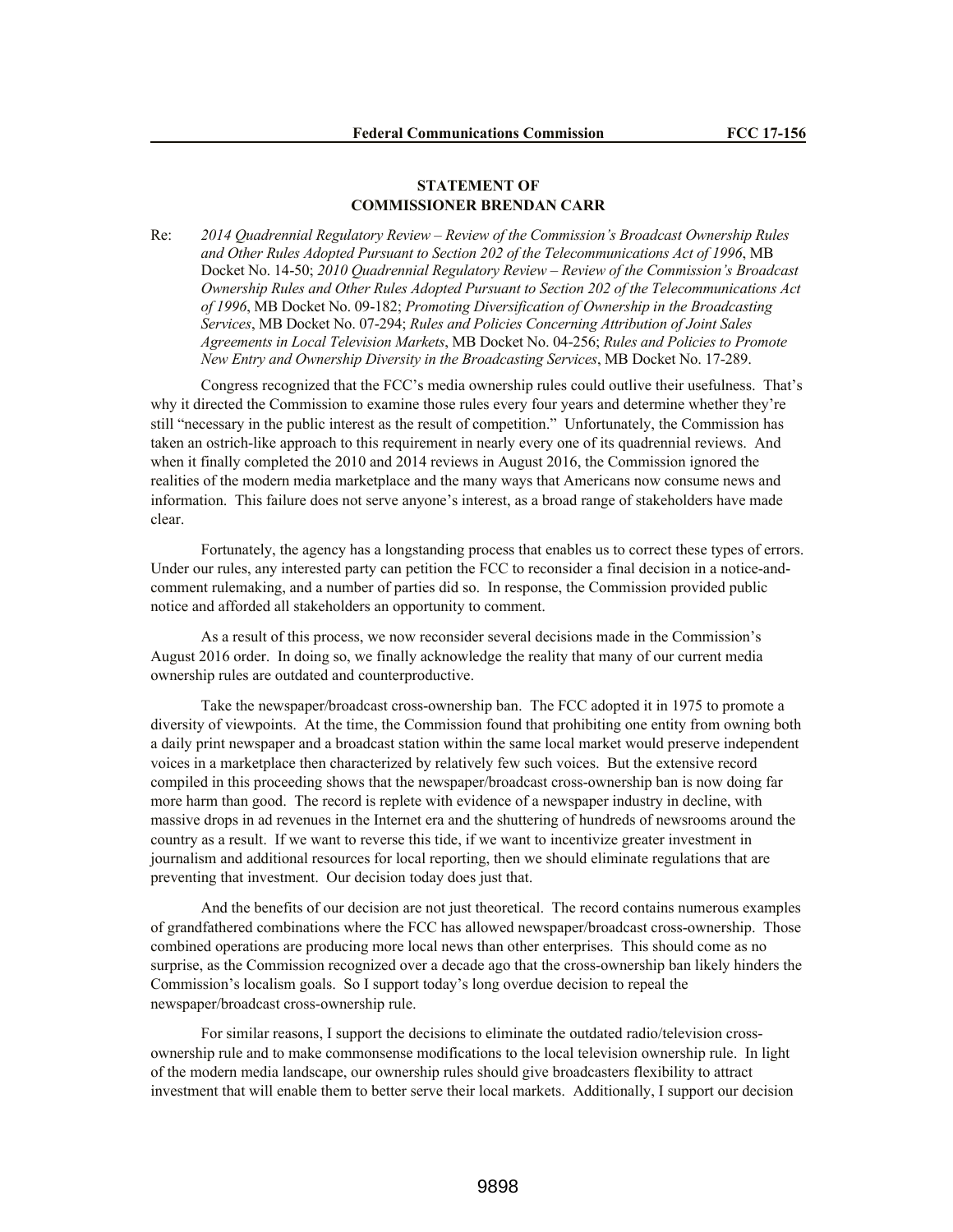to repeal the attribution rule for television joint sales agreements or JSAs. The record makes clear that these JSAs enable broadcasters to attract critical revenue in a marketplace characterized by increased competition for advertising and viewers, and in turn, invest in service improvements for local communities. And I am glad that we are seeking comment on an incubator program to promote more diversity and new entry into broadcast markets.

Likewise, I am pleased that today's Order provides some relief to local radio broadcasters that operate in so-called "embedded markets," which are smaller communities located outside of major cities. Our current policy prevents certain combinations of radio stations in multiple embedded markets even where doing so could enable broadcasters to improve their coverage of local news and events and better compete for local listeners. On reconsideration, we grant some relief by adopting a presumptive waiver approach for these types of embedded market scenarios. I appreciate my colleagues' willingness to work with me on changes to this portion of the Order.

Finally, I thank the Media Bureau staff for all of their hard work on this item. It has my full support.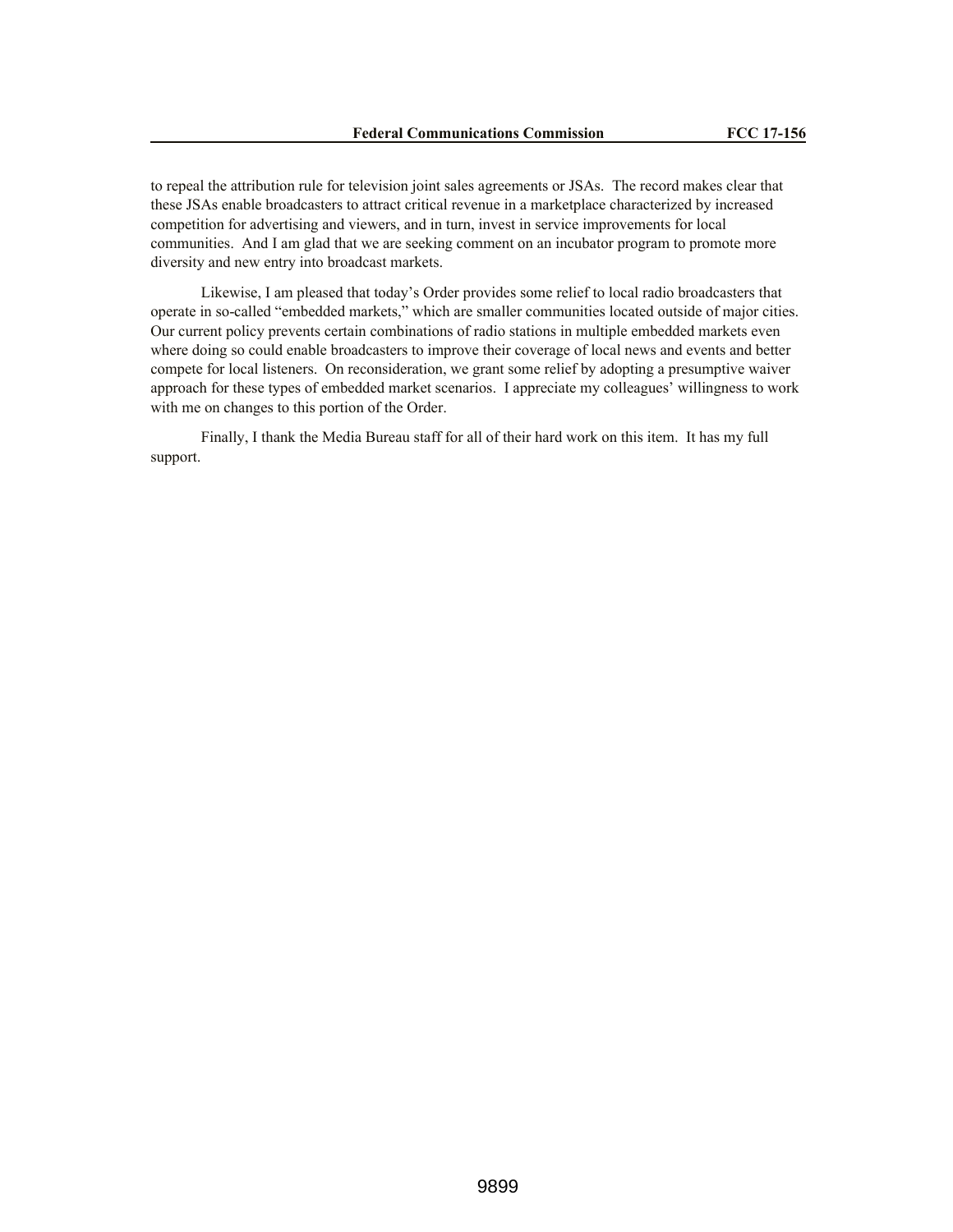#### **STATEMENT OF COMMISSIONER JESSICA ROSENWORCEL, DISSENTING**

Re: *2014 Quadrennial Regulatory Review—Review of the Commission's Broadcast Ownership Rules and Other Rules Adopted Pursuant to Section 202 of the Telecommunications Act of 1996*; *2010 Quadrennial Regulatory Review—Review of the Commission's Broadcast Ownership Rules and Other Rules Adopted Pursuant to Section 202 of the Telecommunications Act of 1996*; *Promoting Diversification of Ownership in the Broadcasting Services*; *Rules and Policies Concerning Attribution of Joint Sales Agreements in Local Television Markets*; *Rules and Policies to Promote New Entry and Ownership Diversity in the Broadcasting Services*, MB Docket Nos. 14-50, 09- 182, 07-294, 04-256, 17-289, Order on Reconsideration and Notice of Proposed Rulemaking (November 16, 2017)

There was a time when we waited in the morning for the news to hit the front stoop in print and on paper. Then we waited at night, huddled around the glow of a single television screen, for the evening news. Those days are long gone. The world has changed. Not one of us expects our news and information to be available in such a limited way. Every one of us now looks for content at any time, in any place, and on any screen handy.

This is exciting. But let's be honest, it's also challenging. The economic models that sustained traditional newsgathering have been forever changed by digitization—and while new platforms are multiplying, what is viral is not always verifiable.

If you need an object lesson in why this is true, look at how fast false information spread following last month's deadly attack in Las Vegas. The same happened following the recent shooting in Texas. Inaccurate information during Hurricane Season increased the peril for those who were stranded in rough winds and high waters. Untangling what is really happening with tax policy, health care policy, or anything else is a tough task. Knowing what sources to trust, what facts to rely on, and which authorities to credit are things we need to do as citizens. It's a big job—with real consequences. Consider that we are only starting to tally the scope of the falsehoods peddled during election season and still struggling to understand the ramifications.

This is a challenge. When frothy stuff takes hold online and inaccurately informs our actions we have a problem. When disinformation has greater velocity than real information, we have a problem. When filter bubbles emerge that never force us to consider what might be happening on the outside we have an issue.

These are not easy matters because they involve complicated questions. How do we advance journalism when algorithms are ascendant? How do we advance trust in real facts instead of dismissing them as fake news? This is hard. There are no simple answers. But I do know this: the solution doesn't lie in the FCC scrapping from top to bottom its policies to prevent media concentration.

For decades, at the direction of Congress, the FCC maintained limits on the number of broadcast stations that a single company can own. The agency curbed the ability to own broadcast stations and newspapers in the same market. The agency prevented a single entity from owning multiple television stations and radio stations in the same market. These policies were designed to sustain media diversity, localism, and competition. Those values may not be especially trendy, but I think they are solid. I think they support journalism and jobs. I think they play a critical role in advancing the mix of facts we all need to make decisions about our lives, our communities, and our country.